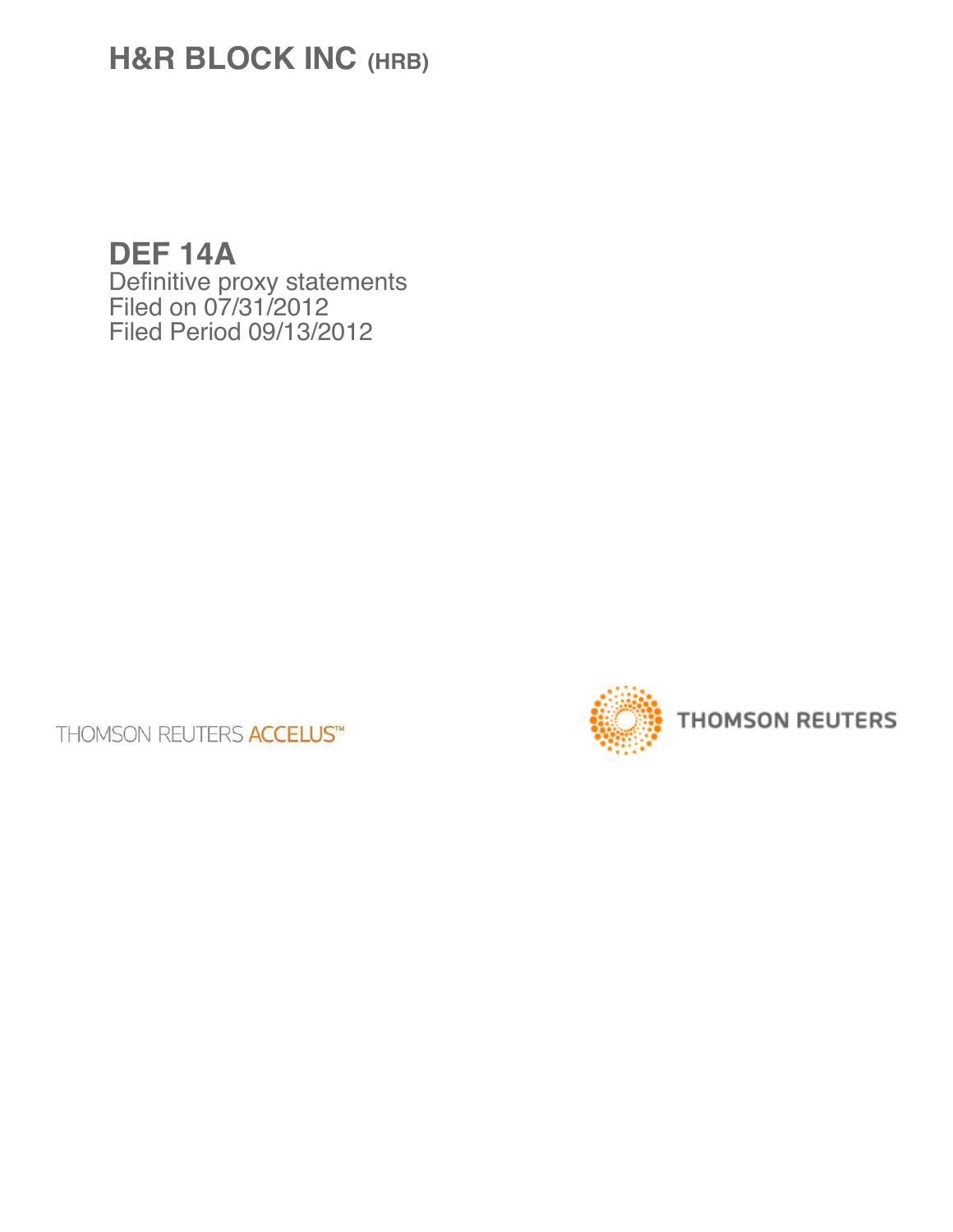## **UNITED STATES SECURITIES AND EXCHANGE COMMISSION**

**Washington, D.C. 20549**

## **SCHEDULE 14A**

**Proxy Statement Pursuant to Section 14(a) of the Securities Exchange Act of 1934 (Amendment No. )**

Filed by the Registrant  $\boxtimes$  Filed by a Party other than the Registrant  $\Box$ 

Check the appropriate box:

- □ Preliminary Proxy Statement
- **Confidential, for Use of the Commission Only (as permitted by Rule 14a-6(e)(2))**
- $\boxtimes$  Definitive Proxy Statement
- Definitive Additional Materials
- □ Soliciting Material Pursuant to §240.14a-12

## **H&R BLOCK, INC.**

**(Name of Registrant as Specified In Its Charter)**

**(Name of Person(s) Filing Proxy Statement, if other than the Registrant)**

Payment of Filing Fee (Check the appropriate box):

 $\boxtimes$  No fee required.

Fee computed on table below per Exchange Act Rules  $14a-6(i)(1)$  and  $0-11$ .

- 1) Title of each class of securities to which transaction applies:
- 2) Aggregate number of securities to which transaction applies:
- 3) Per unit price or other underlying value of transaction computed pursuant to Exchange Act Rule 0-11 (set forth the amount on which the filing fee is calculated and state how it was determined):

4) Proposed maximum aggregate value of transaction:

5) Total fee paid:

 $\Box$  Fee paid previously with preliminary materials.

Check box if any part of the fee is offset as provided by Exchange Act Rule 0-11(a)(2) and identify the filing for which the offsetting fee was paid previously. Identify the previous filing by registration statement number, or the Form or Schedule and the date of its filing.

1) Amount Previously Paid:

2) Form, Schedule or Registration Statement No.:

3) Filing Party:

4) Date Filed: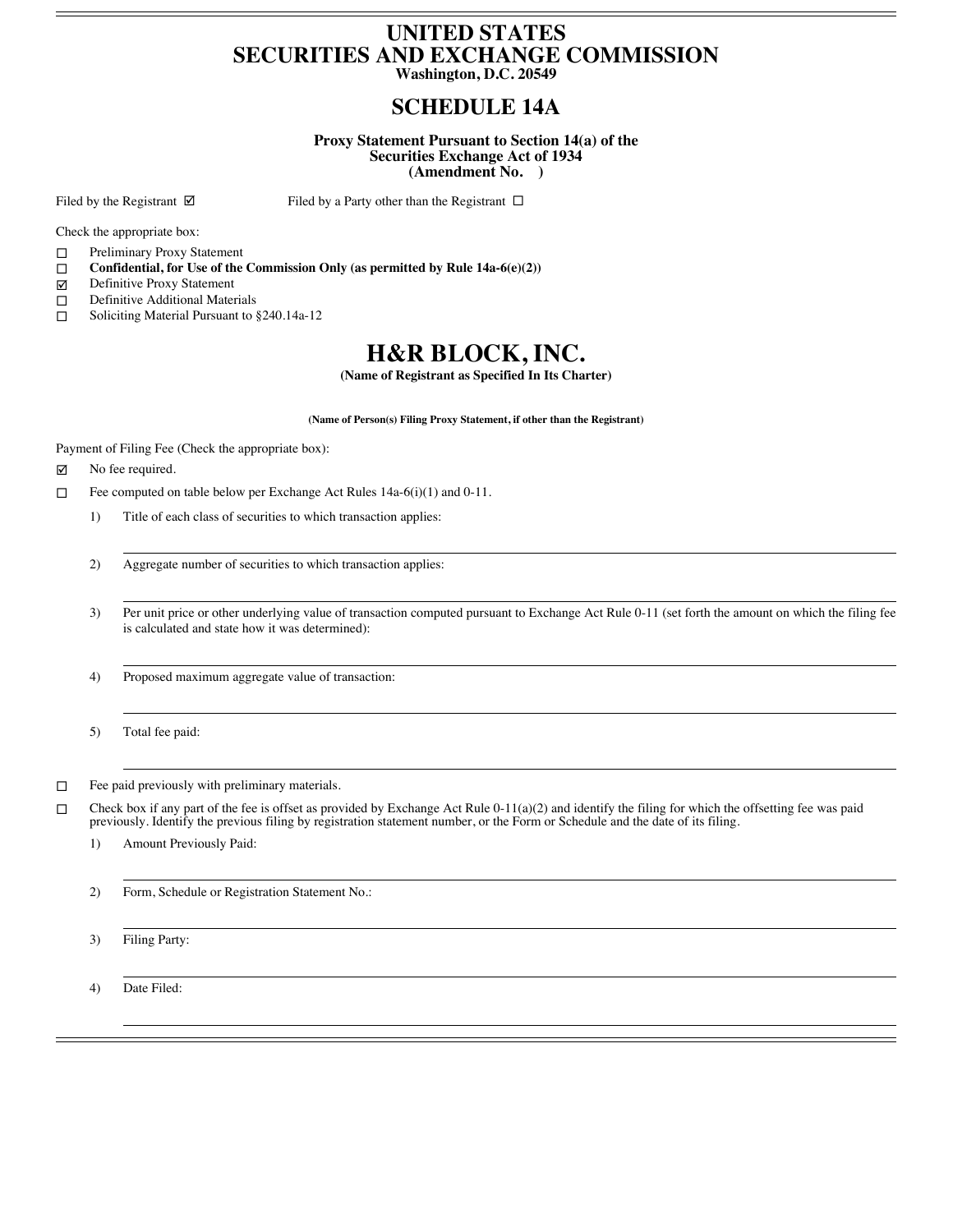

One H&R Block Way Kansas City, Missouri 64105

#### **NOTICE OF ANNUAL MEETING OF SHAREHOLDERS TO BE HELD SEPTEMBER 13, 2012**

The annual meeting of shareholders of H&R Block, Inc., a Missouri corporation (the "Company"), will be held at the Kansas City Repertory Theatre in the H&R Block Center located at One H&R Block Way (corner of 13<sup>th</sup> and Walnut Streets), Kansas City, Missouri, on Thursday, September 13, 2012, at 9:00 a.m. Central time. Shareholders attending the meeting are asked to park in the H&R Block Center parking garage located beneath the H&R Block Center (enter the parking garage from either Walnut or Main Street). The meeting will be held for the following purposes:

- 1. Election of ten directors to serve until the 2013 annual meeting of shareholders or until their successors are elected and qualified (See page 6);
- 2. Ratification of the appointment of Deloitte & Touche LLP as the Company's independent registered public accounting firm for the fiscal year ending April 30, 2013 (See page 63);
- 3. Advisory approval of the Company's named executive officer compensation (See page 63);
- 4. Approval of the 2013 Long-Term Incentive Plan (See page 64);
- 5. Approval of the Amended and Restated 2000 Employee Stock Purchase Plan (See page 70);
- 6. Vote on one shareholder proposal, if properly presented at the meeting (See page 73); and
- 7. Any other business that properly comes before the meeting and any adjournment thereof.

The foregoing items of business are more fully described in the proxy statement accompanying this notice. The Board of Directors has fixed the close of business on July 12, 2012 as the record date for determining shareholders of the Company entitled to receive notice of and vote at the meeting.

#### **WHETHER OR NOT YOU EXPECT TO ATTEND THE ANNUAL MEETING, WE URGE YOU TO VOTE YOUR SHARES VIA THE TOLL-FREE TELEPHONE NUMBER OR OVER THE INTERNET, AS PROVIDED IN THE ENCLOSED MATERIALS. IF YOU REQUESTED A PROXY CARD BY MAIL, YOU MAY SIGN, DATE AND MAIL THE PROXY CARD IN THE ENVELOPE PROVIDED.**

By Order of the Board of Directors,

SCOTT W. ANDREASEN Vice President and Secretary

Kansas City, Missouri July 31, 2012

#### **IMPORTANT NOTICE REGARDING THE AVAILABILITY OF PROXY MATERIALS FOR THE ANNUAL MEETING OF SHAREHOLDERS TO BE HELD ON SEPTEMBER 13, 2012.**

The Notice of Annual Meeting, Proxy Statement and Annual Report on Form 10-K for the fiscal year ended April 30, 2012 are available at www.proxyvote.com.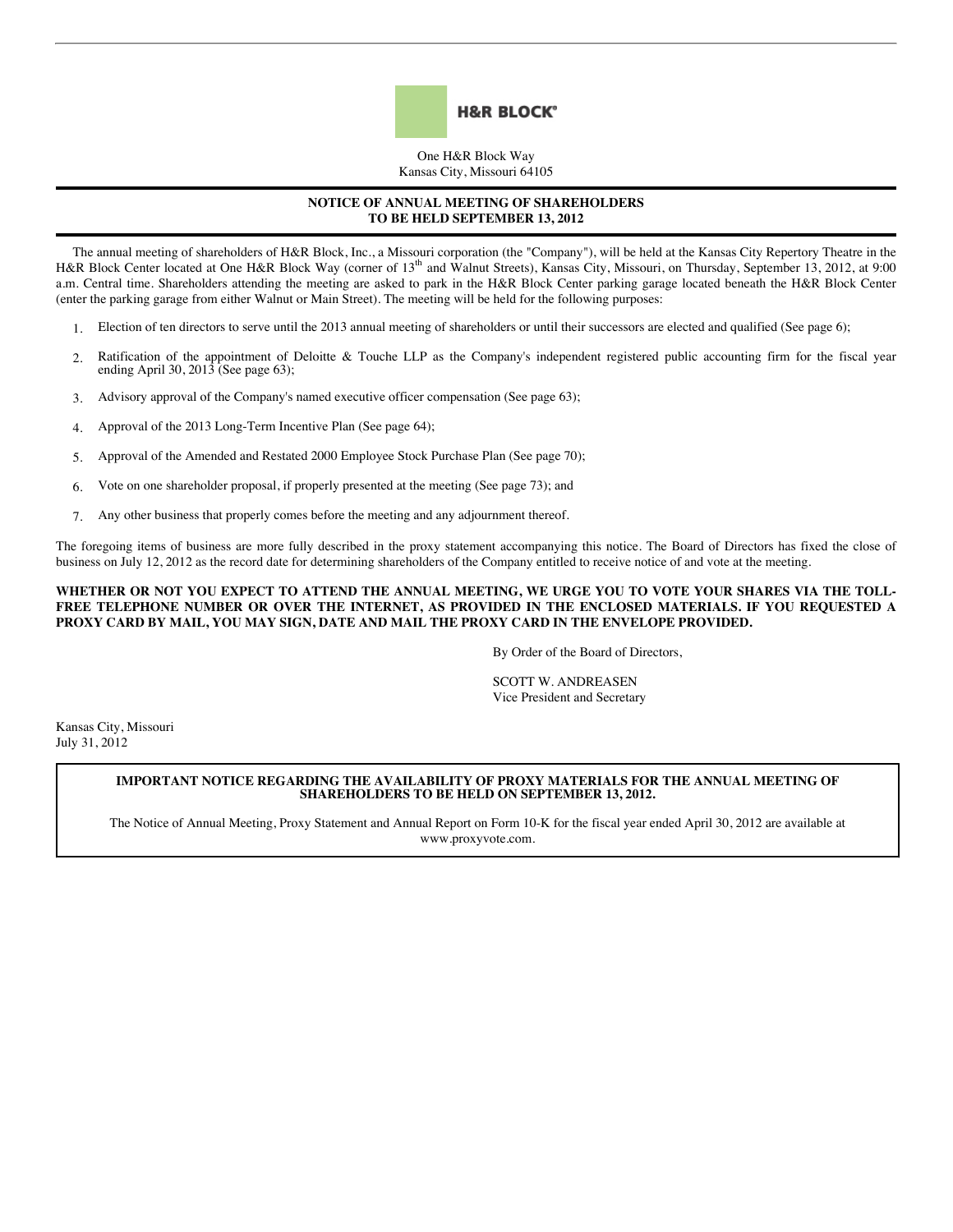

July 31, 2012

Dear Fellow Shareholder,

I hope you will join me at our 2012 annual meeting of shareholders on Thursday, September 13<sup>th</sup> in Kansas City, Missouri. Our Board of Directors and senior leadership team will be in attendance at this annual meeting, where we will be asking for your support on several important issues for our Company. The annual meeting is an opportunity for our shareholders to participate in the governance of the Company and for our Board of Directors to receive feedback from our most important constituency – our shareholders.

In selecting Bill Cobb to serve as CEO, the Board of Directors expected that his familiarity with the Company through his service as a director and his business experience at other public companies would enable him to hit the ground running, providing leadership and stability to our organization. In looking at his first year on the job, I am delighted to report that even our very high expectations for Bill have been exceeded.

Under Bill's leadership, we have accomplished a number of key objectives. Specifically:

- We have reorganized the Company's senior management team and added several outstanding senior leaders who are committed to the Company's future;
- We have rationalized our cost structure and are pursuing strategies for our Company to operate more efficiently and profitably;
- In Tax Services, our management team achieved a number of important operational goals, including growth in total tax clients and retail and digital market share for a second consecutive year;
- **We are pursuing a number of strategic initiatives designed to broaden and expand our revenue base; and**
- We have returned \$778 million to you, our shareholders, through dividends (up 33% to \$0.80 per share) and share buybacks.

At H&R Block, "earning one's keep" is part of our DNA and the phrase "pay-for-performance" has been central to our culture long before it became a buzzword in corporate America. Starting at the top, Bill Cobb's compensation is not only heavily weighted to equity rather than cash, the value of much of his equity compensation is determined – in whole or in part – by the performance of our stock price over time. This maximizes the alignment of his interests with those of all shareholders. More broadly, as described in detail later in the proxy statement, we have continued to increase our focus on long-term, performance-based compensation for our entire senior management team. Our Compensation Committee, working with its independent consultant, has continued to review our compensation practices and the Board has implemented additional refinements to further align our executives' compensation with long-term Company performance. We believe our overall approach to compensation, including innovations such as performance-based market stock units implemented this year, underscore our commitment to pay-for-performance. We do hope you will endorse our approach by voting "yes" on say-on-pay again this year.

I look forward to reviewing our major Company developments over the past year and sharing our plans for the future with you at the annual meeting. If you plan to attend, please see the section entitled "May I Attend The Meeting?" on page 4 of the proxy statement for instructions.

Whether or not you expect to attend the annual meeting, it is important that your shares be represented. We urge you to vote your shares over the Internet, via the toll-free telephone number, or by mail, as described in the enclosed materials.

On behalf of the entire Board, I'd like to thank you for your support. We are excited about our Company's future and, as we seek to capture the opportunities that lie ahead, are honored by the confidence you have shown through your ownership of our shares.

Inorde

Robert A. Gerard *Chairman of the Board*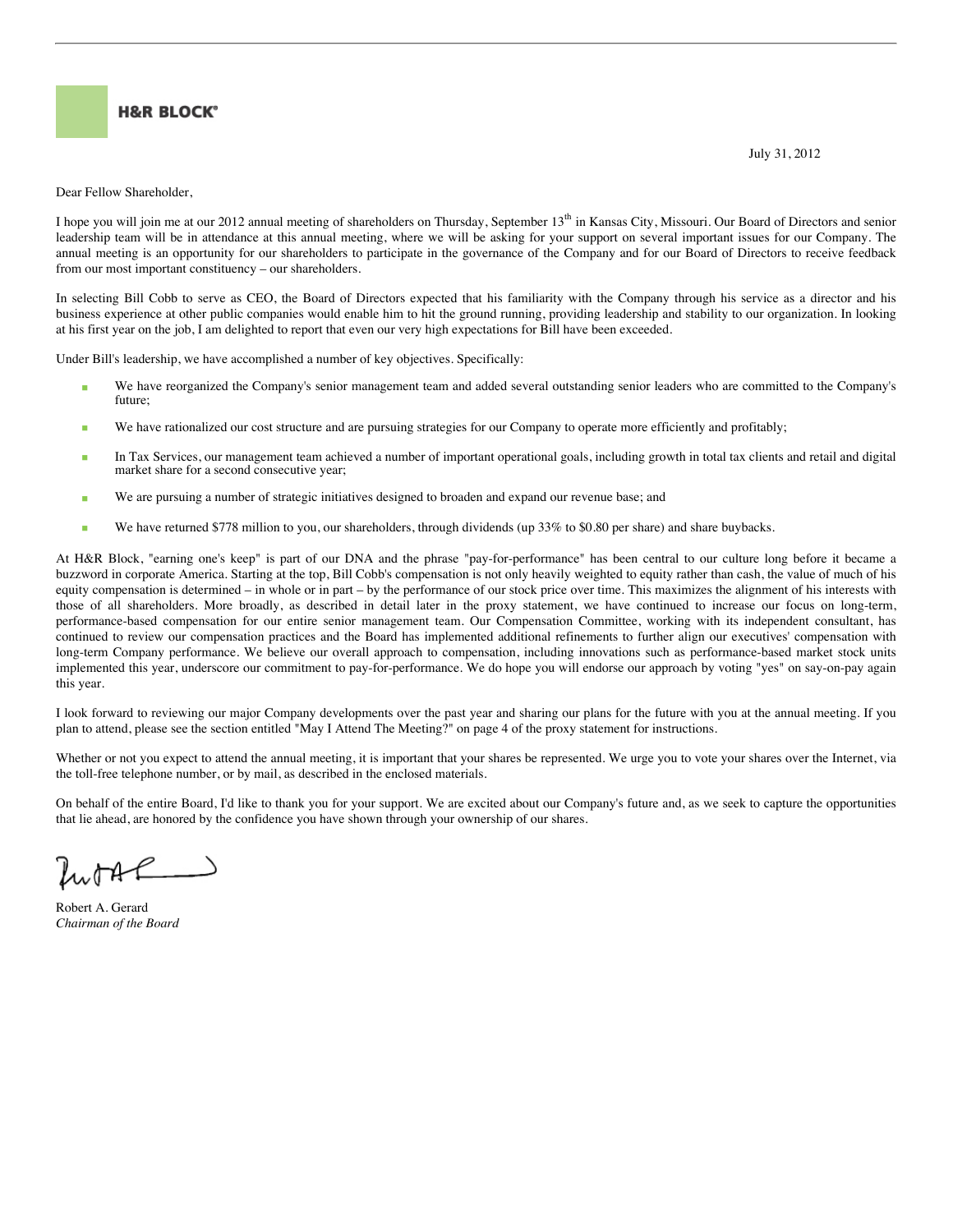### **TABLE OF CONTENTS**

**H&R BLOCK®** 

| <b>OUESTIONS AND ANSWERS ABOUT THE ANNUAL MEETING AND VOTING</b>           | 1              |
|----------------------------------------------------------------------------|----------------|
| <b>PROPOSAL 1 - ELECTION OF DIRECTORS</b>                                  | 6              |
| <b>DIRECTOR NOMINATION PROCESS</b>                                         | $\sqrt{6}$     |
| <b>SELECTING AND EVALUATING OUR NOMINEES</b>                               | $\overline{7}$ |
| <b>DIRECTOR NOMINEES</b>                                                   | $\,8\,$        |
| <b>ADDITIONAL INFORMATION CONCERNING THE BOARD OF DIRECTORS</b>            | 14             |
| <b>BOARD OF DIRECTORS' MEETINGS AND COMMITTEES</b>                         | 14             |
| <b>DIRECTOR COMPENSATION</b>                                               | 15             |
| <b>DIRECTOR COMPENSATION TABLE</b>                                         | 17             |
| <b>CORPORATE GOVERNANCE</b>                                                | 17             |
| <b>BOARD LEADERSHIP STRUCTURE AND ACCOUNTABILITY</b>                       | 19             |
| <b>COMMUNICATIONS WITH THE BOARD</b>                                       | 19             |
| DIRECTOR ATTENDANCE AT ANNUAL MEETINGS OF SHAREHOLDERS                     | 19             |
| <b>BOARD'S ROLE IN RISK OVERSIGHT</b>                                      | 19             |
| <b>COMPENSATION DISCUSSION AND ANALYSIS</b>                                | 21             |
| <b>EXECUTIVE SUMMARY</b>                                                   | 21             |
| FISCAL YEAR 2012 RESULTS AND IMPACT ON COMPENSATION DECISIONS              | 23             |
| <b>EXECUTIVE COMPENSATION PRACTICES</b>                                    | 25             |
| <b>ELEMENTS OF COMPENSATION SUMMARY</b>                                    | 26             |
| <b>RELATIONSHIP BETWEEN COMPANY PERFORMANCE AND EXECUTIVE COMPENSATION</b> | 28             |
| <b>EXECUTIVE COMPENSATION BENCHMARKS AND TARGETS</b>                       | 29             |
| <b>ELEMENTS OF EXECUTIVE COMPENSATION PROGRAM</b>                          | 29             |
| <b>COMPENSATION "CLAWBACK" POLICY</b>                                      | 41             |
| <b>COMPENSATION METHODOLOGY AND CALCULATION</b>                            | 41             |
| RISK ASSESSMENT IN COMPENSATION PROGRAMS                                   | 44             |
| <b>TERMINATION OF EMPLOYMENT, SEVERANCE AND TRANSITION ARRANGEMENTS</b>    | 45             |
| <b>COMPENSATION COMMITTEE REPORT</b>                                       | 47             |
| <b>COMPENSATION COMMITTEE INTERLOCKS AND INSIDER PARTICIPATION</b>         | 47             |
| <b>EXECUTIVE COMPENSATION</b>                                              | 48             |
| <b>SUMMARY COMPENSATION TABLE</b>                                          | 48             |
| <b>GRANTS OF PLAN-BASED AWARDS TABLE</b>                                   | 50             |
| <b>OUTSTANDING EQUITY AWARDS AT FISCAL YEAR-END TABLE</b>                  | 51             |
| <b>OPTION EXERCISES AND STOCK VESTED TABLE</b>                             | 52             |
| NONOUALIFIED DEFERRED COMPENSATION TABLE                                   | 52             |
| <b>H&amp;R BLOCK DEFERRED COMPENSATION PLAN FOR EXECUTIVES</b>             | 53             |
| <b>EMPLOYMENT AGREEMENTS, CHANGE OF CONTROL AND OTHER ARRANGEMENTS</b>     | 53             |
| POTENTIAL PAYMENTS UPON TERMINATION OR CHANGE OF CONTROL                   | 57             |
| POTENTIAL PAYMENTS UPON TERMINATION OR CHANGE OF CONTROL TABLE             | 58             |
| <b>EQUITY COMPENSATION PLANS</b>                                           | 60             |
|                                                                            |                |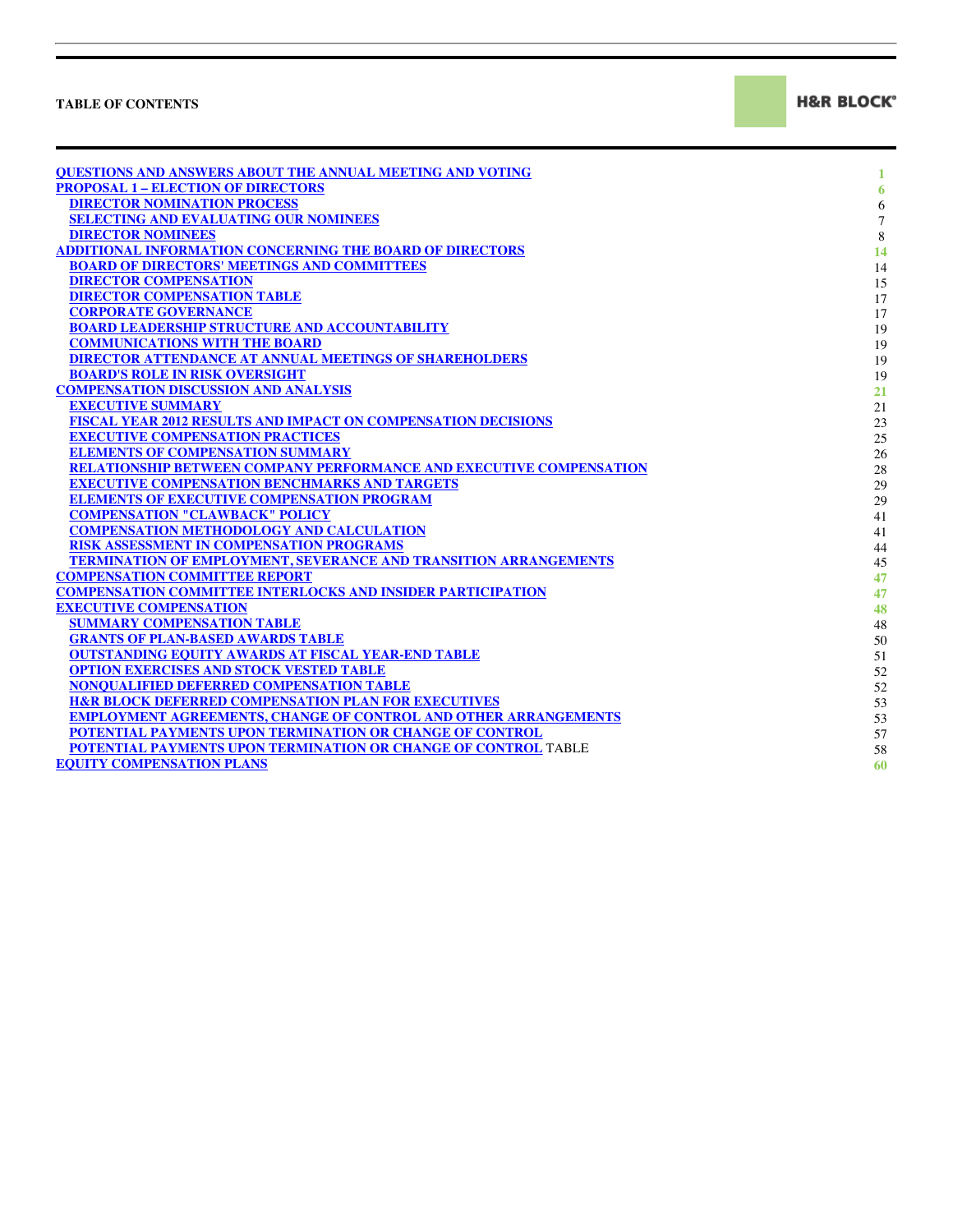| <b>AUDIT COMMITTEE REPORT</b>                                                                        | -61   |
|------------------------------------------------------------------------------------------------------|-------|
| <b>AUDIT FEES</b>                                                                                    | 62    |
| <b>PROPOSAL 2 – RATIFICATION OF APPOINTMENT OF THE INDEPENDENT REGISTERED PUBLIC ACCOUNTING FIRM</b> | 63    |
| <b>PROPOSAL 3 – ADVISORY APPROVAL OF THE COMPANY'S NAMED EXECUTIVE OFFICER COMPENSATION</b>          | 63    |
| <b>PROPOSAL 4 - APPROVAL OF THE 2013 LONG-TERM INCENTIVE PLAN</b>                                    | 64    |
| <b>PROPOSAL 5 – APPROVAL OF THE AMENDED AND RESTATED 2000 EMPLOYEE STOCK PURCHASE PLAN</b>           | 70    |
| <b>PROPOSAL 6 - SHAREHOLDER PROPOSAL CONCERNING PROXY ACCESS</b>                                     | 73    |
| <b>INFORMATION REGARDING SECURITY HOLDERS</b>                                                        | 76    |
| <b>SECURITY OWNERSHIP OF DIRECTORS AND MANAGEMENT</b>                                                | 76    |
| <b>PRINCIPAL SECURITY HOLDERS</b>                                                                    | 77    |
| <b>SECTION 16(A) BENEFICIAL OWNERSHIP REPORTING COMPLIANCE</b>                                       | 77    |
| <b>REVIEW OF RELATED PERSON TRANSACTIONS</b>                                                         | 77    |
| <b>SHAREHOLDER PROPOSALS AND NOMINATIONS</b>                                                         | 78    |
| <b>APPENDIX A - 2013 LONG-TERM INCENTIVE PLAN</b>                                                    | $A-1$ |
| <b>APPENDIX B - AMENDED AND RESTATED 2000 EMPLOYEE STOCK PURCHASE PLAN</b>                           | $B-1$ |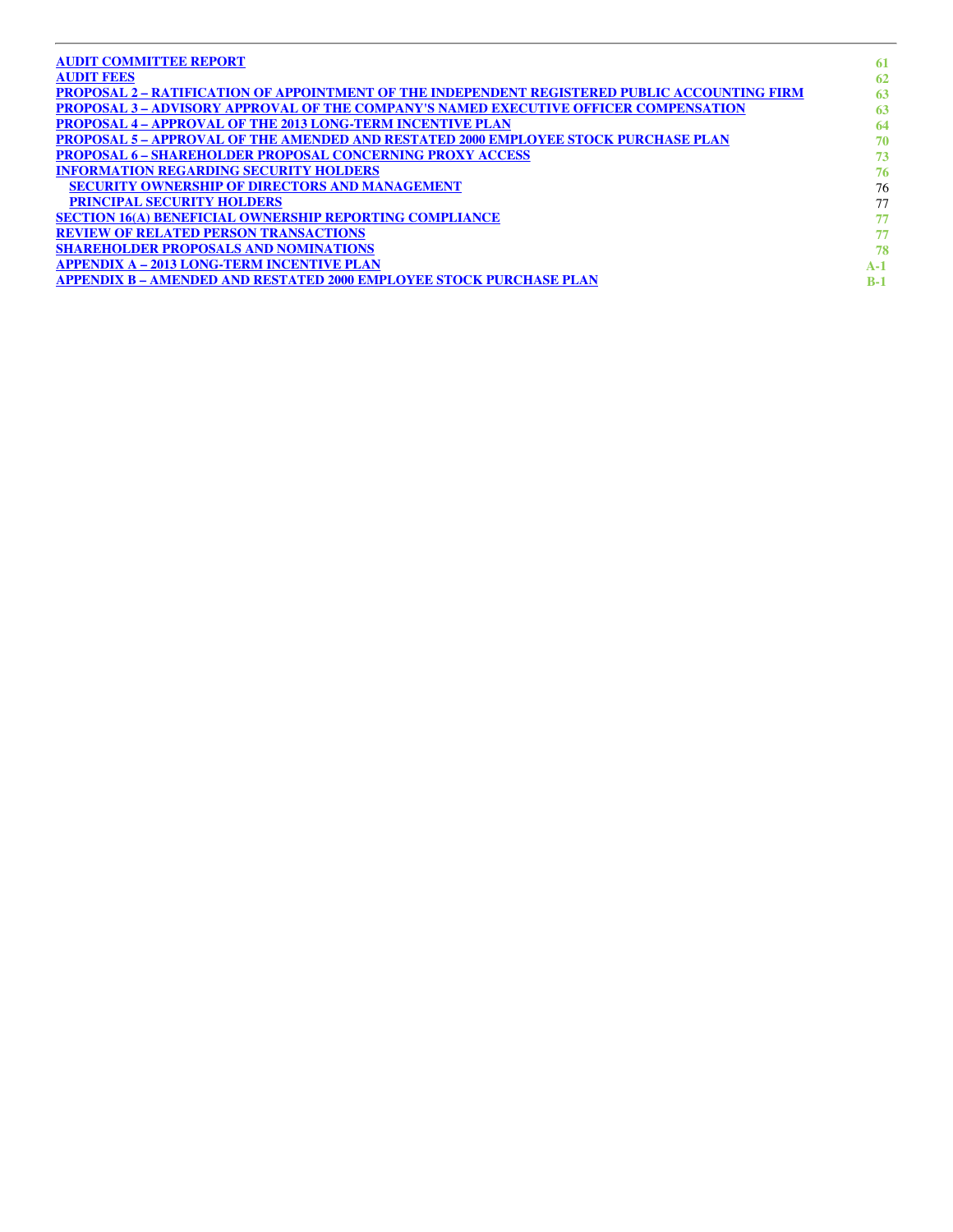#### <span id="page-6-0"></span>**H&R BLOCK, INC. PROXY STATEMENT FOR THE 2012 ANNUAL MEETING OF SHAREHOLDERS**

**H&R BLOCK®** 

#### **QUESTIONS AND ANSWERS ABOUT THE ANNUAL MEETING AND VOTING**

The Board of Directors (the "Board of Directors" or "Board") of H&R Block, Inc., a Missouri corporation ("H&R Block" or the "Company") solicits the enclosed proxy for use at the annual meeting of shareholders of the Company to be held on Thursday, September 13, 2012 at 9:00 a.m. Central time, at the Kansas City Repertory Theatre in the H&R Block Center located at One H&R Block Way (corner of 13<sup>th</sup> and Walnut Streets), Kansas City, Missouri. This proxy statement contains information about the matters to be voted on at the meeting and the voting process, as well as information about our directors and executive officers.

#### **WHY DID I RECEIVE A NOTICE IN THE MAIL REGARDING THE INTERNET AVAILABILITY OF PROXY MATERIALS INSTEAD OF A FULL SET OF PRINTED PROXY MATERIALS?**

Pursuant to rules adopted by the Securities and Exchange Commission ("SEC"), we are making this proxy statement and our 2012 Annual Report available to shareholders electronically via the Internet. Unless you have already requested to receive a printed set of proxy materials, you will receive an "Important Notice Regarding the Availability of Proxy Materials for the Shareholder Meeting to be held on September 13, 2012" (the "Notice"), which contains instructions on how to access proxy materials and vote your shares via the Internet or, if you prefer, to request a printed set of proxy materials at no cost to you. On or about July 31, 2012, we mailed the Notice, or, for shareholders who have already requested to receive a printed set of proxy materials, this proxy statement, an accompanying proxy card, and our 2012 Annual Report, to our shareholders of record. All shareholders will be able to access this proxy statement and our 2012 Annual Report on the website referred to in the Notice or request to receive printed copies of the proxy materials.

#### **HOW CAN I ELECTRONICALLY ACCESS THE PROXY MATERIALS?**

The Notice provides you with instructions on how to view our proxy materials for the annual meeting on the Internet. The website on which you will be able to view our proxy materials will also allow you to choose to receive future proxy materials electronically, which will save us the cost of printing and mailing documents to you. If you choose to receive future proxy materials electronically, you will receive an email next year with instructions containing a link to the proxy voting site. Your election to receive proxy materials electronically will remain in effect until you terminate it.

#### **HOW CAN I OBTAIN A FULL SET OF PRINTED PROXY MATERIALS?**

The Notice will provide you with instructions on how to request to receive printed copies of the proxy materials. You may request printed copies up until one year after the date of the meeting.

#### **WHAT AM I VOTING ON?**

You are voting on six items of business at the annual meeting:

- Election of ten directors to serve until the 2013 annual meeting of shareholders or until their successors are elected and qualified;
- Ratification of the appointment of Deloitte & Touche LLP as the Company's independent registered public accounting firm for the fiscal year ending April 30, 2013;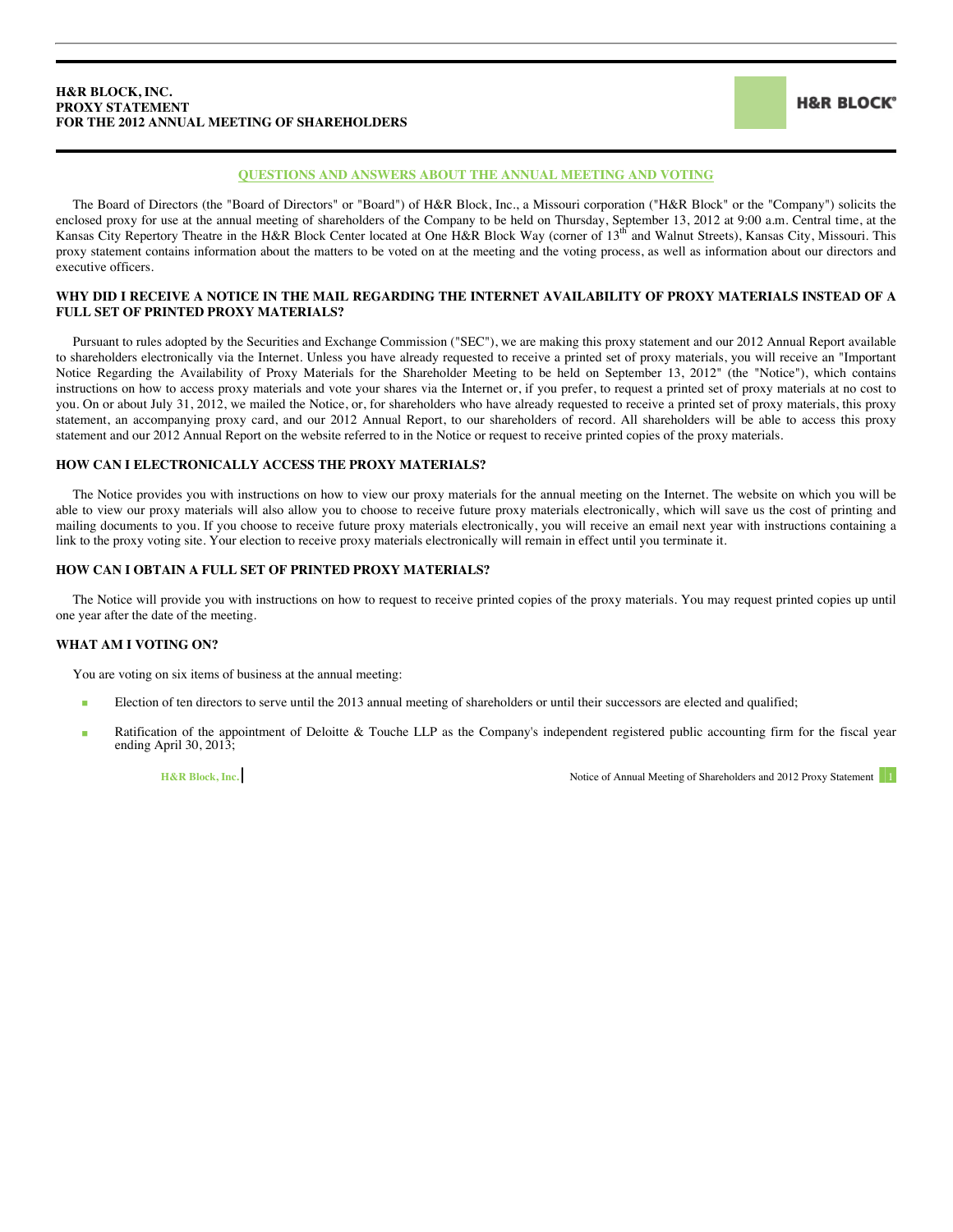- Advisory approval of the Company's named executive officer compensation;
- **Approval of the 2013 Long-Term Incentive Plan;**
- Approval of the Amended and Restated 2000 Employee Stock Purchase Plan; and
- Vote on one shareholder proposal, if properly presented at the meeting.

#### **WHO IS ENTITLED TO VOTE?**

Shareholders of record as of the close of business on July 12, 2012 are entitled to vote at the annual meeting. Each share of H&R Block common stock is entitled to one vote.

### **WHAT ARE THE VOTING RECOMMENDATIONS OF THE BOARD OF DIRECTORS?**

Our Board of Directors recommends that you vote your shares "FOR" Proposals 1-5, and "AGAINST" Proposal 6, as seen in the following example:

| Election of Directors:<br>1.<br>Nominees                                                                                                                                 | For    | <b>Against</b> | <b>Abstain</b> |
|--------------------------------------------------------------------------------------------------------------------------------------------------------------------------|--------|----------------|----------------|
| 1a. Paul J. Brown                                                                                                                                                        | ✓      | $\Box$         | $\Box$         |
| 1b. William C. Cobb                                                                                                                                                      | ✓      | $\Box$         | □              |
| 1c. Marvin R. Ellison                                                                                                                                                    | ✓      | $\Box$         | □              |
| 1d. Robert A. Gerard                                                                                                                                                     | ✓      | $\Box$         | $\Box$         |
| 1e. David Baker Lewis                                                                                                                                                    | ✓      | $\Box$         | □              |
| Victoria J. Reich<br>1f.                                                                                                                                                 | ✓      | $\Box$         | $\Box$         |
| 1g. Bruce C. Rohde                                                                                                                                                       | ✓      | $\Box$         | □              |
| 1h. Tom D. Seip                                                                                                                                                          | ✓      | □              | $\Box$         |
| Christianna Wood<br>1i.                                                                                                                                                  | ✓      | □              | □              |
| James F. Wright<br>1j.                                                                                                                                                   | ✓      | $\Box$         | $\Box$         |
|                                                                                                                                                                          | For    | <b>Against</b> | Abstain        |
| 2. Ratification of the appointment of Deloitte & Touche LLP as the Company's independent registered public<br>accounting firm for the fiscal year ending April 30, 2013. | ✓      | $\Box$         | $\Box$         |
|                                                                                                                                                                          | For    | <b>Against</b> | Abstain        |
| 3. Advisory approval of the Company's named executive officer compensation.                                                                                              | ✓      | $\Box$         | $\Box$         |
|                                                                                                                                                                          | For    | <b>Against</b> | <b>Abstain</b> |
| 4. Approval of the 2013 Long-Term Incentive Plan.                                                                                                                        | ✓      | $\Box$         | $\Box$         |
|                                                                                                                                                                          | For    | <b>Against</b> | <b>Abstain</b> |
| 5. Approval of the Amended and Restated 2000 Employee Stock Purchase Plan.                                                                                               | ✓      | $\Box$         | $\Box$         |
|                                                                                                                                                                          | For    | <b>Against</b> | <b>Abstain</b> |
| 6. Shareholder proposal concerning proxy access.                                                                                                                         | $\Box$ | ✓              | $\Box$         |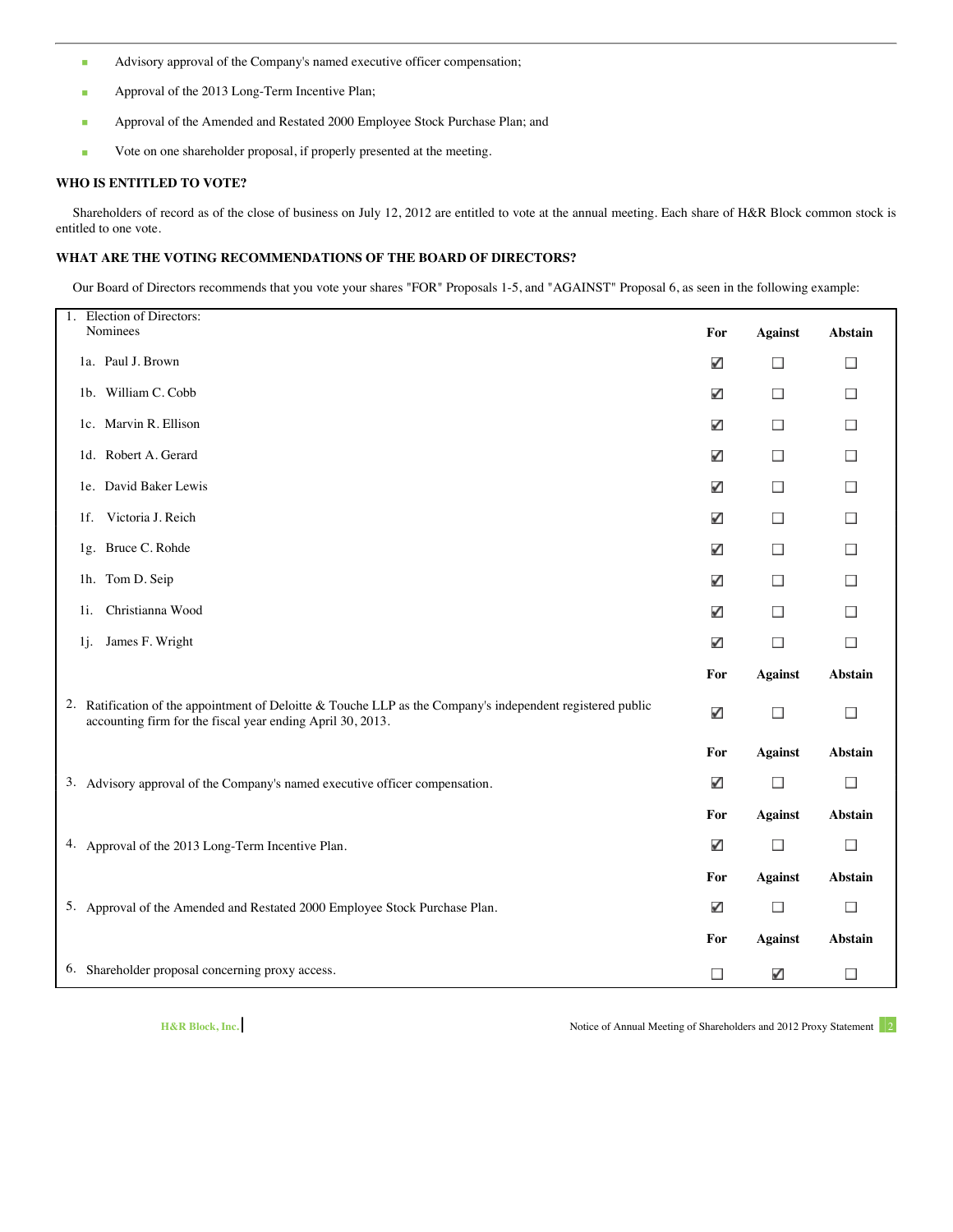#### **WHAT IS THE DIFFERENCE BETWEEN HOLDING SHARES AS A SHAREHOLDER OF RECORD AND AS A BENEFICIAL OWNER?**

If your shares are registered directly in your name with the Company's transfer agent, Wells Fargo Shareowner Services ("Wells Fargo"), you are considered a "registered shareholder" and are considered, with respect to those shares, the "shareholder of record." If you are a shareholder of record, the Notice or proxy materials were sent to you directly by the Company, and you may vote in person at the annual meeting.

If your shares are held in a stock brokerage account or by a broker, bank, or other nominee, you are considered a "beneficial owner" of shares held in street name, and the broker, bank, or other nominee forwarded the Notice or proxy materials to you. As the beneficial owner, you have the right to direct your broker, bank, or nominee holding your shares how to vote and you are also invited to attend the annual meeting. However, since you are not a shareholder of record, you may not vote these shares in person at the annual meeting unless you bring with you a legal proxy from the shareholder of record.

#### **HOW DO I VOTE?**

**If you are a registered shareholder**, there are four different ways you can vote:

- By Internet You can vote over the Internet at *www.proxyvote.com* by following the instructions provided (you will need the Control Number from the Notice or proxy card you received);
- By Telephone You can vote by telephone by calling the toll-free telephone number indicated on your proxy card or voting instruction card (you will need the Control Number from the Notice or proxy card you received);
- By Mail If you received your proxy materials by mail, you can vote by signing, dating and returning the accompanying proxy card; or
- In Person You can vote in person by written ballot at the annual meeting.

When your proxy is properly submitted, your shares will be voted as you indicate. If you do not indicate your voting preferences, the appointed proxies (William C. Cobb, Thomas A. Gerke, and Scott W. Andreasen) will vote your shares FOR Proposals 1 – 5 and AGAINST Proposal 6. If your shares are owned in joint names, all joint owners must vote by the same method, and if joint owners vote by mail, all of the joint owners must sign the proxy card. The deadline for voting by telephone or via the Internet, except with respect to shares held through the H&R Block Retirement Savings Plan as described below, is 11:59 p.m. Eastern time on September 12, 2012.

**If you are a beneficial owner of shares held in street name**, you may also vote as set forth above, and your broker, bank, or nominee should vote your shares as you have directed. You must have a legal proxy from the shareholder of record in order to vote the shares in person at the annual meeting.

**If your shares are held through the H&R Block Retirement Savings Plan**, you may also vote as set forth above, except that Plan participants may not vote their Plan shares in person at the annual meeting. If you provide voting instructions by Internet, telephone or written proxy card, Fidelity Management Trust Company, the Plan's Trustee, will vote your shares as you have directed. If you do not provide specific voting instructions, the Trustee will vote your shares in the same proportion as shares for which the Trustee has received instructions. Please note that you must submit voting instructions to the Trustee no later than September 10, 2012 at 11:59 p.m. Eastern time in order for your shares to be voted by the Trustee at the annual meeting.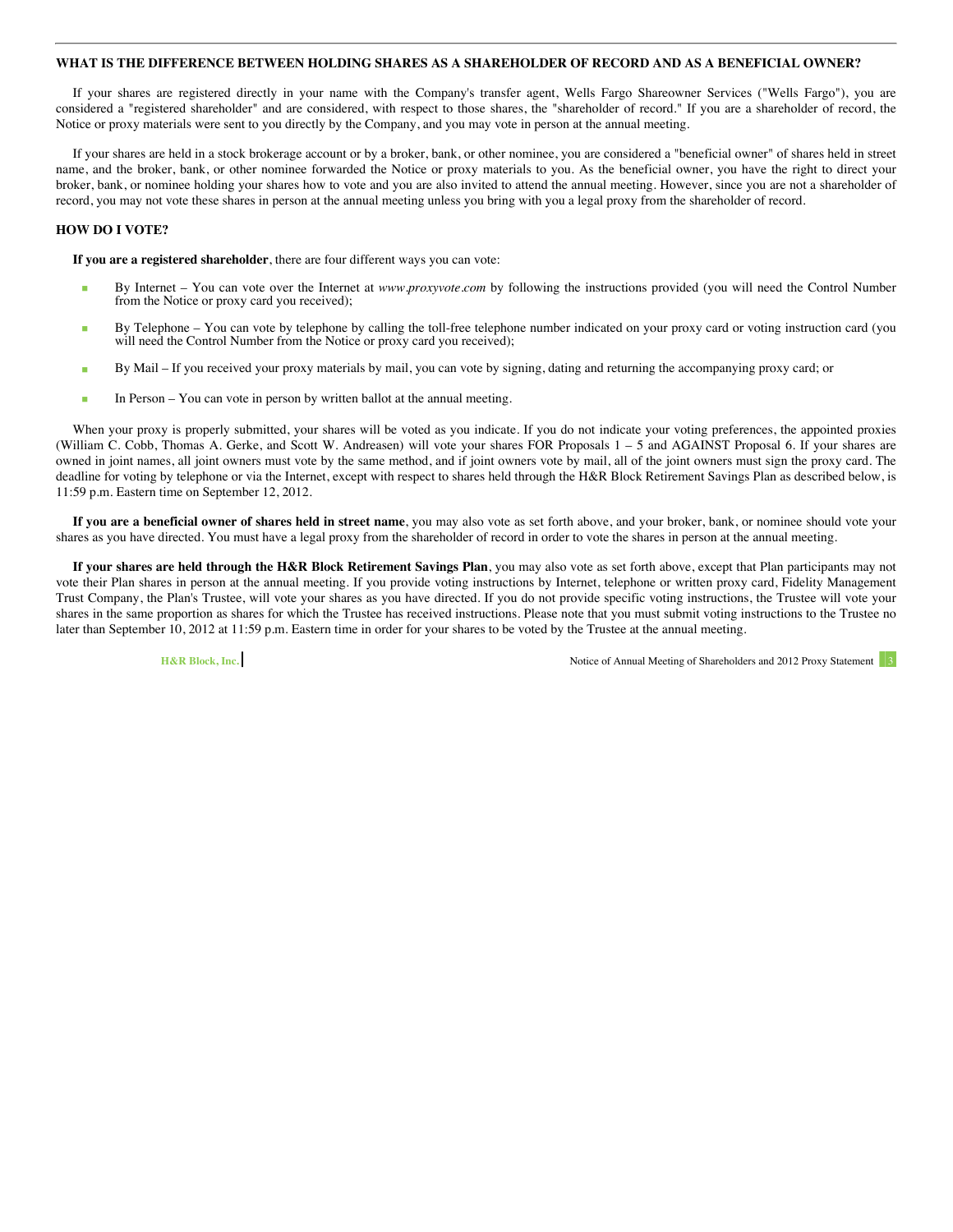#### **MAY I ATTEND THE MEETING?**

All shareholders, properly appointed proxy holders, and invited guests of the Company may attend the annual meeting. Shareholders who plan to attend the meeting may be required to present valid photo identification. If you hold your shares in street name, please also bring proof of your share ownership, such as a broker's statement showing that you owned shares of the Company on the record date of July 12, 2012, or a legal proxy from your broker or nominee (a legal proxy is required if you hold your shares in street name and you plan to vote in person at the annual meeting). Shareholders of record will be verified against an official list available at the registration area. The Company reserves the right to deny admittance to anyone who cannot adequately show proof of share ownership as of the record date.

#### **WHAT ARE BROKER NON-VOTES AND HOW ARE THEY COUNTED?**

A broker non-vote occurs when a broker, bank, or other nominee holding shares on behalf of a beneficial owner is prohibited from exercising discretionary voting authority for a beneficial owner who has not provided voting instructions. Brokers, banks, and other nominees may vote without instruction only on "routine" proposals. On "non-routine" proposals, nominees cannot vote without instructions from the beneficial owner, resulting in so-called "broker nonvotes." Proposal 2, the ratification of Deloitte & Touche LLP as the Company's independent registered public accounting firm, is the only routine proposal on the ballot for the annual meeting. All other proposals are non-routine. If you hold your shares with a broker, bank, or other nominee, they will not be voted on non-routine proposals unless you give voting instructions to such nominee. Broker non-votes are counted as present and entitled to vote for purposes of determining a quorum at the meeting, but are not counted for purposes of determining the number of shares present and entitled to vote on non-routine matters.

#### **MAY I CHANGE MY VOTE?**

You may revoke your proxy and change your vote at any time before the voting deadline for the annual meeting. After your initial vote, you may vote again on a later date any time prior to the annual meeting via the Internet or by telephone (only your latest Internet or telephone proxy submitted prior to the voting deadline for the annual meeting will be counted), by signing and returning a new proxy card or voting instruction form with a later date, or by attending the annual meeting and voting in person. However, your attendance at the annual meeting will not automatically revoke your proxy unless you vote again at the annual meeting or specifically request in writing that your prior proxy be revoked.

#### **WHAT VOTE IS REQUIRED TO APPROVE EACH PROPOSAL?**

For all matters to be voted upon at the annual meeting, shareholders may vote "for," "against," or "abstain" on such matters.

For all matters to be voted upon at the annual meeting, the affirmative vote of a majority of shares present in person or represented by proxy, and entitled to vote on the matter, is necessary for election or approval. The vote on Proposal 3, the approval of the Company's named executive officer compensation, is a non-binding advisory vote only.

Shares represented by a proxy that directs that the shares abstain from voting are deemed to be represented at the meeting as to that matter, and have the same effect as a vote against the proposals. Broker non-votes have no impact on non-routine proposals (Proposals 1 and  $3 - 6$ ).

If a submitted proxy does not specify how to vote, the shares represented by that proxy will be considered to be voted in favor of Proposals  $1 - 5$  and against Proposal 6. Unless a shareholder checks the box on the proxy card or provides instructions to withhold discretionary voting authority, the appointed proxies may use their discretion to vote on any other matters properly brought before the meeting.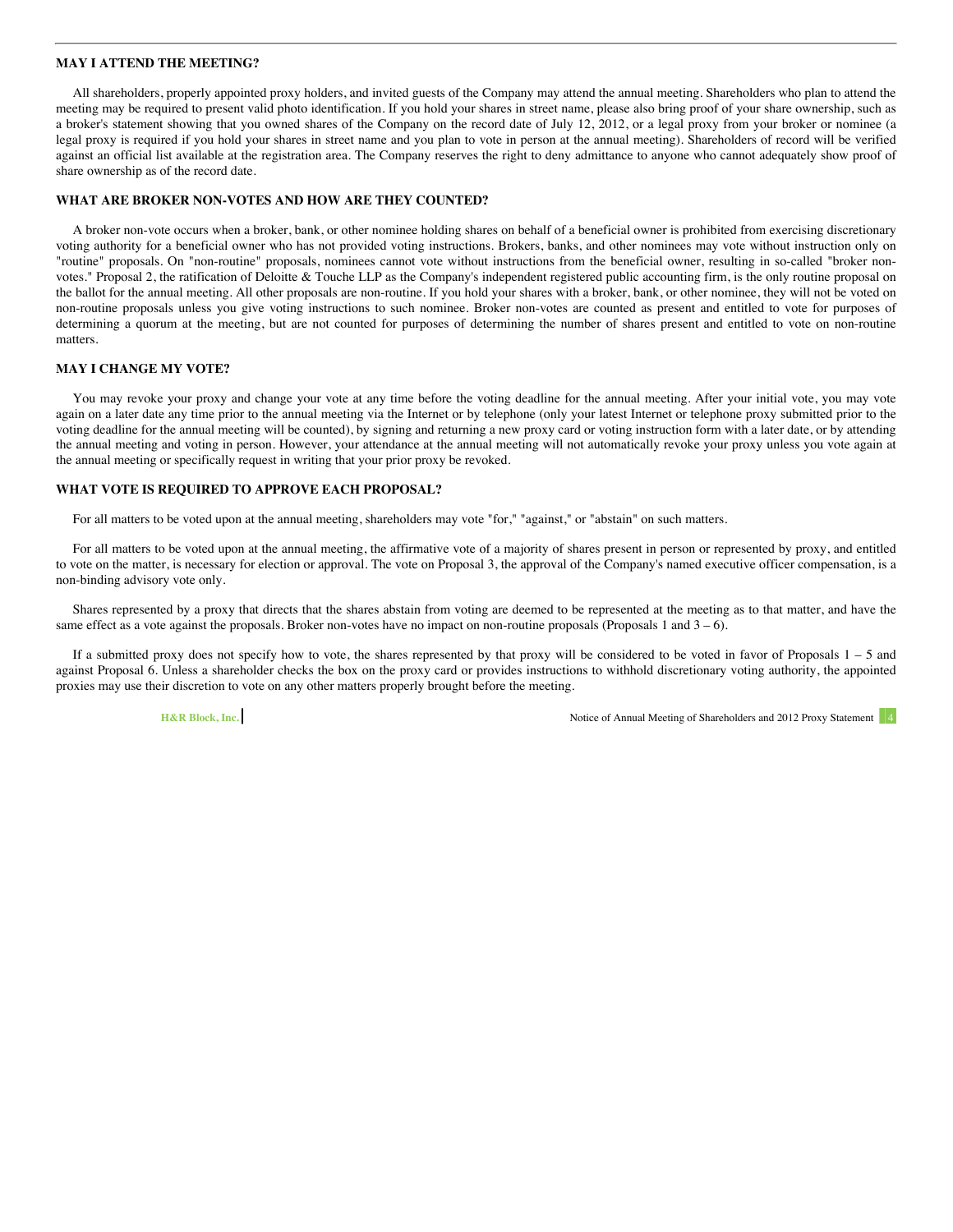#### **DO SHAREHOLDERS HAVE CUMULATIVE VOTING RIGHTS WITH RESPECT TO THE ELECTION OF DIRECTORS?**

No, shareholders do not have cumulative voting rights with respect to the election of directors.

#### **WHAT CONSTITUTES A QUORUM?**

As of the record date, 271,085,265 shares of the Company's common stock were issued and outstanding. A majority of the outstanding shares entitled to vote at the annual meeting, represented in person or by proxy, will constitute a quorum. Abstentions and broker non-votes will be counted as present and entitled to vote for purposes of determining a quorum.

#### **WHAT DOES IT MEAN IF I RECEIVE MORE THAN ONE "IMPORTANT NOTICE REGARDING THE AVAILABILITY OF PROXY MATERIALS FOR THE SHAREHOLDER MEETING TO BE HELD ON SEPTEMBER 13, 2012"?**

It means your shares are held in more than one account. You should vote all of your shares.

#### **WHAT IS HOUSEHOLDING?**

As permitted by the SEC, only one copy of this proxy statement is being delivered to shareholders residing at the same address, unless the shareholders have notified the Company of their desire to receive multiple copies of the proxy statement. This is known as householding.

The Company will promptly deliver, upon request, a separate copy of the proxy statement to any shareholder residing at an address to which only one copy was mailed. Requests for additional copies for the current year or future years should be directed to the Corporate Secretary, H&R Block, Inc., One H&R Block Way, Kansas City, Missouri 64105, or by telephone at (816) 854-4288.

Shareholders of record residing at the same address and currently receiving multiple copies of the proxy statement may contact our registrar and transfer agent, Wells Fargo, to request that only a single copy of the proxy statement be mailed in the future. You can contact Wells Fargo by phone at (888) 213-0968, or by mail at 161 N. Concord Exchange, South St. Paul, Minnesota 55075-1139.

#### **HOW MUCH DID THIS PROXY SOLICITATION COST?**

The costs of this proxy include the expense of preparing the proxy solicitation materials for the annual meeting and mailing the Notice and, as applicable, the proxy solicitation materials for such meeting. Following the mailing of these materials, directors, officers, and employees of the Company may solicit proxies by telephone, email, or other personal contact; such individuals will not receive compensation or reimbursement for these activities. Additionally, the Company has retained Georgeson Inc. to assist in the solicitation of proxies on behalf of the Board for a fee of \$20,000 plus reimbursement of reasonable expenses. Further, brokers and other custodians, nominees, and fiduciaries will be requested to forward the Notice and printed proxy materials to their principals, and the Company will reimburse them for the expense of doing so.

#### **WHAT IS THE COMPANY'S INTERNET ADDRESS?**

The Company's Internet address is www.hrblock.com. The Company's filings with the SEC are available free of charge via the "Company" link at this website (click on the "Investor Relations" heading), and may also be found at the SEC's website, www.sec.gov.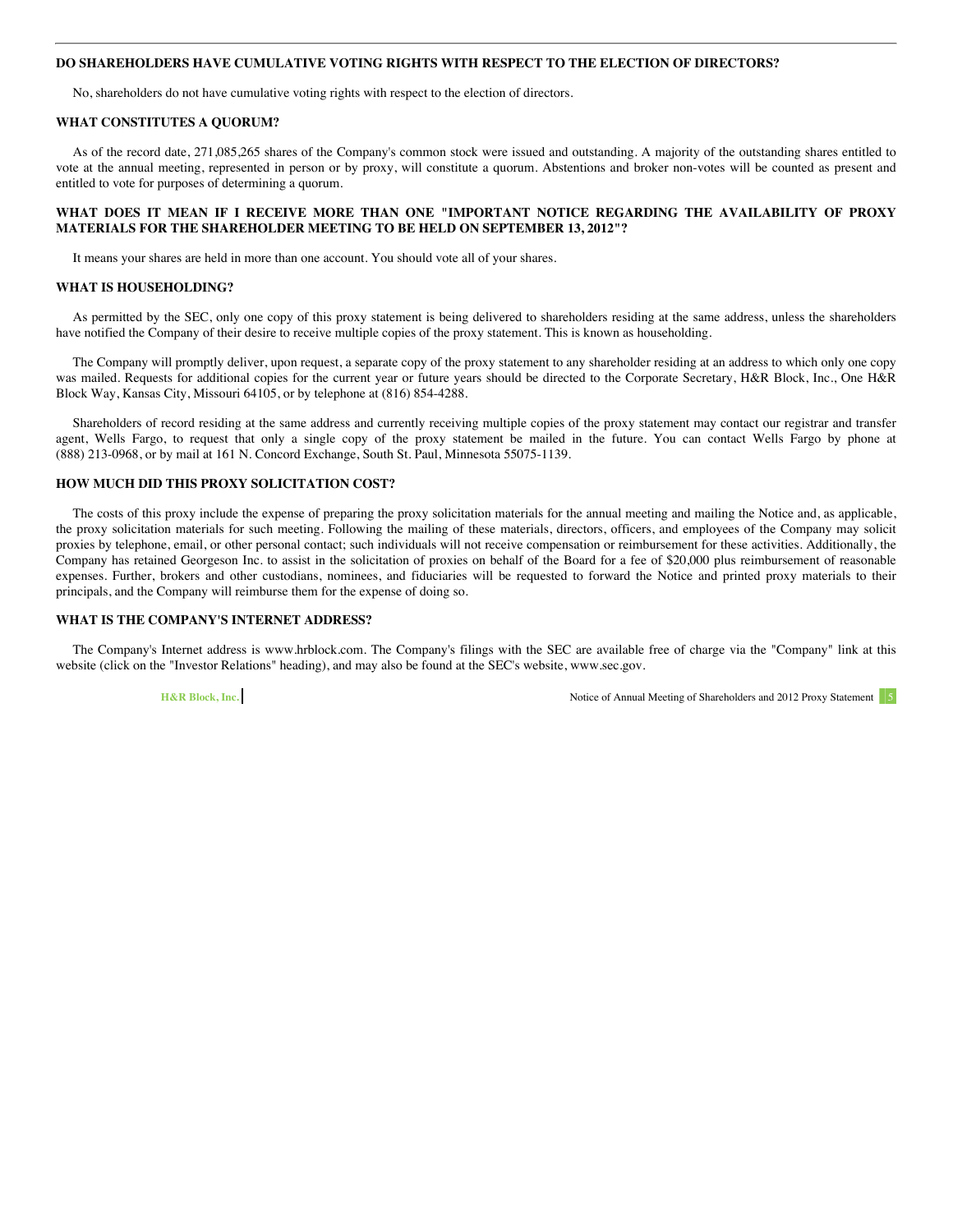#### <span id="page-11-0"></span>**WILL ANY OTHER MATTERS BE VOTED ON?**

As of the date of this proxy statement, we know of no other matter that will be presented for consideration at the annual meeting other than those matters discussed in this proxy statement. If any other matters properly come before the meeting and call for a vote of the shareholders, the appointed proxies will vote in accordance with their judgment as permitted.

#### **PROPOSAL 1 – ELECTION OF DIRECTORS**

The Company's Amended and Restated Articles of Incorporation (the "Articles") and Amended and Restated Bylaws (the "Bylaws") provide that the number of directors to constitute the Board of Directors shall not be fewer than 7 nor more than 12, with the exact number to be fixed by a resolution adopted by the affirmative vote of a majority of the entire Board. The Articles and Bylaws also provide that all of the directors shall be elected at each annual meeting of shareholders to hold office until the next succeeding annual meeting of shareholders or until such director's successor has been elected and qualified, and subject to prior death, resignation, retirement, or removal from office. Any vacancy on the Board may be filled by a majority of the surviving or remaining directors then in office.

There are ten nominees for election to the Board at the annual meeting of shareholders to be held on September 13, 2012. Each of the ten nominees, if elected, will hold office until the next annual meeting of shareholders or until his or her successor is elected and qualified. The Board has nominated Paul J. Brown, William C. Cobb, Marvin R. Ellison, Robert A. Gerard, David Baker Lewis, Victoria J. Reich, Bruce C. Rohde, Tom D. Seip, Christianna Wood, and James F. Wright for election as directors of the Company. Each nominee has consented to be named and to serve if elected. If any of the nominees becomes unavailable for election for any reason, the proxies will be voted for the other nominees and any substitutes.

#### **DIRECTOR NOMINATION PROCESS**

The entire Board of Directors is responsible for nominating members for election to the Board and for filling vacancies on the Board that may occur between annual meetings of shareholders. The Governance and Nominating Committee is responsible for identifying, screening, and recommending candidates to the entire Board for Board membership. The Governance and Nominating Committee works with the Board to determine the appropriate characteristics, skills, and experience for the Board as a whole and its individual members. In evaluating the suitability of individual Board members, the Board takes into account many factors, which are described in further detail below. The Board evaluates each individual in the context of the Board as a whole with the objective of retaining a group of directors with diverse and relevant experience that can best perpetuate the Company's success and represent shareholder interests through sound judgment.

The Governance and Nominating Committee may seek the input of other members of the Board or management in identifying candidates who meet the criteria outlined above. In addition, the Governance and Nominating Committee may use the services of consultants or a search firm. The Governance and Nominating Committee will consider recommendations by the Company's shareholders of qualified director candidates for possible nomination by the Board. Shareholders may recommend qualified director candidates by writing to the Company's Corporate Secretary at H&R Block, Inc., One H&R Block Way, Kansas City, Missouri 64105. Submissions should include information regarding a candidate's background, qualifications, experience, and willingness to serve as a director. Based on a preliminary assessment of a candidate's qualifications, the Governance and Nominating Committee may conduct interviews with the candidate or request additional information from the candidate. The Governance and Nominating Committee uses the same process for evaluating all candidates for nomination by the Board, including those recommended by shareholders. The Company's Bylaws permit persons to be nominated as directors directly by shareholders under certain conditions. To do so, shareholders must comply with the advance notice requirements outlined in the "Shareholder Proposals and Nominations" section of this proxy statement.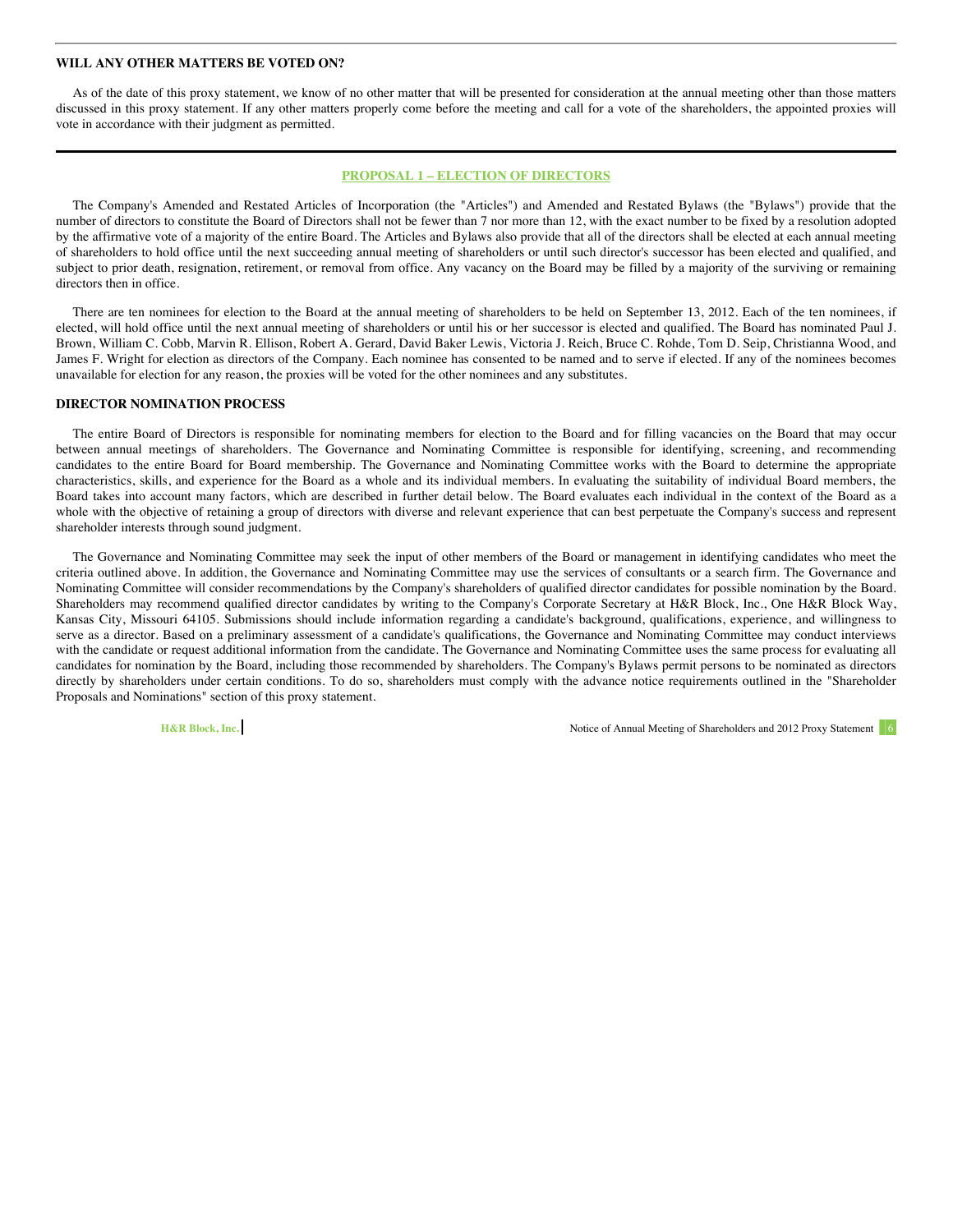#### <span id="page-12-0"></span>**Diversity**

Both the Board and the Governance and Nominating Committee believe that diversity of skills, perspectives, and experiences among Board members, in addition to the factors discussed above, improves the Board's oversight and evaluation of management on behalf of the shareholders and produces more creative thinking and better strategic solutions by the Board. Although we do not have a formal policy concerning diversity of director nominees, the Governance and Nominating Committee considers, though not exclusively, the distinctive skills, perspectives, and experiences that candidates who are diverse in gender, ethnic background, geographic origin, and professional experience have to offer.

#### **SELECTING AND EVALUATING OUR NOMINEES**

When evaluating potential director nominees, the Governance and Nominating Committee considers each individual's professional expertise and educational background in addition to their general qualifications. The Governance and Nominating Committee works with the Board to determine the appropriate mix of backgrounds and experiences in order to establish and maintain a Board that is strong in its collective knowledge and that can fulfill its responsibilities, perpetuate our long-term success, and represent the interests of our shareholders.

The Governance and Nominating Committee regularly communicates with the Board to identify backgrounds, qualifications, professional experiences, and areas of expertise that impact our business that are particularly desirable for our directors to possess in order to help meet specific Board needs, including:

- **Financial industry knowledge**, which is vital in understanding and reviewing our strategy, including the acquisition of businesses that offer complementary products or services;
- *Operating experience* as current or former executives, which gives directors specific insight into, and expertise that will foster active participation in, the development and implementation of our operating plan and business strategy;
- *Executive leadership experience*, which gives directors who have served in significant leadership positions strong abilities to motivate and manage others and to identify and develop leadership qualities in others;
- *Accounting and financial expertise*, which enables directors to analyze our financial statements, capital structure and complex financial transactions and oversee our accounting and financial reporting processes;
- *Enterprise risk management experience*, which contributes to our identification and development of possible areas of risk and helps to maintain an efficient and productive company; and
- *Public company board and corporate governance experience*, which provides directors a solid understanding of their extensive and complex oversight responsibilities and furthers our goals of greater transparency, accountability for management and the Board, and protection of our shareholders' interests.

**H&R Block, Inc. Notice of Annual Meeting of Shareholders and 2012 Proxy Statement 7 and 2012 Proxy Statement 7 and 2012 Proxy Statement 7 and 2012 Proxy Statement 7 and 2012 Proxy Statement 7 and 2012 Proxy Statement 7**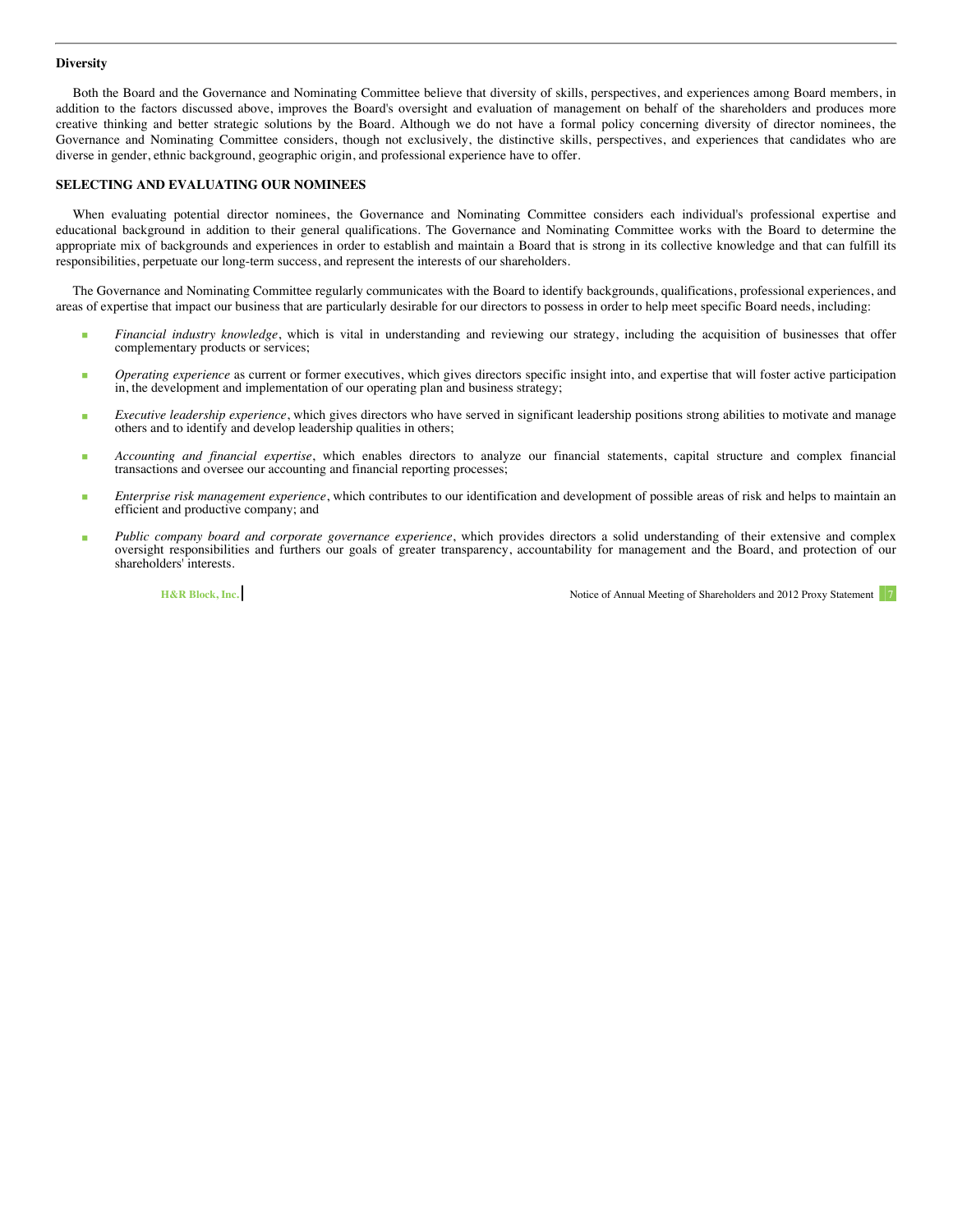<span id="page-13-0"></span>The following chart highlights each director nominee's specific skills, knowledge, and experience that the Governance and Nominating Committee and Board relied upon when determining whether to nominate the individual for election. A particular nominee may possess other skills, knowledge or experience even though they are not indicated below.

|                   | Financial       |                  |                   |              | <b>Enterprise</b> | Public            |
|-------------------|-----------------|------------------|-------------------|--------------|-------------------|-------------------|
|                   | <b>Industry</b> | <b>Operating</b> | Executive         | Accounting/  | <b>Risk</b>       | <b>Company</b>    |
| <b>Name</b>       | Knowledge       | Experience       | <b>Leadership</b> | Financial    | <b>Management</b> | <b>Governance</b> |
| Paul J. Brown     |                 |                  |                   |              |                   |                   |
| William C. Cobb   | $\checkmark$    | $\checkmark$     | $\checkmark$      |              | ✓                 |                   |
| Marvin R. Ellison |                 |                  |                   |              |                   |                   |
| Robert A. Gerard  |                 |                  | ✓                 | $\checkmark$ |                   |                   |
| David Baker Lewis |                 |                  |                   |              |                   |                   |
| Victoria J. Reich |                 | $\checkmark$     | $\checkmark$      | ✓            |                   |                   |
| Bruce C. Rohde    |                 |                  |                   |              |                   |                   |
| Tom D. Seip       | ✓               | ✓                | $\checkmark$      | ✓            | ✓                 |                   |
| Christiana Wood   |                 |                  |                   |              |                   |                   |
| James F. Wright   |                 |                  | $\checkmark$      |              |                   |                   |

The Board believes that all the director nominees are highly qualified. As the chart shows, the director nominees have significant leadership experience, knowledge, and skills that qualify them for service on our Board, and, as a group, represent diverse views, experiences, and backgrounds. All director nominees satisfy the criteria set forth in our Corporate Governance Guidelines and possess the personal characteristics that are essential for the proper and effective functioning of the Board. Each nominee's biography below contains additional information regarding his or her experiences, qualifications and skills.

The number of shares of common stock beneficially owned by each nominee for director is listed under the heading "Security Ownership of Directors and Management" on page 76.

#### **DIRECTOR NOMINEES**

There are ten nominees for election to the Board at the annual meeting. All Board members are subject to annual election. The following pages present information regarding each director nominee, including information about each nominee's professional experience, educational background, and qualifications that led the Board to nominate him or her for election. The following also includes information about all public company directorships each nominee currently holds.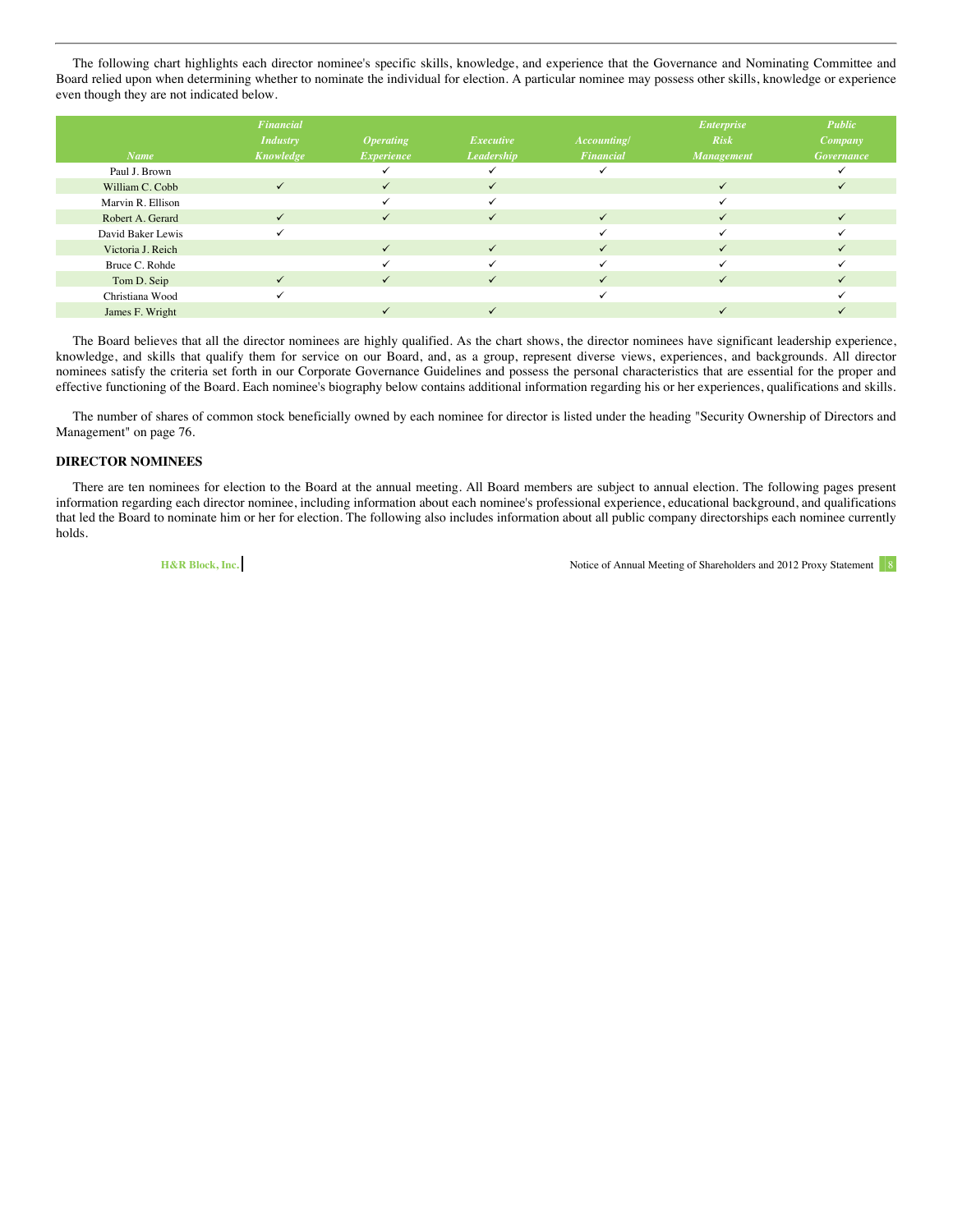

**Paul J. Brown** Director since 2011 Age 45

Committees:

 Governance and Nominating



**William C. Cobb**

President and Chief Executive **Officer** 

Director since 2010 Age 55

Committees: Finance

### Professional Experience

Mr. Brown serves as President, Brands and Commercial Services for Hilton Worldwide, a global hospitality company. He joined Hilton Worldwide in his current position in 2008. Prior to that, he was with Expedia Inc., an online travel company, for four years, most recently serving as President, Expedia North America and Expedia Inc. Partner Services Group. From 2001 through 2005, Mr. Brown was a Partner with McKinsey & Co. in their London and Atlanta offices. Earlier in his career, he was Senior Vice President of Brand Services for Intercontinental Hotels Group, a Manager with the Boston Consulting Group, Inc., and a Senior Consultant with Andersen Consulting.

#### Education

Mr. Brown received a Bachelors degree in Management from the Georgia Institute of Technology in 1989 and earned a Masters of Business Administration degree from the Kellogg Graduate School of Management, Northwestern University in 1994.

#### Other Boards and Appointments

Mr. Brown was previously a director of Borders Group, Inc. from 2009 until 2011, where he was a member of the Audit Committee. Mr. Brown also serves as a member of the Georgia Institute of Technology's Advisory Board.

#### **Director Qualifications**

Mr. Brown brings to the Board significant executive leadership, operations, financial management, e-commerce, and brand management experience.

#### Professional Experience

Mr. Cobb has served as President and Chief Executive Officer of H&R Block, Inc. since May 2011. Mr. Cobb retired from eBay, Inc., an e-commerce company, in 2008, having worked there from November 2000 to March 2008, where he most recently served as President of eBay Marketplaces North America for four years and before that held several senior management positions, including Senior Vice President and General Manager of eBay International and Senior Vice President of Global Marketing. Prior to joining eBay, Inc., he held various marketing and executive positions, including Chief Marketing Officer for International, at YUM! Brands (formerly Pepsico/Tricon) where he worked from 1987-2000.

#### Education

Mr. Cobb holds a Bachelor of Science degree in Economics from the Wharton School of the University of Pennsylvania and a Masters of Business Administration degree from the Kellogg School of Management at Northwestern University.

#### Other Boards and Appointments

Mr. Cobb served as a non-employee director of H&R Block, Inc. from 2010 until his appointment as our President and Chief Executive Officer in May 2011. He was previously a director of Och-Ziff Capital Management Group LLC (2008-2011), Orbitz Worldwide, Inc. (2008-2011), and Pacific Sunwear of California, Inc. (2008-2011). Mr. Cobb previously served on the Advisory Board of the Kellogg School of Management at Northwestern University and the nonprofit Bay Harbor Foundation, in each case through 2011.

### Director Qualifications

Mr. Cobb brings to the Board intimate knowledge of the Company's daily operations as the Company's President and Chief Executive Officer, an extensive background in marketing and the Internet industry, as well as significant experience as a senior executive at various public companies.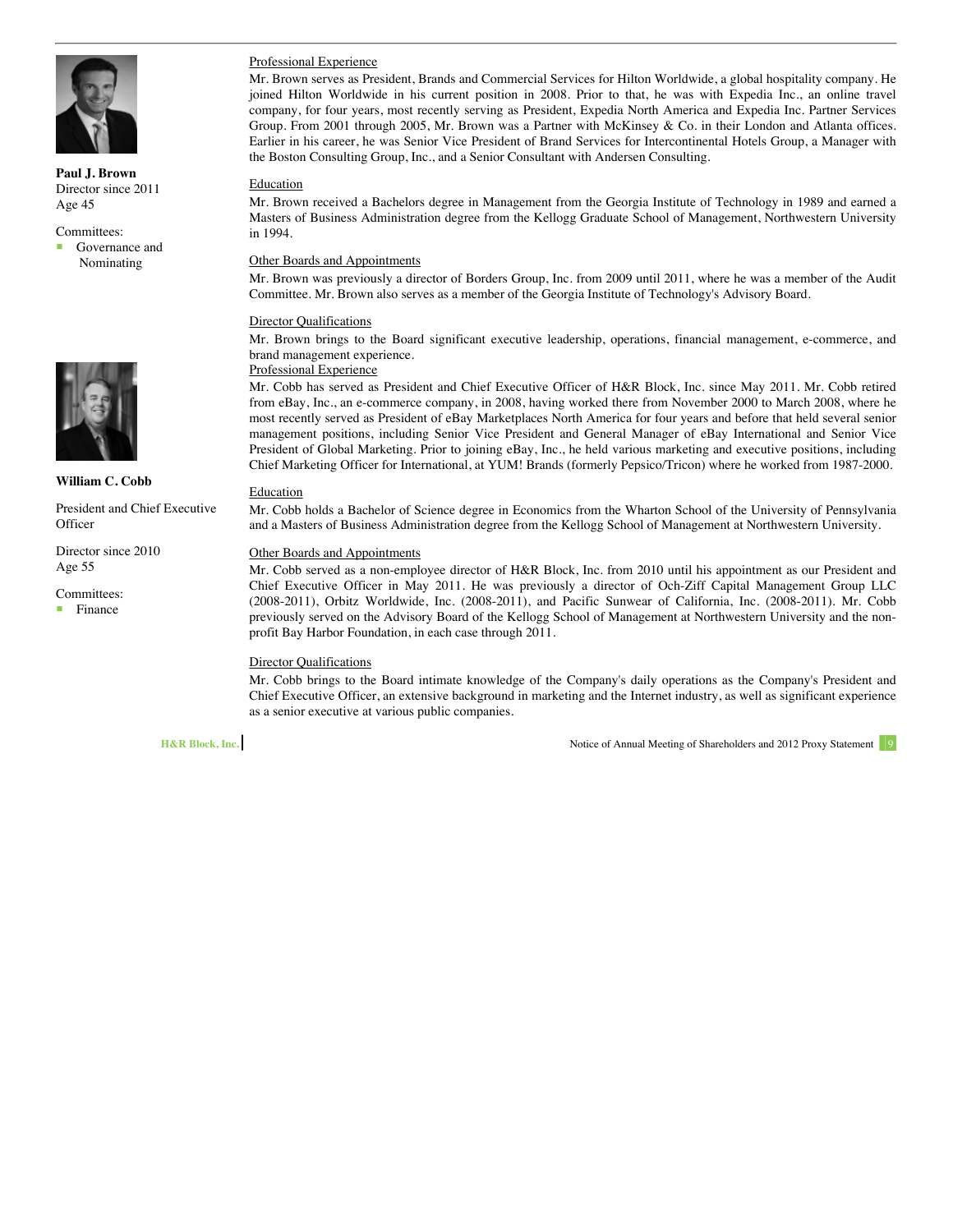

**Marvin R. Ellison** Director since 2011 Age 47

Committees: Compensation



#### **Robert A. Gerard**

Chairman of the Board of **Directors** 

Director since 2007 Age 67

Committees:

Finance (Chair)<br>Fovernance and

 Governance and Nominating

#### Professional Experience

Mr. Ellison has served as Executive Vice President – U.S. Stores for The Home Depot, Inc., a home improvement speciality retailer, since August 2008. From January 2006 through August 2008, he served as President – Northern Division. From August 2005 through January 2006, he served as Senior Vice President – Logistics and from October 2004 through August 2005 he served as Vice President – Logistics. From June 2002 through October 2004, he served as Vice President – Loss Prevention. From 1987 until June 2002, Mr. Ellison held various management and executive level positions with Target Corporation, a general merchandise retailer. His final position with Target was Director, Assets Protection.

#### Education

Mr. Ellison earned a Business Administration degree in Marketing from the University of Memphis and a Masters of Business Administration degree from Emory University.

Other Boards and Appointments None.

### **Director Qualifications**

Mr. Ellison brings to the Board many years of experience in the retail industry, which have included operations, executive leadership, and enterprise risk management responsibilities.

#### Professional Experience

Mr. Gerard is the General Partner and investment manager of GFP, L.P., a private investment partnership. From 2004 to 2011, Mr. Gerard was Chairman of the Management Committee and Chief Executive Officer of Royal Street Communications, LLC, a licensee, developer, and operator of telecommunications networks in Los Angeles and Central Florida. From 1977 until his retirement in 1991, Mr. Gerard held senior executive positions with the investment banking firms Morgan Stanley & Co., Dillon Read & Co., and Bear Stearns. From 1974 to 1977, Mr. Gerard served in the United States Department of the Treasury, completing his service as Assistant Secretary for Capital Markets and Debt Management.

#### Education

Mr. Gerard is a graduate of Harvard College and holds a Masters of Arts degree and a Juris Doctor degree from Columbia University.

#### Other Boards and Appointments

Mr. Gerard is a director of Gleacher & Company, Inc. where he serves as Chair of the Executive Compensation Committee and is a member of the Committee on Directors and Corporate Governance.

#### Director Qualifications

Mr. Gerard brings to the Board extensive experience in the financial services industry and many years of business experience in senior management and finance, as well as from serving on the boards of other public companies.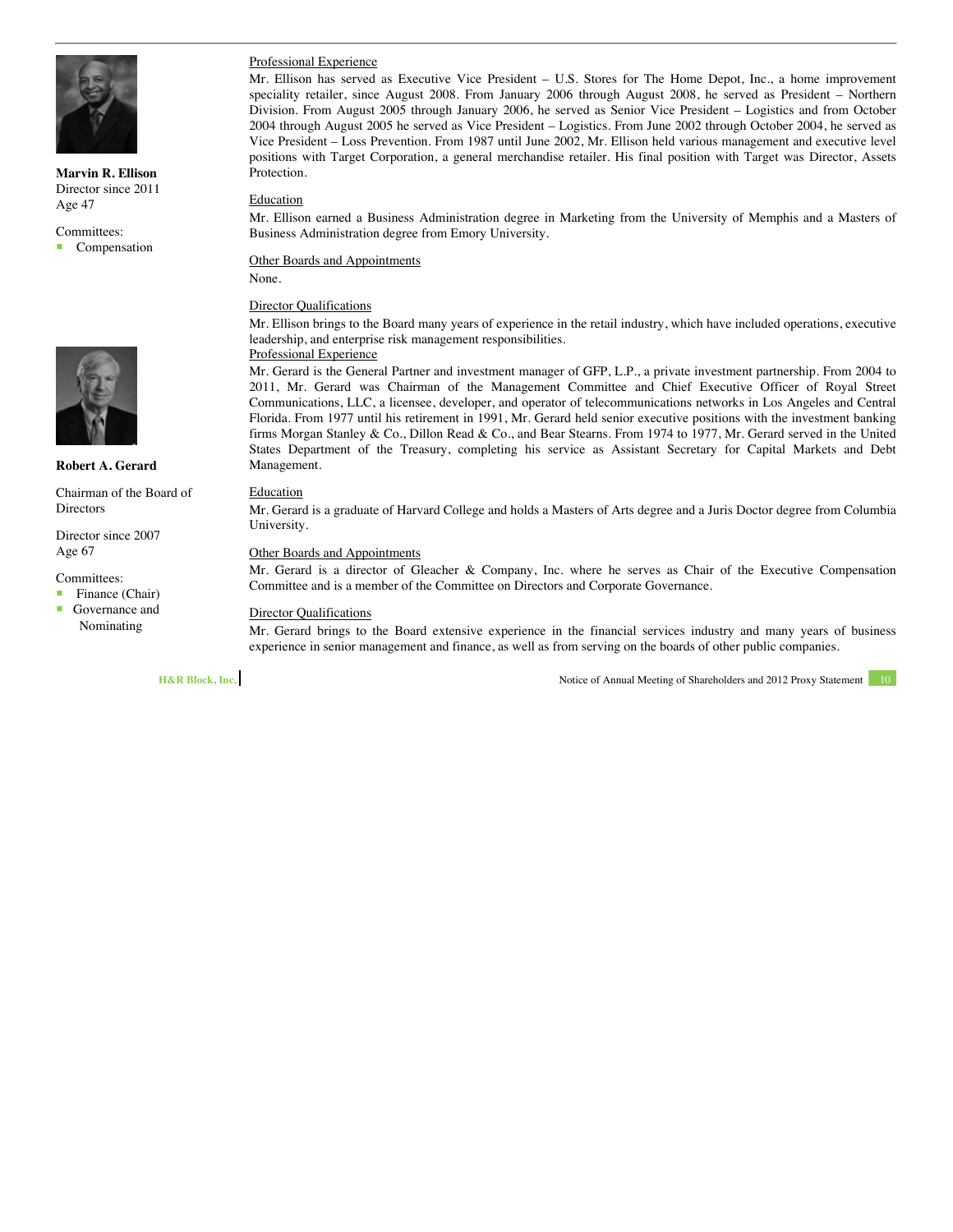

**David Baker Lewis** Director since 2004 Age 68

Committees:

Audit (Chair)

**Governance and** Nominating



**Victoria J. Reich** Director since 2011 Age 54

Committees:

Audit

**Finance** 

#### Professional Experience

Mr. Lewis is senior shareholder and former Chairman and CEO of Lewis & Munday, a Detroit-based legal firm with additional offices in New York City, Washington, D.C., and Seattle. Mr. Lewis served as President of the firm beginning in 1972.

#### **Education**

Mr. Lewis received a Bachelor of Arts degree from Oakland University, a Masters of Business Administration degree from the University of Chicago, and a Juris Doctor degree from the University of Michigan School of Law.

#### Other Boards and Appointments

Mr. Lewis is also a director of The Kroger Company, where he is a member of the Public Responsibilities and Finance Committees, and STERIS Corp., where he is a member of the Audit Committee. He was previously a director of Conrail, Inc., LG&E Energy Corp., M.A. Hanna, TRW, Inc., and Comerica, Inc., all prior to 2007.

#### Director Qualifications

Mr. Lewis brings to the Board experience on the boards of other public companies, including service as the chair of four public company audit committees, expertise derived from his law practice and business background, and knowledge of finance and financial services.

#### Professional Experience

Ms. Reich served as the Senior Vice President and Chief Financial Officer of United Stationers Inc., a wholesale distributor of business products, from June 2007 until July 2011. Prior to that, Ms. Reich spent ten years with Brunswick Corporation, a manufacturer of sporting and fitness equipment, where she most recently was President of Brunswick European Group from 2003 until 2006. She served as Brunswick's Senior Vice President and Chief Financial Officer from 2000 to 2003 and as Vice President and Controller from 1996 until 2000. Before joining Brunswick, Ms. Reich spent 17 years at General Electric Company where she held various financial management positions.

#### Education

Ms. Reich holds a Bachelor of Science degree in Applied Mathematics and Economics from Brown University.

#### Other Boards and Appointments

Ms. Reich is a director of Ecolab Inc., where she is a member of the Audit and Safety, Health and Environment Committees.

#### Director Qualifications

Ms. Reich brings to the Board extensive financial management experience, operational experience, and executive leadership abilities.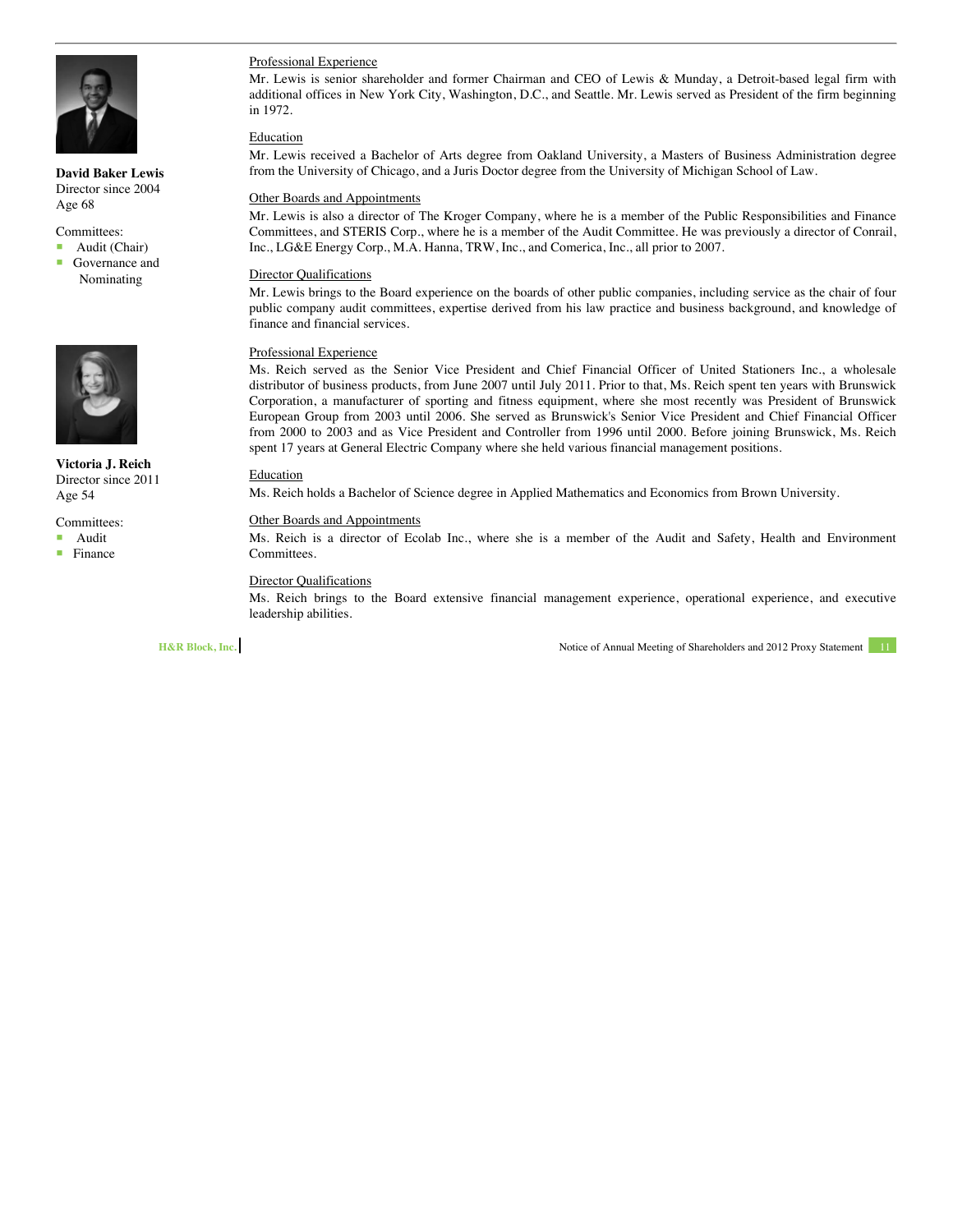

**Bruce C. Rohde** Director since 2010 Age 63

#### Committees:

Compensation

- (Chair)
- Audit



**Tom D. Seip** Director since 2001 Age 62

Committees:

- Governance and Nominating (Chair)
- Compensation

#### Professional Experience

Mr. Rohde served in multiple roles with ConAgra Foods, Inc., a packaged foods company, beginning in 1984, including General Counsel, President, Vice Chairman, Chairman and Chief Executive Officer, before retiring in 2005 as Chairman and CEO Emeritus. Mr. Rohde is the Managing Partner of Romar Capital Group, a private investment partnership, and Of Counsel to the Hunkins Newton Law Firm. He holds many court admissions and also holds a certified public accountant certificate.

#### Education

Mr. Rohde holds two degrees from Creighton University, a Bachelor of Science degree in Business Administration and a Juris Doctor degree, cum laude.

#### Other Boards and Appointments

Mr. Rohde serves as Lead Director at Gleacher & Company, Inc., where he also serves as Chair of the Governance and Nominating Committee and as a member of the Audit and Compensation Committees. He is Chairman of Creighton University Board of Directors, serves on Harvard University's Private and Public, Scientific, Academic and Consumer Food Policy Committee, is a Presidential Appointee to the National Infrastructure Advisory Council, and is a director of the Preventive Medicine Research Institute.

#### Director Qualifications

Mr. Rohde brings to the Board significant senior executive leadership experience from a large public company perspective, including service in the roles of board member at several other public companies, Chairman, Vice Chairman, Lead Director, and Chief Executive Officer, as well as a diverse background in law, finance, accounting, and operational management.

#### Professional Experience

Mr. Seip currently serves as the managing member of Way Too Much Stuff LLC and Ridgefield Farm LLC, private investment vehicles. He served as the President, Chief Executive Officer, and Director of Westaff, Inc., Walnut Creek, California, a temporary staffing services company, from May 2001 until January 2002. Mr. Seip was employed by Charles Schwab & Co., Inc., San Francisco, California, from January 1983 until June 1998 in various positions, including Chief Executive Officer of Charles Schwab Investment Management, Inc. from 1997 until June 1998 and Executive Vice President-Retail Brokerage from 1994 until 1997.

#### Education

Mr. Seip received a Bachelor of Arts degree from Pennsylvania State University and participated in the Doctoral Program in Developmental Psychology at the University of Michigan.

#### Other Boards and Appointments

Mr. Seip is also Chairman of the Board of Trustees of the Neuberger Berman Mutual Funds, New York.

#### Director Qualifications

Mr. Seip brings to the Board useful financial insight and skills based on his extensive experience in investment management, financial product development, and management of branch office networks. Mr. Seip also has significant experience with the governance of public companies.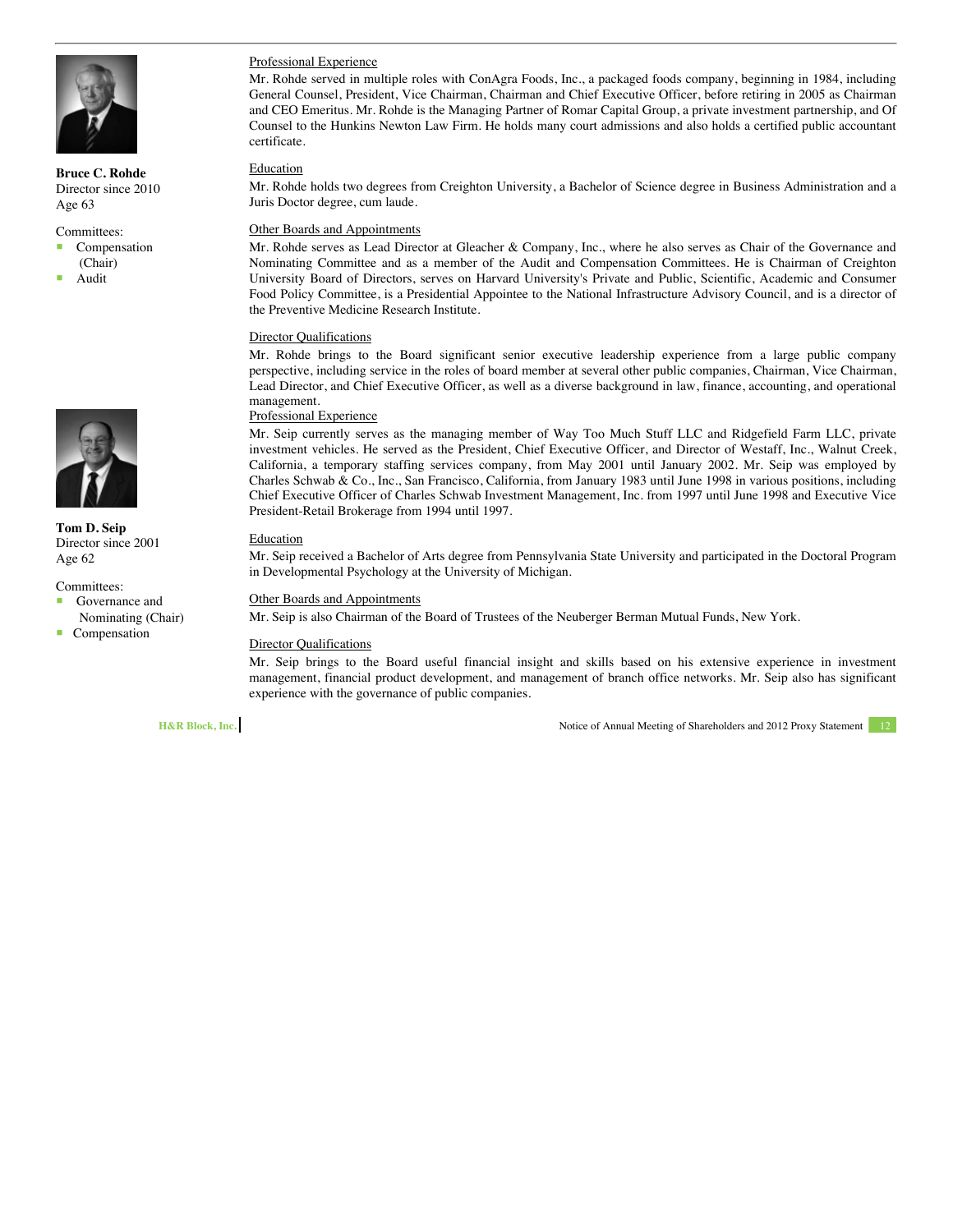

**Christianna Wood** Director since 2008 Age 52

Committees: Audit



**James F. Wright** Director since 2011 Age 62

Committees:

Compensation

#### Professional Experience

Ms. Wood is the Chief Executive Officer of Gore Creek Capital Ltd., an investment management consulting company based in Golden, Colorado. Ms. Wood served as the Chief Executive Officer of Capital Z Asset Management, the largest dedicated sponsor of hedge funds, from 2008 through July 2009. Previously, she was the Senior Investment Officer for the Global Equity unit of the California Public Employees' Retirement System ("CalPERS") for five years. Prior to her service for CalPERS, Ms. Wood served as a Principal of several investment management organizations.

#### Education

Ms. Wood obtained a Bachelor of Arts degree from Vassar College and a Masters of Business Administration degree in Finance from New York University.

#### Other Boards and Appointments

Ms. Wood is a member of the Board of Trustees of Vassar College where she serves on the Investment, Audit, and Budget and Finance Committees and as Chair of the Investor Responsibility Committee. Ms. Wood is also a member of the boards of The Global Reporting Initiative and The International Integrated Reporting Council. She is a member of the board of the International Securities Exchange and was previously a member of the Public Company Accounting Oversight Board Standard Advisory Group (2006-2008) and the International Auditing and Assurance Standards Board Consultative Advisory Group (2006-2009). Ms. Wood served on the Board of Governors of the International Corporate Governance Network from June 2008 until June 2012, having served as Chairman of the Board since June 2009.

#### Director Qualifications

Ms. Wood brings to the Board a broad finance and corporate governance background, including experience as a senior investment officer for a large retirement fund and as Chairman of the Board of Governors of the International Corporate Governance Network. She has significant experience in accounting and financial matters. Through her prior service as an investment manager, Ms. Wood has had significant experience in the application of portfolio risk management techniques.

#### Professional Experience

Mr. Wright has been Chairman of the Board and Chief Executive Officer of Tractor Supply Company, a farm and ranch supply retailer, since November 2007, where he previously served as President and Chief Executive Officer from 2004 to November 2007 and as President and Chief Operating Officer from 2000 through 2004. Mr. Wright previously served as President and Chief Executive Officer of Tire Kingdom, a tire and automotive services retailer, from May 1997 to June 2000.

#### Education

Mr. Wright attended the University of Wisconsin-Oshkosh.

#### Other Boards and Appointments

Mr. Wright was a director of Spartan Stores from 2002 through August 2011, where he served as Lead Director from 2006-2011, Chair of the Corporate Governance Committee from 2006-2011, as a member of the Compensation Committee from 2006-2011, and as Chair of the Compensation Committee from 2003-2006. He currently serves on the board and as a member of the Executive Committee of the National Retail Federation, the world's largest retail trade association.

#### **Director Qualifications**

Mr. Wright brings to the Board many years of experience in executive leadership at public companies along with experience serving on other public company boards, as well as extensive knowledge of retail operations.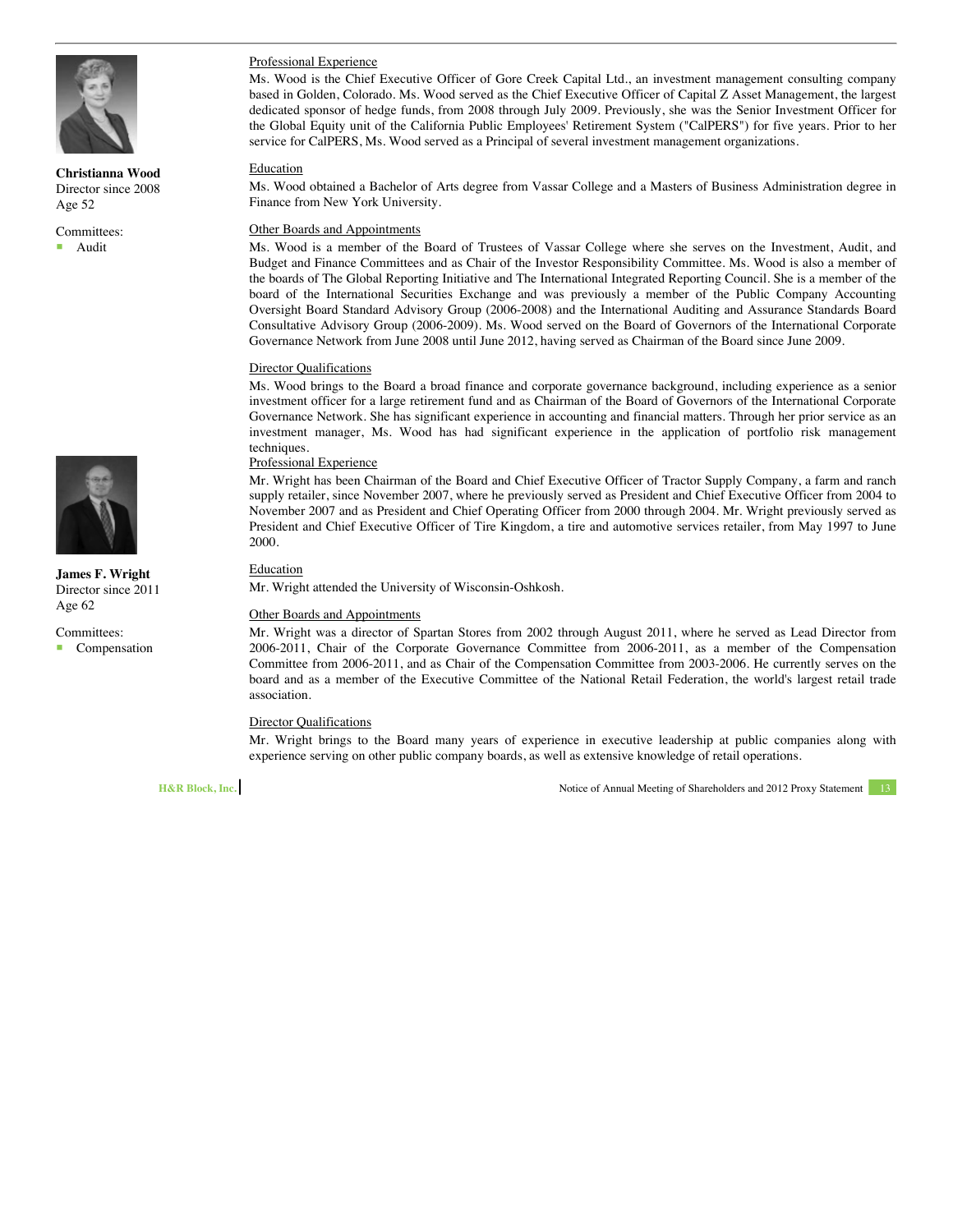<span id="page-19-0"></span>Unless otherwise instructed, the appointed proxies will vote the shares represented by the proxy cards received by them for each of the nominees named above. All nominees have consented to serve if elected. The Board of Directors has no reason to believe that any of the nominees would be unable to accept the office of director if elected. If such contingency should arise, the appointed proxies will vote for such person or persons as the Board of Directors may recommend.

#### **THE BOARD OF DIRECTORS RECOMMENDS A VOTE "FOR" THE ELECTION OF EACH OF THE TEN NOMINEES FOR DIRECTOR IN THIS PROPOSAL 1.**

#### **ADDITIONAL INFORMATION CONCERNING THE BOARD OF DIRECTORS**

#### **BOARD OF DIRECTORS' MEETINGS AND COMMITTEES**

The Board of Directors is responsible for managing the property and business affairs of the Company. The Board reviews significant developments affecting the Company and acts on matters requiring Board approval. During the 2012 fiscal year, the Board of Directors held 12 meetings. Each of the incumbent directors attended at least 75% of the aggregate total number of meetings of the Board of Directors and Board committees of which he or she was a member.

The standing committees of the Board are the Audit Committee, the Compensation Committee, the Governance and Nominating Committee, and the Finance Committee. The Company's Corporate Governance Guidelines, Code of Business Ethics and Conduct, the Board of Directors Independence Standards, and charters for each of the standing committees may be accessed on the Company's website at www.hrblock.com by (i) clicking the "Investor Relations" link and (ii) clicking the "Corporate Governance" link under the "Company" tab. These documents are also available in print to shareholders upon written request to the Corporate Secretary, H&R Block, Inc., One H&R Block Way, Kansas City, Missouri 64105. Set forth below is a description of the duties of each committee and its members.

The members of the **Audit Committee** are Mr. Lewis (Chair), Ms. Reich, Mr. Rohde, and Ms. Wood. The functions of the Audit Committee are described in the Audit Committee Charter and include making recommendations to the Board of Directors with respect to the appointment of the Company's independent registered public accounting firm, evaluating the independence and performance of such firm, reviewing the scope of the annual audit, and reviewing and discussing with management and the independent registered public accounting firm the audited financial statements and accounting principles. See the "Audit Committee Report" on page 61. All of the members of the Audit Committee are independent under regulations adopted by the SEC, New York Stock Exchange ("NYSE") listing standards and the Board of Directors Independence Standards. The Board has determined that each member of the Audit Committee is an audit committee financial expert pursuant to the criteria prescribed by the SEC and is financially literate under NYSE guidelines. The Audit Committee held seven meetings during fiscal year 2012.

The members of the **Compensation Committee** are Messrs. Rohde (Chair), Ellison, Seip, and Wright. The functions of the Compensation Committee are described in the Compensation Committee Charter and primarily include reviewing and approving the compensation of the executive officers of the Company and its subsidiaries, recommending to the Board of Directors the compensation of the Company's Chief Executive Officer, and administering the Company's long-term incentive compensation plans. See the "Compensation Discussion and Analysis" beginning on page 21. All of the members of the Compensation Committee are independent under the NYSE listing standards and the Board of Directors Independence Standards. The Compensation Committee held seven meetings during fiscal year 2012.

The members of the **Governance and Nominating Committee** are Messrs. Seip (Chair), Brown, Gerard, and Lewis. The functions of the Governance and Nominating Committee are described in the Governance and Nominating Committee Charter and include responsibility for corporate governance matters, the initiation of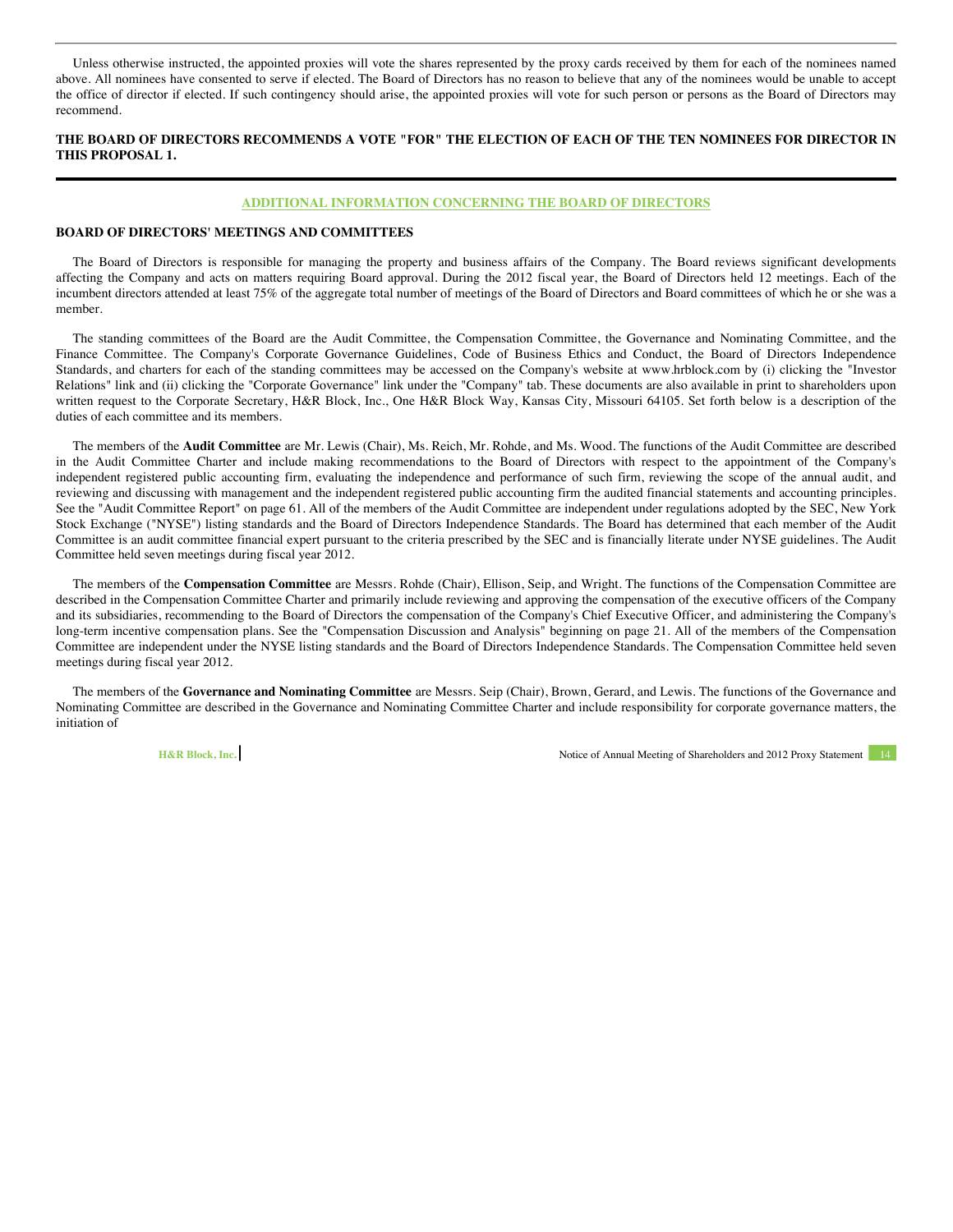<span id="page-20-0"></span>nominations for election as a director of the Company, the evaluation of the performance of the Board of Directors, and the determination of compensation of outside directors of the Company. All of the members of the Governance and Nominating Committee are independent under the NYSE listing standards and the Board of Directors Independence Standards. The Governance and Nominating Committee held five meetings during fiscal year 2012.

The members of the **Finance Committee** are Messrs. Gerard (Chair) and Cobb, and Ms. Reich. The functions of the Finance Committee are described in the Finance Committee Charter and include providing advice to management and the Board of Directors concerning the financial structure of the Company, the funding of the operations of the Company and its subsidiaries, and the investment of Company funds. The Finance Committee held one meeting during fiscal year 2012.

#### **DIRECTOR COMPENSATION**

The Board considers and determines non-employee director compensation each year, taking into account recommendations from the Governance and Nominating Committee. The Governance and Nominating Committee formulates its recommendation based on its review of director compensation practices at a specific group of peer companies, based on publicly disclosed information (more discussion of our process for determining our peer group of companies can be found beginning on page 41). The Governance and Nominating Committee may delegate its authority to such subcommittees as it deems appropriate in the best interests of the Company and our shareholders. Management, in consultation with the Company's independent compensation consultant, assists the Governance and Nominating Committee in its review by accumulating and summarizing market data pertaining to director compensation levels and practices at our peer group of companies, reviewing external survey sources, and conducting its own custom research. In fiscal year 2012, based on a review of our peer group of companies and consultation with management and the Company's independent compensation consultant, the Governance and Nominating Committee recommended and the Board approved certain changes in the compensation of our non-employee directors. The following chart describes the compensation elements for our non-employee directors in effect at the end of fiscal year 2012, which, as of the Governance and Nominating Committee's most recent review, were below the market median relative to our peer group of companies:

|                                                                                          | <b>Amount</b>                                                              |
|------------------------------------------------------------------------------------------|----------------------------------------------------------------------------|
| <b>Compensation Element</b>                                                              | (annual except for meeting fees)                                           |
| Annual Cash Retainer <sup>(1)</sup>                                                      | \$55,000                                                                   |
| <b>Annual Equity Retainer</b>                                                            | \$125,000 in deferred stock units                                          |
| Non-Executive Chairman of the Board Retainer <sup>(1)</sup>                              | \$200,000 (payable \$80,000 in cash and \$120,000 in deferred stock units) |
| Chair Retainer - Audit Committee                                                         | \$20,000                                                                   |
| Chair Retainer – All Other Committees <sup>(2)</sup><br>Board Meeting Fee <sup>(3)</sup> | \$15,000                                                                   |
|                                                                                          | $$2,000$ per meeting                                                       |
| Committee Meeting Fee <sup>(4)</sup>                                                     | $$1,500$ per meeting                                                       |

(1) Paid in quarterly installments.

(2) Due to his position as non-executive Chairman of the Board, Mr. Gerard has waived his eligibility for the Chair retainer related to his service as Chair of the Finance Committee.

(3) Subject to a maximum of ten Board meetings per year.

(4) Subject to a maximum of ten committee meetings per year per committee.

#### **Deferred Stock Unit Plan**

Deferred stock units ("DSUs") are granted to non-employee directors pursuant to the 2008 Deferred Stock Unit Plan for Outside Directors (the "2008 DSU Plan"). The 2008 DSU Plan was approved by the Governance and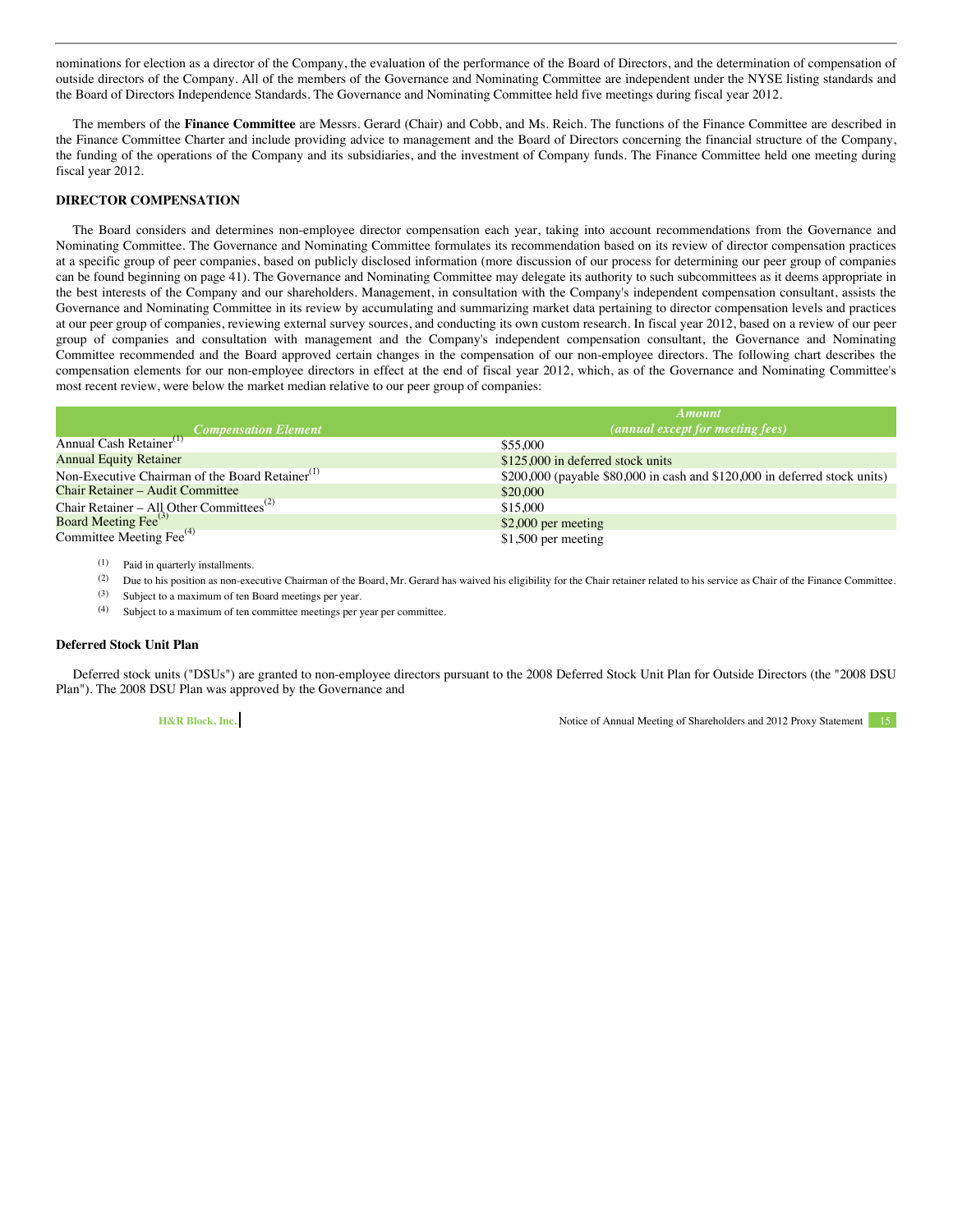Nominating Committee and the Board of Directors on June 11, 2008, was approved by the Company's shareholders on September 4, 2008, and was later amended as approved by the Company's shareholders on September 14, 2011. The 2008 DSU Plan provides for the grant of DSUs to directors of the Company or its subsidiaries who are not employees of the Company or any of its subsidiaries. The DSU Plan specifies that the Board of Directors may make grants of DSUs to non-employee directors in its sole discretion. The number of DSUs credited to a non-employee director's account pursuant to an award is determined by dividing the dollar amount of the award by the average current market value per share of the Company's common stock for the ten consecutive trading dates ending on the date the DSUs are granted to the non-employee director. The current market value generally is the closing sales price of a share of our common stock as reported on the NYSE. If a non-employee director terminates service on the Board for a reason other than death, DSUs held by such director will be paid to such non-employee director, in shares of common stock, in one lump sum on the six-month anniversary date of the termination of service. If a non-employee director dies prior to the payment in full of all amounts due such non-employee director under the 2008 DSU Plan, the balance of the non-employee director's DSU account will be paid to the non-employee director's beneficiary, in shares of common stock, within 90 days following the non-employee director's death. Currently, the maximum number of shares of common stock that may be paid out under the 2008 DSU Plan is 900,000.

On September 14, 2011, DSUs approximately equal in value to \$125,000 were granted to each of the Company's non-employee directors (including directors who joined the Board as of that date) for the one-year period beginning September 14, 2011. The grant date of these awards was October 3, 2011. On September 14, 2011, additional DSUs approximately equal in value to \$75,000 were granted to Mr. Gerard for serving as the non-executive Chairman of the Board for the period from April 19, 2011 through September 14, 2011, and DSUs approximately equal in value to \$120,000 were granted to Mr. Gerard for serving as the non-executive Chairman of the Board for the one-year period beginning September 14, 2011. The grant date of these awards was also October 3, 2011.

The Company also provides to its non-employee directors free business travel insurance in connection with Company-related travel. In addition, the H&R Block Foundation will match gifts by non-employee directors to any qualified not-for-profit organization on a dollar-for-dollar basis up to an annual aggregate limit of \$5,000 per director per calendar year.

The Board has adopted stock ownership guidelines regarding stock ownership by Board members. The Board member ownership guidelines contemplate that non-employee directors should own shares of the Company's common stock or share equivalents held in the Company's benefit plans with an aggregate value exceeding five times the annual cash retainer paid to them.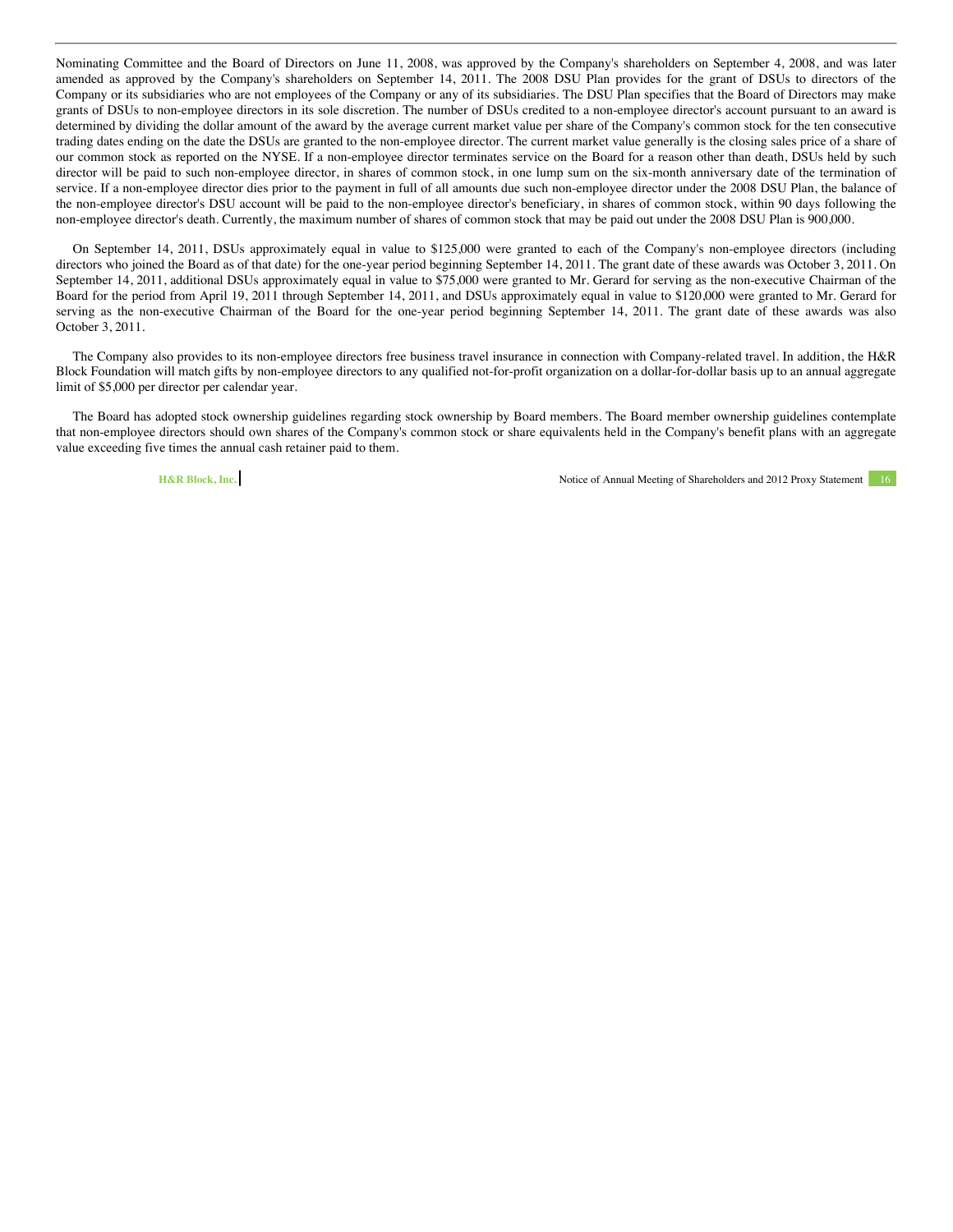#### <span id="page-22-0"></span>**DIRECTOR COMPENSATION TABLE**

The following table sets forth total director compensation for non-employee directors for fiscal year 2012.

|                                  | <b>Fees Earned or</b><br><b>Paid in Cash</b> | <b>Stock</b><br><i>Awards</i>    | <i><b>Option</b></i>                    | <b>All Other</b><br><b>Compensation</b> | <b>T</b> otal              |
|----------------------------------|----------------------------------------------|----------------------------------|-----------------------------------------|-----------------------------------------|----------------------------|
| $Current \, Directory^{(1)}$     | $(s)^{(2)}$                                  | $\left( \text{\$}\right) ^{(3)}$ | $A \text{wards}$<br>(\$) <sup>(4)</sup> | $(8)^{(5)}$                             | $\left(\mathcal{S}\right)$ |
| Paul J. Brown <sup>(6)</sup>     | \$56,750                                     | \$121.569                        | $\overline{\phantom{a}}$                | \$5,000                                 | \$183,319                  |
| Marvin R. Ellison <sup>(6)</sup> | \$59,750                                     | \$121,569                        | $\overline{\phantom{a}}$                | $\overline{\phantom{0}}$                | \$181.319                  |
| Robert A. Gerard                 | \$140,050                                    | \$311.216                        | $\overline{\phantom{a}}$                | \$5,000                                 | \$456,266                  |
| David Baker Lewis                | \$103,600                                    | \$121,569                        | $\overline{\phantom{a}}$                |                                         | \$225,169                  |
| Victoria J. Reich <sup>(6)</sup> | \$57,750                                     | \$121.569                        | $\overline{\phantom{a}}$                | \$4,100                                 | \$183,419                  |
| Bruce C. Rohde                   | \$97,500                                     | \$121,569                        | $\overline{\phantom{0}}$                | \$5,000                                 | \$224,069                  |
| Tom D. Seip                      | \$95,700                                     | \$121,569                        | $\overline{\phantom{a}}$                | \$5,000                                 | \$223,269                  |
| Christianna Wood                 | \$86,550                                     | \$121,569                        | $\overline{\phantom{a}}$                | \$6,000                                 | \$214,119                  |
| James F. Wright <sup>(6)</sup>   | \$54,750                                     | \$121,569                        | $\overline{\phantom{a}}$                | \$5,000                                 | \$181,319                  |
| <b>Former Directors</b>          |                                              |                                  |                                         |                                         |                            |
| Len J. Lauer <sup>(7)</sup>      | \$22,800                                     |                                  | $\overline{\phantom{0}}$                | \$475                                   | \$23,275                   |
| L. Edward Shaw Jr. $^{(7)}$      | \$30,100                                     | $\overline{\phantom{a}}$         | $\overline{\phantom{0}}$                | $\overline{\phantom{0}}$                | \$30,100                   |

<sup>(1)</sup> Mr. Cobb was a non-employee director of the Company until May 16, 2011, when he was appointed President and Chief Executive Officer of the Company. Mr. Bennett did not stand for<br>re-election at the Company's annual me

Bennett's non-employee director compensation is reflected in the Summary Compensation Table on page 48.<br>(2) This column includes, as applicable, the annual cash retainer, meeting fees for each Board and committee meeting a

(3) The dollar amounts represent the grant date fair value under FASB ASC Topic 718, "Stock Compensation" ("FASB 718") for DSUs awarded during fiscal year 2012 to the non-employee director. These DSU awards are fully vested in that they are not subject to forfeiture; however, no shares underlying a particular award will be issued until six months following the date the director ends his or her servi

Company.<br>(4) No stock options to purchase the Company's common stock were granted to individuals while serving as non-employee directors during fiscal year 2012. As of April 30, 2012, the Schock options were outstanding: M

<sup>(5)</sup> This column represents the H&R Block Foundation matching amount on contributions to  $501(c)(3)$  organizations on a calendar year basis. For amounts over \$5,000, the amount includes matching contributions that occurred in the 2011 calendar year and in the 2012 calendar year (all of which were paid within fiscal year 2012).<br>
(6) Elected to the Board of Directors at the Company's annual meeting of share

(7) Did not stand for re-election at the Company's annual meeting of shareholders held on September 14, 2011, and therefore ceased to be a director of the Company on September 14, 2011.

#### **CORPORATE GOVERNANCE**

#### **Corporate Governance Guidelines**

Our Board of Directors operates under Corporate Governance Guidelines (the "Guidelines") to assist the Board in exercising its responsibilities. The Guidelines reflect the Board's commitment to monitor the effectiveness of policy and decision-making both at the Board level and the management level, with a view to enhancing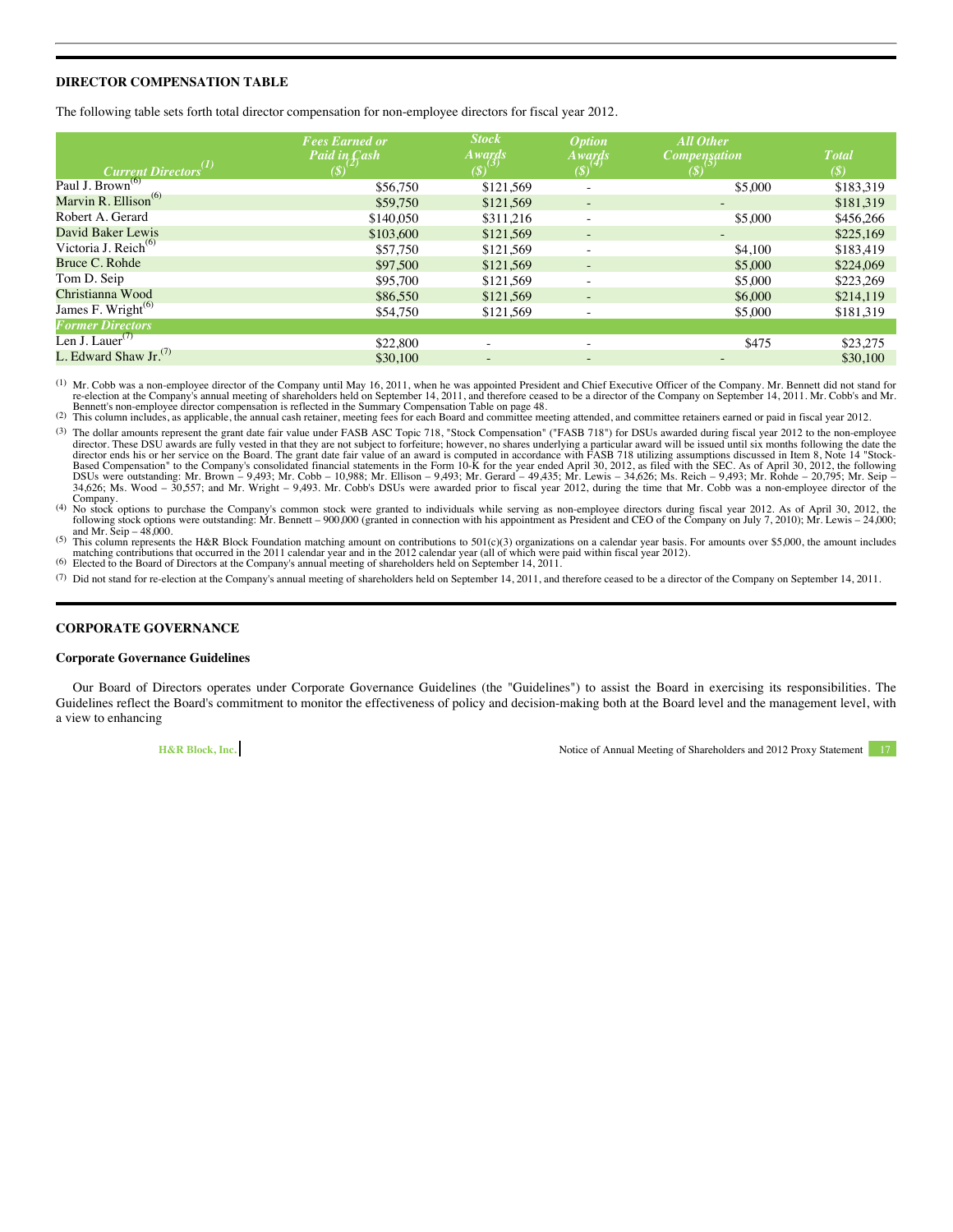shareholder value over the long term. The Guidelines also ensure that the Board will have the necessary authority and practices in place to review and evaluate the Company's business operations as needed and to make decisions that are independent of the Company's management. Pursuant to the Guidelines, the Board evaluates its performance on an annual basis through an evaluation process administered by the Governance and Nominating Committee. The Guidelines are not intended to be a static statement of the Company's policies, principles, and guidelines, but are subject to continual assessment and refinement as the Board may determine advisable or necessary in line with the best interests of the Company and our shareholders.

#### **Retirement and Tenure Policy**

The Company's Articles and Bylaws provide that no director may serve as a member of the Board for a period that extends beyond the twelfth annual meeting of shareholders following the annual meeting at which such director was first elected to the Board. Additionally, the Guidelines provide that a director must retire from the Board at the next annual meeting following such director's  $75<sup>th</sup>$  birthday.

#### **Independent Chairman**

The Company's Articles and the Guidelines require that the Chairman of the Board be an independent director who has not previously served as an executive officer of the Company. As Chairman, Mr. Gerard leads all meetings of the Board, including executive sessions of the non-employee directors held at each regular meeting of the Board.

#### **Substantial Majority of Board is Independent**

As further described in the Guidelines, the Board believes that a substantial majority of the Board should consist of directors who are independent under the NYSE listing standards. As described below, nine of the Board's ten current directors are independent directors within the meaning of the Company's Board of Directors Independence Standards (the "Independence Standards") and the NYSE listing standards. Mr. Cobb is not an independent director under the Independence Standards or the NYSE listing standards because of his position as our President and Chief Executive Officer.

The NYSE listing standards provide that a director does not qualify as independent unless the Board affirmatively determines that the director has no material relationship with the Company. The listing standards permit the Board to adopt and disclose standards to assist the Board in making determinations of independence. Accordingly, the Board has adopted the Independence Standards to assist the Board in determining whether a director has a material relationship with the Company.

#### **Independent Board Standards**

In June 2012, the Board conducted an evaluation of director independence regarding the current directors and nominees for director based on the Independence Standards and the NYSE listing standards. In connection with this evaluation, the Board considered the responses provided by the directors in their annual director questionnaires and reviewed commercial, charitable, consulting, familial, and other relationships between each director or immediate family member and the Company, its subsidiaries, and their employees. As a result of its evaluation, the Board affirmatively determined that Messrs. Brown, Ellison, Gerard, Lewis, Rohde, Seip, and Wright, Ms. Reich, and Ms. Wood are independent, and that Mr. Cobb is not independent because of his position as our President and Chief Executive Officer.

#### **Code of Ethics**

All directors, officers, and employees of the Company must act ethically and in accordance with the policies comprising the H&R Block Code of Business Ethics and Conduct (the "Code"). The Code includes guidelines relating to the ethical handling of actual or potential conflicts of interest, compliance with laws, accurate financial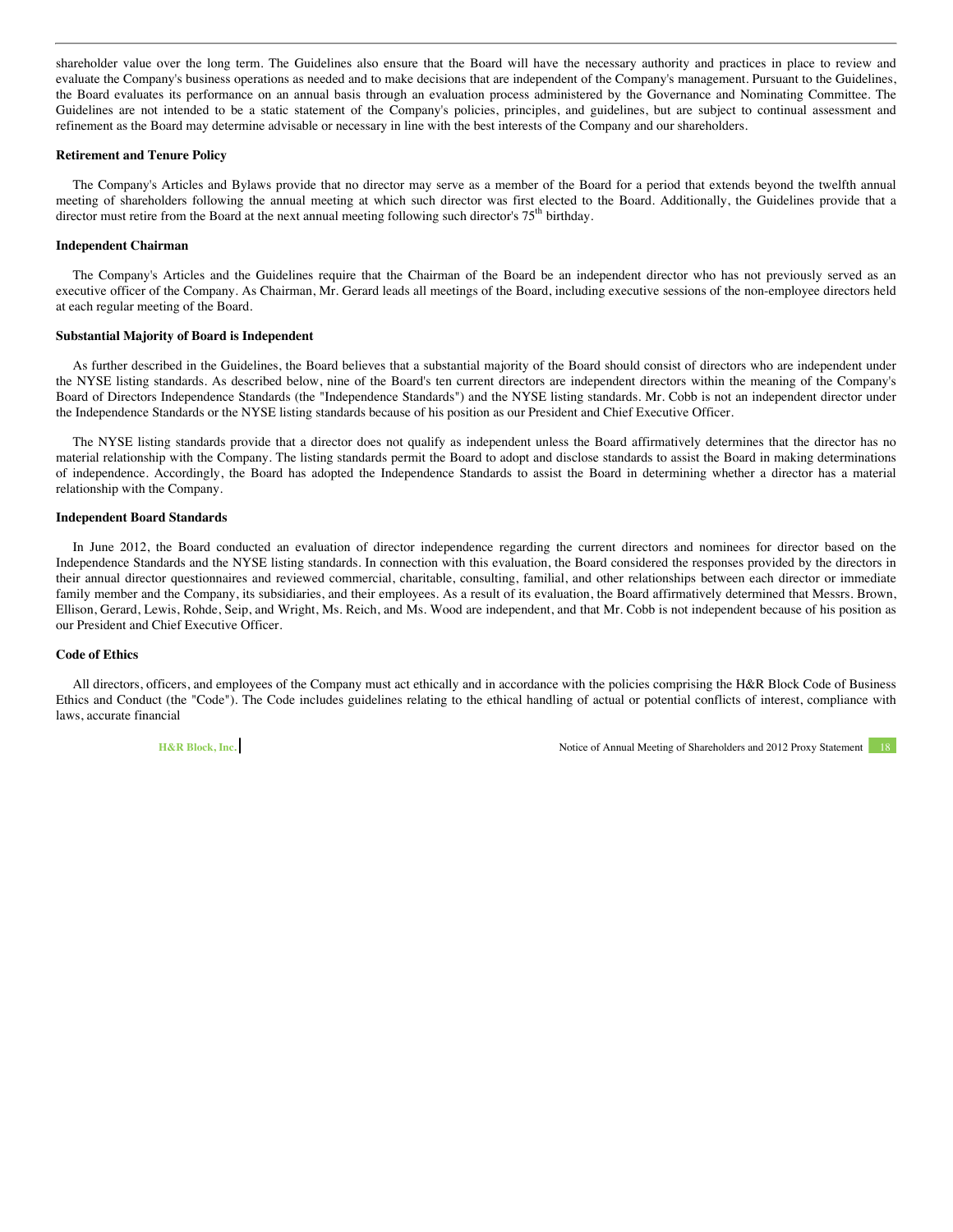<span id="page-24-0"></span>reporting, and procedures for promoting compliance with, and reporting violations of, the Code. The Company will post any amendments to or waivers of the Code (to the extent applicable to the Company's Chief Executive Officer, Chief Financial Officer, or Principal Accounting Officer) on our website.

#### **Succession Planning**

The Board recognizes the importance of effective executive leadership to the Company's success. The Company's Board is actively engaged and involved in succession planning. The Board discusses the talent pipeline for specific critical roles, and high potential leaders are given exposure and visibility to Board members through formal presentations and informal events. More broadly, the Board is regularly updated on key talent indicators for the overall workforce, including climate, diversity, recruiting, and development programs.

#### **BOARD LEADERSHIP STRUCTURE AND ACCOUNTABILITY**

The Company's Articles require that the Chairman of the Board be an independent director pursuant to the NYSE listing standards, not simultaneously be Chief Executive Officer or President of the Company, and not have previously served as an executive officer of the Company. As such, the Board is led by an independent Chairman, currently Mr. Gerard.

We strongly believe that our current Board structure creates a positive balance in leadership and accountability, as the functions of Chief Executive Officer and Board Chairman are significantly different. In addition to balancing responsibilities, we believe that our current structure enhances the accountability of the Chief Executive Officer to the Board and strengthens the Board's independence from management. Separating the roles of Board Chairman and Chief Executive Officer also allows the Chief Executive Officer to focus his or her efforts on running our business and managing the Company in the best interests of our shareholders. At the same time, our non-executive Chairman handles the separate responsibilities of Board and committee scheduling, Board agendas, and other Board organizational tasks, as well as serving on occasion as spokesman for the Board.

#### **COMMUNICATIONS WITH THE BOARD**

Shareholders and other interested parties wishing to communicate with the Board of Directors, the non-employee directors, or an individual Board member concerning the Company may do so by writing to the Board, to the non-employee directors, or to the particular Board member, and mailing the correspondence to the Corporate Secretary, H&R Block, Inc., One H&R Block Way, Kansas City, Missouri 64105. Please indicate on the envelope whether the communication is from a shareholder or other interested party. All such communications will be forwarded to the director or directors to whom the communication is addressed. In addition, our non-executive Chairman and other Board members have made and may in the future make themselves available for consultation and direct communication with significant shareholders.

#### **DIRECTOR ATTENDANCE AT ANNUAL MEETINGS OF SHAREHOLDERS**

Although the Company has no specific policy regarding director attendance at the Company's annual meeting of shareholders, all directors are encouraged to attend. Board and committee meetings are held immediately following the annual meeting. Nine of the Company's current directors attended last year's annual meeting.

#### **BOARD'S ROLE IN RISK OVERSIGHT**

Management is responsible for the Company's day-to-day enterprise risk management activities, and the Board has oversight responsibility for managing risk, focusing on the adequacy of the Company's risk management and mitigation processes. In fulfilling this oversight role, the Board works with the Company's Chief Executive Officer, Chief Financial Officer, and Chief Accounting and Risk Officer to determine the Company's risk tolerance, and works to ensure that management identifies, evaluates, and properly manages the overall risk profile of the Company.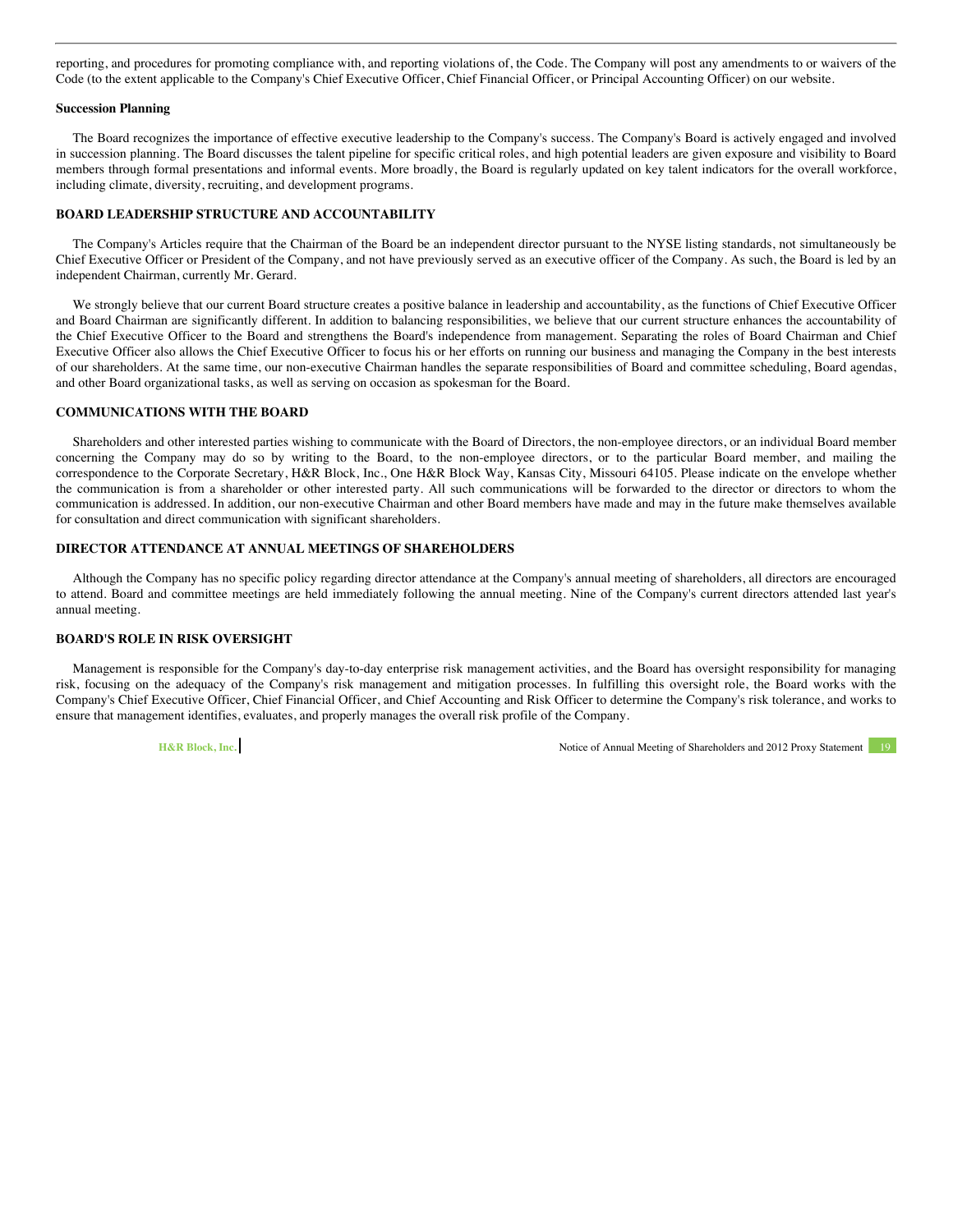In addition to the discussion of risk at the Board of Directors level, the Board's standing committees also focus on risk exposure as part of their ongoing responsibilities:

- The Audit Committee is responsible for the oversight of risk policies and processes relating to the Company's financial statements and financial reporting processes. The Company's Audit Services organization assists the Audit Committee and the Board in their oversight of enterprise risk management by ensuring key risks are included in the audit plan, providing objective assurance to the Board on the effectiveness of risk management processes, and reviewing the management of key risks.
- The Compensation Committee is responsible for reviewing the Company's compensation policies and practices and the relationship among the Company's risk management policies and practices, corporate strategy, and compensation policies and practices. For more information, see the discussion beginning on page 25 regarding the Company's compensation policies and practices.
- The Governance and Nominating Committee is responsible for reviewing the Company's corporate governance policies and practices and making recommendations to the Board that take into account the management of governance-related risk. In addition, the Governance and Nominating Committee's primary involvement in the director nomination and Board self-evaluation processes assists the Board in reviewing and mitigating risks related to the governance of our Board.
- The Finance Committee is responsible for reviewing and approving plans and strategies with respect to financing transactions, acquisitions and dispositions, and other transactions involving financial risks. The Finance Committee reviews the Company's earnings and free cash flow, its sources and uses of liquidity, compliance with financial covenants and applicable regulatory capital requirements, and uses of the Company's cash.

Each of the committee chairs regularly reports to the full Board concerning the activities of the applicable committee, the significant issues it has discussed, and the actions taken by that committee.

The Company has also established a Risk Management Committee to support the Board and senior management in fulfilling their oversight responsibilities. The Chief Accounting and Risk Officer oversees the activities of the Risk Management Committee, which is made up of key managementlevel employees. The Company's risk management team and Risk Management Committee assist the Board in its oversight of enterprise risk management by creating and facilitating a process to identify, prioritize, monitor, and report on risks and mitigation strategies, overseeing regular reporting of risks to the Board, identifying additional risk mitigation strategies as appropriate, and monitoring emerging risks.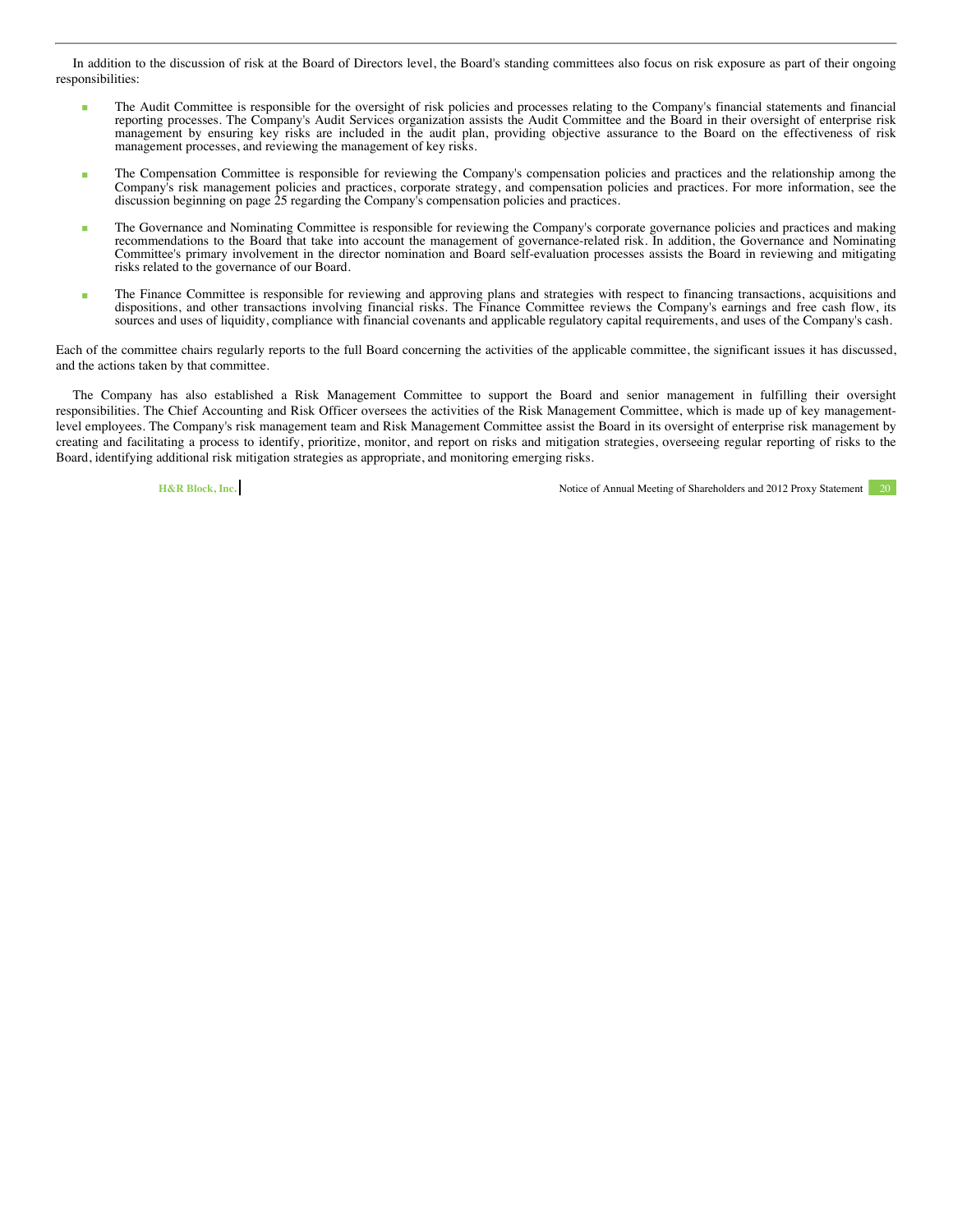#### **COMPENSATION DISCUSSION AND ANALYSIS**

<span id="page-26-0"></span>In this section, we describe the material components of our executive compensation program for our named executive officers ("Named Executive Officers" or "NEOs"), whose compensation is set forth in the Summary Compensation Table and other compensation tables contained in this proxy statement. For the fiscal year ended April 30, 2012, our NEOs included the following individuals:

| Title as of April 30, 2012                            |
|-------------------------------------------------------|
| President and Chief Executive Officer                 |
| Senior Vice President and Chief Financial Officer     |
| President, Retail Tax Services of HRB Tax Group, Inc. |
| Senior Vice President, Financial Services             |
| Senior Vice President and General Counsel             |
| <b>Title</b>                                          |
| Former President and Chief Executive Officer          |
| Former President, RSM McGladrey, Inc.                 |
|                                                       |

- (1) As previously disclosed in the Company's Current Report on Form 8-K filed with the SEC on May 23, 2012, Gregory J. Macfarlane was named Chief Financial Officer effective June 4, 2012. In connection with Mr. Macfarlane's appointment, Mr. Brown transitioned to the position of Chief Accounting and Risk Officer effective June 4, 2012.
- (2) Mr. Mazzini departed the Company after serving as President, Retail Tax Services of HRB Tax Group, Inc. until April 30, 2012.
- (3) Mr. Bennett departed the Company after serving as President and Chief Executive Officer of the Company until May 16, 2011.

(4) Mr. Andrews departed the Company after serving as President of Harbor Business Services, Inc., formerly known as RSM McGladrey Business Services, Inc., until March 6, 2012.

In addition, we provide an overview of our executive compensation philosophy and the elements of our executive compensation program. We also explain how and why our Compensation Committee arrives at specific compensation policies and practices involving our NEOs.

#### **EXECUTIVE SUMMARY**

During the past several years, the Company has gone through a challenging period in which it operated in a very competitive business environment while experiencing high turnover in our senior management. Our executive transitions and accompanying changes in our long-term strategic plan impacted the decisions that were made regarding the specific components of our executive compensation programs, the objectives against which the Company's performance was measured, and the amounts and types of nonrecurring compensation such as sign-on awards and termination payments that were paid to our executives. During this period, our business portfolio was in a state of fundamental evolution as we entered new lines of business and divested other business operations.

In 2011 and 2012, the Board took several key steps to create stability in our executive team, establish a closer relationship between executive pay and Company performance, and increasingly emphasize long-term, performance-based compensation that aligns our executives' pay with the interests of our shareholders. In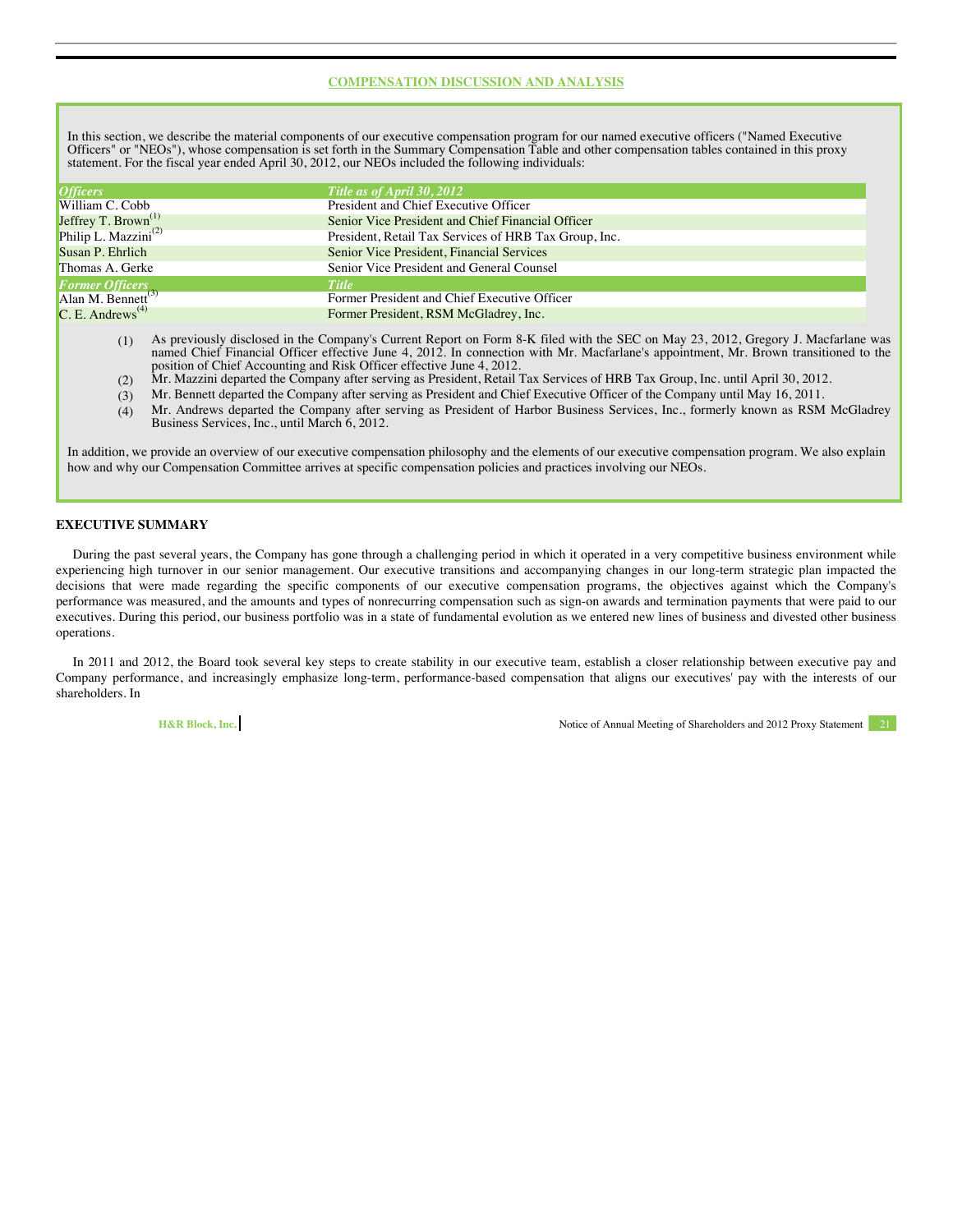May 2011, William C. Cobb became Chief Executive Officer. Mr. Cobb has made a long-term commitment to the Company and is providing stable and strong leadership. As discussed in detail in our proxy statement last year, Mr. Cobb's initial compensation was heavily weighted in favor of equity-based components to ensure a strong alignment between realized pay and changes in shareholder value under his leadership. The size and components of Mr. Cobb's initial compensation package reflected the value of his long-term commitment to the Company, the importance of providing him with an equity stake in the business consistent with his substantial responsibilities, and the fact that he was required to relocate his family (including high school age children). We were pleased that our shareholders expressed strong support of Mr. Cobb's compensation arrangements at last year's annual meeting.

We have continued to revise our compensation practices to further strengthen the alignment between pay and performance. As discussed in detail below, we recently raised the performance share unit component of our long-term incentive compensation program from 30% to 40%, and added a new form of performance-based award through the introduction of market stock units that comprises an additional 30% of the long-term incentive award.

We are committed to increasing shareholder value through the execution of specific strategies for our businesses that will provide profitable growth. Superior performance by our executive officers and management team is essential to achieving that goal. A substantial portion of our executives' compensation (other than base salary) is performance-based or determined by the price of our stock. To maximize alignment with shareholder interests, we tie a significant portion of that compensation to the Company's actual performance by delivering it in the form of long-term, equity-based compensation. For our CEO, the mix of total direct compensation types for fiscal year 2012 (exclusive of one-time sign-on compensation) is illustrated by the chart to the right.



When determining the type and amount of executive compensation, we emphasize the direct elements of pay such as cash compensation (consisting of base salary and annual short-term incentive compensation) and long-term, equity-based incentive compensation, as opposed to other forms of compensation such as executive benefits and perquisites. We combine these components in a manner that we believe delivers an appropriate reward for contributing to current business results, while at the same time motivating our executives to achieve both our short-term and long-term business objectives.

Notwithstanding our shareholders' strong support of our executive compensation practices last year, we have further refined our compensation practices to create an even stronger link between executive compensation and changes in shareholder value and the attainment of financial, operational, and strategic goals that we believe are critical drivers of sustained value creation over the long term. For example, we have shifted the mix of equity types in our long-term incentive program to eliminate the use of stock options and increase the focus on performance-based equity compensation and total shareholder return versus the market, including the use of market stock units as a new form of long-term, performance-based equity compensation. In addition, we made certain other changes to our compensation programs that we believe enhance the alignment between our executives' pay and the interests of our shareholders, which are summarized on page 28.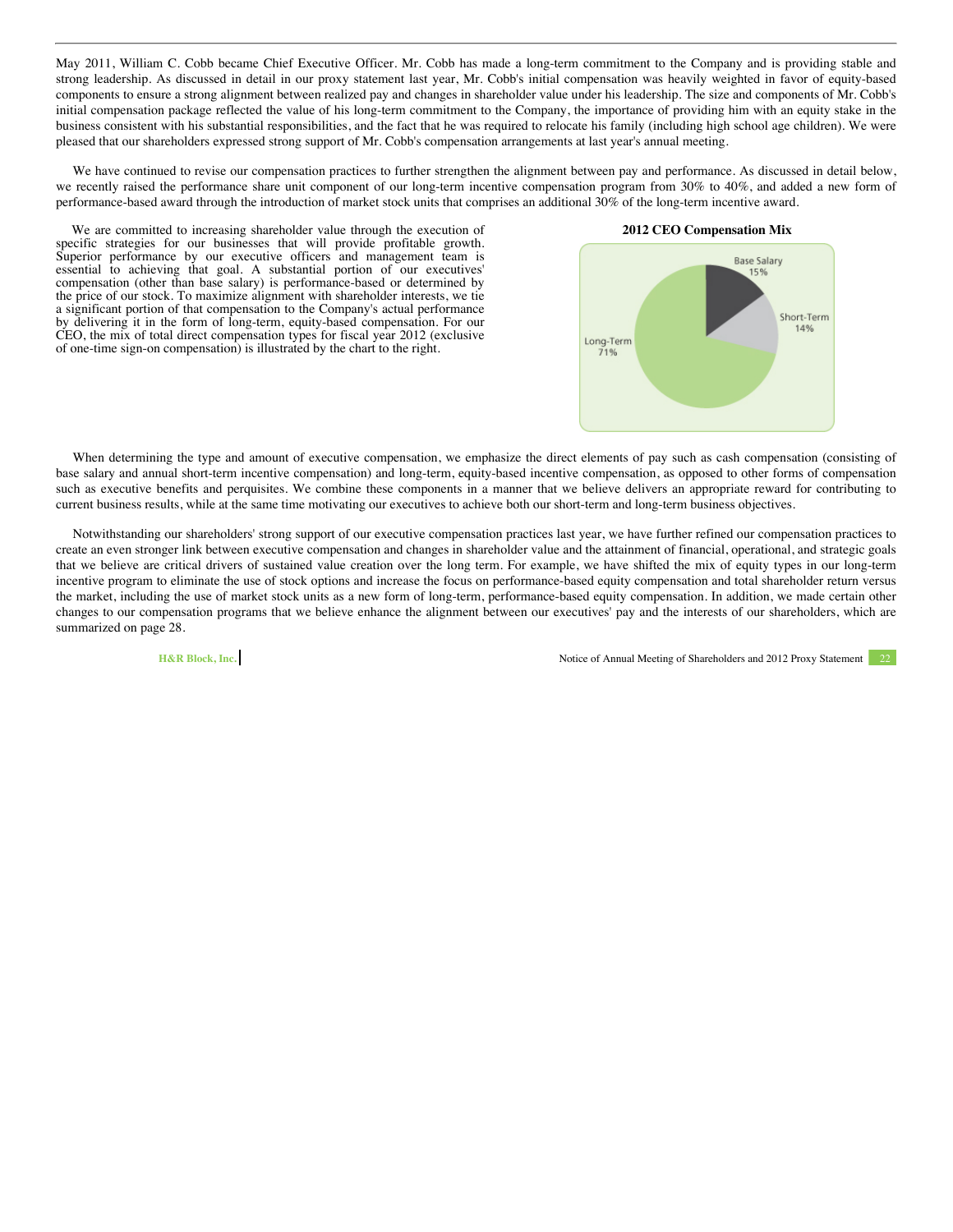#### <span id="page-28-0"></span>**FISCAL YEAR 2012 RESULTS AND IMPACT ON COMPENSATION DECISIONS**

Our top goal in fiscal year 2012 was to grow clients in both our retail and digital categories, which we believed was necessary to further stabilize our client base and promote long-term growth in a very competitive business environment. With that goal in mind, the Company delivered strong operating results in fiscal year 2012, including the following highlights:

- Total returns we prepared in our worldwide markets grew 4.3% to a record 25.6 million.
- In the U.S., we served nearly 900,000 additional clients, up 4.2% from the prior year. In the retail category, we grew clients by about 150,000, or 1%, while in digital, returns prepared grew by approximately 750,000, or 1 Revenue Service, we believe we gained market share in each of these categories.
- We showed significant improvement in retail client satisfaction, which grew from  $82\%$  to  $87\%$ .
- In financial services, we set a record in fiscal year 2012 in total Emerald Cards issued, which grew 24% to 2.9 million, with \$9.5 billion in total deposits.
- $\blacksquare$  On the international front, we continued to see solid growth with revenue up 13% to \$233 million, including 10% growth in local currencies, and in June 2012 we announced the opening of several offices in India, our fourth international market.

In addition to the operating results highlighted above, our executive team accomplished several key strategic goals in fiscal year 2012, which we believe have helped to forge a vision for the Company's future that will improve its overall trajectory and create lasting shareholder value. Led by Mr. Cobb, who became our CEO in fiscal year 2012, we have:

- Stabilized our executive team by securing a minimum five-year commitment from Mr. Cobb and hiring several additional key executives who bring a unique set of talent and experience that we believe will be key to growing our business in new strategic directions that will create long-term value for the Company and its shareholders;
- Executed a cost and strategic restructuring to rationalize our cost structure and identify ways to operate more efficiently in order to become a nimbler, more profitable, and more client-centric company;
- Completed the sale of RSM McGladrey, a key strategic step in the evolution of the Company, resulting in improved margins and a continued refocusing on our core tax business; and
- **Proven that we are committed to shareholder-friendly capital allocation by increasing our dividend and aggressively pursuing share repurchases.**

Altogether, we were pleased that we grew clients and market share for the second consecutive year, especially in light of the very competitive business environment in which we operate. More broadly, we believe we are on pace with the long-term strategy we have shared with our shareholders and are pleased with the strategic direction of the Company under Mr. Cobb's leadership. The Compensation Committee and Board took all of these factors into consideration when making decisions regarding the compensation of our NEOs for fiscal years 2012 and 2013.

Notwithstanding the positive performance of the Company in fiscal year 2012, the Compensation Committee and Board took a conservative approach when making decisions regarding our NEOs' short-term incentive payouts for fiscal year 2012 and adjustments to their base salaries and short-term and longterm incentive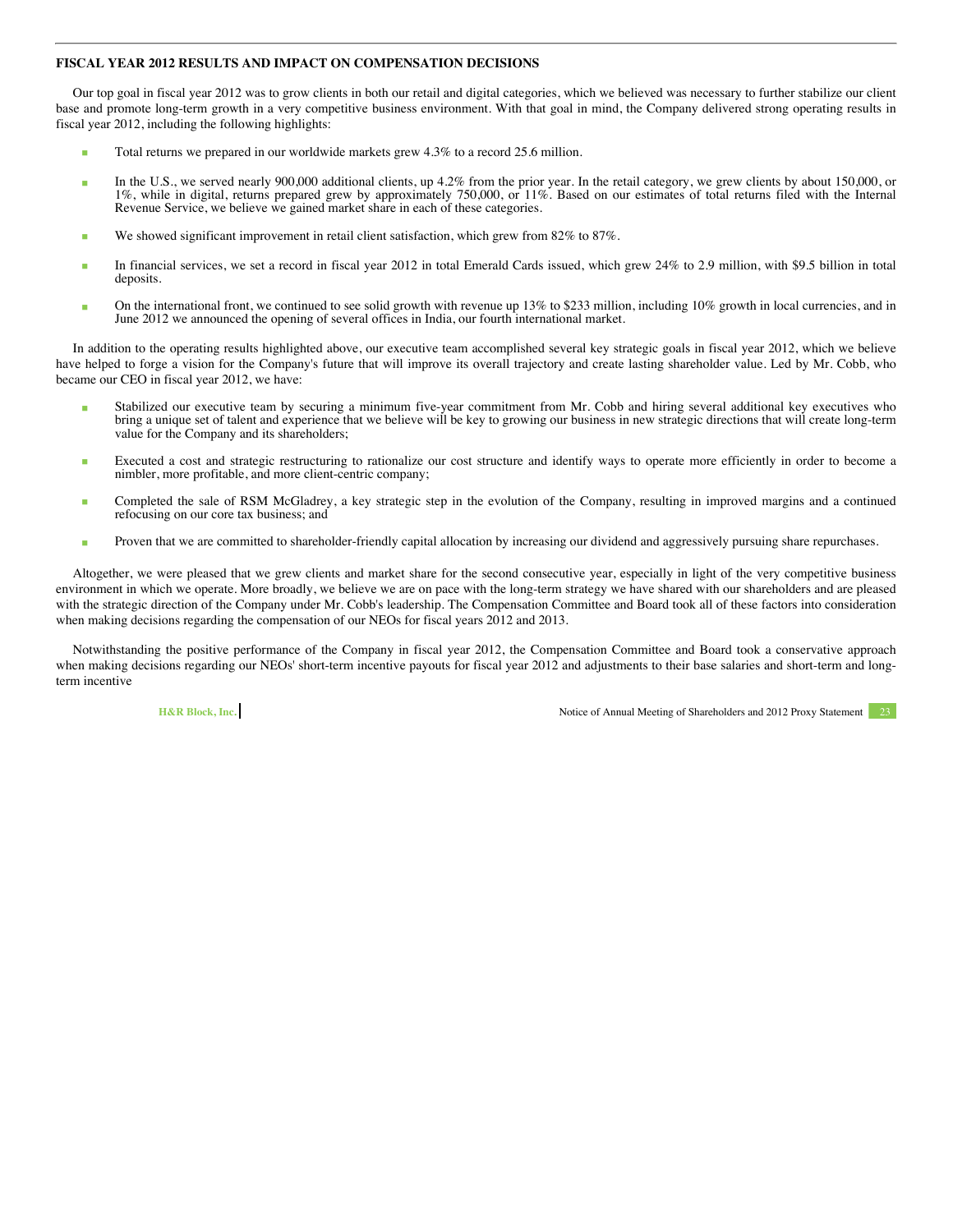opportunities for fiscal year 2013. The Compensation Committee did not recommend any increases to Mr. Cobb's base salary or short-term or long-term incentive opportunities for fiscal year 2013 despite his strong performance as CEO in fiscal year 2012.

With respect to fiscal year 2012 short-term incentive payouts, the calculation of the percentage payout amount for certain NEOs, including Messrs. Cobb, Brown, and Gerke, was negatively impacted by non-recurring charges attributable to the cost and strategic restructuring described above. Although the costs attributable to these actions were not included in the annual budget approved by the Board and an upward adjustment to the payout calculation to account for these charges would have been permitted under our Executive Performance Plan, the Compensation Committee did not make such an adjustment because it concluded that the benefits of the restructuring would be reflected in future business performance results and changes in our share price and the executives affected would benefit through increases in the value of their equity stakes. As a result of the Compensation Committee's decision, the payouts under our annual short-term incentive plan for Messrs. Cobb, Brown, and Gerke were lower than they otherwise would have been.

With respect to fiscal year 2013 compensation for our NEOs who continue to serve as executive officers, the Compensation Committee determined that adjustments to base salaries should either be zero (for Messrs. Cobb and Brown and Ms. Ehrlich) or be limited (for Mr. Gerke, who received a moderate increase). Instead, the Compensation Committee determined that adjustments to compensation, if any, should be delivered primarily through increases to incentive compensation since such compensation is at risk and tied directly to Company operating goals and changes in shareholder value. Additional discussion of these compensation decisions can be found beginning on page 29.

In an effort to revise our executive compensation program to help maintain stability in the leadership of our Company, we have designed a program with substantial emphasis placed on long-term compensation and retention, which ties the compensation of our executives to the long-term increase in value of the Company and creates the necessary incentives to attract and retain top quality executive talent in the future. Going forward, the Compensation Committee and Board will continue to focus on performance factors when designing our executive compensation programs in order to ensure that the relationship among Company performance, our shareholders' interests, and our executives' compensation remains strong.

A more detailed description of the Company's fiscal year 2012 performance can be found in our Annual Report on Form 10-K for the fiscal year ended April 30, 2012, as filed with the SEC.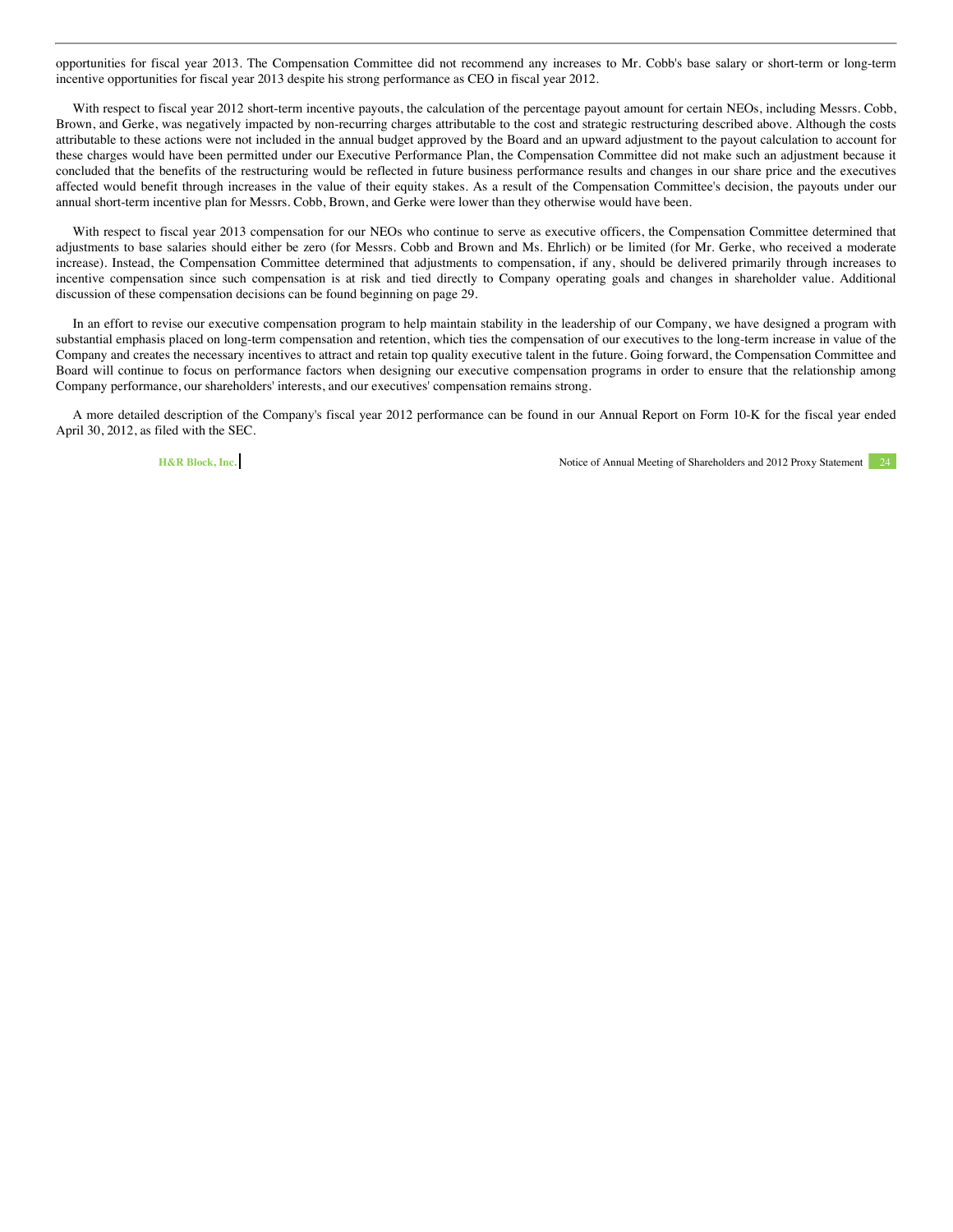#### <span id="page-30-0"></span>**EXECUTIVE COMPENSATION PRACTICES**

The table below highlights our current compensation practices, including the practices we have implemented because we believe they drive performance and the practices we have not implemented because we do not believe they would serve our shareholders' long-term interests.

| <b>Executive Compensation Practices</b>                                                                                                                                                                                         | <b>Executive Compensation Practices</b>                                                                                                                                                                                                        |
|---------------------------------------------------------------------------------------------------------------------------------------------------------------------------------------------------------------------------------|------------------------------------------------------------------------------------------------------------------------------------------------------------------------------------------------------------------------------------------------|
| We Have Implemented                                                                                                                                                                                                             | We Have NotImplemented                                                                                                                                                                                                                         |
| (What We Do)                                                                                                                                                                                                                    | (What We Don't Do)                                                                                                                                                                                                                             |
| business unit performance and differentiate based on individual<br>performance against pre-set objectives.                                                                                                                      | We tie pay to performance. We set clear financial goals for corporate and We do not have employment contracts except for our Chief Executive Officer.                                                                                          |
| We review market data relative to our peer group of companies and<br>general industry when making executive compensation decisions.                                                                                             | We do not target a specific market percentile for our NEOs' annual total direct<br>compensation, but aim to align their pay levels over time closer to the market<br>median through increasing the performance-based elements of compensation. |
| We mitigate undue risk by utilizing caps on potential payments, clawback<br>provisions, reasonable retention provisions, performance targets, and<br>appropriate Board and management processes to identify and manage<br>risk. | We do not believe any of our compensation programs create risks that are<br>reasonably likely to pose a material adverse impact to the Company.                                                                                                |
| We have conservative post-employment and change in control provisions                                                                                                                                                           | Except for certain provisions in Mr. Cobb's employment agreement, we do not                                                                                                                                                                    |
| that apply to all executive officers.                                                                                                                                                                                           | have separate change in control agreements.                                                                                                                                                                                                    |
| We generally provide for accelerated vesting after a change in control<br>only if an employee is also terminated within a stated period of time<br>following the change in control (known as a "double trigger").               | We do not provide golden parachute excise tax gross-ups, and we do not have a<br>supplemental executive retirement plan that provides extra benefits to the NEOs.                                                                              |
| We provide only minimal perquisites that have a sound benefit to the                                                                                                                                                            | We do not provide significant additional benefits to executive officers that differ                                                                                                                                                            |
| Company's business.                                                                                                                                                                                                             | from those provided to all other employees.                                                                                                                                                                                                    |
| We have adopted stock ownership guidelines that we believe align                                                                                                                                                                | We expressly prohibit the repricing of underwater stock options and stock                                                                                                                                                                      |
| management and shareholder interests.                                                                                                                                                                                           | appreciation rights.                                                                                                                                                                                                                           |
| We impose minimum vesting periods for all executives' equity awards.                                                                                                                                                            | We do not allow cash buyouts for stock options or stock appreciation rights, and<br>we do not pay dividend equivalents on unvested restricted share units.                                                                                     |
| Our Compensation Committee benefits from the use of an outside,                                                                                                                                                                 | The Compensation Committee does not allow its compensation consulting firm                                                                                                                                                                     |
| independent compensation consulting firm that it retains.                                                                                                                                                                       | to provide any other services to the Company.                                                                                                                                                                                                  |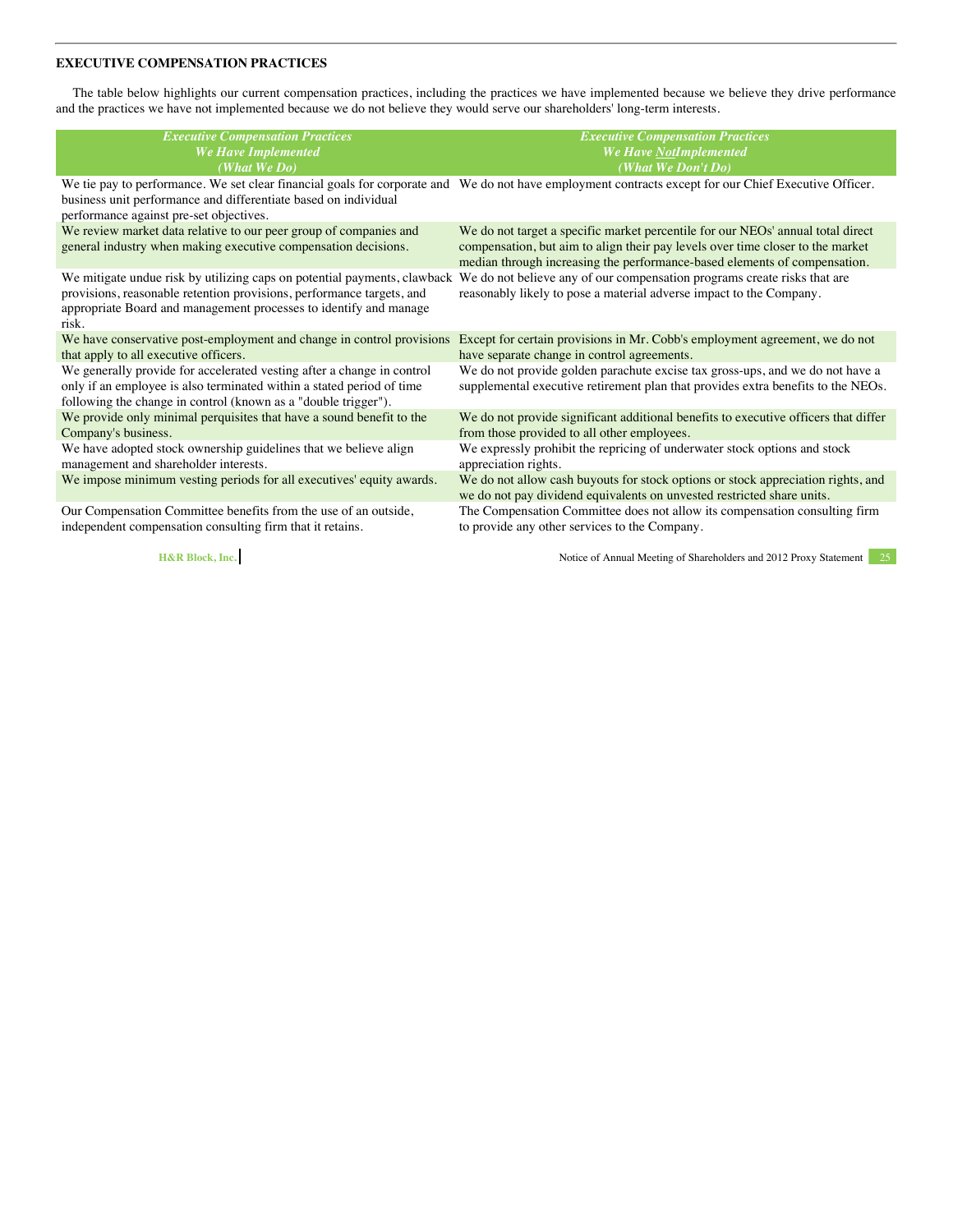#### <span id="page-31-0"></span>**Results of 2011 Advisory Vote to Approve Named Executive Officer Compensation**

At our 2011 annual meeting of shareholders held on September 14, 2011, we submitted two proposals to our shareholders regarding our executive compensation practices. The first proposal was an advisory vote on our fiscal year 2011 compensation awarded to our NEOs (commonly known as a "say-onpay" vote). Our shareholders approved our fiscal year 2011 compensation awarded to our NEOs with approximately 87% of the votes cast in favor of the proposal. We believe that the outcome of our say-on-pay vote signals our shareholders' support of our compensation approach, specifically our efforts to attract, retain, and motivate our NEOs. Notwithstanding our shareholders' strong support of our compensation approach in 2011, the Company's management and Board reviewed executive compensation and made revisions to further align our practices with market competitiveness and long-term Company performance. For example, the Board, based on the recommendation of the Compensation Committee, approved the use of market stock units as a new form of performance-based equity compensation for fiscal year 2013, as further described on page 38. In addition, the Board increased the focus on longer-term, multi-year measurements of performance in our overall compensation program by approving the use of a three-year measurement period for performance under our performance-based equity compensation program. We value the opinions of our shareholders and will continue to consider the outcome of future say-on-pay votes, as well as feedback received throughout the year, when making compensation decisions for our NEOs.

The second proposal was a vote on the frequency of future shareholder advisory votes regarding compensation awarded to our NEOs (commonly known as a "say-when-on-pay" vote). An annual frequency received the highest number of votes cast, as well as a majority of the votes cast. Based on these results, our Board of Directors determined that we will hold our say-on-pay votes on an annual basis. We expect to hold the next say-when-on-pay vote at our 2017 annual meeting.

#### **ELEMENTS OF COMPENSATION SUMMARY**

The chart below summarizes the elements and objectives of our fiscal year 2012 compensation program for executive officers, including our NEOs. Our pay package contains a mix of elements based on the executive's individual responsibilities and performance, as well as the Company's performance against specific pre-established annual financial, operational, and strategic performance goals.

For those awards based on the Company's performance, our specific decisions around setting performance goals and other actions impacting executive compensation focus on certain areas that are tied directly to our business plan and that we believe are the most critical value drivers of the business, such as revenue, earnings, or EBITDA (earnings before interest, taxes, depreciation and amortization), client growth and retention, and number of tax returns prepared. Actual performance goals vary from year to year based on the business environment and the Compensation Committee's determination of goals that it believes are important for a particular year.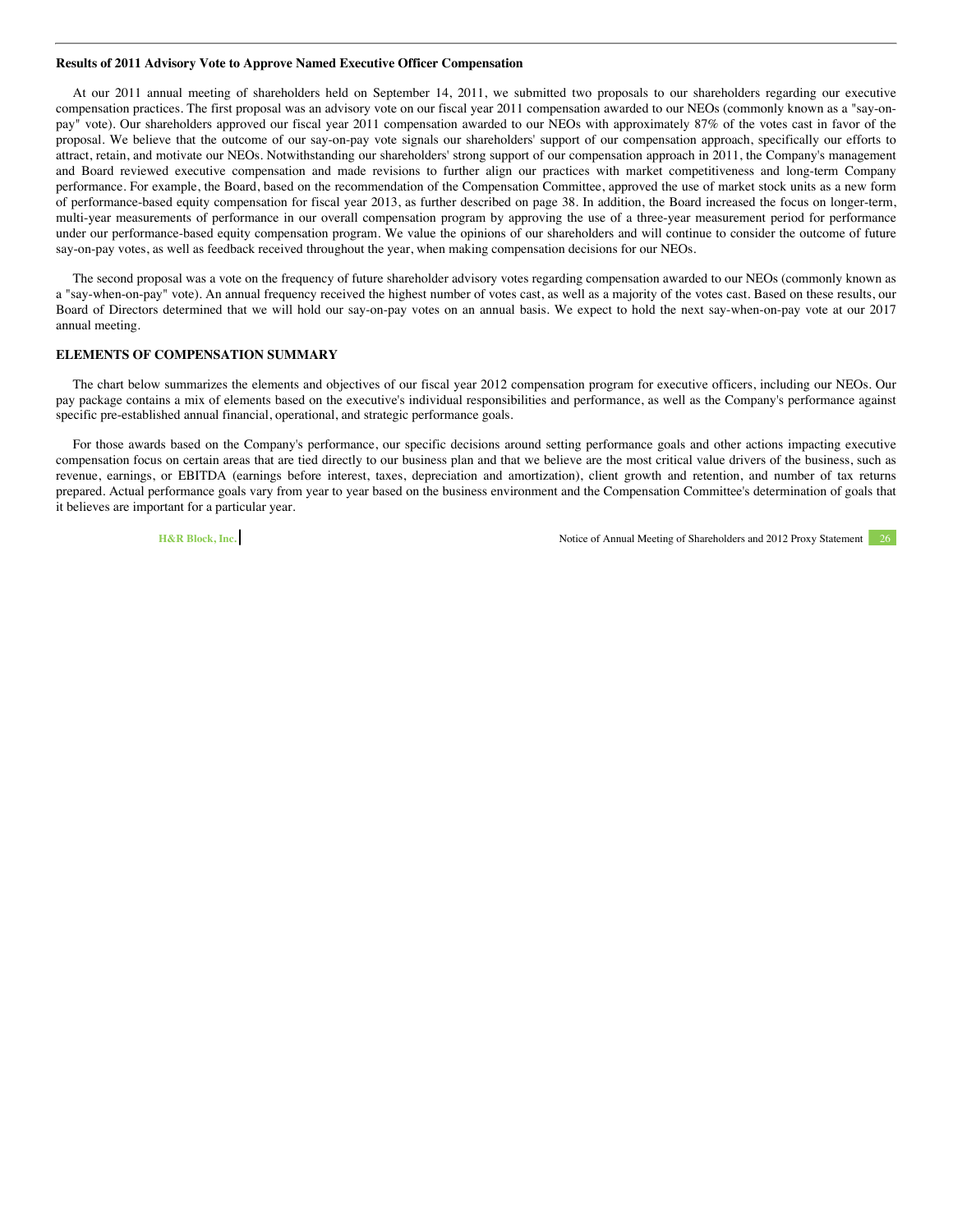| <i><b>Component</b></i>                    | <b>Purpose</b>                                                                                                                                                                           | <b>Characteristics</b>                                                                                                                                                                                                      | <b>Discussion</b> |
|--------------------------------------------|------------------------------------------------------------------------------------------------------------------------------------------------------------------------------------------|-----------------------------------------------------------------------------------------------------------------------------------------------------------------------------------------------------------------------------|-------------------|
| <b>Base Salary</b>                         | Compensate for level of responsibility, experience,<br>and sustained individual performance.                                                                                             | Fixed cash component based on role, experience, performance, and page 30<br>market data.                                                                                                                                    |                   |
| <b>Short-Term Incentive</b><br>("STI")     | Compensate for achieving pre-established annual<br>financial, operational, and strategic performance<br>objectives.                                                                      | A targeted STI award designed to tie directly to our business plan<br>and provide competitive total cash opportunities that are subject to<br>achievement of specific performance objectives.                               | page 30           |
| Long-Term Incentive<br>(TLTI")             | Compensate for multi-year performance that<br>enhances shareholder value.                                                                                                                | Equity-based compensation designed to support multiple<br>objectives. For fiscal year 2012, the award was delivered through a<br>combination of performance share units, restricted share units, and<br>stock options.      | page 34           |
| Retirement, Health<br>and Welfare Benefits | Offers market-competitive health insurance options<br>and income replacement upon retirement, death, or<br>disability, thus supporting our attraction and<br>retention objectives.       | Benefits for executives are generally the same as those available to page 40<br>all employees, including a $401(k)$ plan with matching Company<br>contributions capped based on applicable Internal Revenue Code<br>limits. |                   |
| Perquisites                                | Allows executives to utilize Company-provided<br>services and receive other benefits without<br>incurring economic costs, thereby supporting our<br>attraction and retention objectives. | Perquisites are below the market median for our Peer Group.                                                                                                                                                                 | page 40           |
| Deferred<br><b>Compensation Plan</b>       | Allows executives to defer compensation on a more<br>tax-efficient basis, thereby supporting our attraction<br>and retention objectives.                                                 | Executives can elect to defer base salary and STI compensation,<br>with limited matching employer contributions.                                                                                                            | page 53           |
| <b>Executive Severance</b><br>Plan         | Encourages executives to act in the best interests of<br>our shareholders, while supporting attraction and<br>retention objectives and ensuring the orderly<br>succession of talent.     | Benefits are contingent in nature and therefore are payable only if a page 55<br>participant's employment is terminated without cause or after a<br>change in control. Provides for cash severance and equity vesting.      |                   |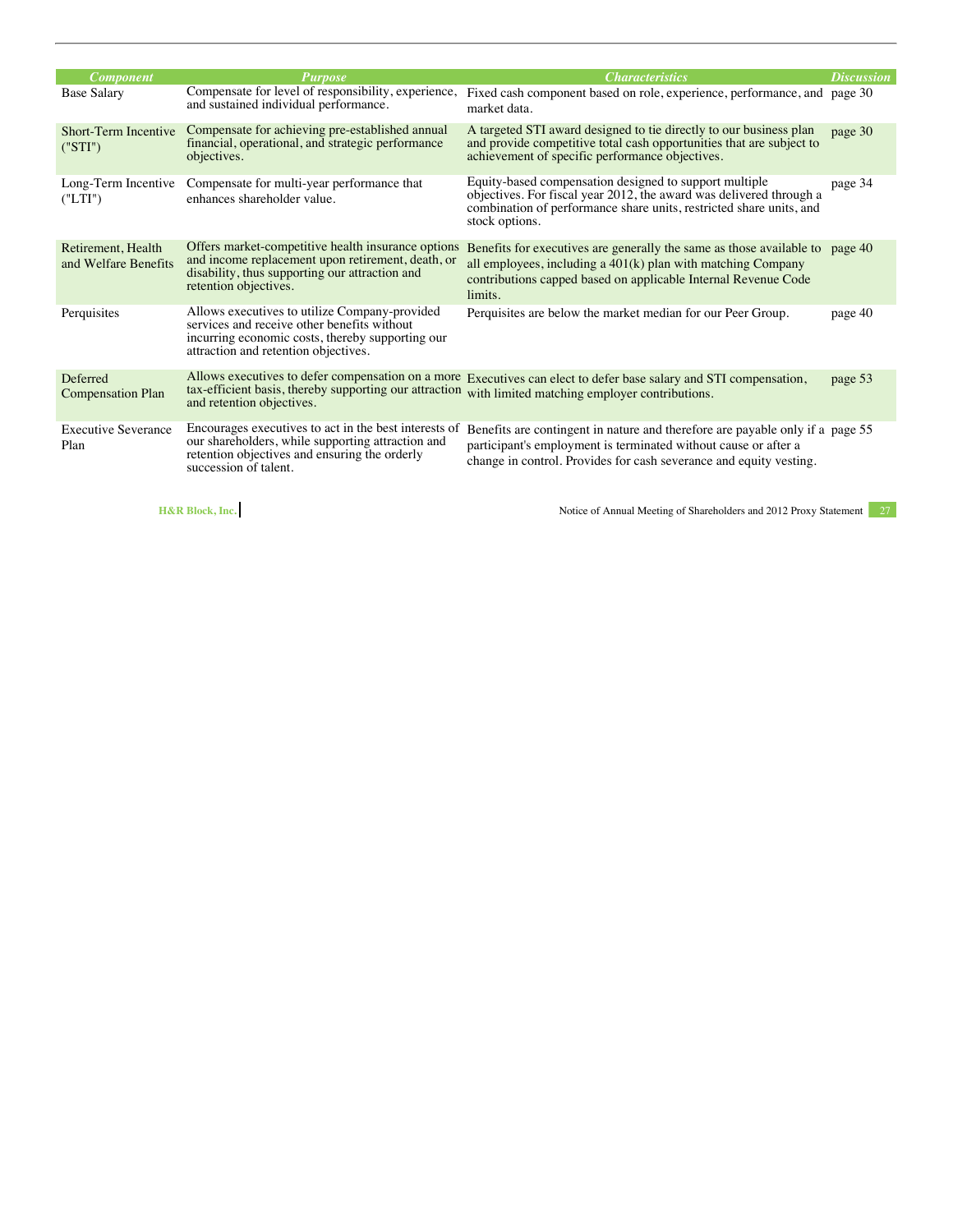#### <span id="page-33-0"></span>**RELATIONSHIP BETWEEN COMPANY PERFORMANCE AND EXECUTIVE COMPENSATION**

It is our goal to directly link a significant portion of executive pay to Company performance, and in recent years we have undertaken significant steps towards achieving that goal. The chart below provides a summary of the revisions we have made to our compensation practices in recent years in order to more closely align executive pay with Company performance:

| <b>Fiscal Year</b> |   | <b>Revised Compensation Practices</b>                                                                                                                                                                                                                                                                                                                               |
|--------------------|---|---------------------------------------------------------------------------------------------------------------------------------------------------------------------------------------------------------------------------------------------------------------------------------------------------------------------------------------------------------------------|
| 2009               |   | Instituted a "clawback" policy under which, in the event of a restatement of Company financials, the Board may seek reimbursement<br>for payments made to executives that were greater than those that would have been made based on the restated financials, as more<br>fully described on page 41.                                                                |
|                    |   | Voluntarily adopted a say-on-pay vote, enabling shareholders to cast an annual advisory vote on named executive officer<br>compensation.                                                                                                                                                                                                                            |
| 2010               | ■ | Instituted a "double trigger" on any acceleration of equity awards that result from a "change in control" of the Company.                                                                                                                                                                                                                                           |
|                    |   | Eliminated portions of the Company's match under the H&R Block Deferred Compensation Plan for executives.                                                                                                                                                                                                                                                           |
|                    |   | Adopted a stated intent to eliminate employment contracts with senior executives other than the CEO and implemented uniform<br>severance arrangements for senior executives with consistent limits on maximum remuneration. In general, the Company's severance<br>plans are less generous than the employment contracts they replaced.                             |
| 2011               |   | Changed the Company's stock ownership guidelines to reflect the more common practice of determining ownership levels as a                                                                                                                                                                                                                                           |
|                    |   | multiple of base pay; additionally, required executives to hold any net equity that vests or is exercised until ownership requirements<br>are achieved.                                                                                                                                                                                                             |
| 2012               |   | Shifted the equity mix for fiscal year 2012 executive long-term incentive compensation grants to reduce the emphasis on stock options<br>and increase the focus on performance-based equity awards that tie compensation to specific operational metrics and total shareholder<br>return performance results versus the market, as described more fully on page 35. |
|                    | п | Introduced a new performance share plan in which the number of shares earned upon vesting, if any, will depend on performance<br>against specified goals over three separate 12-month performance periods with "cliff" vesting of earned shares at the end of the three-<br>year period.                                                                            |
|                    |   | Adopted goals for the new performance share plan that complement those of the annual incentive plan to create a balanced focus on<br>the most critically important drivers of long-term sustainable shareholder value.                                                                                                                                              |
|                    |   | Adopted a stated intent to prohibit golden parachute excise tax gross-ups for all Company executives.                                                                                                                                                                                                                                                               |
| 2013               | ш | Continued to shift the equity mix for fiscal year 2013 executive long-term incentive grants to increase the focus on performance-based<br>awards and total shareholder return versus the market, as described more fully on page 38.                                                                                                                                |
|                    | ш | As a result of continued stabilization of our business, increased the weighting of performance share units in which the number of<br>shares earned upon vesting, if any, will depend on performance against specified goals in our overall long-term incentive program<br>measured over a full three-year period.                                                   |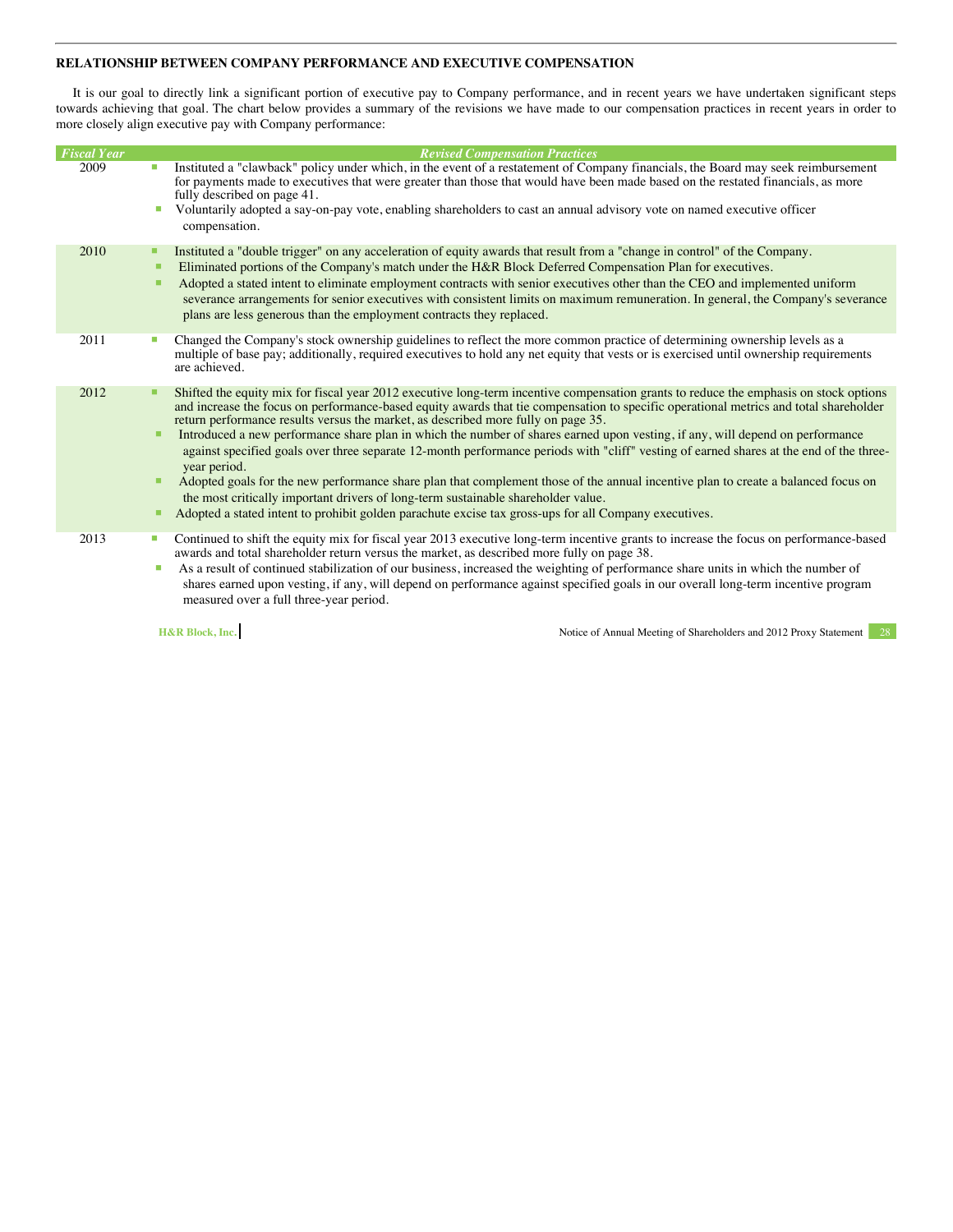- <span id="page-34-0"></span> Eliminated the use of stock options as part of our annual long-term incentive program and approved the use of market stock units as a new form of long-term, performance-based equity compensation, which increases the pay-for-performance relationship in our overall compensation program.
- Modified our stock ownership guidelines to require that our CEO hold shares or share equivalents held in the Company's benefit plans with a value equal to six times his or her base salary.
- Adopted amendments to the Company's 2003 Long-Term Executive Compensation Plan to prohibit repricing and cash buyouts of stock options and stock appreciation rights and to impose minimum vesting periods for executive equity awards.

#### **EXECUTIVE COMPENSATION BENCHMARKS AND TARGETS**

The Compensation Committee has engaged Frederic W. Cook & Co., Inc. ("Cook"), an independent external compensation consultant, to benchmark the Company's executive compensation relative to its peer companies. Cook assists the Compensation Committee in defining the appropriate market of the Company's peer companies for executive compensation and practices in benchmarking our executive compensation program against that market each year. We benchmark pay relative to a specific group of peer companies, which for fiscal year 2012 are listed on page 42 under the heading "Peer Group" (the "Peer Group"), based on publicly disclosed information. We also review pay data from multiple survey sources, reflective of general industry pay levels for companies of relevant size based on market capitalization and total revenue for each of the NEOs. For fiscal year 2012, these survey sources were the Aon Hewitt TCM Executive Survey and the Towers Watson CDB Executive Survey. The Compensation Committee reviews summary survey and peer group data to confirm that the market references we use are appropriate for our business and the industries in which we compete for executive talent.

Our philosophy is not to target a specific market percentile for executives' total direct compensation (base pay plus targeted annual short-term incentive ("STI") compensation plus long-term incentive ("LTI") grant values) for any given year. Rather, we aim to approximate the size-adjusted market median rate by increasing the performance-based elements of their compensation over time. On an individual basis, specific executives may have targeted total compensation above or below market median to reflect factors such as experience, role, individual performance, and other factors. The Compensation Committee generally sets performance objectives under the STI and LTI plans so that targeted total compensation levels can be achieved only when targeted business performance objectives are met. Consequently, actual pay realized by executives will vary above or below the targeted level based on the degree to which specific performance objectives are attained.

For a more detailed explanation of our methodology for calculating compensation packages for our executives, see the "Compensation Methodology and Calculation" section on page 41.

#### **ELEMENTS OF EXECUTIVE COMPENSATION PROGRAM**

Our executive compensation program consists of the following elements: base salary, short-term incentives, long-term incentives, benefits, and a minimal amount of perquisites. Each of our compensation elements fulfills one or more of our objectives of attracting, motivating, rewarding, and ultimately retaining a high-performing executive team.

Our Compensation Committee annually reviews all components of compensation for our CEO and other executive officers. This review encompasses all forms of compensation, including base salary, short-term incentives, long-term incentives, benefits, and amounts pursuant to retirement and nonqualified deferred compensation plans. As a part of this process, the Compensation Committee also reviews tally sheets of executive termination costs for each of these executive officers, including potential payments upon any "change of control." These elements are evaluated by our Compensation Committee, which has authority to approve certain matters and makes recommendations to the Board regarding matters requiring Board approval (such as the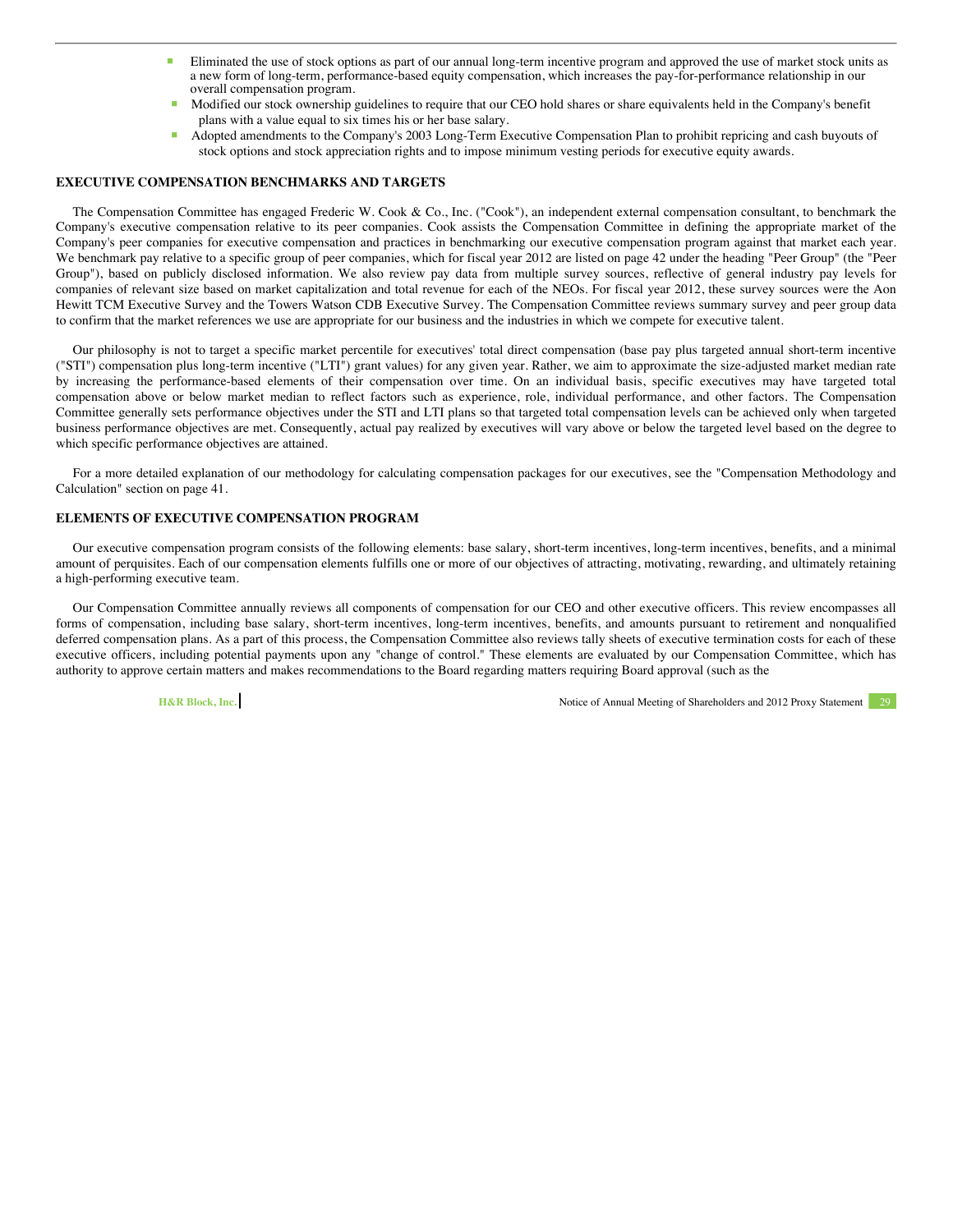compensation of our CEO and certain actions under plans in which the CEO participates). The Compensation Committee makes determinations with respect to the elements of compensation of our NEOs, other than the CEO, and our Board takes the Compensation Committee's recommendations into account in making determinations with respect to elements of compensation of our CEO.

#### **Base Salary**

We establish base salaries at levels designed to enable us to attract and retain talented executives and to reward those executives for consistent high performance over a sustained time period. We determine executive base salaries based on the executive's role, experience, and individual performance, as well as market data for similar positions among comparable companies within our industry and among our Peer Group.

For fiscal year 2012, base salaries for our NEOs were as follows:

|                        | Salary as of April 30,  | $\%$ Increase from      |
|------------------------|-------------------------|-------------------------|
| <i><b>Officers</b></i> | $2012($ \$)             | <b>Fiscal Year 2011</b> |
| William C. Cobb        | \$950,000               | n/a                     |
| Jeffrey T. Brown       | \$387,000               | $7.5\%$                 |
| Philip L. Mazzini      | \$500,000               | 25%                     |
| Susan P. Ehrlich       | \$385,000               | n/a                     |
| Thomas A. Gerke        | \$465,000               | n/a                     |
|                        | <b>Fiscal Year 2012</b> |                         |
| <b>Former Officers</b> | Salary(S)               |                         |
| Alan M. Bennett        | n/a                     | n/a                     |
| C. E. Andrews          | \$525,000               | $0\%$                   |

The salary increases for Messrs. Brown and Mazzini reflect adjustments to bring their base pay closer to the market median for similar executive positions within our Peer Group and the general market environment.

In June 2012, the Compensation Committee and, with respect to Mr. Cobb, the Board approved the following fiscal year 2013 base salaries for our NEOs who are currently serving as executive officers, effective July 1, 2012:

|                  | <b>Fiscal Year 2013</b> | % Increase from         |
|------------------|-------------------------|-------------------------|
| <i>Officers</i>  | Salarv(S)               | <b>Fiscal Year 2012</b> |
| William C. Cobb  | \$950,000               | $0\%$                   |
| Jeffrey T. Brown | \$387,000               | $0\%$                   |
| Susan P. Ehrlich | \$385,000               | $0\%$                   |
| Thomas A. Gerke  | \$480,000               | 3.2%                    |

The salary increase for Mr. Gerke reflects a general market increase and recognition for his performance in fiscal year 2012. Additionally, Mr. Macfarlane, who joined the Company as Chief Financial Officer effective June 4, 2012, will receive a fiscal year 2013 salary of \$550,000 pursuant to his offer letter. A more detailed discussion of Mr. Macfarlane's offer letter can be found on page 55.

#### **Short-Term Incentive Compensation**

Our executive STI compensation program under the H&R Block Executive Performance Plan ("Executive Performance Plan") approved by our shareholders is designed to compensate executives for achieving pre-established annual financial, operational, or strategic performance objectives that are tied to our fiscal year business plan. STI compensation for our executive officers is determined under a two–step approach that is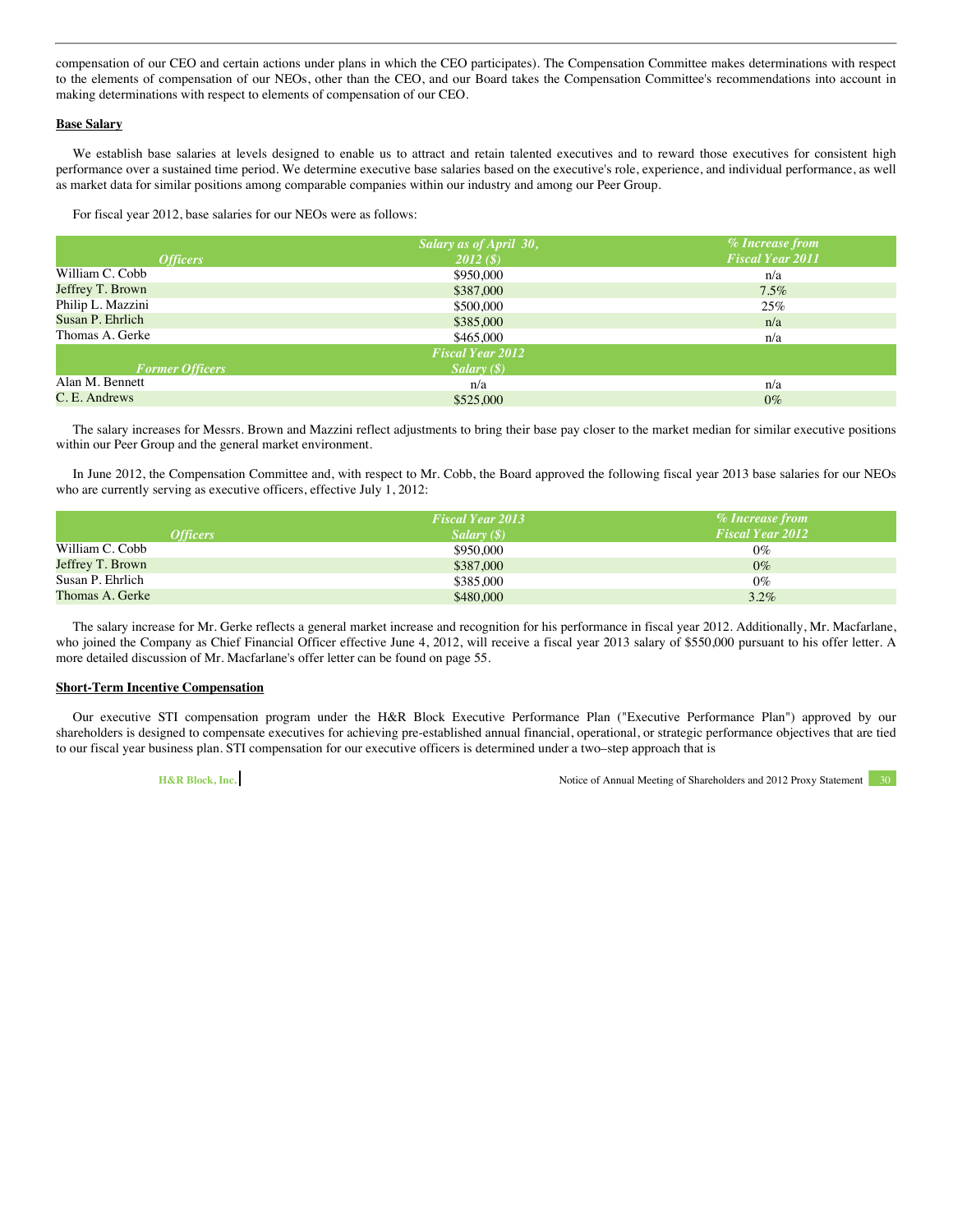commonly referred to as a "plan within a plan," which is intended to ensure that awards are fully deductible as "performance-based compensation" under Internal Revenue Code ("IRC") Section 162(m). Under the first step of the methodology, the Compensation Committee approves a specific STI "funding trigger," or threshold level of performance. Achievement of this threshold would result in potential funding of the bonuses for the applicable executive officers at the maximum payout level. Failure to achieve the threshold level of performance for the applicable objective would result in no payouts under the STI plan. Under the second step of the methodology, the CEO, in consultation with other senior executives, proposes separate performance objectives that are then reviewed by the Compensation Committee in consultation with Cook. After the Compensation Committee makes any changes to these performance objectives that it considers appropriate, the Compensation Committee approves the objectives for use with respect to executive officers other than the CEO and recommends the objectives for use with respect to the CEO for Board approval. These performance objectives are generally based on our fiscal year business plan, and are tied to one or more of the specific business criteria identified in the Executive Performance Plan. Assuming the threshold funding trigger determined in the first step is attained, the Compensation Committee determines the maximum awards payable under this formula following the end of each fiscal year and then reduces the calculated amounts to the actual amounts to be paid to each executive, if any, based primarily on performance against the separate performance objectives applicable to each executive officer.

The setting of the detailed performance objectives is completed prior to the start of tax season. This timing is appropriate due to the seasonal nature of the tax business, which delivers the majority of the Company's revenues in the last four months of the Company's fiscal year. Given this seasonality, the optimal planning cycle for the Company is generally in the summer and early fall. This methodology allows us to set STI performance objectives after the planning cycle but before the start of the next tax season.

Maximum and, in some cases, threshold performance objectives are set above and below the target objectives to establish an appropriate relationship between actual Company performance and the executives' STI compensation. Because they are subject to the Company's attainment of performance objectives, STI target opportunities for our NEOs are intended to place a significant portion of our NEOs' annual cash compensation at risk, thereby aligning their compensation with shareholder interests. These target opportunities are also intended to provide competitive total cash compensation opportunities within our pay positioning context discussed above. Under the terms of the Executive Performance Plan, performance criteria and objectives are subject to adjustment to account for unusual, extraordinary, or nonrecurring events involving the Company during the course of the applicable performance period which distort the criteria applicable to any performance objective as is necessary to prevent reduction or enlargement of an award that is attributable to such unusual, extraordinary, or nonrecurring events. Ultimate STI payouts can range from 0% to 200% of each current NEO's target STI opportunity, subject to certain limitations contained in the Executive Performance Plan.

The CEO's STI target opportunity is higher than the other NEOs' opportunities because the CEO's duties and responsibilities are substantially more extensive than the other NEOs. Also, to ensure alignment with shareholders, a larger portion of the CEO's annual cash opportunity is variable. Mr. Cobb's target opportunity equals 125% of his salary and was set under the terms of his employment agreement, which the Compensation Committee deemed to be market competitive and necessary to attract an executive of Mr. Cobb's caliber. Mr. Cobb's maximum STI payment is equal to 175% of his target opportunity or such higher amount as permitted by the annual STI plan applicable to Mr. Cobb, subject to certain limitations contained in the Executive Performance Plan.

For prior fiscal years through 2012, STI compensation payouts were payable in cash up to 150% of the targeted award opportunity. Payouts in excess of this level, if any, were delivered in restricted share units under terms and restrictions identical to those of restricted share units awarded as long-term incentive compensation as described below. The amount of restricted share units awarded was calculated by dividing the cash value of the applicable incentive compensation by the last reported closing price for our common stock as of the later of June  $30<sup>th</sup>$  or the third trading day following our announcement of earnings for the most recently completed fiscal year (the date on which we historically have awarded restricted share units each year). Beginning with fiscal year 2013, STI compensation payouts will be made entirely in cash.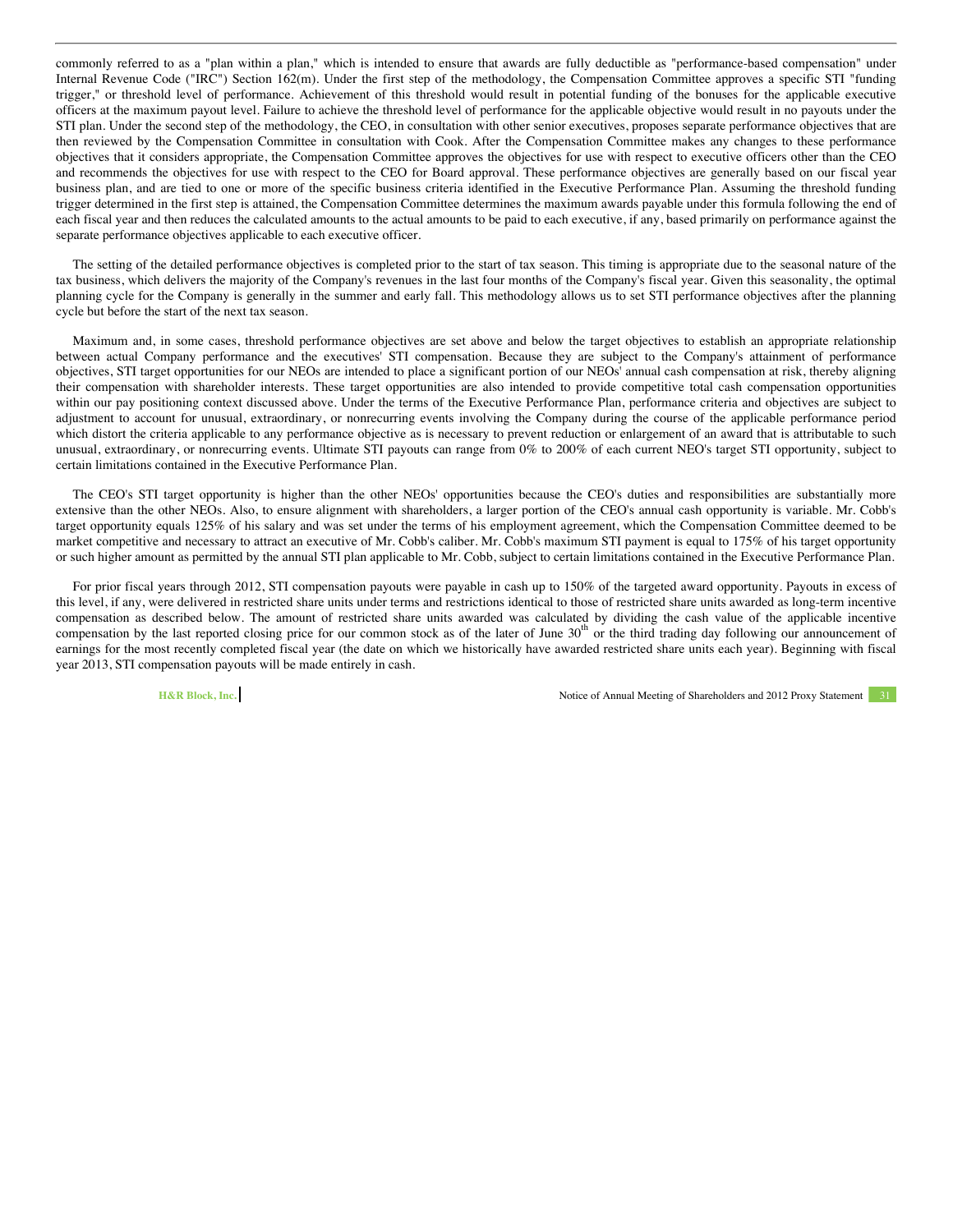## **Actions Pertaining to Fiscal Year 2012 STI Compensation**

The Compensation Committee approved the use of continuing operations net earnings in the amount of \$350.4 million as the specific funding trigger for fiscal year 2012 STI compensation for our executive officers.

# *Criteria for Messrs. Cobb, Brown, and Gerke*

In November 2011, the Compensation Committee approved and, for our CEO, recommended that the Board approve the fiscal year 2012 STI performance criteria and objectives applicable to our corporate-level NEOs, which include Messrs. Cobb, Brown, and Gerke:

| <b><i><u>Triteria</u></i></b>                     | <b>Threshold</b> | <i>L'arget</i> | Maxımum | Weight |
|---------------------------------------------------|------------------|----------------|---------|--------|
| Continuing Operations Net Earnings <sup>(1)</sup> | \$350.4          | \$398.2        | \$446.0 | 50%    |
| H&R Block Clients <sup>(2)</sup>                  | 24.522           | 25.257         | 26,238  | 40%    |
| U.S. Brand Retention                              | $71\%$           | $72\%$         | 73%     | 10%    |

(1) Continuing Operations Net Earnings includes consolidated net earnings for fiscal year 2012 attributable to continuing operations (in millions).

(2) H&R Block Clients includes all paid and free retail, digital, and international clients served during fiscal year 2012 (in thousands).

(3) U.S. Brand Retention measures the percentage of U.S. tax clients retained to the retail or digital brand during fiscal year 2012 from the prior fiscal year.

These criteria were selected because the Compensation Committee determined that they represented the key business drivers of shareholder value for fiscal year 2012. The balance was weighted slightly more towards continuing operations net earnings because this metric best reflects the performance of the Company as a whole and therefore is the key driver of sustainable shareholder value creation.

## *Criteria for Mr. Mazzini*

In November 2011, the Compensation Committee set the performance criteria applicable to Mr. Mazzini for fiscal year 2012 as follows:

| <i>Criteria</i>                                   | <b>Target</b> | <b>Maximum</b> | Weight |
|---------------------------------------------------|---------------|----------------|--------|
| Retail Pre-Tax Earnings <sup>(1)</sup>            | \$720.4       | \$792.4        | 25%    |
| Retail Clients <sup><math>(2)</math></sup>        | 18,351        | 18,789         | 25%    |
| Continuing Operations Net Earnings <sup>(3)</sup> | \$398.2       | \$446.0        | 20%    |
| H&R Block Clients <sup>(4)</sup>                  | 25,257        | 26,238         | 20%    |
| $U.S.$ Brand Retention <sup>(5)</sup>             | 72.0%         | 73.0%          | 10%    |

(1) Retail Pre-Tax Earnings includes operating results of our U.S. and international retail tax businesses (in millions).

(2) Retail Clients includes all paid and free retail and international clients served during fiscal year 2012 (in thousands).

(3) Continuing Operations Net Earnings includes consolidated net earnings for fiscal year 2012 attributable to continuing operations (in millions).

(4) H&R Block Clients includes all paid and free retail, digital, and international clients served during fiscal year 2012 (in thousands).

(5) U.S. Brand Retention measures the percentage of U.S. tax clients retained to the retail or digital brand during fiscal year 2012 from the prior fiscal year.

These criteria were selected for Mr. Mazzini because the Compensation Committee determined that based on his position as President, Retail Tax Services, his performance criteria and objectives should be more closely aligned with the results of our retail tax businesses. The balance was weighted slightly more to retail pre-tax earnings and retail clients because these metrics are key drivers of long-term growth for the tax business.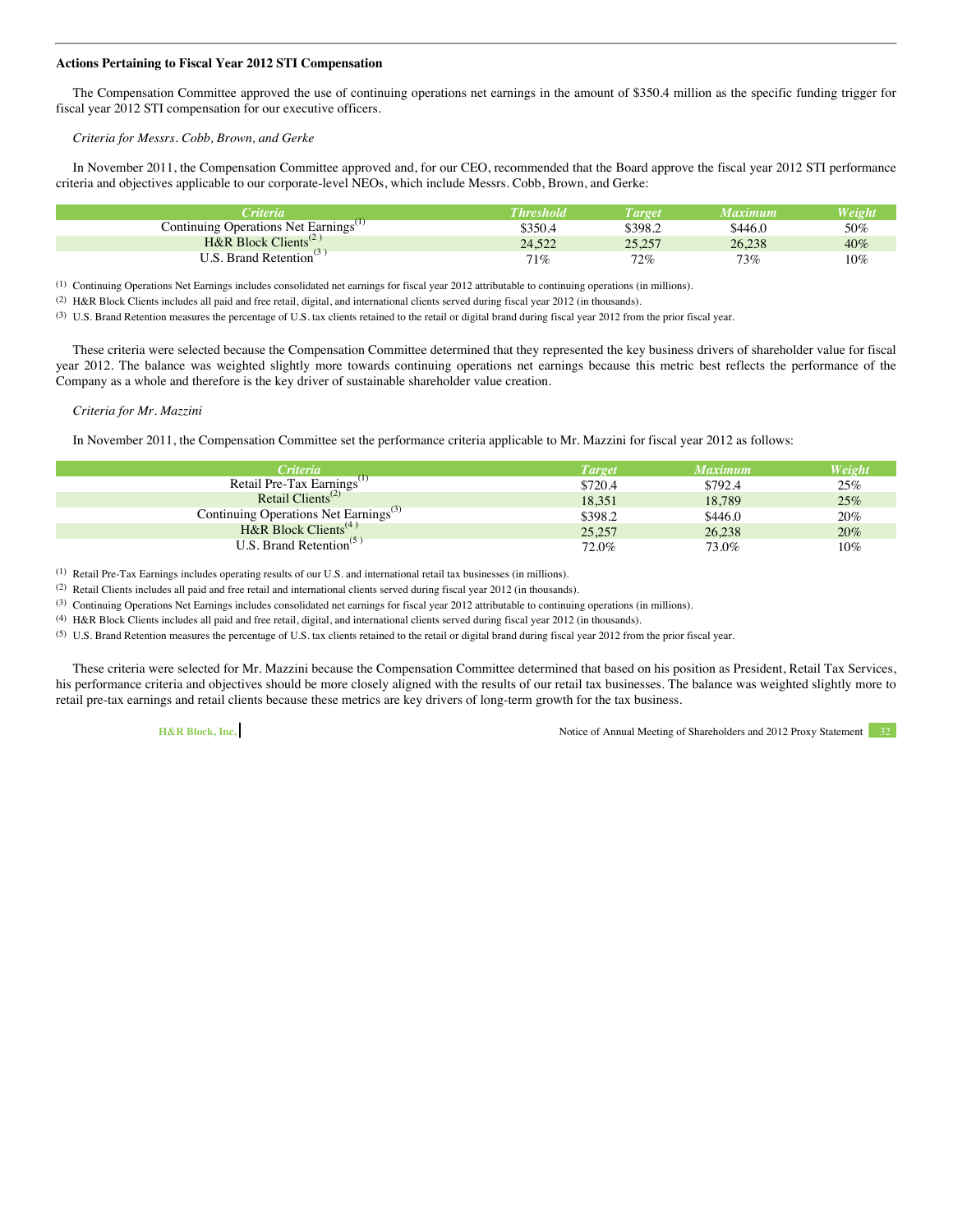# *Criteria for Ms. Ehrlich*

For fiscal year 2012, the performance criteria applicable to Ms. Ehrlich was set as follows:

| <i>Criteria</i>                                        | <b>Target</b> | <b>Maximum</b> | Weight |
|--------------------------------------------------------|---------------|----------------|--------|
| Financial Services Strategic Objectives <sup>(1)</sup> | n/a           | n/a            | 25%    |
| H&R Block Bank Pre-Tax Earnings <sup>(2)</sup>         | \$95.4        | \$104.9        | 25%    |
| Continuing Operations Net Earnings <sup>(3)</sup>      | \$398.2       | \$446.0        | 20%    |
| H&R Block Clients <sup>(4)</sup>                       | 25,257        | 26,238         | 20%    |
| U.S. Brand Retention <sup><math>(5)</math></sup>       | 72.0%         | 73.0%          | 10%    |

(1) Financial Services Strategic Objectives are measured based on attainment of performance objectives determined by the CEO related to the strategic direction of the Company's Financial Services business. (2) H&R Block Bank Pre-Tax Earnings includes pre-tax earnings attributable to H&R Block Bank.

(3) Continuing Operations Net Earnings includes consolidated net earnings for fiscal year 2012 attributable to continuing operations (in millions).

(4) H&R Block Clients includes all paid and free retail, digital, and international clients served during fiscal year 2012 (in thousands).

(5) U.S. Brand Retention measures the percentage of U.S. tax clients retained to the retail or digital brand during fiscal year 2012 from the prior fiscal year.

These criteria were selected for Ms. Ehrlich because the Compensation Committee determined that the performance criteria and objectives applicable to the leader of the Company's Financial Services business should be more closely aligned with the results of H&R Block Bank and accomplishments in setting a strategic direction for such business.

Pursuant to the terms of his Transition Agreement, Mr. Bennett was not eligible to participate in our fiscal year 2012 STI program. Mr. Andrews was eligible to participate in our fiscal year 2012 STI program. Under the terms of Mr. Andrews' Separation and Release Agreement, a detailed discussion of which can be found on page 46, he was eligible to receive a pro-rata amount of any award payable under the STI program for fiscal year 2012 based upon his actual performance and attainment of goals as determined by the Board in its sole discretion. Based on the Company's fiscal year 2012 financial results, the Board determined that no award was payable to Mr. Andrews under the STI program for fiscal year 2012.

## *Targeted vs. Actual STI Awards*

The table below shows the target-level opportunities and actual awards under our fiscal year 2012 STI program for our NEOs:

| Target % of        | <b>Target Opportunity</b> | Actual       | <b>Actual % of Target</b> |
|--------------------|---------------------------|--------------|---------------------------|
| <b>Base Salary</b> | (\$                       | Award $(\$)$ | <i><b>Opportunity</b></i> |
| 125%               | \$1,187,500               | \$856,188    | 72.1%                     |
| $60\%$             | \$232,200                 | \$167,416    | 72.1%                     |
| 75%                | \$375,000                 | \$172,875    | 46.1%                     |
| $60\%$             | \$231,000                 | \$164.241    | 71.1%                     |
| $60\%$             | \$279,000                 | \$65,032     | 23.3%                     |
|                    |                           |              |                           |
| n/a                | n/a                       | n/a          | n/a                       |
| $80\%$             | \$420,000                 |              | $\qquad \qquad$           |
|                    |                           |              |                           |

(1) Mr. Gerke's STI award was determined to be payable at 72.1% of his target opportunity, but was prorated based on his actual days of service in fiscal year 2012.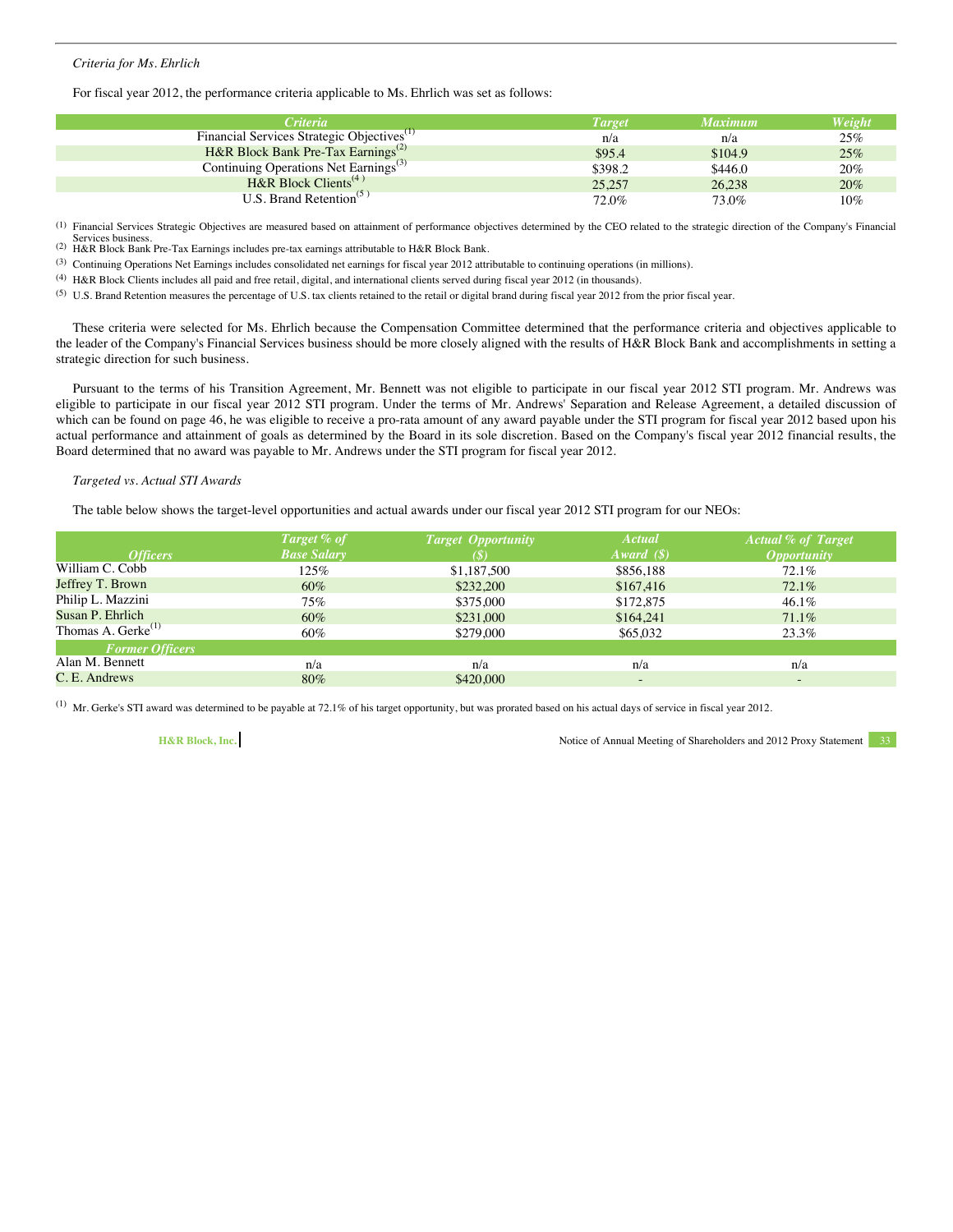For fiscal year 2012, Messrs. Cobb, Brown, and Gerke received STI compensation of 72.1% of their targeted payout amounts (with Mr. Gerke's payout being subject to proration based on his actual days of service in fiscal year 2012), primarily because one of their performance criteria, Continuing Operations Net Earnings, did not meet the target performance goal, while the actual results for H&R Block Clients and U.S. Brand Retention exceeded the target performance goals. The calculation of the percentage payout amount for Messrs. Cobb, Brown, and Gerke was negatively impacted by non-recurring charges attributable to the cost and strategic restructuring we announced in April 2012. Although the costs attributable to these actions were not included in the annual budget approved by the Board and an upward adjustment to the payout calculation would have been permitted under our Executive Performance Plan, the Compensation Committee did not make such an adjustment because it concluded that the benefits of the restructuring would be reflected in future business performance results and changes in our share price and the executives affected would benefit through increases in the value of their equity stakes. As a result of the Compensation Committee's decision, the payouts under our annual STI plan for Messrs. Cobb, Brown, and Gerke were lower than they otherwise would have been. Mr. Mazzini received fiscal year 2012 STI compensation of 46.1% of his targeted amount because although actual results for H&R Block Clients and U.S. Brand Retention exceeded the target performance goals, results for all remaining criteria did not meet target performance goals. Ms. Ehrlich received fiscal year 2012 STI compensation of 71.1% of her targeted amount because although actual results for H&R Block Clients and U.S. Brand Retention exceeded the target performance goals and results for Financial Services Strategic Objectives met the target performance goal, results for all remaining criteria did not meet the target performance goals.

#### **Actions Pertaining to Fiscal Year 2013 STI Compensation**

In June 2012, the Compensation Committee recommended and the Board approved fiscal year 2013 target STI opportunities for our senior executives including current NEOs as follows:

|                        | <b>Target Opportunity</b> | $T \, \text{arget} \, \text{Op}$ <i>Target Opportunity</i> |
|------------------------|---------------------------|------------------------------------------------------------|
| <i><b>Officers</b></i> | (as a % of Base Salary)   |                                                            |
| William C. Cobb        | 125%                      | \$1,187,500                                                |
| Jeffrey T. Brown       | 50%                       | \$193,500                                                  |
| Susan P. Ehrlich       | 70%                       | \$269,500                                                  |
| Thomas A. Gerke        | $70\%$                    | \$336,000                                                  |

Mr. Cobb's fiscal year 2013 target opportunity of 125% of his base salary was set under the terms of his employment agreement. Mr. Brown's target opportunity for fiscal year 2013 was decreased from 60% to 50% of base salary to reflect a market competitive rate in light of his transition to his new role as Chief Accounting and Risk Officer. The fiscal year 2013 target opportunities for Ms. Ehrlich and Mr. Gerke were increased to 70% to reflect market competitive rates versus our Peer Group and to recognize their strong performance since each of them joined the Company in fiscal year 2012.

For fiscal year 2013, the Board again utilized the "plan within a plan" approach for determining the design of STI compensation applicable to certain executive officers. In June 2012, the Compensation Committee approved a specified level of the Company's continuing operations net earnings as the specific STI "funding trigger," or threshold level of performance, for purposes of ensuring that the payments under the STI plan will be fully deductible by the Company as "performance-based compensation" under IRC Section 162(m). The setting of the detailed performance objectives for fiscal year 2013 will be completed prior to the start of the 2013 tax season.

## **Long-Term Incentive Compensation**

Our LTI compensation is designed to support multiple objectives, including (i) aligning management's interests with those of our shareholders, (ii) tying compensation to the attainment of long-term operating goals and strategic objectives, thereby mitigating incentives for management to pursue short-term objectives at the expense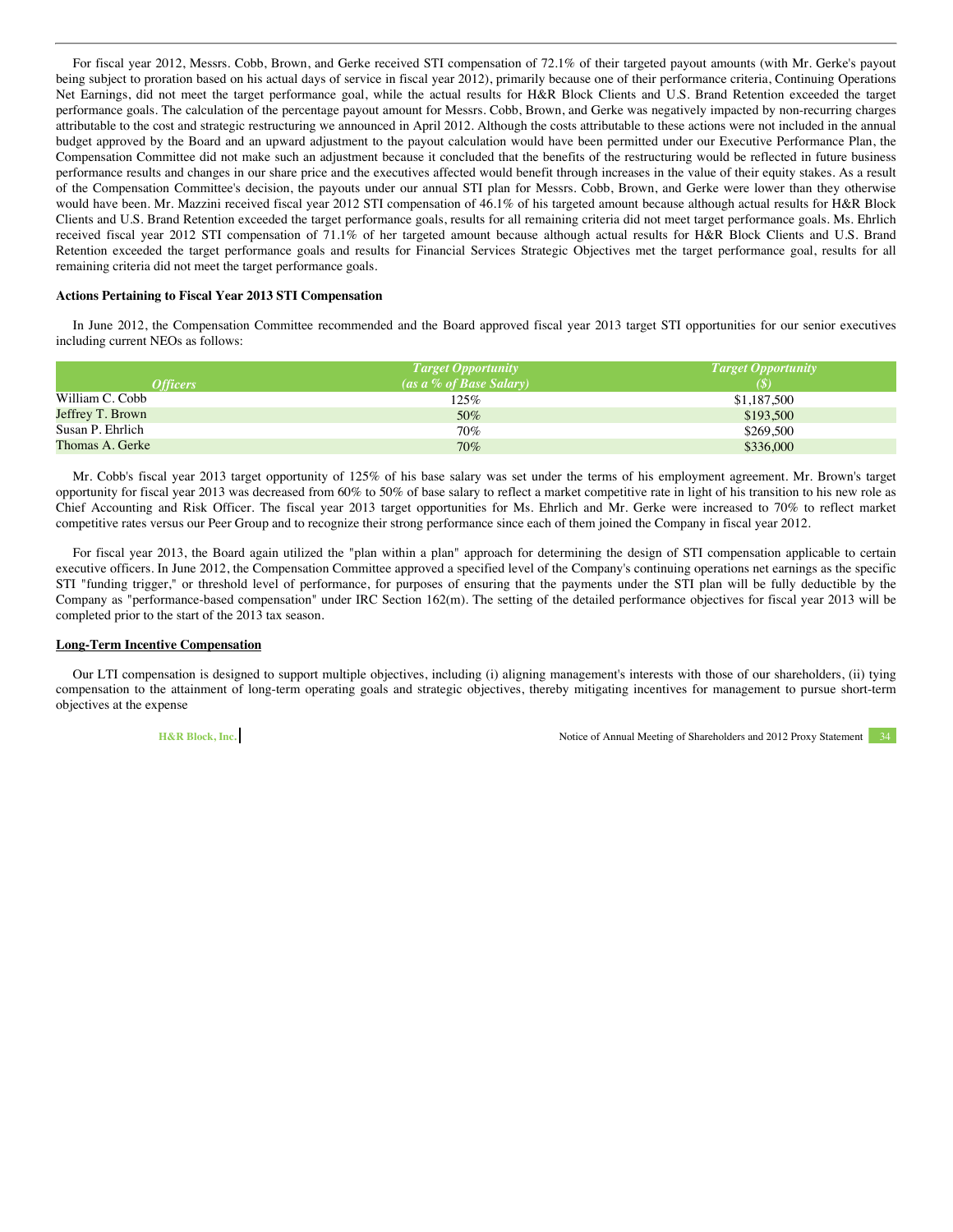of long-term priorities, (iii) ensuring that realized compensation reflects changes in shareholder value over the long-term, and (iv) attracting, motivating, and retaining highly skilled executives.

Our LTI compensation is equity-based and is awarded at the Compensation Committee's discretion with respect to our NEOs, other than our CEO, and at the Board's discretion with respect to our CEO, taking into account the Compensation Committee's recommendations. We historically have awarded equitybased compensation on an annual basis as of the later of June 30<sup>th</sup> or the third trading day following our announcement of earnings for the most recently completed fiscal year. From time to time we award equity-based compensation as part of an employment offer or promotion or, in certain limited instances, as a special award. The amount of equity-based compensation awarded in these circumstances is based on the executive's scope of responsibility, long-term potential, and individual or Company performance. The award amount is also guided by market data for positions of similar scope and responsibility.

#### **Actions Pertaining to Fiscal Year 2012 LTI Compensation**

Near the beginning of fiscal year 2012, our NEOs (except for Messrs. Bennett, Andrews, and Gerke and Ms. Ehrlich, as discussed below under "Fiscal Year 2012 LTI Compensation Awards") received a mix of equity-based compensation consisting of approximately 50% of value in stock options, 30% of value in performance share units, and 20% of value in time-based restricted share units. We weighted the mix of equity-based compensation so that our NEOs received a greater portion of LTI compensation in stock options and performance share units to ensure that compensation from our equity programs strongly reflects changes in shareholder value. The portion delivered in time-based restricted share units was primarily intended to serve as a retention tool, which the Committee viewed as especially important during fiscal year 2012 as a result of our continuing business transition.

The forms of LTI compensation awarded in fiscal year 2012 pursuant to our 2003 Long-Term Executive Compensation Plan (the "2003 Plan") were as follows:

#### *Stock Options*

Stock option exercise prices are set at the closing price of the Company's common stock on the date of grant and the options generally expire after ten years. Stock options generally vest in one-third annual increments beginning on the one year anniversary of the grant date, except for awards granted in fiscal year 2011, which vest in one-fourth annual increments beginning on the one-year anniversary of the grant date. Prior to vesting, stock options may not be transferred and are in most cases forfeited upon cessation of employment. We have not repriced previously granted options and, in May 2012, our Board amended the 2003 Plan to expressly prohibit repricing of stock options and stock appreciation rights.

# *Performance Share Units*

For fiscal year 2012, performance share units were granted to certain executives of the Company, including certain of our NEOs. A participating executive has the opportunity to earn a performance share unit payout between 0% and 250% of the target award based on performance against pre-established performance metrics. Performance is measured over three separate twelve-month performance periods, with the performance metrics established at the beginning of each fiscal year and the average results for the three performance periods determining the number of performance share units that vest at the end of the three-year period, subject to a maximum of 200% of the target award. The earned amount is then subject to a potential modification of up to plus or minus 25% based on the Company's total shareholder return ("TSR") over the entire three-year performance period relative to the S&P 500. As a result of the TSR modification, executives can earn up to a maximum award of 250% of target, which can only be achieved if the maximum performance goals were met in each of three separate and distinct twelve-month performance periods and TSR over the entire three-year performance period equals or exceeds the 80th percentile relative to the S&P 500.

**H&R Block, Inc. Motion 2012 Proxy Statement** 35 Notice of Annual Meeting of Shareholders and 2012 Proxy Statement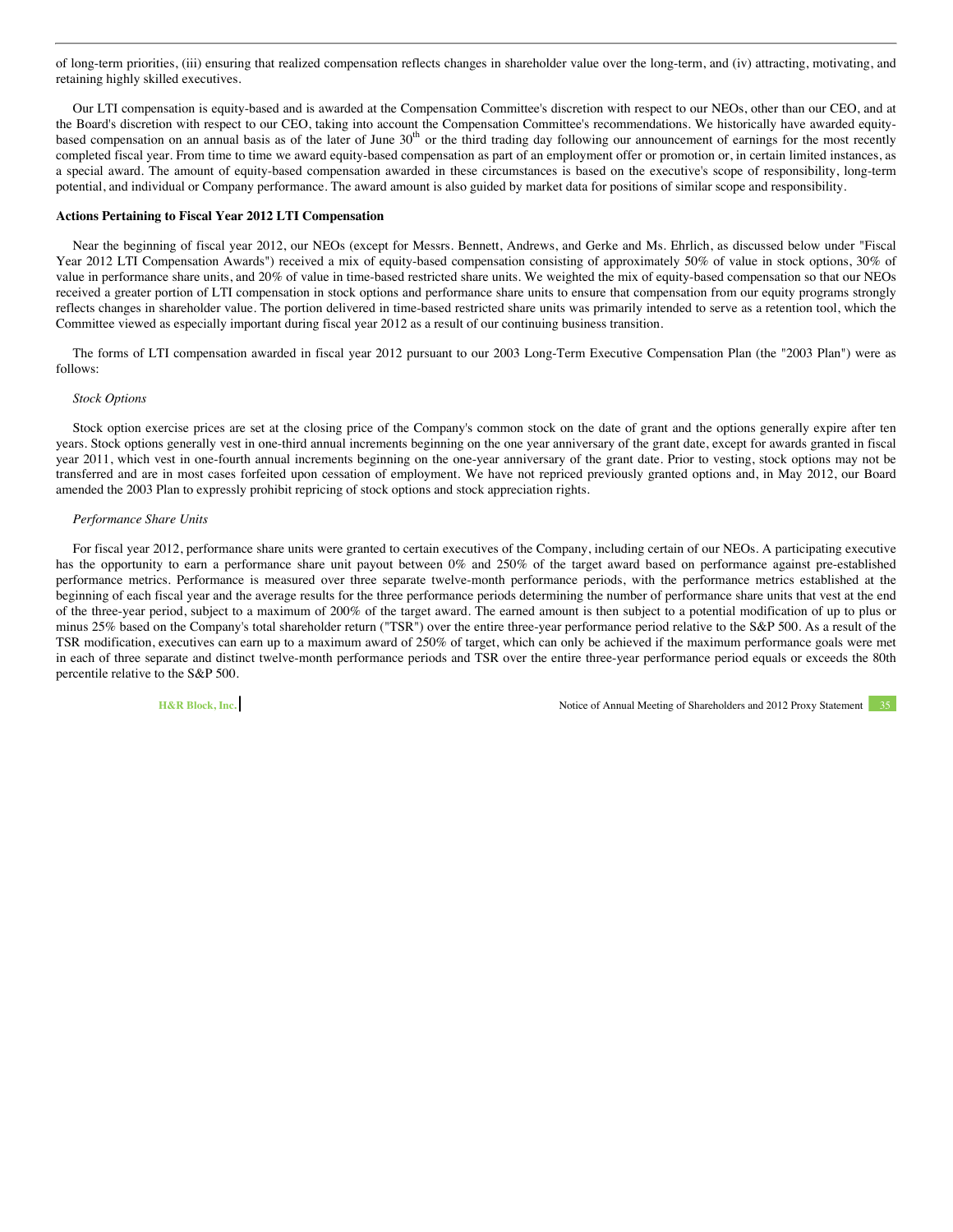The performance metrics for fiscal year 2012, the first of the three separate twelve-month performance periods, are (in equal weights) (i) the Company's revenue from continuing operations and (ii) the Company's earnings before interest, taxes, depreciation, and amortization (depreciation and amortization include, if any, asset impairment) from continuing operations.

Vesting of the performance share units, if any, occurs at the end of the third performance period. However, an executive will forfeit his or her award if he or she is terminated for cause or voluntarily terminates employment prior to vesting. An executive is entitled to receive a pro-rata portion of his or her award based on death, disability, retirement, or involuntary termination without cause prior to vesting. There are no dividends paid on outstanding performance share units during the vesting period. Upon vesting of the performance share units, in addition to receiving the applicable number of shares of common stock determined according to the payout calculation, the executive will receive additional shares of common stock equal in value to the total dividends that would have been paid on the number of shares of common stock that are paid to the executive upon vesting. Performance share units do not carry voting rights.

#### *Restricted Share Units*

For fiscal year 2012, restricted share units were granted to executives, including certain of our NEOs. Prior to the lapse of restrictions, restricted share units may not be transferred and are in most cases forfeited upon cessation of employment. Restricted share unit recipients do not receive cash dividends on unvested restricted share units, and may not vote unvested restricted share units at shareholder meetings. Restricted share units granted in fiscal year 2012 vest in one-third annual increments beginning on the one-year anniversary of the grant date. Upon vesting of the restricted share units, the executive will receive shares of our common stock equal to the number of restricted share units that vest.

## *Performance Cash*

Pursuant to Mr. Andrews' offer letter dated June 5, 2009, he was provided with (i) an initial target long-term performance cash award in fiscal year 2010 and (ii) the right to receive annual long-term performance cash award opportunities in each subsequent fiscal year. The initial performance cash award and the right to receive subsequent annual performance cash award opportunities were granted on Mr. Andrews' date of hire and were deemed instrumental in attracting him to the Company. Mr. Andrews departed the Company after serving as President of Harbor Business Services, Inc., formerly known as RSM McGladrey Business Services, Inc., until March 6, 2012. The Board determined that no performance cash award was payable to Mr. Andrews for fiscal year 2012.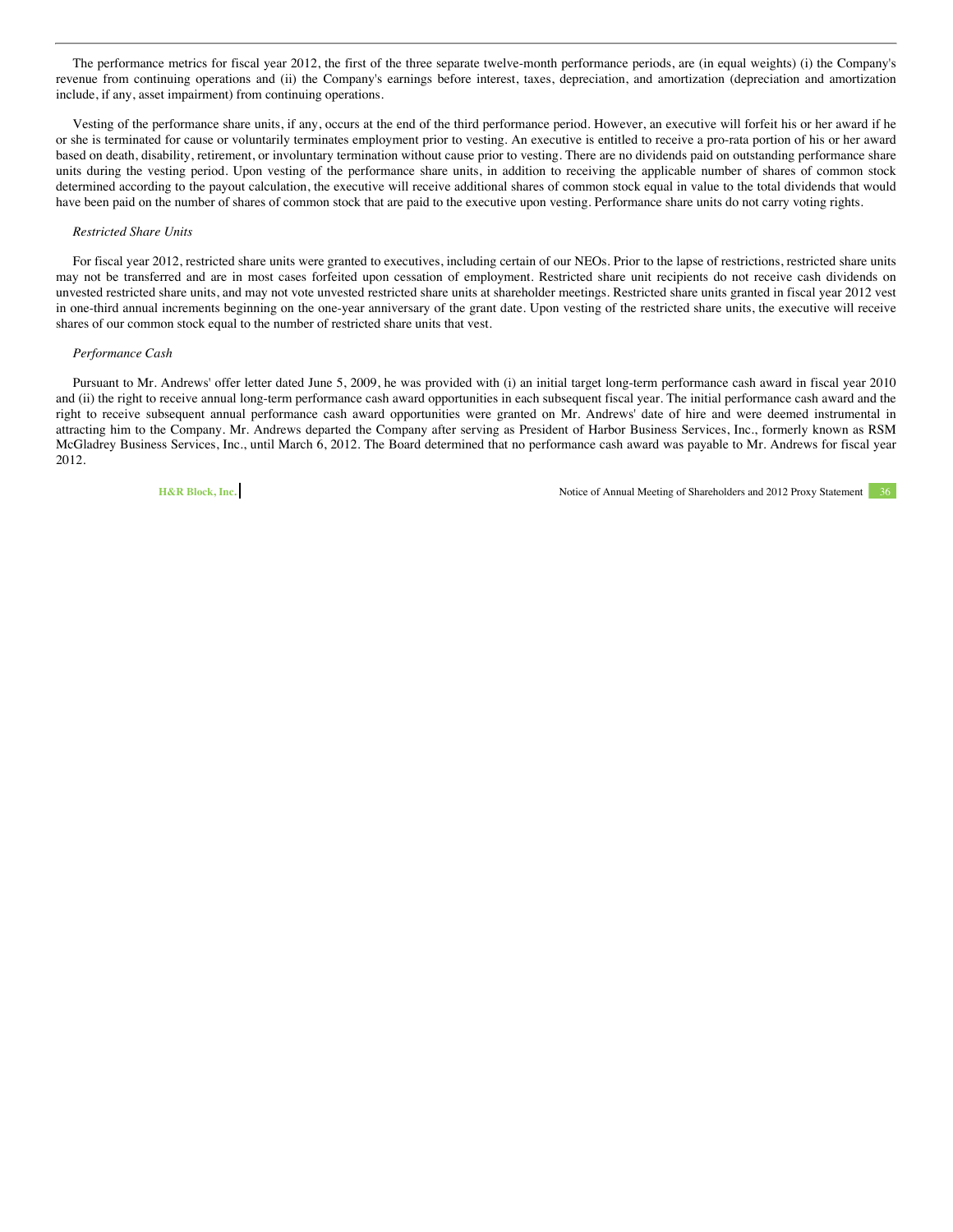#### **Fiscal Year 2012 LTI Compensation Awards**

For fiscal year 2012, we awarded our NEOs stock options, restricted share units, and performance share units in the following amounts:

|                                                   | Award Value | <b>Stock</b> | <i>Exercise</i>                          | <b>Restricted Share</b> | <b>Performance</b>       |
|---------------------------------------------------|-------------|--------------|------------------------------------------|-------------------------|--------------------------|
| <i>Officers</i><br>William C. Cobb <sup>(3)</sup> |             | Options (#)  | Price $(\boldsymbol{\mathcal{S}})^{(2)}$ | Units $(f#)$            | <i>Share Units</i> $(H)$ |
|                                                   | \$4,500,000 | 606,470      | \$17.48                                  | 128,720                 |                          |
| William C. Cobb                                   | \$4,500,000 | 694,445      | \$16.04                                  | 56,110                  | 77,320                   |
| Philip L. Mazzini                                 | \$700,000   | 108,025      | \$16.04                                  | 8,730                   | 12,025                   |
| Jeffrey T. Brown                                  | \$500,000   | 77,160       | \$16.04                                  | 6.235                   | 8.590                    |
| Susan P. Ehrlich <sup><math>(4)</math></sup>      | \$450,000   | 71.430       | \$16.06                                  | 5,605                   | 8,405                    |
| Thomas A. Gerke $^{(5)}$                          | \$700,000   | 122,380      | \$17.00                                  | 8,235                   | 12,355                   |
| Former Officers<br>Alan M. Bennett <sup>(6)</sup> |             |              |                                          |                         |                          |
|                                                   | n/a         | n/a          | n/a                                      | n/a                     | n/a                      |
| $C.E.$ Andrews <sup>(7)</sup>                     | \$150,000   | 46.295       | \$16.04                                  | n/a                     | n/a                      |

<sup>(1)</sup> Represents the accounting grant date fair value of stock options, performance share units and restricted share units under FASB 718. For assumptions used in determining these values, refer to Note 14 of the Company's 10-K, Note 14 references "performance shares," which are also known as "performance share units."<br>
(2) Stock option exercise prices vary due to different grant dates, as discussed below.

(3) Stock options and restricted share units granted on May 2, 2011 in connection with Mr. Cobb's hiring on April 27, 2011. Pursuant to Mr. Cobb's employment agreement, these stock options and restricted share units vest

All its vest and become exercisable in three equal annual installments beginning on December 1, 2012. The performance share units vest on April 30, 2014. These stock options and restricted share units was that become exerc

(5) Stock options, restricted share units, and performance share units granted on February 1, 2012 in connection with Mr. Gerke's hiring on January 3, 2012. These stock options and restricted share units vest and become exercisable in three equal annual installments beginning on February 1, 2013. The performance share units vest on April 30, 2014.<br>
(6) Mr. Bennett was not eligible for an LTI award for fiscal ye

(7) In connection with Mr. Andrews' Separation and Release Agreement, Mr. Andrews was entitled to accelerated vesting of stock options to purchase 20,292 shares of the Company's common stock at \$17.33 per share, 11,019 sha

Other than the awards made to Mr. Cobb on May 2, 2011 pursuant to his employment agreement, to Ms. Ehrlich on December 1, 2011 pursuant to her hiring, and to Mr. Gerke on February 1, 2012 pursuant to his hiring, the above awards had a grant date of June 30, 2011, and will vest in one-third annual increments beginning on the first anniversary of the grant date. Mr. Andrews' original target long-term incentive compensation award was in the amount of \$750,000 for fiscal year 2012, which was to be payable in the form of 80% performance cash and 20% stock options. However, as discussed above, in connection with Mr. Andrews' departure, the Board determined that no performance cash was payable to Mr. Andrews for fiscal year 2012. Additionally, with respect to stock options granted in fiscal year 2012, Mr. Andrews received accelerated vesting of 15,431 stock options and he forfeited 30,864 stock options in connection with his departure.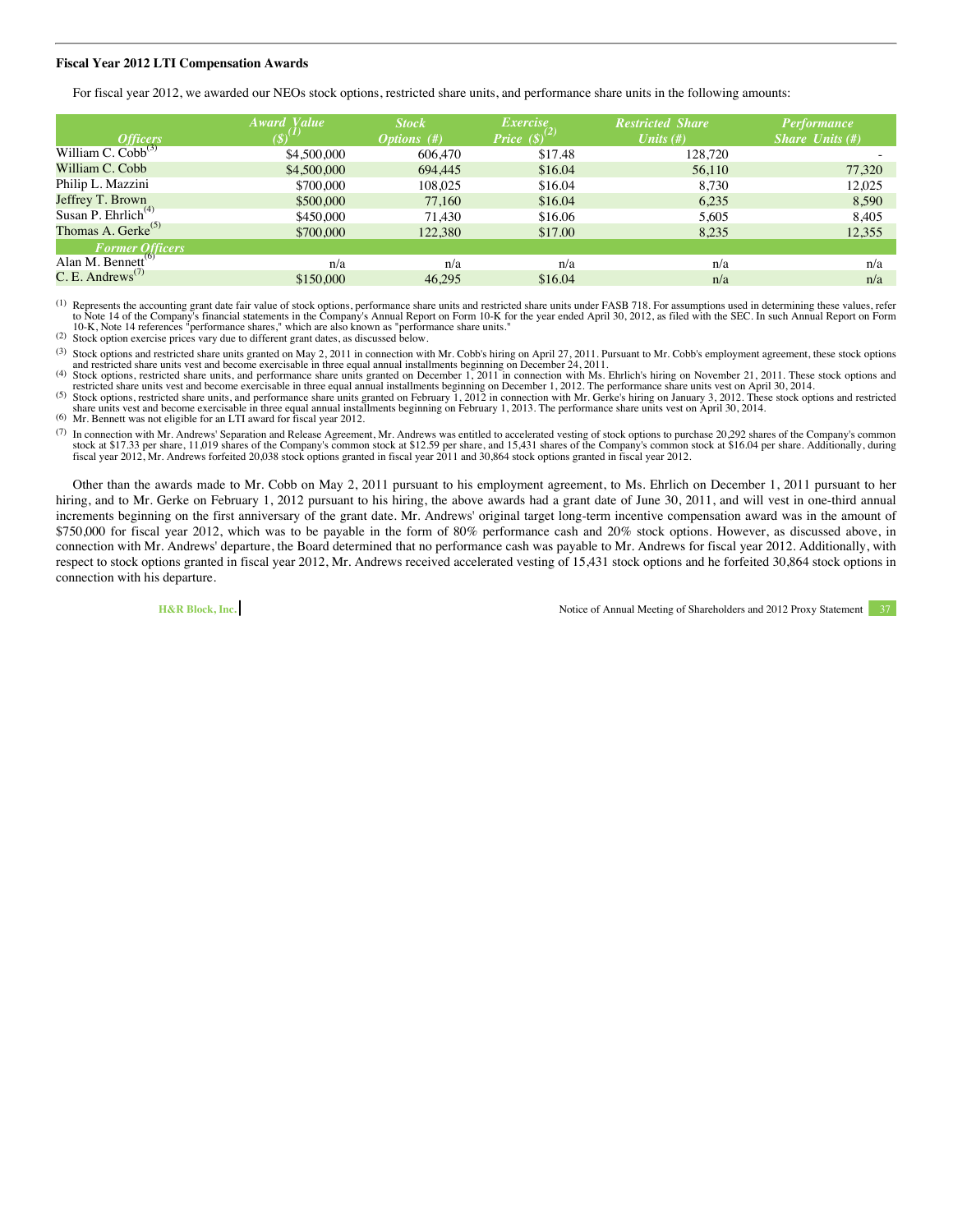## **Actions Pertaining to Fiscal Year 2013 LTI Compensation**

At the beginning of fiscal year 2013, the Board and Compensation Committee revised the long-term compensation program for executives as follows:

- As more fully discussed below, approved the terms and conditions applicable to the use of market stock units as a new form of performance-based equity compensation to be granted to certain employees of the Company and its subsidiaries, including the NEOs, in fiscal year 2013.
- As more fully discussed below, adopted a new performance share plan for executive officers utilizing performance metrics that we believe are critical value drivers of the business and will further enhance the alignment between management and shareholder interests. The number of performance share units earned by an executive, if any, will depend on performance against specified goals over the entire three-year performance period, and will be subject to "cliff" vesting based on continued employment at the end of the period.
- Shifted the mix of equity-based compensation for senior executives in order to increase the focus on performance-based awards and total shareholder return versus the market, as highlighted by the following charts:

| 2013 Long-Term Incentive Mix                    |                                         |                               |  |  |  |  |  |  |
|-------------------------------------------------|-----------------------------------------|-------------------------------|--|--|--|--|--|--|
| <b>Performance Share</b><br><b>Units</b><br>40% | <b>Restricted Share Units</b><br>$30\%$ |                               |  |  |  |  |  |  |
|                                                 |                                         |                               |  |  |  |  |  |  |
|                                                 | <b>2012 Long-Term Incentive Mix</b>     |                               |  |  |  |  |  |  |
| <b>Performance Share</b>                        | <b>Stock Options</b>                    | <b>Restricted Share Units</b> |  |  |  |  |  |  |
| Units                                           | 50%                                     | 20%                           |  |  |  |  |  |  |

# *Market Stock Units*

In June 2012, the Board, based on the recommendation of the Compensation Committee, approved the use of market stock units as a new form of performance-based equity compensation for fiscal year 2013. Market stock units are designed to increase the pay-for-performance relationship in the Company's overall long-term equity compensation program. Eligible recipients are executives of the Company, including the Company's NEOs, who are selected for awards by the Board, Compensation Committee or, in some cases not involving any executive officers, the Chief Executive Officer. For fiscal year 2013, we granted a targeted number of market stock units to certain executives, including our NEOs who are currently serving as executive officers. Under the terms of these grants:

- If certain performance thresholds are met, a participating executive has the opportunity to earn a payout between 50% and 200% of his or her target number of market stock units based on the difference between the average of the Company's stock price for the thirty days prior to the grant date ("Grant Date Price") and the average of the Company's stock price for the thirty days prior to the vesting date for the awards, which is the end of the three-year performance period applicable to the awards, or April 30, 2015 ("Vesting Date Price"). Following vesting, the market stock units will be settled in shares of the Company's common stock.
- Performance is measured over a three-year performance period beginning on May 1, 2012 and ending on April 30, 2015, with the performance metrics established within 90 days of the beginning of the

**30%**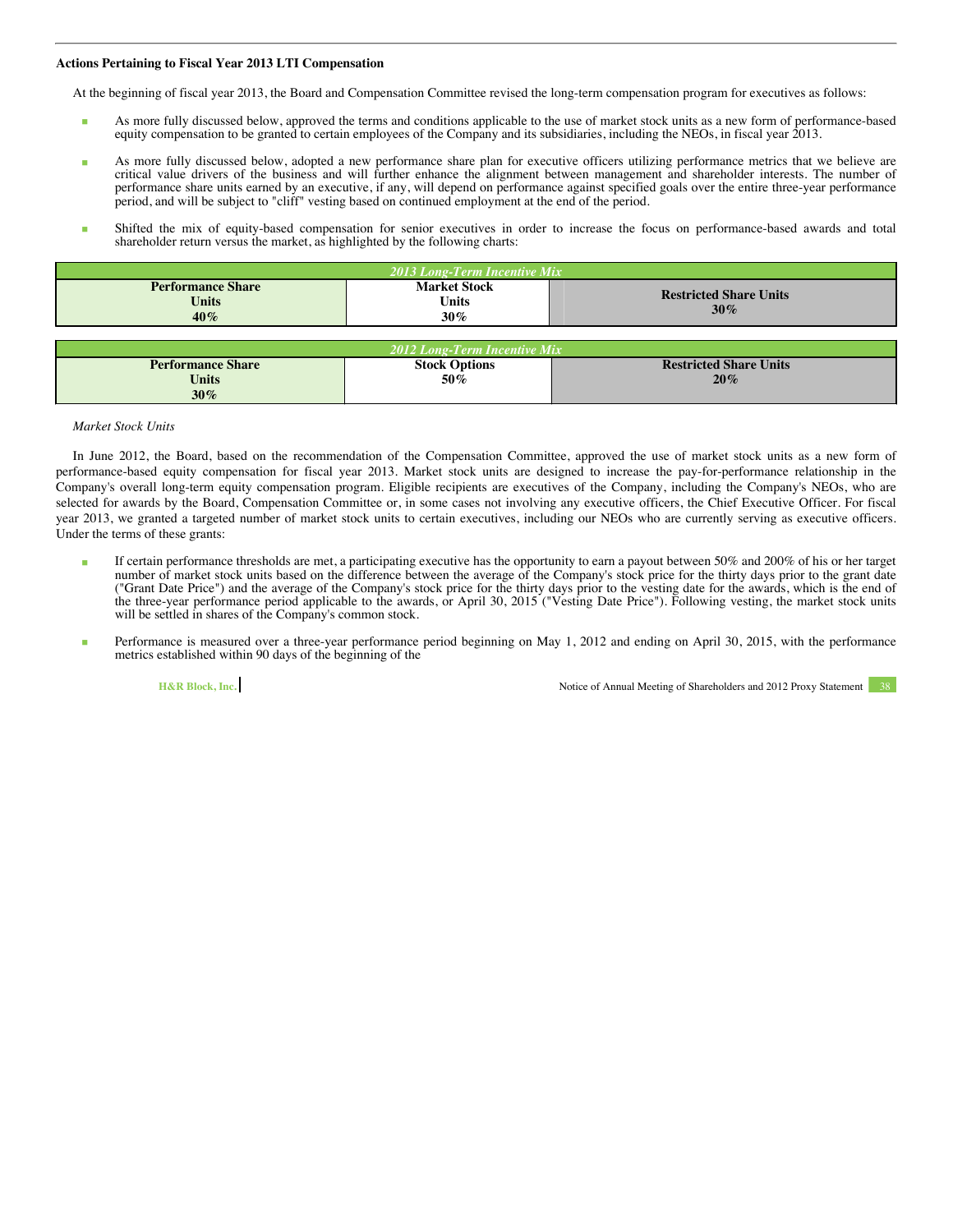performance period and the cumulative results for the three-year period determining the number of shares of common stock payable upon vesting of the market stock units following the end of the three-year period. The total number of shares of the Company's common stock that will be paid to participating executives following vesting of the market stock units, if any, is equal to the number of market stock units granted on the grant date multiplied by the ratio of the Vesting Date Price to the Grant Date Price.

- The vesting of market stock units is subject to two thresholds, both of which must be satisfied for any payout to occur. First, the Vesting Date Price must be greater than or equal to 50% of the Grant Date Price. Second, the Company's average return on equity (as defined in the grant agreement) during the applicable three-year performance period must be greater than or equal to 20%. Failure to attain either of these thresholds would result in forfeiture of the entire market stock unit award.
- Vesting of market stock units, if any, occurs at the end of the three-year performance period applicable to the awards, or April 30, 2015. However, an executive will forfeit his or her award upon his or her voluntary termination of employment or termination for cause prior to vesting. An executive is entitled to receive a pro-rata portion of his or her award in the event of the executive's death, disability, retirement, or involuntary termination without cause prior to vesting.
- There are no dividends paid on outstanding market stock units during the vesting period. Upon vesting of the market stock units, in addition to receiving the applicable number of shares of common stock determined according to the payout calculation, the executive will receive additional shares of common stock equal to the total dividends that would have been paid on only the vested market stock units if such shares had been outstanding on the grant date through the payment date, divided by the applicable Vesting Date Stock Price.
- Market stock units do not carry voting rights.

### *Performance Share Units*

For fiscal year 2013, we granted a targeted number of performance share units to certain executives, including our NEOs who are currently serving as executive officers. Under the terms of these grants:

- A participating executive has the opportunity to earn a performance share unit payout between 0% and 250% of his or her target award based on the Company's performance against pre-established performance metrics and a TSR modification described below. Following vesting, the performance share units are settled using shares of the Company's common stock.
- Performance is measured over a three-year performance period beginning on May 1, 2012 and ending on April 30, 2015, with the performance metrics established within 90 days of the beginning of the performance period and the cumulative results for the three-year period determining the number of shares of common stock payable following vesting of the performance share units at the end of the three-year period. This number of shares is then subject to a potential modification of up to plus or minus 25% based on the Company's TSR over the entire three-year performance period relative to the S&P 500. As a result of the TSR modification, the maximum award of 250% of a participating executive's target can only be achieved if the maximum performance goals are met and TSR over the entire three-year performance period equals or exceeds the 80th percentile relative to the S&P 500.
- The performance metric for the three-year performance period beginning in fiscal year 2013 is the Company's pre-tax earnings from continuing operations.
- Vesting of performance share units, if any, occurs at the end of the three-year performance period applicable to the awards, or April 30, 2015. However, an executive will forfeit his or her award upon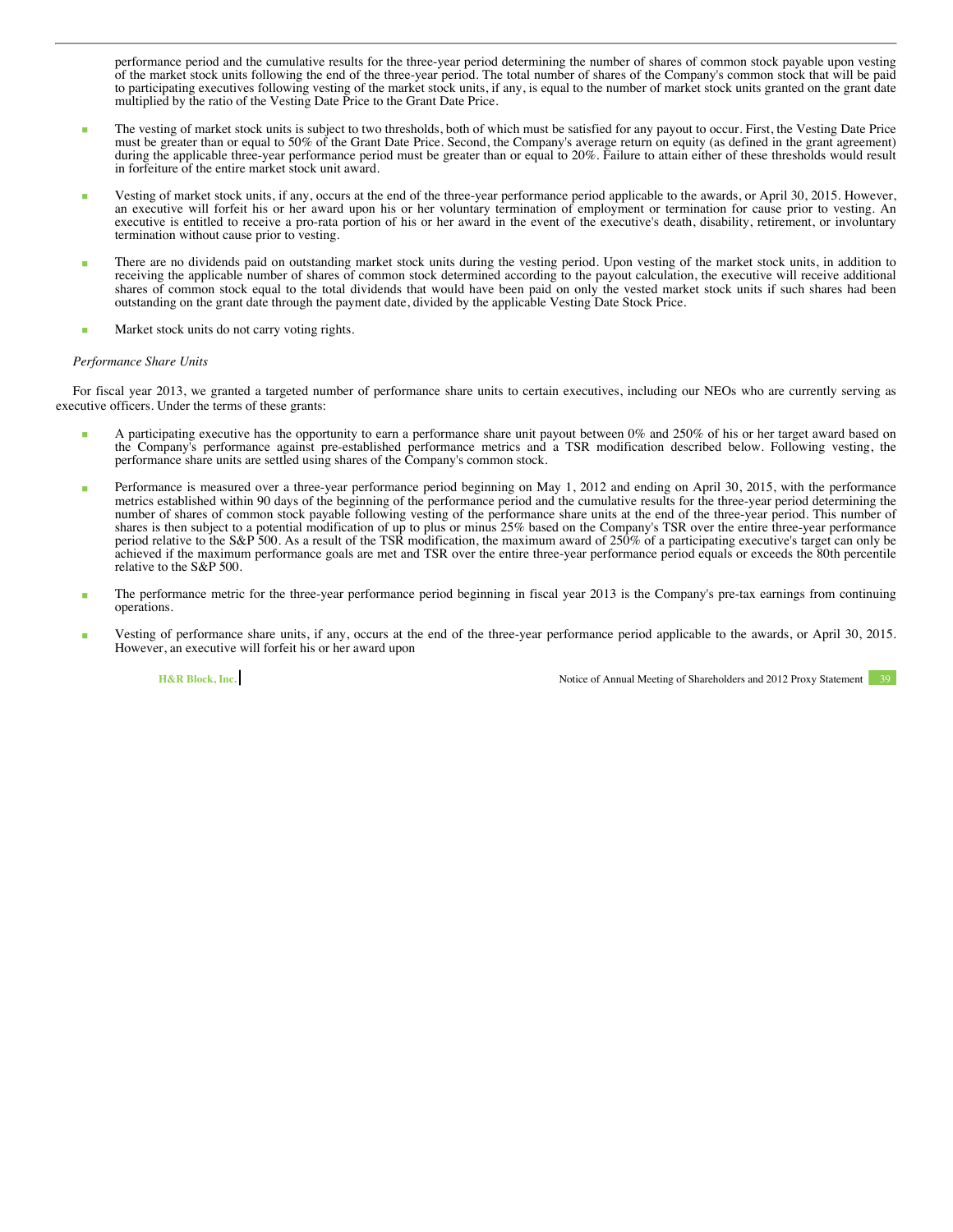voluntary termination of employment or termination for cause prior to vesting. An executive is entitled to receive a pro-rata portion of his or her award in the event of the executive's death, disability, retirement, or involuntary termination without cause prior to vesting.

- There are no dividends paid on outstanding performance share units during the vesting period. Upon vesting of the performance share units, in addition to receiving the applicable number of shares of common stock determined according to the payout calculation, the executive will receive additional shares of common stock equal in value to the total dividends that would have been paid on only the number of shares of common stock that are paid to the executive upon vesting.
- **Performance share units do not carry voting rights.**

The Compensation Committee approved the terms of the performance share units to align with the Company's three-year business planning cycle, and we expect that future performance share unit awards will have performance metrics based on this cycle. The Compensation Committee selected the fiscal year 2013 performance metrics specified above because it believes these metrics are critical drivers of sustained value creation over the longer term.

# **Fiscal Year 2013 LTI Compensation Awards**

In June 2012, we awarded our NEOs who are currently serving as executive officers long-term incentive compensation grants for fiscal year 2013 as follows:

|                        | <b>Total Award</b>              | <b>Performance Share</b> | <b>Market Stock</b> | <b>Restricted Share</b> |
|------------------------|---------------------------------|--------------------------|---------------------|-------------------------|
| <i><b>Officers</b></i> | Value $(\boldsymbol{\S})^{(1)}$ | Units $(f#)$             | Units $(f#)$        | Units $(f#)$            |
| William C. Cobb        | \$4,500,000                     | 104.470                  | 82.470              | 84.480                  |
| Jeffrey T. Brown       | \$400,000                       | 9.285                    | 7.330               | 7,510                   |
| Susan P. Ehrlich       | \$500,000                       | 11.610                   | 9.165               | 9.385                   |
| Thomas A. Gerke        | \$750,000                       | 17.410                   | 13.475              | 14.080                  |

(1) Represents the accounting grant date fair value of performance share units, market stock units, and restricted share units under FASB 718.

# **Benefits and Perquisites**

We provide certain benefits to all full-time employees, including employer matching contributions to our qualified retirement plan, an employee stock purchase plan that permits purchases of our common stock at a discount, life insurance, and health and welfare benefit programs. Benefits for executives generally are the same as benefits for all other full-time employees, except that executive officers and certain key employees may participate in our executive life insurance plan and our deferred compensation plan described below. We have structured our executive benefit program to be consistent with our philosophy of emphasizing direct and performance-based elements in our executive compensation program. We believe our executive benefit program is conservative relative to market practice.

In order to attract and retain executives, we offer an executive life insurance plan that provides death benefits up to three times the participating executive's salary. The death benefits are payable to beneficiaries designated by the participating executives.

Our deferred compensation plan, which is discussed in detail on page 53, is designed to build retirement savings by offering participants the opportunity to defer salary and short-term incentive compensation. Gains or losses are posted to a participant's account pursuant to his or her selection of various investment alternatives. The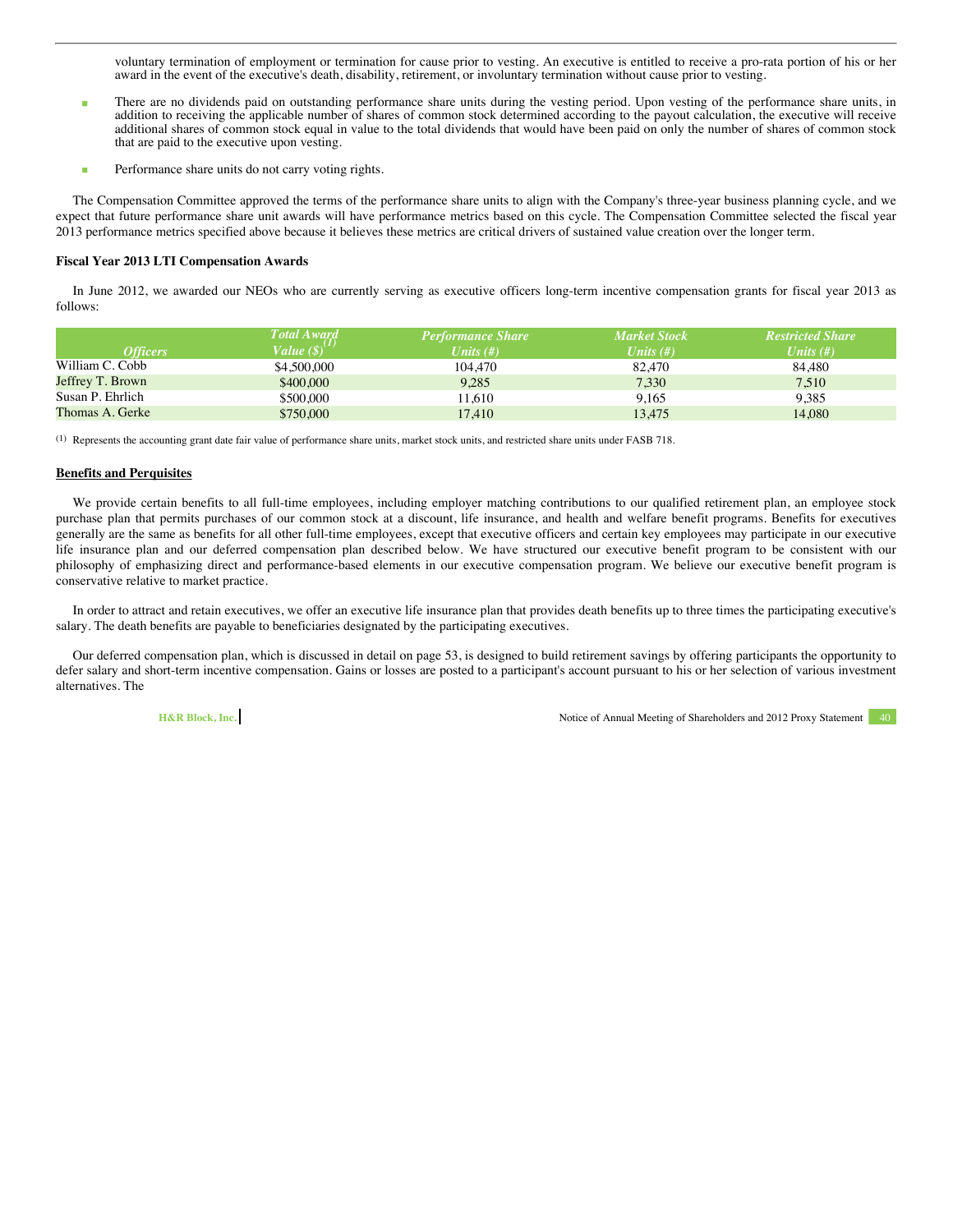plan benefits are paid following termination of employment, with a six month delay to fully comply with IRC Section 409A, except in cases of disability or hardship. This plan does not provide for any Company match into the deferred compensation plan, but does provide for restoration benefits of our qualified 401(k) plan should executives be subject to IRC Section 401(a)(17) limits on compensation taken into account under the 401(k) plan.

We generally provide minimal perquisites to our executive officers and therefore believe our overall executive perquisites are well below the market median relative to our Peer Group.

# **COMPENSATION "CLAWBACK" POLICY**

Our Board has adopted a "clawback" policy which provides that, in the event of a restatement of our financial results, the Board has the authority to seek reimbursement of any portion of performance-based or incentive compensation paid, vested, or awarded in any previous year that is greater than the amount that would have been paid or awarded if calculated based on the restated financial results. It is the policy of the Board that it will seek such reimbursement in the event any such situation should arise. Mr. Cobb's employment agreement includes a clawback provision consistent with the terms of the Board's clawback policy.

# **COMPENSATION METHODOLOGY AND CALCULATION**

### **Peer Group**

The Compensation Committee reviews the Peer Group annually and revises it as circumstances warrant. Prior to fiscal year 2012, our peer group of companies represented a broad spectrum of companies in service and service-related industries. For fiscal year 2012, the Compensation Committee revised the Peer Group using a screening process that focused more on the primary nature of the Company's business. This approach was intended to eliminate companies that might be in service or service-related industries but which have clearly different operating models – such as lodging, restaurant, and specialty retail – that may employ different compensation philosophies and attract different types of talent. We endeavor to identify companies with greater comparability to our core businesses, including tax and professional services, retail banking, and consulting services and products.

In February 2012, the Compensation Committee reviewed the Peer Group to analyze its ongoing appropriateness for fiscal year 2012 in light of our divestiture of RSM McGladrey, which we completed in the third quarter of fiscal year 2012. The Compensation Committee determined that the divestiture of RSM McGladrey impacted the suitability of our Peer Group due to the reduction in our expected revenue resulting from the divestiture, which materially altered our positioning with respect to our then-current Peer Group. As a result of this analysis, the Compensation Committee determined that it was desirable to replace Aon, Automatic Data Processing, and MasterCard in the then-current Peer Group with Arthur J. Gallagher & Co., Global Payments Inc., and Genpact Limited. The revised 2012 Peer Group consists of the 18 companies listed in the following chart, which sets forth the relative size measures considered by the Compensation Committee in February 2012: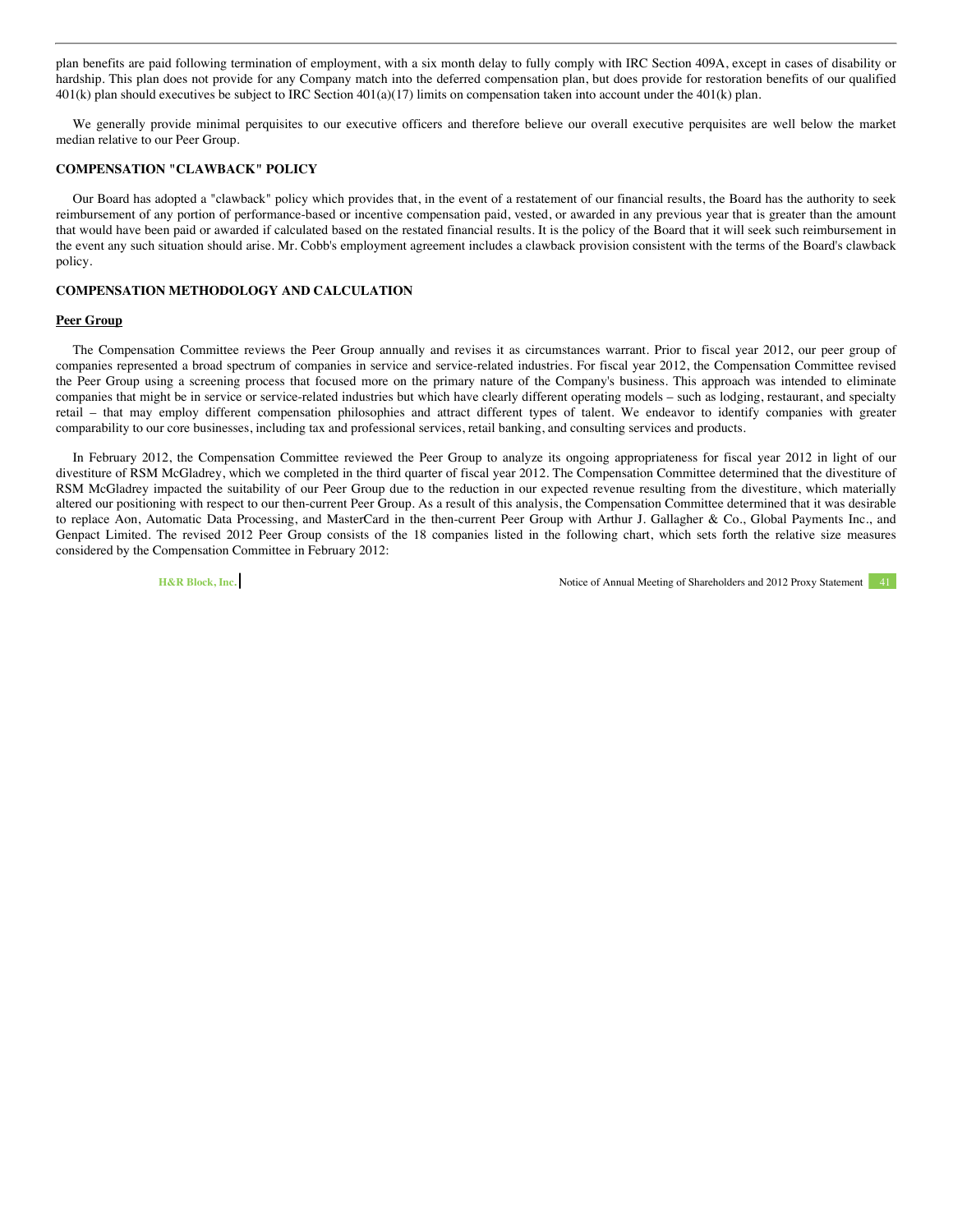|                                       | Peer Group 2012 |                            |                   |
|---------------------------------------|-----------------|----------------------------|-------------------|
| Company                               | <b>Revenue</b>  | (2)<br><b>Total Assets</b> | (3)<br>Market Cap |
| Apollo Group                          | \$4,585         | \$2,954                    | \$6,816           |
| Arthur J. Gallagher & Co.             | \$2,015         | \$4,247                    | \$3,817           |
| CA                                    | \$4,754         | \$11,791                   | \$9,974           |
| <b>Cognizant Technology Solutions</b> | \$5,775         | \$5,104                    | \$19,429          |
| Convergys                             | \$2,246         | \$2,345                    | \$1,534           |
| <b>DST</b> Systems                    | \$2,342         | \$3,044                    | \$2,007           |
| Equifax                               | \$1,932         | \$3,513                    | \$4,691           |
| Fidelity National Information Svcs.   | \$5,648         | \$13,886                   | \$7,963           |
| First American Financial Corp.        | \$3,849         | \$5,556                    | \$1,336           |
| Fisery                                | \$4,254         | \$8,451                    | \$8,274           |
| Garmin                                | \$2,687         | \$4,335                    | \$7,730           |
| Genpact                               | \$1,499         | \$2,428                    | \$3,319           |
| <b>Global Payments</b>                | \$2,049         | \$2,614                    | \$3,712           |
| Intuit                                | \$3,913         | \$4,683                    | \$15,704          |
| <b>Robert Half International</b>      | \$3,655         | \$1,309                    | \$4,069           |
| Unisys                                | \$3,913         | \$2,567                    | \$855             |
| <b>Willis Group Holdings</b>          | \$3,468         | \$16,615                   | \$6,734           |
| Yahoo!                                | \$4,984         | \$14,783                   | \$20,006          |
| Median                                | \$3,752         | \$4,291                    | \$5,713           |
| H&R Block, Inc.                       | \$2,938         | \$3,977                    | \$4,783           |
| <b>Percentile Rank</b>                | 37%             | 45%                        | 47%               |

*Data Source: Standard & Poor's Research Insight* (1) Most recently reported four quarters as of February 2012 (in millions); for H&R Block, the amount shown excludes revenue attributable to RSM McGladrey

(2) Most recently reported quarter as of February 2012 (in millions)

(3) As of December 31, 2011

Relative to our revised Peer Group, the fiscal year 2012 targeted total direct compensation for our executive officers was between the  $25<sup>th</sup>$  percentile and the size-adjusted market median, and the total direct compensation for our CEO was between the  $40<sup>th</sup>$  percentile and the size-adjusted market median.

## **Use of External Consultants**

As discussed above, the Compensation Committee retains Frederic W. Cook & Co. as its external, independent compensation consultant for objective advice and assistance on executive compensation matters. Cook advised the Compensation Committee on issues pertaining to executive compensation, including the assessment of market-based compensation levels, the selection of our Peer Group, our pay positioning relative to the market, the mix of pay, incentive plan design, and other executive employment matters. Cook provided its advice based in part on prevailing and emerging market practices, as well as our specific business context. It is the general policy of the Board that external compensation consultants for the Compensation Committee must be independent and serve the Compensation Committee exclusively, and may not perform any other services for the Company at any time. Cook performs no other services for the Company.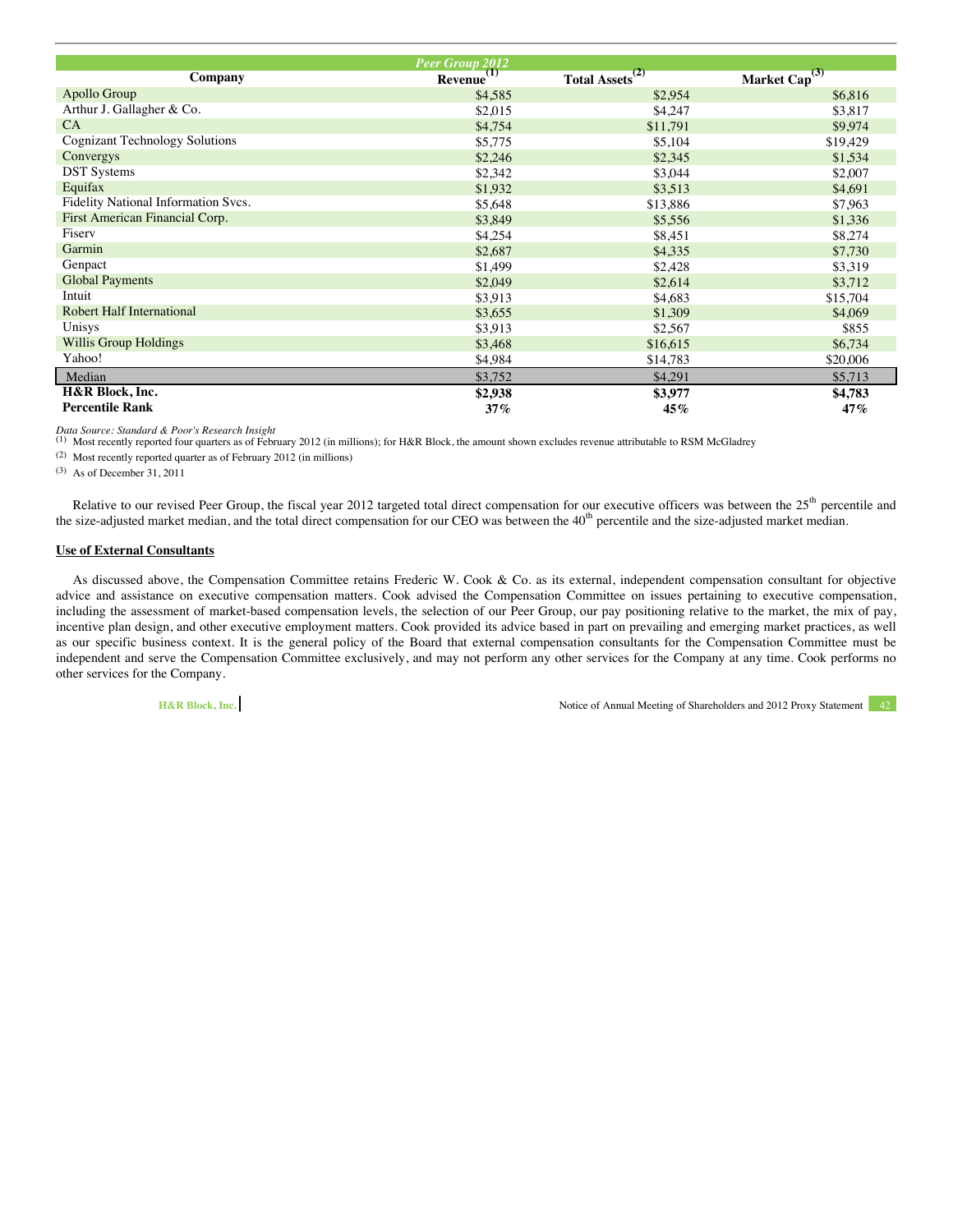## **Executive Evaluation Process**

Our Compensation Committee and Board of Directors review our CEO's performance each year against pre-established financial, strategic, and individual objectives. The CEO is responsible for sharing with the Board his or her current year accomplishments in light of current year objectives, as well as proposed objectives for the following year. After the Compensation Committee chair discusses the CEO's overall performance with other individual Board members, the Compensation Committee reviews the CEO's accomplishments, objectives, and overall performance. Based upon this review, conducted with assistance from the Compensation Committee's external compensation consultant, the Compensation Committee reports its findings to the Board of Directors and makes recommendations to the Board regarding the CEO's compensation. The Board then determines the CEO's compensation, taking into account the Compensation Committee's recommendation and its own review of the CEO's performance. The CEO does not play a role in determining his or her own compensation, other than discussing his or her annual performance review with the Chairman of the Board.

Our Compensation Committee assesses the performance of other executive officers and approves the compensation of such officers, taking into account recommendations of the CEO and input from the Board's external compensation consultant. Our CEO and Chief People Officer assist the Compensation Committee in reaching compensation decisions regarding executives other than themselves. In addition, the CEO (with input from other senior executives) develops recommendations for the Board's approval regarding performance goals under our STI and LTI compensation programs. Executive officers do not play a role in determining their own compensation, other than discussing their annual performance reviews with their supervisors and, in the case of the CEO, making recommendations for the Board's approval regarding performance goals under our STI and LTI programs.

# **Other Awards**

We occasionally offer sign-on awards as a means to attract talented executives. These awards are typically offered in negotiating employment terms and generally are in the form of cash, guaranteed STI bonuses in the initial year of employment, or grants of LTI compensation. In fiscal year 2012, each of Mr. Cobb, Ms. Ehrlich, and Mr. Gerke received sign-on awards in connection with their respective hiring as further described under "Employment Agreements, Change of Control and Other Arrangements" on page 53 below.

# **Stock Ownership Guidelines**

We believe that our executive officers should have a significant financial stake in the Company to ensure that their interests are aligned with those of our shareholders. To that end, we have adopted stock ownership guidelines that define ownership expectations for certain executive officers. Under these guidelines, executive officers are expected to own shares at certain minimum levels within five years of becoming subject to the applicable requirement, taking into account direct and indirect ownership of shares and share equivalents held in the Company's benefit plans.

During fiscal year 2012, we modified our stock ownership guidelines to require that our CEO hold shares or share equivalents held in the Company's benefit plans with a value equal to six times his or her base salary. In addition, executives are required to hold any equity that vests or is exercised (net of taxes) until ownership requirements are met. The required ownership levels under our stock ownership guidelines are as follows:

| <b>Officer Title</b>           | <b>Ownership Requirement</b> |
|--------------------------------|------------------------------|
| Chief Executive Officer        | 6x Base Salary               |
| <b>Chief Financial Officer</b> | 3x Base Salary               |
| <b>Business Unit President</b> | 3x Base Salary               |
| Chief Legal Officer            | 3x Base Salary               |
| Others Designated by the CEO   | 2x Base Salary               |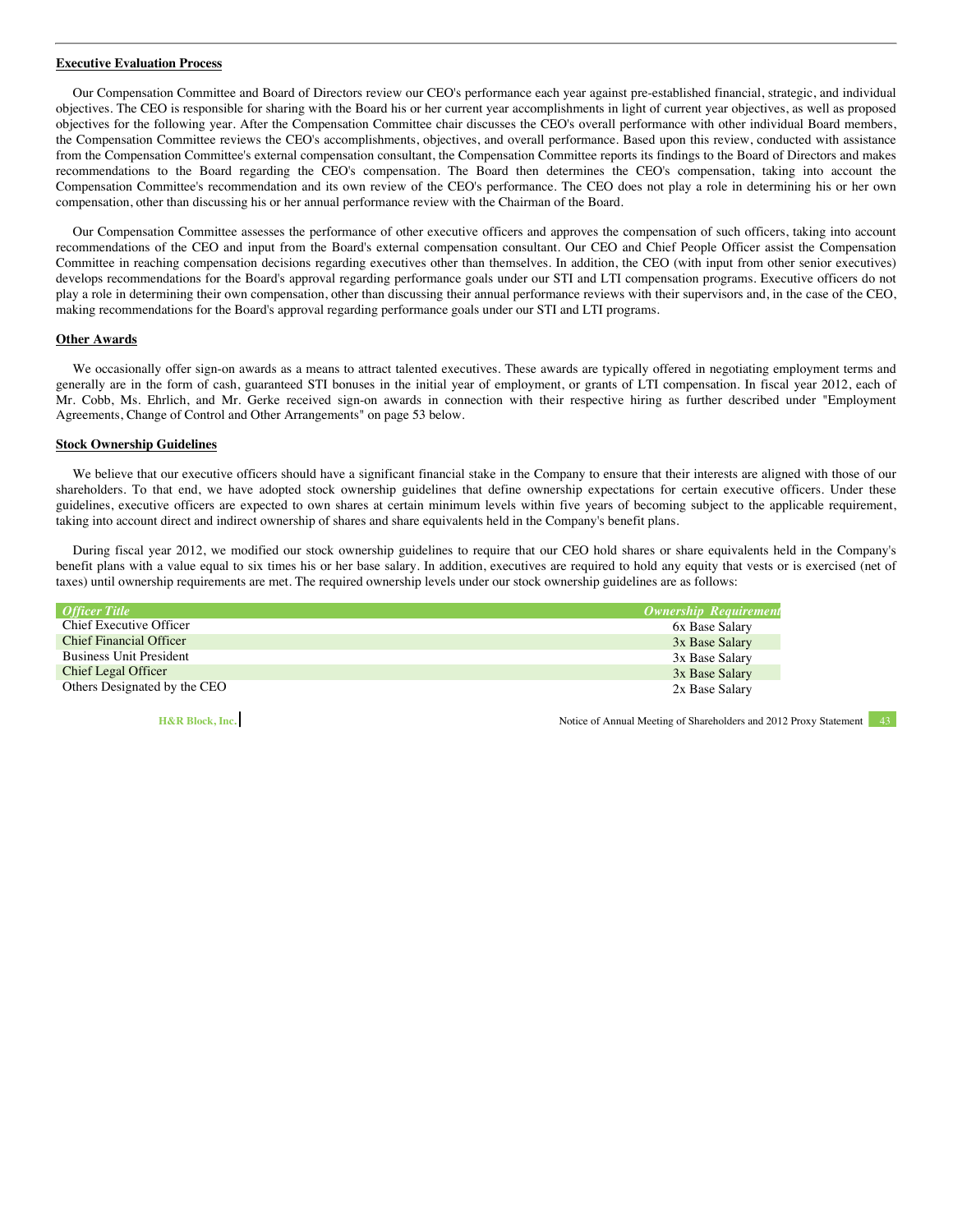All of our current NEOs are progressing toward attaining the targets within five years of becoming subject to the applicable guideline. In instances where an executive fails to attain the target ownership level within five years, our CEO may require the executive to utilize net cash bonuses to purchase shares or shift the mix of equity awards until the guidelines are satisfied. The Compensation Committee annually reviews each executive officer's progress toward meeting the stock ownership guidelines.

## **Accounting for Stock-Based Compensation**

We recognize stock-based compensation expense for the issuance of stock options, restricted share units, market stock units, and performance share units, as well as stock purchased under our employee stock purchase plan, pursuant to FASB Accounting Standards Codification Topic 718 (formerly referred to as FAS 123(R)), "Share-Based Payment." Under this accounting methodology, we recognize stock-based compensation expense on a straight-line basis over applicable vesting periods. For assumptions used in determining these expenses, refer to Note 14 of the Company's financial statements in the Company's Annual Report on Form 10-K for the year ended April 30, 2012, as filed with the SEC.

# **Tax Considerations**

We believe it is in the best interests of our shareholders for us to maximize tax deductibility when appropriate. Section 162(m) of the IRC limits to \$1 million our federal income tax deduction for compensation paid to any of our NEOs (other than our Chief Financial Officer), subject to certain exceptions, including for performance-based compensation. We designed the H&R Block Executive Performance Plan and portions of our equity-based compensation so that such compensation will be deductible under IRC Section 162(m). Individual exceptions may occur when the Compensation Committee and Board, after balancing tax efficiency with long-term strategic objectives, believe it is in the best interests of our shareholders. If necessary to comply with IRC Section 162(m), certain compensation matters are approved by the Company's "outside" directors, as such term is defined under IRC Section 162(m).

# **RISK ASSESSMENT IN COMPENSATION PROGRAMS**

With the assistance of Cook, the Company has assessed its broad-based and executive compensation programs to determine if the programs' provisions and operations create undesired or unintentional risk of a material nature. Our risk assessment included two work streams – one focused on reviewing areas of enterprise risk and the other focused on identifying compensation design risk. Our enterprise risk analysis examined the types and magnitudes of risks the business areas present to the Company. Our compensation design risk analysis examined the potential risks in the design of our performance-based compensation arrangements. With respect to each performance-based compensation plan, we identified and assessed the risk profile of the plan. In our assessment, we considered several features we have adopted to mitigate potential risks related to our compensation practices, including:

- Our clawback policy, which is discussed on page 41;
- Our insider trading policy, which prohibits executives from hedging in the Company's stock and engaging in transactions involving derivative products related to the Company's stock;
- Our executive stock ownership guidelines, which, among other things, require our CEO to own shares or share equivalents held in the Company's benefit plans equal to six times his or her base salary, which is discussed further on page 43; and
- The overall design of our compensation programs, including our focus on at-risk compensation that is directly tied to the Company's performance.

Finally, we evaluated the combined results of the enterprise and compensation risk assessments on a business-by-business basis. As a result of our analysis, we believe, and Cook concurs, that our compensation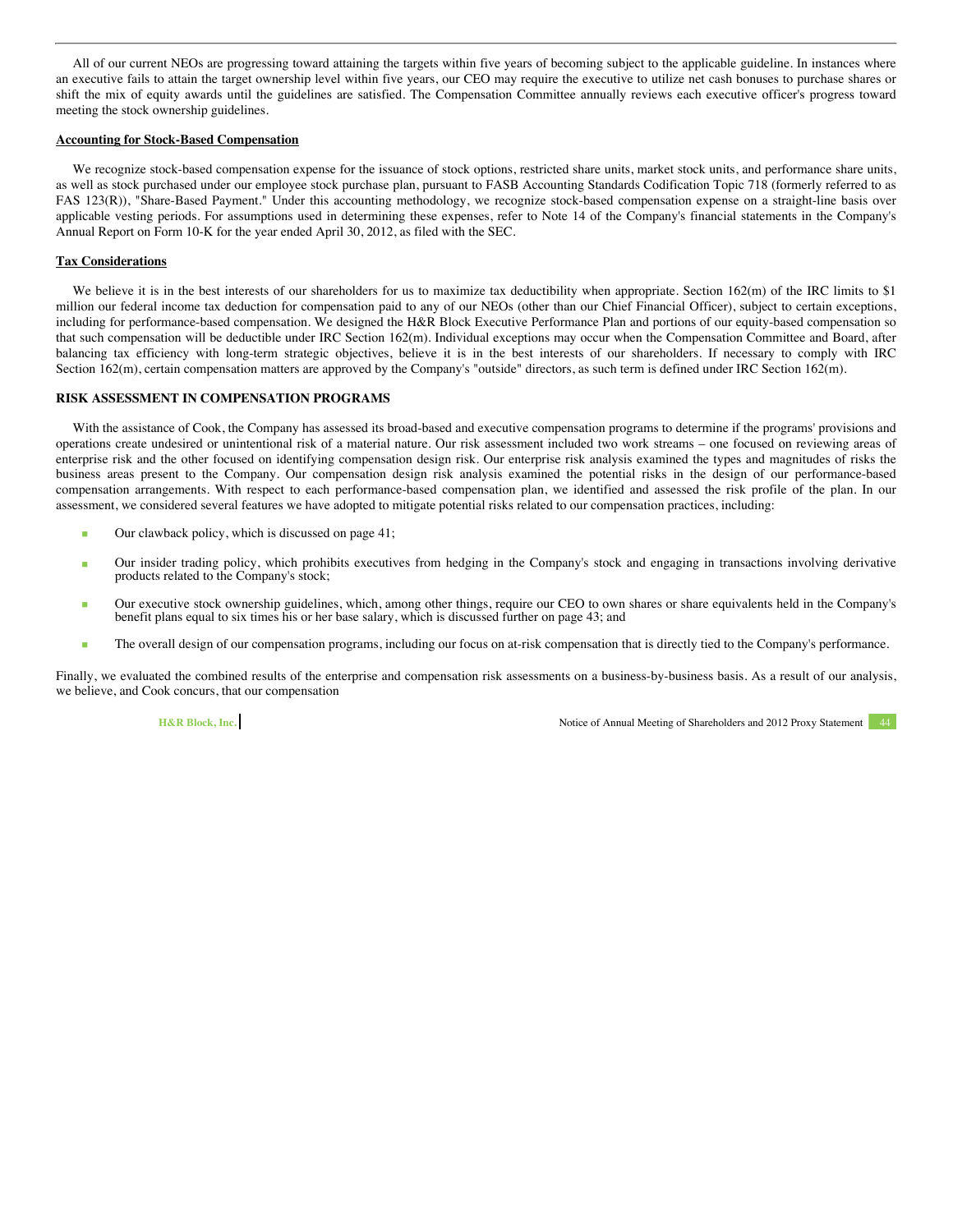policies and practices do not create inappropriate or unintended material risk to the Company as a whole, and that, consequently, our compensation policies and practices do not create risks that are reasonably likely to have a material adverse effect on the Company.

# **TERMINATION OF EMPLOYMENT, SEVERANCE AND TRANSITION ARRANGEMENTS**

#### **Executive Severance Plan**

In connection with the Company's movement from executive employment agreements to standardized employment terms and arrangements, in May 2009, the Company adopted the H&R Block Executive Severance Plan ("Executive Severance Plan"). Information regarding the Executive Severance Plan is included on page 55.

Ms. Ehrlich and Messrs. Brown and Gerke are participants in the Executive Severance Plan. Under the terms of Mr. Cobb's employment agreement, which is described in more detail on page 53, Mr. Cobb only participates in the Executive Severance Plan if and to the extent that benefits under the Executive Severance Plan exceed those contained in his employment agreement.

The Executive Severance Plan is intended to support a variety of objectives, including (i) standardization of severance policy among the senior officers, which ensures internal parity, simplifies internal administration, and mitigates negotiation at hire and termination, and (ii) the attraction and retention of highly skilled executives by protecting them from the short-term economic consequences associated with unexpected termination of employment in the absence of cause. Based on a review of competitive data and advice from the Compensation Committee's independent compensation consultant, we believe the benefits our NEOs would receive under various severance scenarios are very conservative relative to the market but sufficient to support the above objectives.

#### **Change of Control Provisions**

Change of control provisions for our NEOs are set forth in the Executive Severance Plan, discussed on page 55. We provide these "change of control" benefits as a means to attract and retain talented executives, who could have other job alternatives that may appear more attractive absent these benefits. In addition, by providing financial protection in the event that a transaction results in the loss of employment, the change of control program helps to ensure the independence and objectivity of our executives when reviewing potential transactions. The Executive Severance Plan does not provide for any gross-up payments to offset golden parachute excise tax liabilities that result from change of control payments. All payments under the Executive Severance Plan require both a change of control and the subsequent loss of employment by the NEO (considered a "double trigger").

In addition, in connection with equity awards granted pursuant to the 2003 Plan, our current NEOs have entered into grant agreements with the Company that contain provisions accelerating the vesting of equity awards upon certain changes of control and the subsequent actual or constructive termination of employment following the business transaction (considered a "double trigger"). We use this "double trigger" equity acceleration policy to protect against the loss of retention power following a change in control and to avoid windfalls, both of which could occur if vesting accelerated automatically as a result of a transaction. Equity acceleration following a change of control under the award agreements is discussed on page 55.

The Company has historically avoided the use of excise tax gross-up provisions relating to a change in control and has no such gross-up obligations in place with respect to any executive officers, including Mr. Cobb. Consistent with the Company's historical practice, in the future we intend to refrain from providing excise tax gross-up provisions relating to a change in control.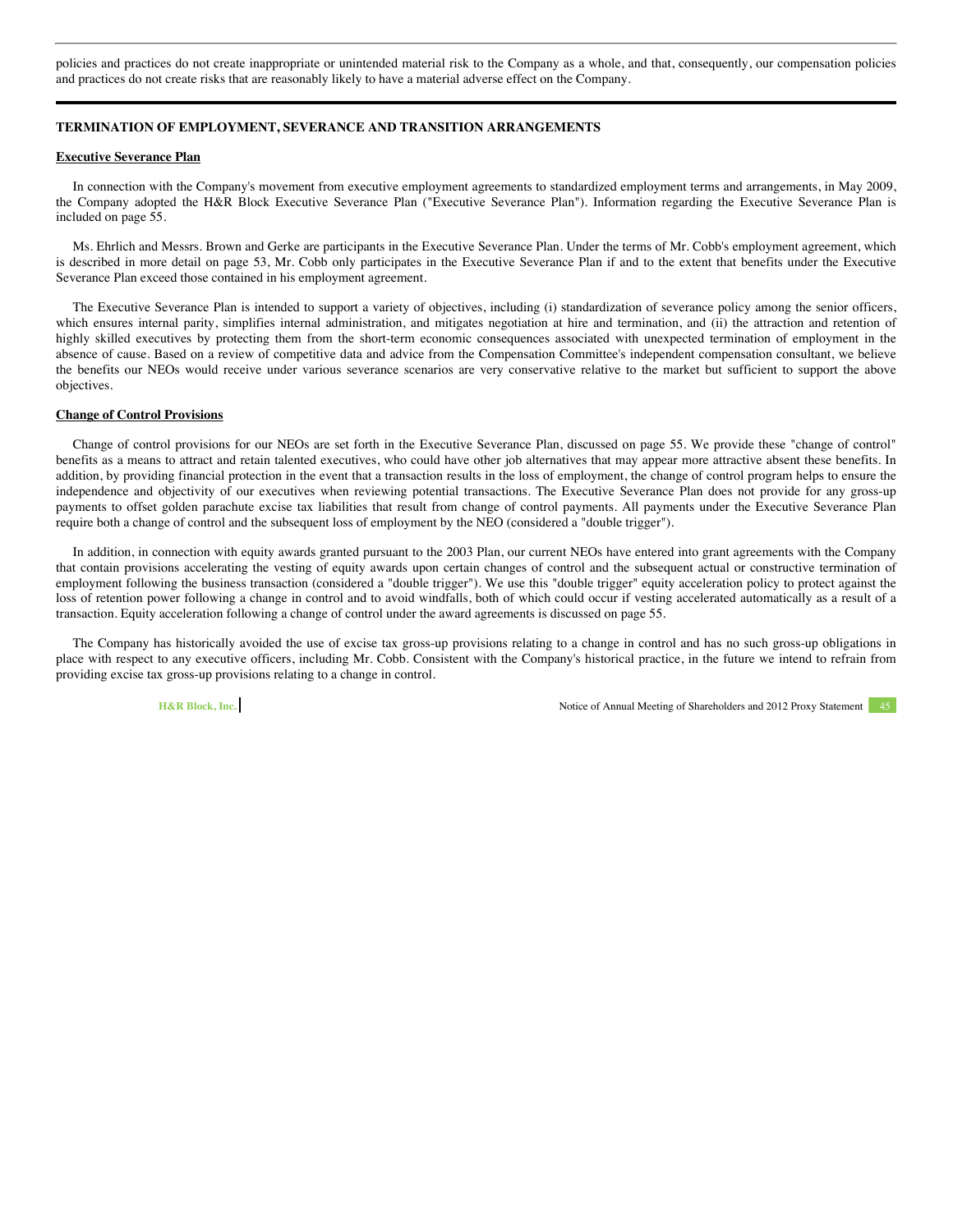#### **Transition and Separation Agreements**

In connection with Mr. Bennett's resignation, the Company entered into a Transition Services Agreement (the "Transition Agreement") with Mr. Bennett on April 27, 2011. Pursuant to the Transition Agreement, Mr. Bennett remained employed through July 31, 2011, at his existing rate of base salary, to assist the Company in the effective transition of his job responsibilities, as determined by the President and Chief Executive Officer of the Company. However, Mr. Bennett was not eligible to participate in the STI and LTI compensation programs for fiscal year 2012. Mr. Bennett agreed to provide consulting services to the Company from August 1, 2011 through July 31, 2012 in exchange for a consulting fee of \$15,000 per month. Under the terms of the Transition Agreement, Mr. Bennett was eligible to receive a one-time cash bonus after July 31, 2012, in the discretion of the Compensation Committee and subject to the approval of the Board. In June 2012, the Compensation Committee determined it would not be in the best interests of our shareholders to grant Mr. Bennett such a bonus. The Transition Agreement is described in more detail in, and filed as an exhibit to, the Company's Current Report on Form 8-K filed with the SEC on April 29, 2011.

The Company entered into a Separation and Release Agreement (the "Separation Agreement") with Mr. Andrews on March 6, 2012 in connection with Mr. Andrews' departure. Under the Separation Agreement, Mr. Andrews received cash payments totaling approximately \$957,226, less applicable deductions, under the Executive Severance Plan. Under the terms of the Executive Severance Plan, Mr. Andrews was also entitled to accelerated vesting of stock options to purchase 20,292 shares of the Company's common stock at \$17.33 per share, 11,019 shares of the Company's common stock at \$12.59 per share, and 15,431 shares of the Company's common stock at \$16.04 per share, as well as to receive a maximum monthly allowance of \$1,000 per month for outplacement services for up to 15 months. Mr. Andrews also received an additional cash payment in the amount of \$3,000,000 in recognition of his successful management of the sale of RSM McGladrey, Inc., which was completed on November 30, 2011. Under the Separation Agreement, Mr. Andrews agreed to two-year non-competition and non-solicitation provisions, and provided the Company with a general release of claims. The Separation Agreement is described in more detail in, and filed as an exhibit to, the Company's Current Report on Form 8-K filed with the SEC on March 6, 2012.

In connection with Mr. Mazzini's resignation, the Company entered into a Severance and Release Agreement (the "Severance Agreement") with Mr. Mazzini on June 12, 2012. Under the terms of the Severance Agreement, Mr. Mazzini received a lump sum cash payment in the amount of \$875,000, less applicable deductions, as severance payments under the Executive Severance Plan, plus a COBRA subsidy in the amount of \$11,923, less applicable tax withholdings. Under the terms of the Executive Severance Plan, Mr. Mazzini was also entitled to accelerated vesting of stock options to purchase 13,334 shares of the Company's common stock at \$16.89 per share, vesting of a pro-rata portion of the award of outstanding performance share units granted under the 2003 Plan, and accelerated vesting of 2,231 restricted shares of the Company's common stock. Mr. Mazzini also received a maximum monthly allowance of \$1,000 per month for outplacement services for up to 15 months. Under the terms of the Severance Agreement, Mr. Mazzini was entitled to receive any award payable under any applicable STI Plan for the Company's 2012 fiscal year based upon his actual performance and the Company's attainment of goals established under such plan as determined by the Board. The Severance Agreement is described in more detail in, and filed as an exhibit to, the Company's Current Report on Form 8-K filed with the SEC on June 18, 2012.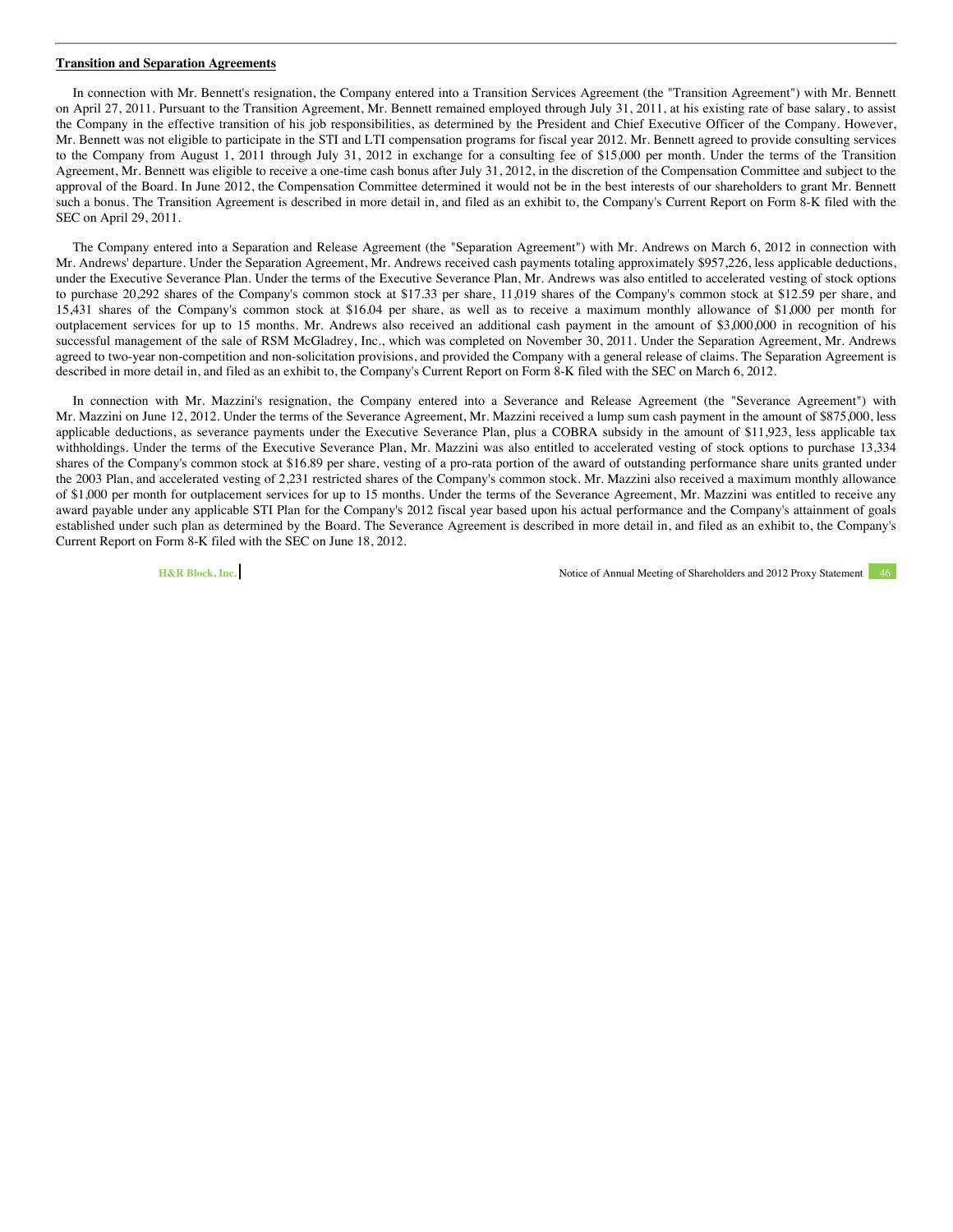# **COMPENSATION COMMITTEE REPORT**

The Compensation Committee has reviewed and discussed with management the Compensation Discussion and Analysis. Based on its review and discussion with management, the Committee approved the Compensation Discussion and Analysis and recommended to the Board of Directors that it be included in the Company's 2012 Proxy Statement and the Company's Annual Report on Form 10-K.

# **COMPENSATION COMMITTEE**

Bruce C. Rohde, Chair Marvin R. Ellison Tom D. Seip James F. Wright

# **COMPENSATION COMMITTEE INTERLOCKS AND INSIDER PARTICIPATION**

The following non-employee directors, each of whom is independent, serve on the Compensation Committee of the Board of Directors: Bruce C. Rohde (Chair), Marvin R. Ellison, Tom D. Seip, and James F. Wright. No director serving on the Compensation Committee during fiscal year 2012 (i) was or was formerly an officer or employee of the Company or any of its subsidiaries, or (ii) had any relationships requiring disclosure in this proxy statement. None of our executive officers has served as a director or member of the Compensation Committee (or other committee serving an equivalent function) of any other entity whose executive officers served as a director or member of our Compensation Committee.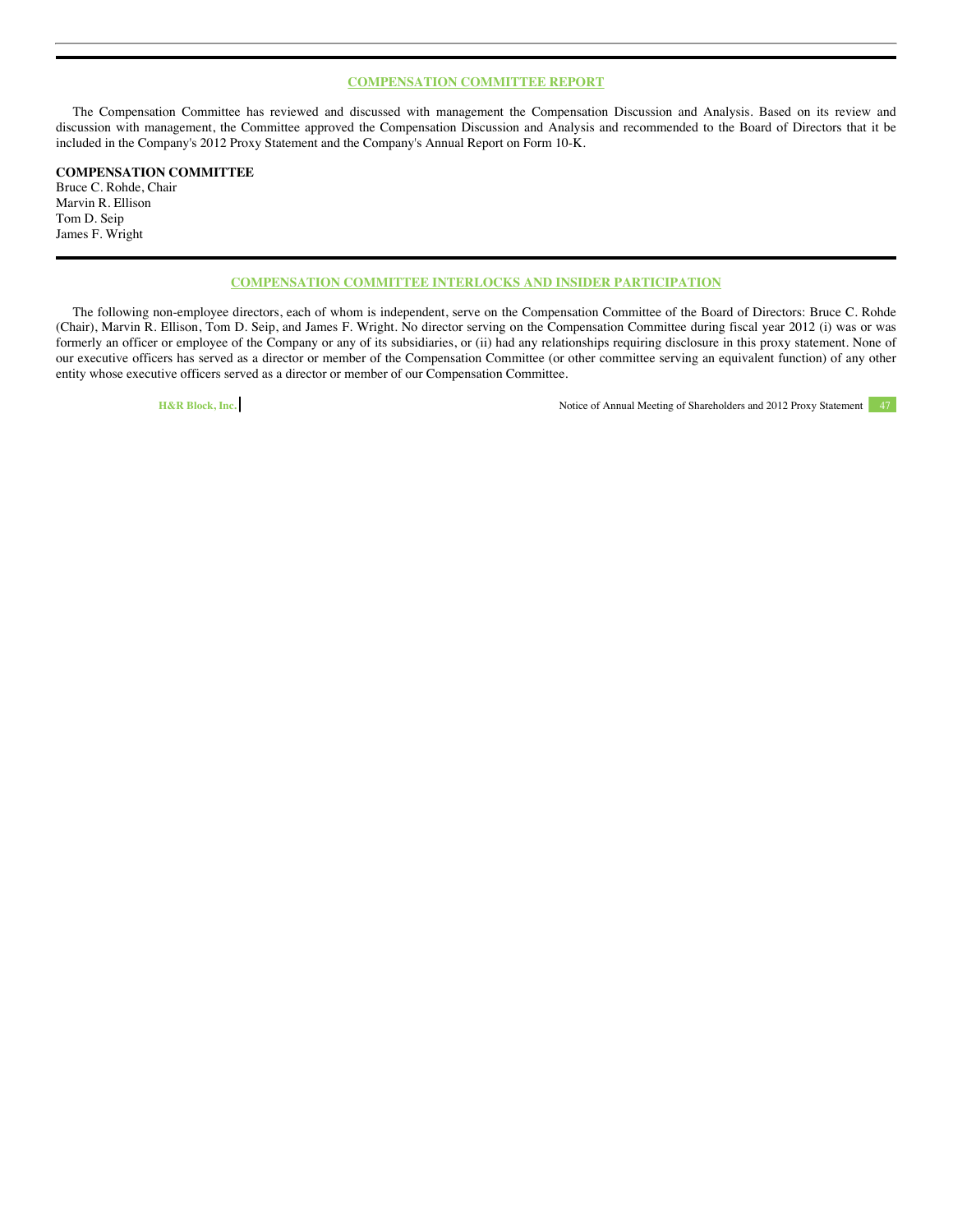# **EXECUTIVE COMPENSATION**

# **SUMMARY COMPENSATION TABLE**

The following table sets forth for the fiscal year ended April 30, 2012 the compensation paid to or earned by the Company's principal executive officer and principal financial officer, each of the Company's three highest paid executive officers (other than the principal executive officer and principal financial officer) who were serving as an executive officer of the Company at the end of such fiscal year, one additional individual (Mr. Andrews) for whom disclosure would have been provided but for the fact that he was not serving as an executive officer at the end of the fiscal year, and one additional individual (Mr. Bennett) who served as the Company's principal executive officer during a portion of the fiscal year (collectively, the "Named Executive Officers" or "NEOs").

|                                                               |        |               |                          |                               |                                | <b>Non-Equity</b>                            |                                         |            |
|---------------------------------------------------------------|--------|---------------|--------------------------|-------------------------------|--------------------------------|----------------------------------------------|-----------------------------------------|------------|
|                                                               | Fiscal | <b>Salary</b> | <b>Bonus</b>             | <b>Stock</b><br><b>Awards</b> | <b>Option</b><br><b>Awards</b> | <b>Incentive Plan</b><br><b>Compensation</b> | <b>All Other</b><br><b>Compensation</b> |            |
| <b>Name and Principal Position</b>                            | Year   | $(5)^{2}$     | $(S)^{(3)}$              | $(S)^{(4)}$                   | $(S)^{(5)}$                    | $(5)^{(6)}$                                  | $\mathcal{S}^{(7)}$                     | Total(S)   |
| William C. Cobb,                                              |        |               |                          |                               |                                |                                              |                                         |            |
| President and Chief Executive Officer <sup>(8)</sup>          | 2012   | 951,200       | 900,000                  | 4,500,037                     | 4,506,070                      | 856,188                                      | 239,470                                 | 11,952,965 |
| Jeffrey T. Brown,                                             |        |               |                          |                               |                                |                                              |                                         |            |
| (9)(10)<br>Senior Vice President and Chief Financial Officer  | 2012   | 382,500       | $\overline{\phantom{a}}$ | 249.991                       | 249.998                        | 167,416                                      | 32,603                                  | 1,082,508  |
|                                                               | 2011   | 320,326       | $\sim$                   | 80,009                        | 177,192                        | 209,520                                      | 22,003                                  | 809,050    |
| Philip L. Mazzini,                                            |        |               |                          |                               |                                |                                              |                                         |            |
| (11)<br>President, Retail Tax Services of HRB Tax Group, Inc. | 2012   | 453,334       | ÷.                       | 349,986                       | 350,001                        | 172,875                                      | 41,611                                  | 1,367,807  |
|                                                               | 2011   | 348,296       | 5,652                    | 80,009                        | 177,192                        | 304,800                                      | 24,415                                  | 940,364    |
| Susan P. Ehrlich                                              |        |               |                          |                               |                                |                                              |                                         |            |
| Senior Vice President, Financial Services <sup>(9)</sup>      | 2012   | 172,083       | 200,000                  | 236,768                       | 225,005                        | 164,241                                      | 157,398                                 | 1,155,495  |
| Thomas A. Gerke                                               |        |               |                          |                               |                                |                                              |                                         |            |
| Senior Vice President and General Counsel <sup>(9)</sup>      | 2012   | 153,063       | ٠                        | 355,713                       | 350,007                        | 65,032                                       | 5,915                                   | 929,730    |
|                                                               |        |               |                          |                               |                                |                                              |                                         |            |
| Alan M. Bennett,                                              |        |               |                          |                               |                                |                                              |                                         |            |
| Former President and Chief Executive Officer <sup>(12)</sup>  | 2012   | 374,500       |                          |                               |                                |                                              | 127,136                                 | 501,636    |
|                                                               | 2011   | 773,674       | 1,600,000                | $\sim$                        | 2,500,000                      | 451,875                                      | 348,091                                 | 5,673,640  |
| C.E. Andrews,<br>(13)                                         | 2012   | 350,000       | 3,000,000                | $\sim$                        | 170,411                        | $\sim$                                       | 990.995                                 | 4,511,406  |
| Former President, RSM McGladrey, Inc.                         | 2011   | 525,000       |                          |                               | 88,591                         | 42,000                                       | 18,844                                  | 674,435    |
|                                                               | 2010   | 451,635       | 336,000                  |                               | 199,670                        | ٠                                            | 20,201                                  | 1,007,506  |

(1) Compensation for fiscal year 2010 and/or 2011 is included for only those NEOs who were also named executive officers of the Company for such fiscal year(s).

(2) Messrs. Brown, Mazzini, and Andrews each deferred a portion of their fiscal year 2012 salaries under the Deferred Compensation Plan for Executives, which is included in the Nonqualified Deferred Compensation Table on p 2012 salary to the Company's 401(k) savings plan, the H&R Block Retirement Savings Plan. Mr. Bennett's fiscal year 2012 salary includes payments for consulting services under the<br>Transition Agreement dated April 27, 2011, occurred in fiscal year 2012 during the time that Mr. Bennett was serving as a non-employee member of the Board. Mr. Bennett did not stand for re-election at the Company's annual<br>meeting of shareholders held on September 1

Mr. Cobb was a non-employee director of the Company, but for which meeting fees had not previously been paid.<br>(3) In accordance with Mr. Cobb's employment agreement to serve as the Company's President and Chief Executive O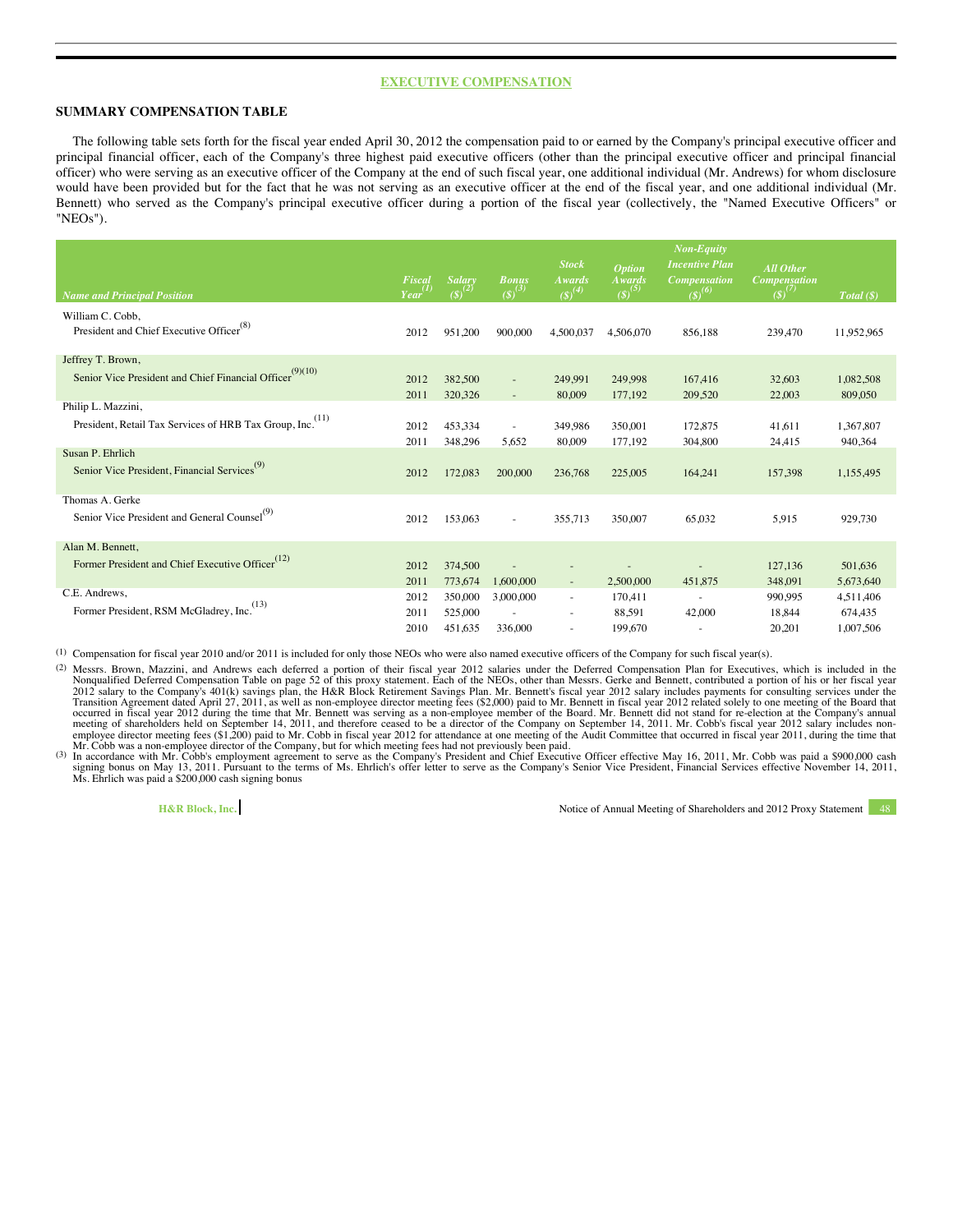on December 27, 2011. In March 2012, Mr. Andrews received a cash payment in the amount of \$3,000,000 in recognition of his successful management of the sale of RSM McGladrey, Inc.

- <sup>(4)</sup> This column represents the grant date fair value under FASB 718 for restricted share units granted during fiscal year 2012, as well as prior fiscal years, pursuant to the 2003 Plan. The grant date fair value of a res
- consolidated financial statements in the Form 10-K for the year ended April 30, 2012, as filed with the SEC.<br>
(5) This column represents the grant date fair value under FASB 718 for stock options granted during fiscal year options granted in fiscal year 2011 with a grant date fair value of \$79,998; and (ii) 30,864 stock options granted in fiscal year 2012 with a grant date fair value of \$99,999 (in each case calculated in accordance with the foregoing assumptions).<br>(6) This column represents amounts awarded and earned under the Company's STI compensation program, as discussed on page 32 of this proxy statement. Mr. Bennett ear
- 2011 STI compensation award of \$1,151,875, but \$700,000 of this award was guaranteed pursuant to Mr. Bennett's employment agreement and was therefore included in the Bonus column of this table.
- $(7)$  In valuing personal benefits, H&R Block uses the incremental cost to the Company of the benefit. For fiscal year 2012, these figures include the following: (i) the insurance premiums paid by the Company with respect to term life insurance maintained by the Company for the benefit of each of the Named Executive Officers of \$1,007 (Mr. Cobb), \$444 (Mr. Brown), \$513<br>(Mr. Mazzini), \$177 (Ms. Ehrlich), \$126 (Mr. Bennett), and \$5,518 (Mr. Andrews) (the imputed income reported from the ESP represents the portion of the premium paid by the Company pursuant to the ESP that is attributable to term<br>life insurance coverage for the execut by Mr. Cobb (\$146,109) (this incremental cost includes variable costs incurred as a result of personal flight activity, such as hourly charges for each flight, fuel charges, applicable taxes<br>and miscellaneous fees; it excl Company on Mr. Cobb's behalf for (a) his personal use of the Company's Net Jet aircraft share (\$11,321) and (b) elements of his relocation expenses (\$9,200); (x) payment by the Company<br>of relocation expenses on Mr. Cobb's amount was in the form of closing services related to the sale of her home and purchase of a home in Kansas City area and \$40,000 was in the form of payment with respect to a loss on home sale; additional relocation expenses for Ms. Ehrlich include relocation vendor services, household goods shipment, temporary housing, final trip, and other miscellaneous relocation<br>expenses); Mr. Cobb's were, and Ms. her relocation date, he or she would have to repay all or a portion of the relocation costs to the Company; (xi) a non-cash prize to Mr. Mazzini (\$75); (xii) vacation pay to Mr. Bennett<br>(\$109,615); (xiii) tax reimbursement and (xv) occasional personal use of event tickets by Mr. Cobb at no incremental cost to the Company. The amount reflected in this column for Mr. Andrews includes payments under his<br>Separation Agreement, as described in mor
- that provided for certain benefits and compensation reflected in this table. A summary of Mr. Cobb's employment agreement is set forth below under "Employment Agreements, Change of Control and Other Arrangements," beginnin
- <sup>(9)</sup> Messrs. Brown and Gerke and Ms. Enrlich are participants in the Company's Executive Severance Plan, a summary of which is set forth below under "Employment Agreements, Change of Control and Other Arrangements" on page 53. Pursuant to his employment agreement, Mr. Cobb participates in the Executive Severance Plan only if and to the extent that the benefits thereunder exceed those set forth in his e
- (10) As previously disclosed in the Company's Current Report on Form 8-K filed with the SEC on May 23, 2012, Gregory J. Macfarlane was named Chief Financial Officer effective June 4, 2012. In connection with the foregoing appointment, Mr. Brown transitioned to the position of Chief Accounting and Risk Officer effective June 4, 2012.

(11) Mr. Mazzini departed the Company after serving as President, Retail Tax Services of HRB Tax Group, Inc. until April 30, 2012.

(12) Mr. Bennett departed the Company after serving as President and Chief Executive Officer of the Company until May 16, 2011.

(13) Mr. Andrews departed the Company after serving as President of Harbor Business Services, Inc., formerly known as RSM McGladrey Business Services, Inc., until March 6, 2012.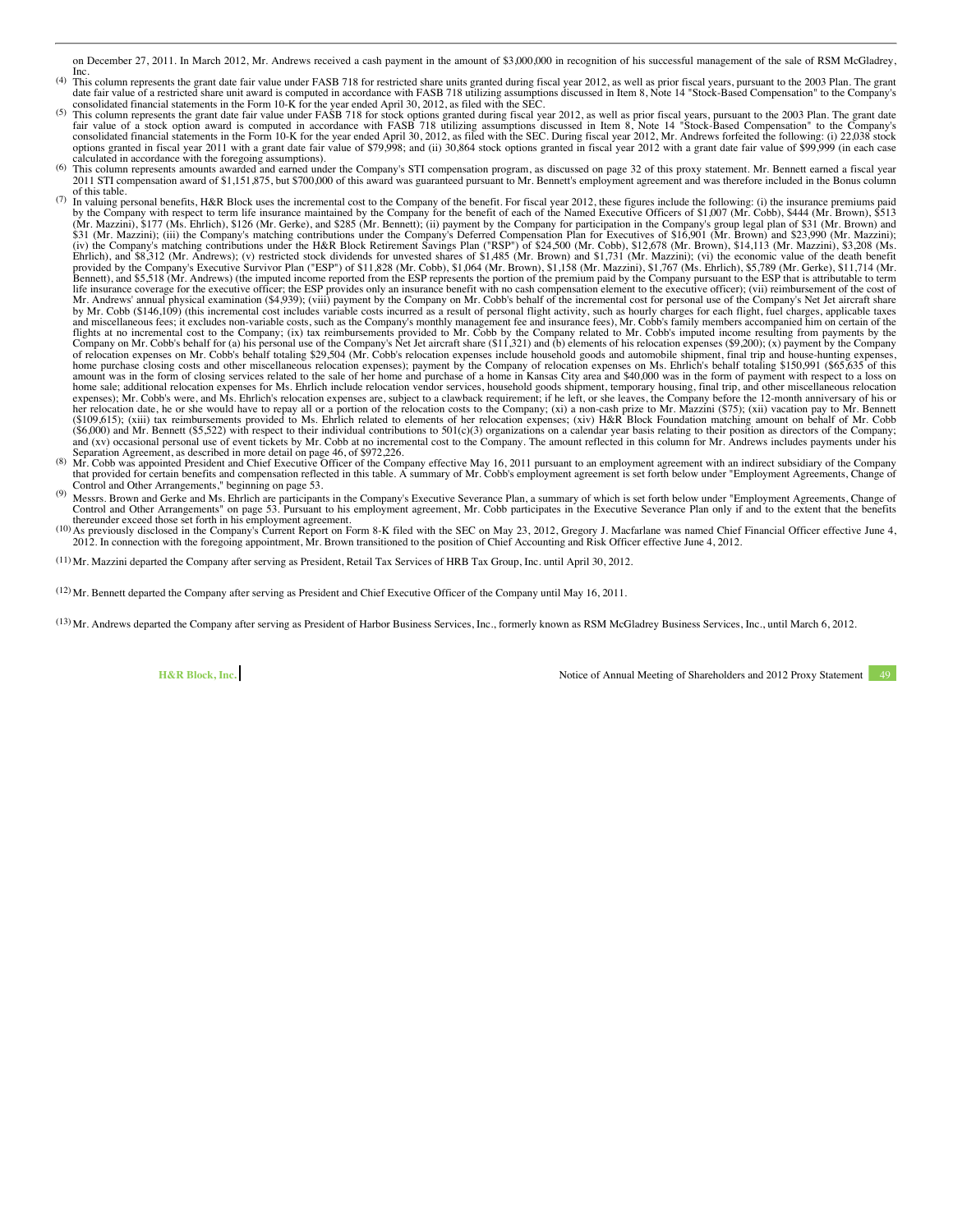# **GRANTS OF PLAN-BASED AWARDS TABLE**

The following table provides information about non-equity incentive plan awards, equity incentive plan awards, and stock awards granted to our NEOs during the fiscal year ended April 30, 2012. The compensation plans under which the grants in the following table were made are described on pages 34 through 40 of this proxy statement.

|                                                                                                                         |                    |                      | <b>Estimated Future Payouts</b><br><b>Under Non-Equity Incentive</b> |                    | <b>Estimated Future Payouts</b><br><b>Under Equity Incentive</b> |                                       |                             |                              |                                                                                                     |                                                                                                                   |                                                                 |                                                                                  |
|-------------------------------------------------------------------------------------------------------------------------|--------------------|----------------------|----------------------------------------------------------------------|--------------------|------------------------------------------------------------------|---------------------------------------|-----------------------------|------------------------------|-----------------------------------------------------------------------------------------------------|-------------------------------------------------------------------------------------------------------------------|-----------------------------------------------------------------|----------------------------------------------------------------------------------|
|                                                                                                                         |                    |                      |                                                                      | <b>Plan Awards</b> |                                                                  |                                       | <b>Plan Awards</b>          |                              |                                                                                                     |                                                                                                                   |                                                                 |                                                                                  |
| Name of Executive                                                                                                       | Grant<br>Date      | Approval<br>Date     | <b>Threshold</b><br>(S)                                              | Target<br>(S)      | Maximum<br>$($ \$                                                | <b>Threshold</b><br>(# <sup>2</sup> ) | Target<br>(# <sup>2</sup> ) | Maximum<br>(# <sup>2</sup> ) | All Other<br><b>Stock</b><br>Awards:<br>Number<br>of Shares<br>of Stock<br>or Units<br>$(\#)^{(1)}$ | All Other<br>Option<br>Awards:<br>Number of<br><b>Securities</b><br><b>Underlying</b><br><b>Options</b><br>$(\#)$ | Exercise<br>or Base<br>Price of<br>Option<br>Awards<br>(S/Sh)   | <b>Grant Date</b><br>Fair Value of<br>Stock and<br>Option<br>$Awards(\text{\$})$ |
| $\overline{\text{Cobb}}$<br>-Sign-On Bonus <sup>(2)</sup><br>-Sign-On Bonus <sup>(2)</sup><br>-STI $\mbox{Award}^{(3)}$ | 5/2/11<br>5/2/11   | 4/25/11<br>4/25/11   | \$296,875                                                            | \$1,187,500        | \$2,078,125                                                      |                                       |                             | ٠                            | 128,720                                                                                             | 606,470<br>$\sim$<br>ä,                                                                                           | \$17.48<br>$\overline{\phantom{a}}$<br>$\overline{\phantom{a}}$ | \$2,256,068<br>\$2,250,026                                                       |
| -LTI $\mbox{Award}^{(4)}$<br>-LTI $Award(4)$                                                                            | 6/30/11<br>6/30/11 | 5/24/11<br>5/24/11   |                                                                      |                    |                                                                  | 4,059                                 | 77,320                      | 135,632                      | 56,110                                                                                              | 694,445<br>$\overline{\phantom{a}}$                                                                               | \$16.04<br>\$17.46                                              | \$2,250,002<br>\$2,250,011                                                       |
| <b>Brown</b><br>-STI $Award^{(3)}$<br>-LTI Award <sup>(4)</sup><br>-LTI Award <sup>(4)</sup>                            | 6/30/11<br>6/30/11 | 6/17/11<br>6/17/11   | \$58,050                                                             | \$232,200          | \$464,400                                                        | 451                                   | 8,590                       | 15,068                       | 6,235                                                                                               | 77,160<br>$\sim$                                                                                                  | \$16.04<br>\$17.46                                              | \$249,998<br>\$249,990                                                           |
| Mazzini<br>-STI $\mbox{Award}^{(3)}$<br>-LTI $\mbox{Award}^{(4)}$<br>-LTI $\mbox{Award}^{(4)}$                          | 6/30/11<br>6/30/11 | 6/17/11<br>6/17/11   | \$93,750                                                             | \$375,000          | \$750,000<br>×.                                                  | 631                                   | 12,025                      | 21,094                       | 8,730                                                                                               | 108,025<br>$\overline{\phantom{a}}$                                                                               | \$16.04<br>\$17.46                                              | \$350,001<br>\$349,986                                                           |
| Ehrlich<br>-STI Award $^{(3)}$<br>-LTI Award <sup>(4)</sup><br>-LTI Award <sup>(4)</sup>                                | 12/1/11<br>12/1/11 | 10/12/11<br>10/12/11 | \$57,750                                                             | \$231,000          | 462,000                                                          | 441                                   | 8,405                       | ٠<br>14.744                  | 5,605                                                                                               | 71,430<br>÷.                                                                                                      | \$16.06<br>\$17.46                                              | \$225,005<br>\$236,768                                                           |
| Gerke<br>-STI $\mbox{Award}^{(3)}$<br>-LTI $\mbox{Award}^{(4)}$<br>-LTI $Award(4)$                                      | 2/1/12<br>2/1/12   | 11/30/11<br>11/30/11 | \$69,750                                                             | \$279,000<br>٠     | \$558,000<br>$\sim$                                              | i,<br>649                             | 12,355                      | 21,673                       | 8,235                                                                                               | 122,380<br>$\overline{\phantom{a}}$                                                                               | $\overline{\phantom{a}}$<br>\$17.00<br>\$17.46                  | \$350,007<br>\$355,713                                                           |
| Bennett <sup>(5)</sup><br>$-n/a$                                                                                        |                    |                      |                                                                      |                    |                                                                  |                                       |                             |                              |                                                                                                     |                                                                                                                   |                                                                 |                                                                                  |
| Andrews<br>-LTI $\mbox{Award}^{(4)}$                                                                                    | 6/30/11            | 6/17/11              |                                                                      |                    |                                                                  |                                       |                             |                              |                                                                                                     | 46,295                                                                                                            | \$16.04                                                         | \$149,996                                                                        |

(1 Amounts represent restricted share units granted pursuant to the 2003 Plan.

)

)

(2 <sup>(2</sup>Mr. Cobb was awarded an initial equity grant of \$4,500,000 pursuant to the terms of his employment agreement to serve as the Company's President and Chief Executive Officer effective<br>) May 16, 2011.

(3 <sup>(3</sup> Amounts represent the potential value of the payouts under the Company's STI compensation programs. Actual fiscal year 2012 STI payout amounts are included in the Summary<br>) Compensation Table on page 48. Mr. Gerke's f

<sup>(5</sup>Mr. Bennett resigned as President and Chief Executive Officer of the Company effective May 16, 2011. He did not receive any equity or non-equity incentive plan awards during fiscal year ) 2012.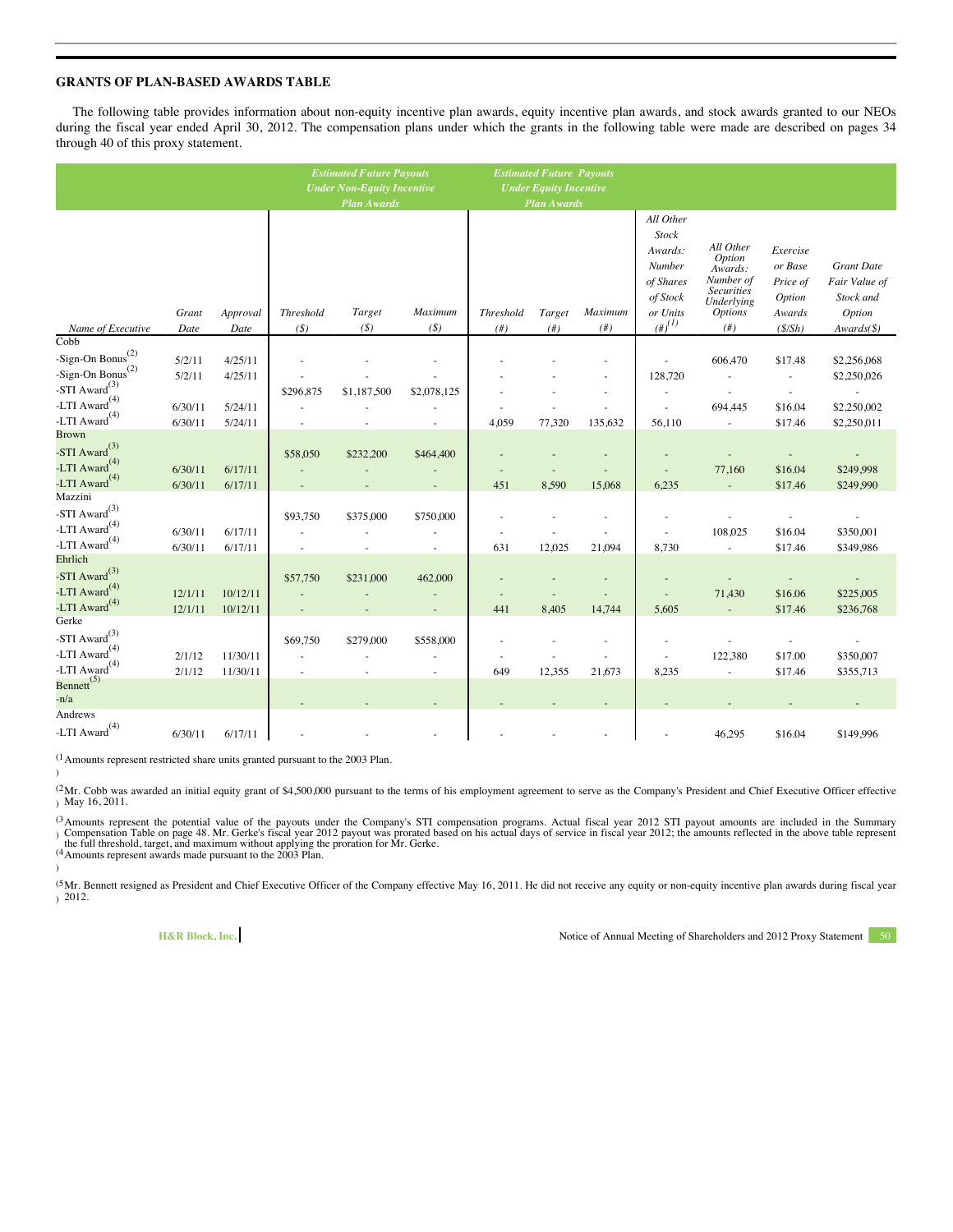# **OUTSTANDING EQUITY AWARDS AT FISCAL YEAR-END TABLE**

The following table summarizes the equity awards made to our NEOs that are outstanding as of April 30, 2012.

| <b>Option Awards</b>   |                               |                               |                                |                                     | <b>Stock Awards</b>                 |                                        |                                       |                                     |                                       |
|------------------------|-------------------------------|-------------------------------|--------------------------------|-------------------------------------|-------------------------------------|----------------------------------------|---------------------------------------|-------------------------------------|---------------------------------------|
|                        |                               |                               | Equity                         |                                     |                                     |                                        |                                       |                                     |                                       |
|                        |                               |                               | <b>Incentive Plan</b>          |                                     |                                     |                                        |                                       | <b>Equity Incentive</b>             | <b>Equity Incentive</b>               |
|                        |                               |                               | Awards:                        |                                     |                                     |                                        |                                       | Plan Awards:                        | Plan Awards:                          |
|                        | Number of                     | Number of                     | Number of                      |                                     |                                     |                                        |                                       | Number of                           | Market or Payout                      |
|                        | <b>Securities</b>             | <b>Securities</b>             | <b>Securities</b>              |                                     |                                     | Number of                              | Market Value                          | <b>Unearned</b><br>Shares, Units or | Value of Unearned<br>Shares, Units or |
|                        | Underlying                    | Underlying                    | Underlying                     |                                     |                                     | Shares or                              | of Shares or<br><b>Units of Stock</b> | Other Rights That                   | Other Rights That                     |
|                        | Unexercised<br>Options $(f#)$ | Unexercised<br>Options $(f#)$ | Unexercised<br><b>Unearned</b> | Option                              | Option                              | <b>Units of Stock</b><br>That Have Not | That Have Not                         | Have Not                            | Have Not                              |
| Name of Executive      | Exercisable                   | Unexercisable <sup>(1)</sup>  | Options (#)                    | Exercise<br>$Price (\$)$            | Expiration<br>Date                  | Vested $(\#)^{(2)}$                    | Vested $(\$)$                         | Vested (#)                          | Vested $(\$)$                         |
| Cobb                   |                               | 694,445                       | ÷,                             | \$16.04                             | 6/30/21                             | 56,110                                 | \$824,817                             | $\sim$                              | $\mathcal{L}$                         |
|                        |                               | $\bar{a}$                     |                                | $\sim$                              | $\overline{\phantom{a}}$            | 80,269                                 | \$1,179,950                           | 80,269                              | \$1,179,950                           |
|                        | 202,156                       | 404,314                       | $\overline{\phantom{a}}$       | \$17.48                             | 5/2/21                              | 85,814                                 | \$1,261,466                           | $\overline{\phantom{a}}$            | $\sim$                                |
| <b>Brown</b>           | L.                            | 77,160                        |                                | \$16.04                             | 6/30/21                             | 6,235                                  | \$91,655                              | $\overline{\phantom{a}}$            | $\overline{a}$                        |
|                        |                               | $\sim$                        |                                | $\sim$                              | $\overline{\phantom{a}}$            | 8,918                                  | \$131,089                             | 8,918                               | \$131,089                             |
|                        | 22,038                        | 66,117                        |                                | \$12.59                             | 10/01/20                            | 4,767                                  | \$70,075                              |                                     |                                       |
|                        | 13,333                        | 6,667                         |                                | \$16.89                             | 7/02/19                             | 1,488                                  | \$21,874                              |                                     |                                       |
|                        | 16,067                        |                               |                                | \$21.81                             | 7/03/18                             |                                        |                                       |                                     |                                       |
|                        | 4,475                         | ÷                             |                                | \$23.37                             | 6/30/17                             |                                        |                                       |                                     |                                       |
|                        | 3,725                         |                               |                                | \$23.86                             | 6/30/16                             |                                        |                                       |                                     |                                       |
| Maxzini <sup>(3)</sup> | ×.                            | 108,025                       | ÷,                             | \$16.04                             | 6/30/21                             | 8,730                                  | \$128,331                             |                                     |                                       |
|                        | ×.                            | $\overline{\phantom{a}}$      |                                | $\sim$                              | $\sim$                              | 12,484                                 | \$183,509                             | 12,484                              | \$183,509                             |
|                        | 22,038                        | 66,117                        |                                | \$12.59                             | 10/01/20                            | 4,767                                  | \$70,075                              |                                     |                                       |
|                        | 26,666                        | 13,334                        |                                | \$16.89                             | 7/02/19                             | 2,231                                  | \$32,796                              |                                     |                                       |
|                        | 9,380                         |                               |                                | \$25.56                             | 9/02/18                             |                                        |                                       |                                     |                                       |
|                        | 10,535                        |                               |                                | \$21.81                             | 7/03/18                             |                                        |                                       |                                     |                                       |
|                        | 8,950                         |                               |                                | \$23.37                             | 6/30/17                             |                                        |                                       |                                     |                                       |
|                        | 5,795                         |                               |                                | \$23.86                             | 6/30/16                             |                                        |                                       |                                     |                                       |
|                        | 3,540                         |                               |                                | \$29.18                             | 6/30/15                             |                                        |                                       |                                     |                                       |
| Ehrlich                | 2,000                         |                               | ×.                             | \$23.52                             | 11/29/14                            |                                        |                                       |                                     |                                       |
|                        | $\overline{\phantom{a}}$      | 71,430                        | $\overline{\phantom{a}}$       | \$16.06                             | 12/1/21                             | 5,605                                  | \$82,394                              |                                     |                                       |
| Gerke                  | ÷.                            | $\mathcal{L}^{\pm}$           | ÷.                             | $\omega_{\rm{eff}}$                 | ÷,                                  | 8,628                                  | \$126,832                             | 8,628                               | \$126,832                             |
|                        | $\sim$                        | 122,380                       | ÷,                             | \$17.00                             | 2/1/22                              | 8,235                                  | \$121,055                             | L,                                  | \$184,010                             |
| Bennett                | $\sim$<br>750,000             | $\overline{\phantom{a}}$      |                                | $\overline{\phantom{a}}$<br>\$14.37 | $\overline{\phantom{a}}$<br>7/31/16 | 12,518                                 | \$184,010                             | 12,518                              |                                       |
|                        | 150,000                       |                               |                                | \$19.46                             | 12/03/12                            | $\overline{\phantom{a}}$               | $\overline{\phantom{a}}$              | $\overline{a}$                      |                                       |
| Andrews <sup>(4)</sup> | 15,431                        | ٠                             | $\sim$                         | \$16.04                             | 6/5/13                              |                                        |                                       |                                     |                                       |
|                        | 22,037                        |                               |                                | \$12.59                             | 6/5/13                              |                                        |                                       |                                     |                                       |
|                        | 60,875                        |                               |                                | \$17.33                             | 6/5/13                              |                                        |                                       |                                     |                                       |

<sup>(1</sup>Unvested stock options with an expiration date of June 30, 2021 vest in one-third increments on June 30, 2012, June 30, 2013 and June 30, 2014. Unvested stock options with an expiration ) date of October 1, 2020 vest in one-third increments on October 1, 2012, October 1, 2013 and October 1, 2014. Unvested stock options with an expiration date of July 2, 2019 vest on July 2, 2012. Unvested stock options with an expiration date of July 1, 2019 vest on July 1, 2012.<br><sup>(2</sup>Havested restricted share units of the Company's common stock yest as follows: Mr. Col

<sup>(2</sup>Unvested restricted share units of the Company's common stock vest as follows: Mr. Cobb – 56,110 restricted share units vest in one-third increments on June 30, 2012, June 20, 2013 and<br>1) June 30, 2014; 85,814 restrict  $^{2015}_{\text{Mr} - \lambda}$ 

<sup>(></sup>Mr. Mazzini departed the Company after serving as President of Retail Tax Services of the Company until April 30, 2012. A more detailed discussion of his Severance Agreement can be<br>) found on page 46.

<sup>(4</sup>Mr. Andrews departed the Company after serving as President of Harbor Business Services, Inc., formerly known as RSM McGladrey Business Services, Inc., until March 6, 2012. A more ) detailed discussion of his Separation Agreement can be found on page 46.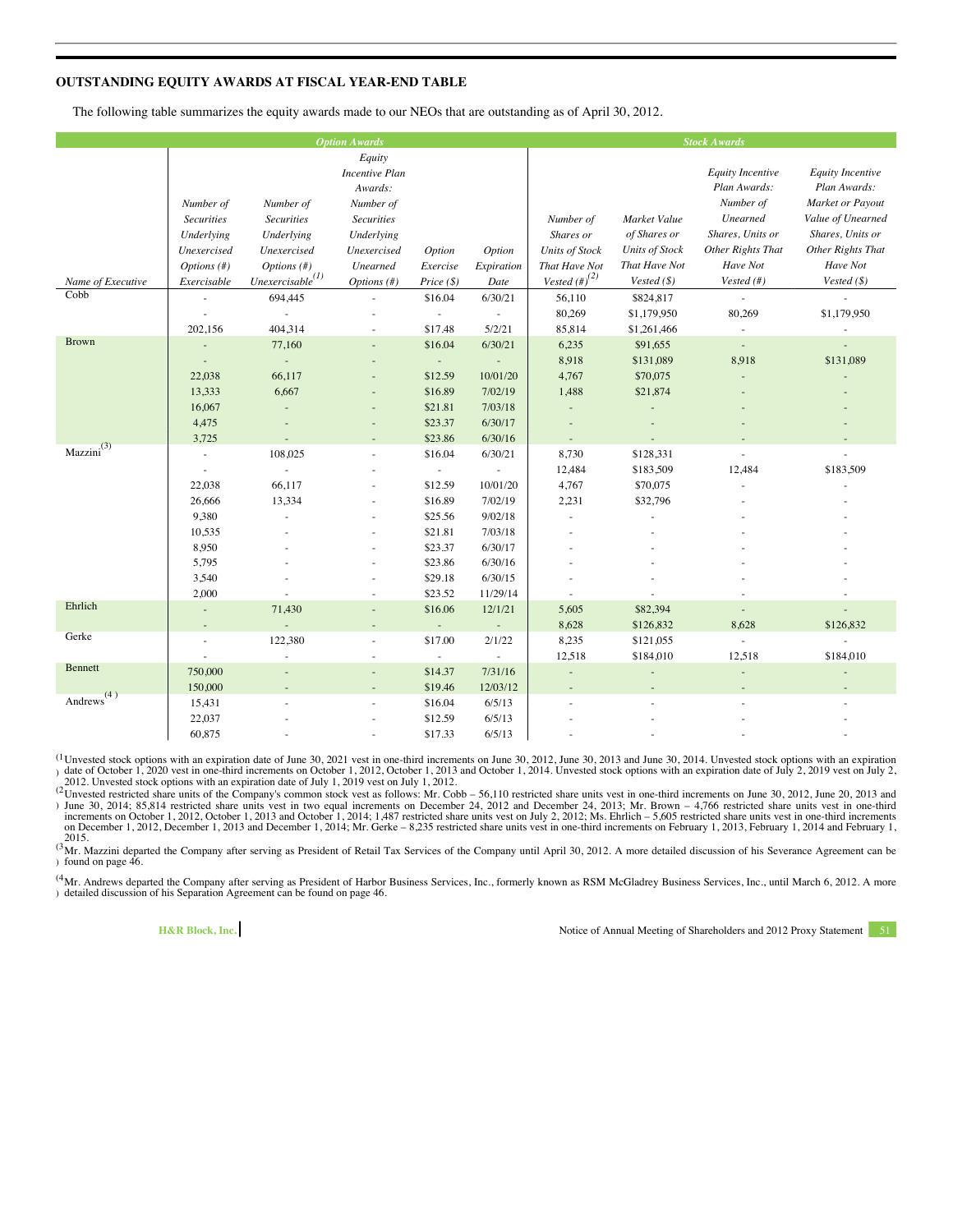# **OPTION EXERCISES AND STOCK VESTED TABLE**

The following table summarizes the value realized by the NEOs upon option award exercises and stock award vesting during the fiscal year ended April 30, 2012.

|                   |                                 | <b>Option Awards</b>              | <b>Stock Awards</b>            |                                  |  |
|-------------------|---------------------------------|-----------------------------------|--------------------------------|----------------------------------|--|
|                   | <b>Number of Shares</b>         | <b>Value Realized on Exercise</b> | <b>Number of Shares</b>        | <b>Value Realized on Vesting</b> |  |
| Name of Executive | <b>Acquired on Exercise</b> (#) | (S)                               | <b>Acquired on Vesting (#)</b> | (S)                              |  |
| Cobb              | ٠.                              | $\sim$                            | 42,906                         | \$689,928                        |  |
| <b>Brown</b>      | $\sim$                          | $\frac{1}{2}$                     | 4,266                          | \$63,974                         |  |
| Mazzini           | ×.                              | $\sim$                            | 2,717                          | \$37,941                         |  |
| Ehrlich           | $\sim$                          | $\frac{1}{2}$                     | $\sim$                         | $\overline{\phantom{a}}$         |  |
| Gerke             | $\sim$                          | $\sim$                            | $\sim$                         | $\sim$                           |  |
| Bennett           | 250,000                         | \$660,700                         | 127                            | \$2,118                          |  |
| Andrews           | ۰                               | $\sim$                            | ٠                              | $\sim$                           |  |

# **NONQUALIFIED DEFERRED COMPENSATION TABLE**

The following table summarizes our NEOs' compensation under the H&R Block Deferred Compensation Plan for Executives during fiscal year 2012.

|                  | Executive                                         | Registrant                   |                              | <b>Aggregate</b>                             |                          |
|------------------|---------------------------------------------------|------------------------------|------------------------------|----------------------------------------------|--------------------------|
| Name of          | <b>Contributions in Last</b>                      | <b>Contributions</b> in Last | <b>Aggregate Earnings in</b> | Withdrawals/                                 | Aggregate Balance at     |
| <b>Executive</b> | $FY\left( \mathcal{S}\right) ^{\left( I\right) }$ | $FY(3)^{(2)}$                | Last FY $(S)^{(3)}$          | Distributions $(\boldsymbol{\hat{s}})^{(4)}$ | Last FYE $(S)^{(5)}$     |
| Cobb             |                                                   | $\sim$                       |                              |                                              |                          |
| <b>Brown</b>     | \$61,029                                          | \$16,901                     | \$1,487                      | $\sim$                                       | \$117,176                |
| Mazzini          | \$99,027                                          | \$23,990                     | \$1,093                      |                                              | \$234,251                |
| Ehrlich          |                                                   | $\sim$                       | $\sim$                       |                                              | $\overline{\phantom{a}}$ |
| Gerke            | ×.                                                | $\sim$                       | $\sim$                       |                                              |                          |
| Bennett          | $\sim$                                            | $\sim$                       | $\sim$                       | $\sim$                                       | $\sim$                   |
| Andrews          | \$17,413                                          | $\sim$                       | $$^{(846)}$                  | \$(25,601)                                   | $\sim$                   |

(1 <sup>(1</sup> Amounts in this column reflect salary deferrals by the NEOs in fiscal year 2012. These amounts are also included in the "Salary" column of the Summary Compensation Table.<br>)

<sup>(2</sup> Amounts in this column represent Company contributions during fiscal year 2012. These amounts are also reflected in the "All Other Compensation" column of the Summary Compensation ) Table.

 $(3)$  The amounts in this column are not included in the Summary Compensation Table because they are not above-market or preferential earnings on deferred compensation. )

(4 <sup>(+</sup>In connection with the sale of RSM McGladrey, Mr. Andrews received a full distribution of his deferred compensation on December 1, 2011.<br>)

<sup>(5</sup> Amounts in this column include, among other things, NEO contributions and Company contributions previously reflected in Summary Compensation Tables included in the Company's proxy ) statements for the fiscal years ended April 30, 2010 (filed with the SEC on August 13, 2010) and April 30, 2011 (filed with the SEC on August 2, 2011) to the extent any such NEO was<br>included in the Company's Summary Comp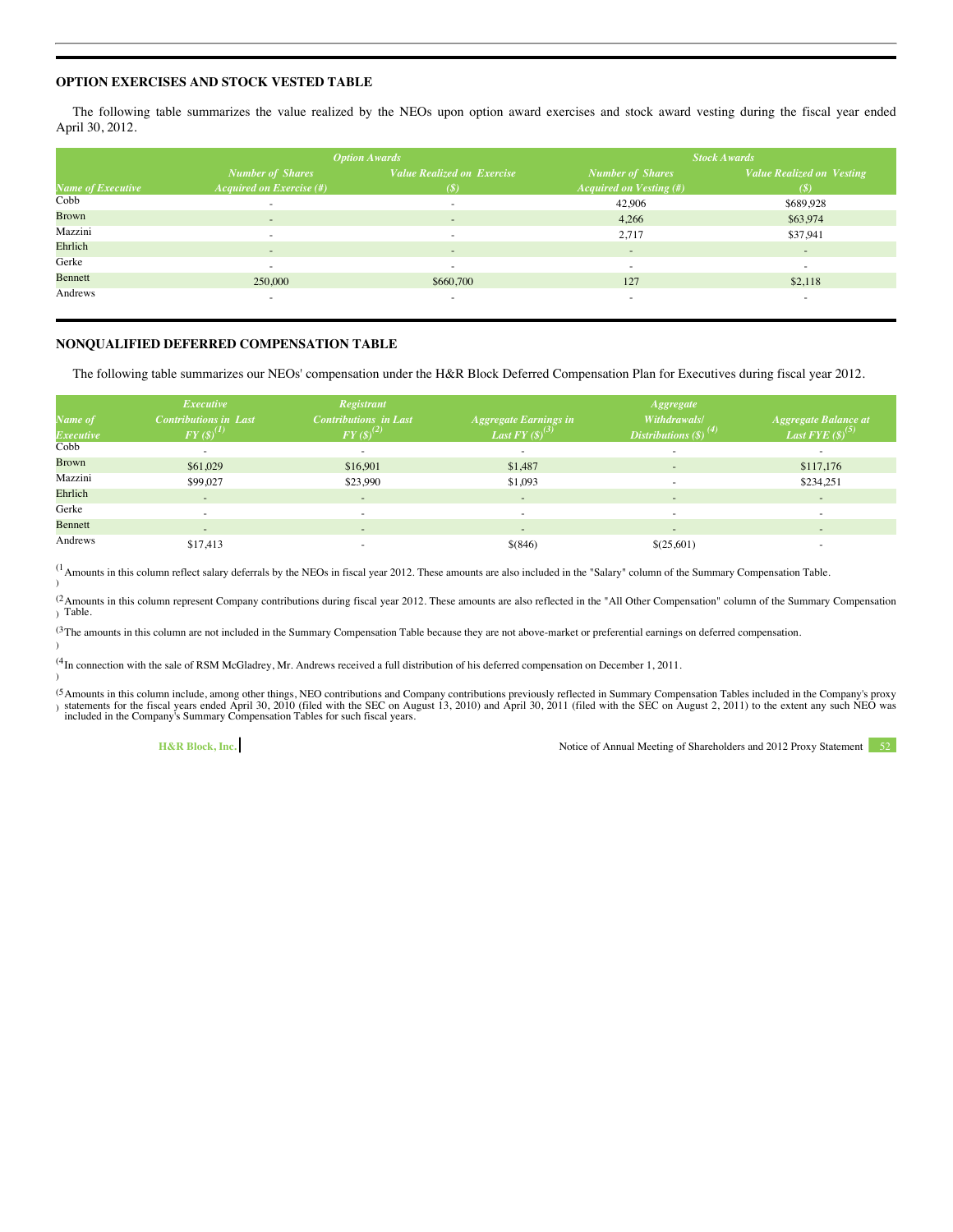# **H&R BLOCK DEFERRED COMPENSATION PLAN FOR EXECUTIVES**

The Company provides the H&R Block Deferred Compensation Plan, a nonqualified plan (the "DC Plan"), to employees who meet certain eligibility requirements. The DC Plan is intended to pay, out of the general assets of the Company, an amount substantially equal to the deferrals and Company contributions, adjusted for any earnings or losses.

Participants can elect to defer from 0% to 100% of eligible base salary and eligible commissions and up to 100% of annual bonus on a pre-tax basis. The Company makes limited matching contributions to the DC Plan by accepting Company contributions for any eligible Company contributions to the 401(k) plan that would have been made but were not due to limitations under IRC Section 401(a)(17). This contribution by the Company "restores" any missed contribution that would have been contributed by the Company to the 401(k) plan but was "cut-off" due to executive compensation in excess of plan limits.

The DC Plan offers various investment options (which mirror the options available under the Company's Retirement Savings Plan) to participants, including a fixed rate option and Company stock. Participant deferrals are credited to a bookkeeping account that is administered by Fidelity Investments. Earnings are credited to each participant's account based on the investment options selected by such participant. Participants may change or reallocate their investments at any time.

Participants can elect to receive in-service payments or lump-sum or monthly payments over one to 15 years following termination from service or disability. To ensure compliance with IRC Section 409A, the DC Plan provides that the payments following termination shall not be made before a date that is six months after the termination date.

Amounts deferred under the DC Plan by NEOs, if any, are included in the "Salary" column of the Summary Compensation Table. Company contributions under the DC Plan to NEOs, if any, are included in the "All Other Compensation" column of the Summary Compensation Table. In connection with the sale of RSM McGladrey, Mr. Andrews received a full distribution of his deferred compensation on December 1, 2011.

# **EMPLOYMENT AGREEMENTS, CHANGE OF CONTROL AND OTHER ARRANGEMENTS**

# **William C. Cobb Employment Agreement**

William C. Cobb entered into an Employment Agreement effective May 16, 2011 (the "Cobb Agreement") to serve as the Company's President and Chief Executive Officer following the resignation of Alan M. Bennett. The Board considered a diverse set of candidates when searching for a new President and Chief Executive Officer, and the Compensation Committee, in consultation with our independent compensation consultant, considered a variety of factors when designing the compensation package that was ultimately offered to Mr. Cobb. Mr. Cobb was serving at the time as a non-employee member of our Board, and our Compensation Committee considered him to therefore possess skills and experiences that uniquely qualified him to serve as our President and Chief Executive Officer. Having previously retired from a senior executive position with eBay Inc., the Compensation Committee determined that it was necessary to provide a compensation package that adequately motivated Mr. Cobb to devote the substantial effort required to serve as our President and Chief Executive Officer, including his commitment to relocate his family, including high school age children, to Kansas City where our headquarters is located, while ensuring an appropriate linkage between Mr. Cobb's compensation and the Company's actual performance during his tenure. In light of the Company's recent history with high turnover at the CEO position, the Board considered it important to the future of the Company to design a compensation package that included these long-term incentives.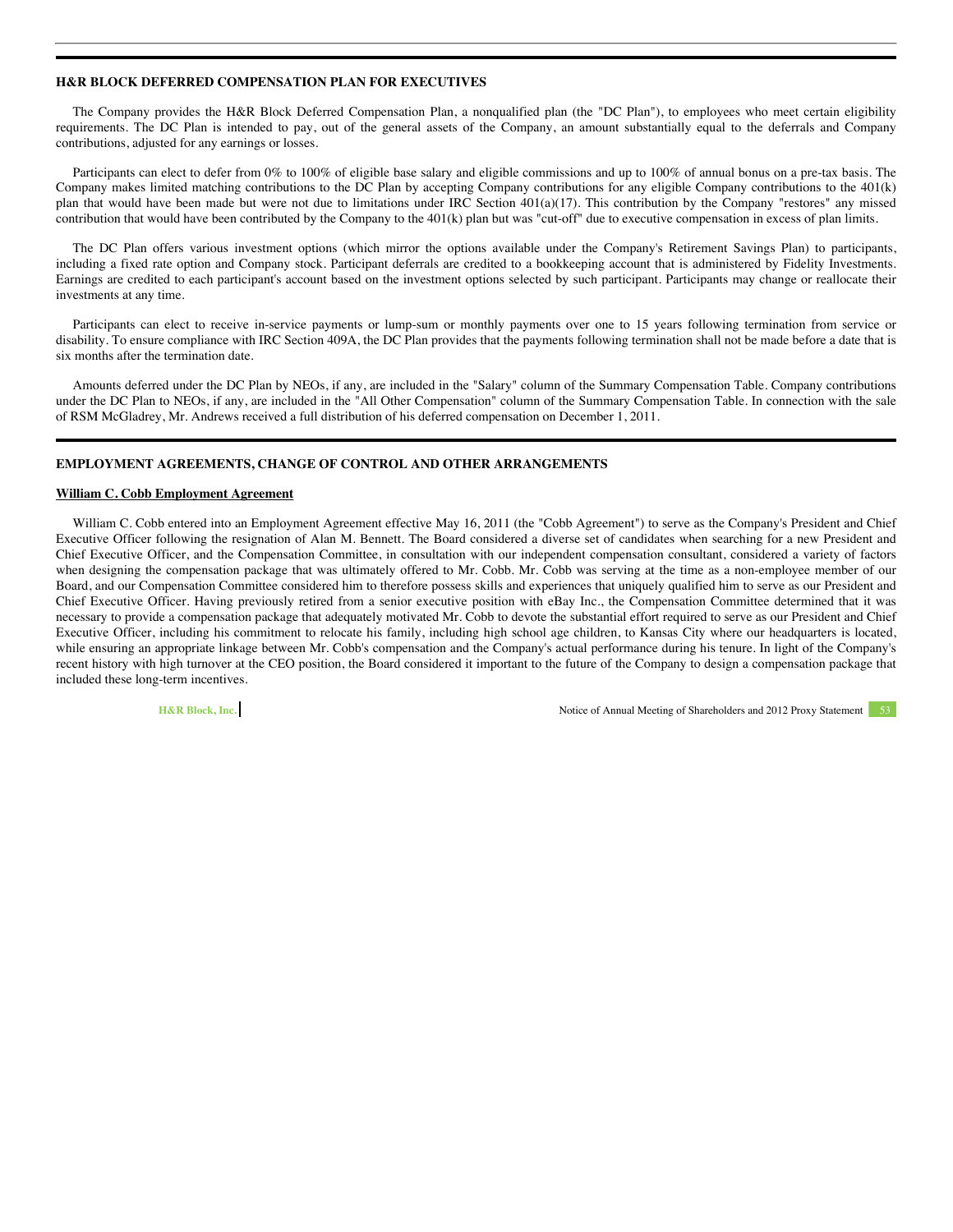The Cobb Agreement was recommended by the Compensation Committee and approved by the Board and was designed to incent Mr. Cobb to become President and Chief Executive Officer and to provide stability to the Company by providing him with long-term incentives to remain in those positions for an extended period of time. Accordingly, the Cobb Agreement includes the following: a base salary of \$950,000; participation in the Company's STI compensation plan with a target incentive award equal to 125% of base salary; a cash sign-on bonus of \$900,000; payment of 128,720 restricted share units; 606,470 stock options to purchase shares of the Company's common stock at \$17.48 per share (the fair market value of the stock on the grant date); and participation in the 2003 Plan, with an LTI award valued at no less than \$4,500,000 for fiscal year 2012. Mr. Cobb also received reimbursement of expenses in relation to the relocation of his family to the greater Kansas City area as provided under the Company's standard executive relocation policy. The Company also provides Mr. Cobb with other customary health and employment benefits.

The Cobb Agreement expires on May 16, 2016 and provides that it may be terminated (i) by the Company with or without "Cause" (as defined in the footnotes to the Potential Payments Upon Termination or Change of Control Table on page 59 of this proxy statement), (ii) by Mr. Cobb with or without "Good Reason" (as defined in the footnotes to the Potential Payments Upon Termination or Change of Control Table on page 59 of this proxy statement) upon 30 days' prior written notice, and (iii) by the Company for "Disability" (as defined in the footnotes to the Potential Payments Upon Termination or Change of Control Table on page 60) upon 30 days' prior written notice. If Mr. Cobb is terminated for Good Reason or is involuntarily terminated without Cause (as defined in the footnotes to the Potential Payments Upon Termination or Change of Control Table on 59 of this proxy statement), the Company is obligated to provide to Mr. Cobb the compensation and benefits set forth in the Potential Payments Upon Termination or Change of Control Table on page 58.

The Cobb Agreement contains the following post-termination restrictions on Mr. Cobb: non-hire, non-solicitation, and non-compete for one year following his last day of employment; non-disparagement of the Company for two years following his last day of employment; and non-disclosure of proprietary information in perpetuity.

The Cobb Agreement is described in more detail in the Company's proxy statement filed with the SEC on August 2, 2011 and in the Company's Current Report on Form 8-K filed with the SEC on April 29, 2011. A copy of the Cobb Agreement was filed as an exhibit to such Form 8-K.

On April 25, 2011, Mr. Bennett provided notice that he was retiring as President and Chief Executive Officer of the Company, effective May 16, 2011. In connection with his retirement, Mr. Bennett received the payments and other benefits included under the "Death, Disability or Retirement" column in the Potential Payments Upon Termination or Change of Control Table on page 58.

### **Employment Offer Letters**

On November 14, 2011, we named Susan P. Ehrlich Senior Vice President, Financial Services, effective on November 21, 2011. Pursuant to her offer letter, Ms. Ehrlich received a cash signing bonus of \$200,000 and an initial LTI award under the 2003 Plan in the amount of \$450,000, 50% of which was awarded in the form of stock options, 30% of which was awarded in performance share units, and 20% of which was awarded in the form of restricted share units. Ms. Ehrlich was also entitled to receive an annual base salary of \$385,000, to participate in the Company's STI program, as discussed above, and to be eligible to receive future equity grants as a participant in the Company's LTI program.

On January 3, 2012, we named Thomas A. Gerke Senior Vice President and General Counsel. Under the terms of his offer letter, Mr. Gerke received an initial LTI award under the 2003 Plan in the amount of \$700,000, 50% of which was awarded in the form of stock options, 30% of which was awarded in performance share units, and 20% of which was awarded in the form of restricted share units. Additionally, Mr. Gerke was entitled to receive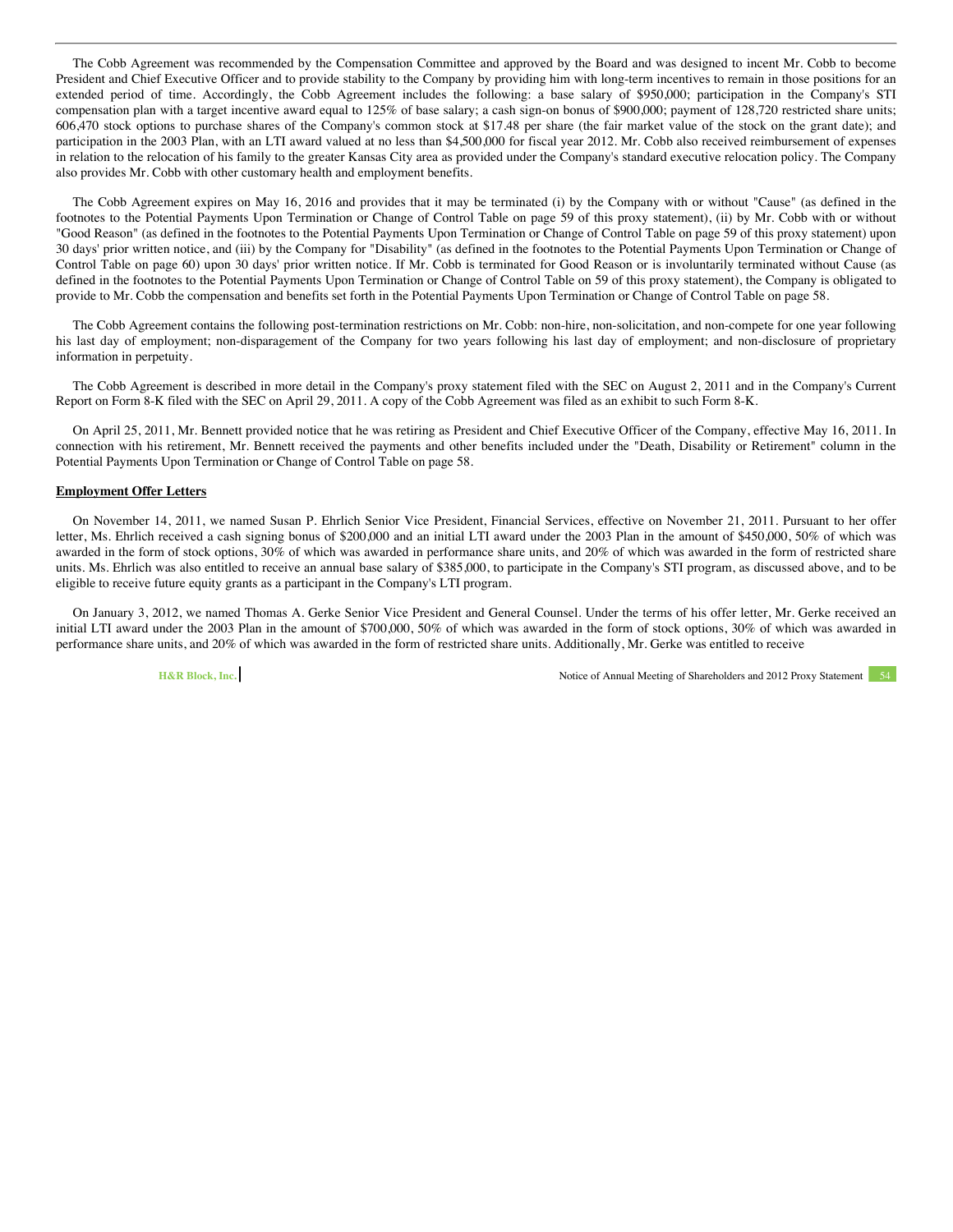an annual base salary of \$465,000, to participate in the Company's STI program, as discussed above, and to be eligible to receive future equity grants as a participant in the Company's LTI program.

On May 23, 2012, we named Gregory J. Macfarlane Chief Financial Officer effective June 4, 2012. Under the terms of his offer letter, Mr. Macfarlane received a cash signing bonus of \$125,000 and an initial LTI award under the 2003 Plan in the amount of \$1,200,000, half of which was awarded in the form of stock options and half of which was awarded in the form of restricted share units. The LTI award vests in three equal annual installments beginning on the date of grant. Additionally, pursuant to his offer letter, Mr. Macfarlane receives an annual base salary of \$550,000, participates in the Company's STI program, with a target incentive of \$440,000 for the 2013 fiscal year, and is eligible to receive future equity grants as a participant in the Company's LTI program.

## **H&R Block Executive Severance Plan**

In May of 2009, the Compensation Committee recommended and the Board of Directors approved the Executive Severance Plan. Messrs. Cobb, Brown, and Gerke and Ms. Ehrlich participate in the Executive Severance Plan. Pursuant to the Cobb Agreement, Mr. Cobb participates in the Executive Severance Plan only if and to the extent that the benefits thereunder exceed those contained in his employment agreement.

The Executive Severance Plan is intended to support a variety of objectives, including (i) standardization of severance policy among the senior officers, which ensures internal parity, simplifies internal administration, and mitigates negotiation at hire and termination, and (ii) the attraction and retention of highly skilled executives by protecting them from the short-term economic consequences associated with unexpected termination of employment in the absence of cause. Based on a review of competitive data and advice from the Compensation Committee's independent compensation consultant, we believe the benefits our NEOs would receive under various severance scenarios are very conservative relative to the market but sufficient to support the above objectives.

*Eligibility*. An associate of the Company who is nominated by the Chief Executive Officer and approved by the Compensation Committee of the Board may participate in the Executive Severance Plan.

*Severance Benefits*. Under the terms of the Executive Severance Plan, if a Participant incurs a Qualifying Termination or a Change in Control Termination (each as defined below), he or she is entitled to receive the following benefits: (i) a lump sum severance amount equal to the Participant's monthly compensation multiplied by the Participant's years of service, subject to a minimum payout equal to 12 months of service; (ii) a severance enhancement equal to a specified percentage of the Participant's monthly compensation multiplied by the Participant's years of service, subject to a minimum payout equal to 12 months of service; and (iii) an amount equal to the Participant's COBRA subsidy multiplied by 12, if the Participant was enrolled in the Company's applicable health, dental, and vision benefits on the termination date. The Company will also provide reasonable out-placement assistance for a period not to exceed 15 months. The Participant is entitled to a pro-rata award of any amounts payable under the Company's short-term incentive compensation plan, based upon the Participant's actual performance and the attainment of goals established as determined by the Board. The Participant is also entitled to a pro-rata award of any outstanding performance share units granted under the 2003 Plan as of the termination date.

*Equity Awards*. If a Participant incurs a Qualifying Termination, then: (i) a Participant shall become vested in any stock options and restricted share unit awards outstanding on July 11, 2010 that would have vested during the 12-month period following the separation date; and (ii) a Participant shall forfeit any stock options and restricted share unit awards granted after July 11, 2010 that are not vested as of the separation date.

If a Participant incurs a Change in Control Termination, then the Participant becomes vested in all outstanding stock options and restricted share unit awards.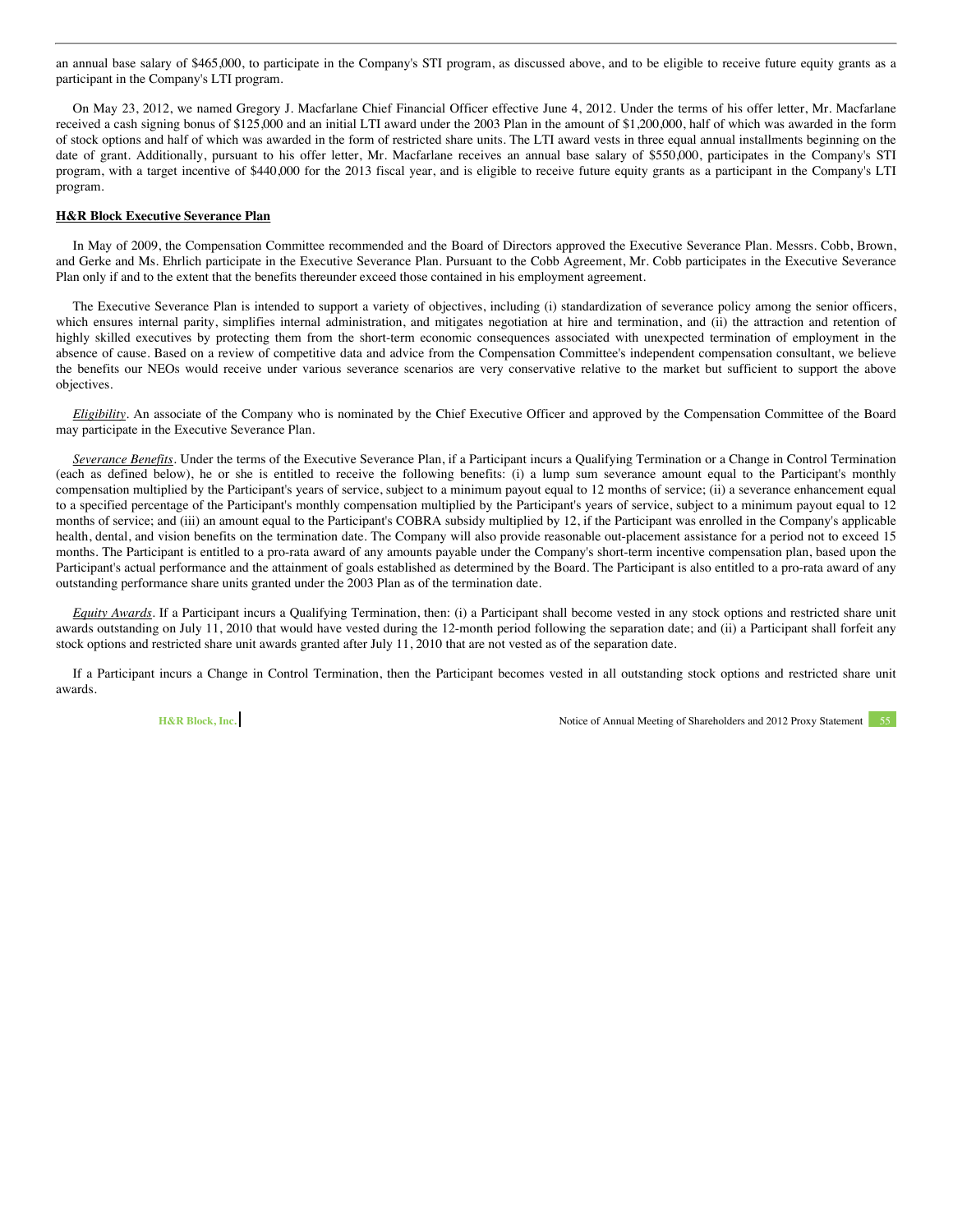*Release*. The Participant is required to sign a release agreement in order to receive severance benefits.

*Repayment and Clawback*. If the Company is required to restate financial statements or the Participant violates the provisions of any confidentiality, noncompetition, or similar agreements with the Company, the Board may recover or require reimbursement of benefits under the Executive Severance Plan.

*Definitions*. "Qualifying Termination" means the involuntary separation from service by the Company under circumstances not constituting Cause (as defined below), but does not include the elimination of the Participant's position where the Participant was offered a comparable position with the Company or with a party that acquires any assets from the Company or the redefinition of Participant's position to a lower compensation rate or grade.

"Change in Control Termination" means a Participant's Qualifying Termination or Good Reason (as defined below) termination, in either event within 24 months immediately following a Change in Control. Change in Control under the Executive Severance Plan is defined below in footnote 4(b) to the Potential Payments Upon Termination or Change of Control Table on page 58.

"Cause" is defined as any of the following unless, if capable of cure, such events are fully corrected in all material respects by the Participant within ten (10) days after the Company provides notice of the occurrence of such event:

- (i) A Participant's misconduct that materially interferes with or materially prejudices the proper conduct of the business of the Company;
- (ii) A Participant's commission of an act materially and demonstrably detrimental to the good will of the Company;
- (iii) A Participant's commission of any act of dishonesty or breach of trust resulting or intending to result in material personal gain or enrichment of the Participant at the expense of the Company;
- (iv) A Participant's violation of any non-competition, non-solicitation, confidentiality or similar restrictive covenant under any employment-related agreement, plan, or policy with respect to which the Participant is a party or is bound; or
- (v) A Participant's conviction of, or plea of nolo contendere to, a misdemeanor involving an act of moral turpitude or a felony.

"Good Reason" is defined as a separation from service within 24 months immediately following a Change in Control which is initiated by the Participant upon one or more of the following occurrences:

- (i) A material diminution in the Participant's base compensation;
- (ii) A material diminution in the Participant's authority, duties, or responsibilities;
- (iii) A material change in the geographic location at which the Participant must perform the services; or
- (iv) Any other action or interaction that constitutes a material breach by the Company of any written employment-related agreement between the Participant and the Company.

"Participant" means an associate of the Company who is nominated by the CEO and approved by the Compensation Committee.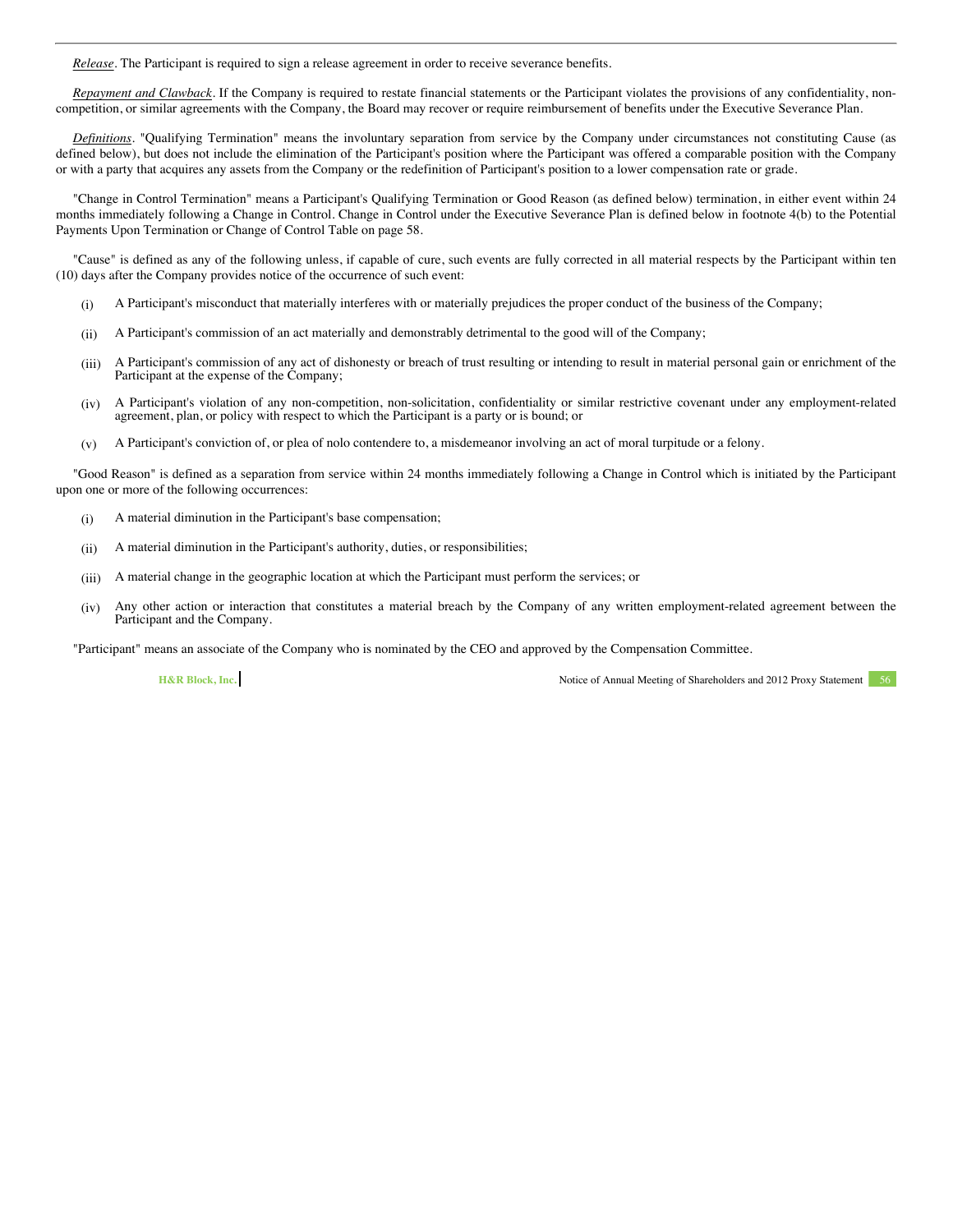#### **Equity Grant Agreements**

In connection with equity award grants, our executives enter into equity grant agreements that include provisions for the acceleration of vesting or forfeiture, as applicable, of any outstanding equity grant in the event of a Qualifying Termination or Qualifying Termination following a Change in Control (each as defined under the Executive Severance Plan). Under either of these termination scenarios, any outstanding equity grants for our NEOs will be treated in accordance with the Executive Severance Plan, except for Mr. Cobb as discussed below.

Our equity grant agreements applicable to grants made through fiscal year 2012 for executives (except for Mr. Cobb) also include a retirement provision that accelerates the vesting of outstanding equity grants if the executive retires more than one year after the related grant date. Retirement under these grant agreements is defined as a participant's voluntary termination of employment at or after reaching age 65. Beginning in fiscal year 2013, our equity grant agreements include retirement provisions that accelerate the vesting of equity grants made thereunder upon a participant's voluntary termination of employment (i) at or after reaching age 55, if such participant has not yet reached age 60 and has completed at least five years of service with the Company, or (ii) at or after the date on which such participant has reached age 60.

## **POTENTIAL PAYMENTS UPON TERMINATION OR CHANGE OF CONTROL**

The following table summarizes the potential payments our NEOs who are current employees would receive in the event of termination or a change of control of the Company. The agreements and arrangements that govern these payments are described in more detail above under Employment Agreements, Change of Control and Other Arrangements. This table assumes the relevant triggering event occurred on April 30, 2012.

As discussed above, (i) Mr. Bennett departed the Company after serving as President and Chief Executive Officer of the Company until May 16, 2011, (ii) Mr. Andrews departed the Company after serving as President of Harbor Business Services, Inc., formerly known as RSM McGladrey, until March 6, 2012, and (iii) Mr. Mazzini departed the Company after serving as President of Retail Tax Services of HRB Tax Group, Inc. until April 30, 2012. In connection with their respective resignations, Messrs. Bennett and Mazzini each received the payments and other benefits disclosed under the "Death, Disability or Retirement" column below and were no longer eligible to receive payments in the event of termination or after a change in control of the Company. In connection with Mr. Andrews' departure, he received or will receive the payments and other benefits disclosed under the "Termination Other than for Cause or Good Reason" column below and was no longer eligible to receive benefits in the event of termination after a change in control or death, disability or retirement.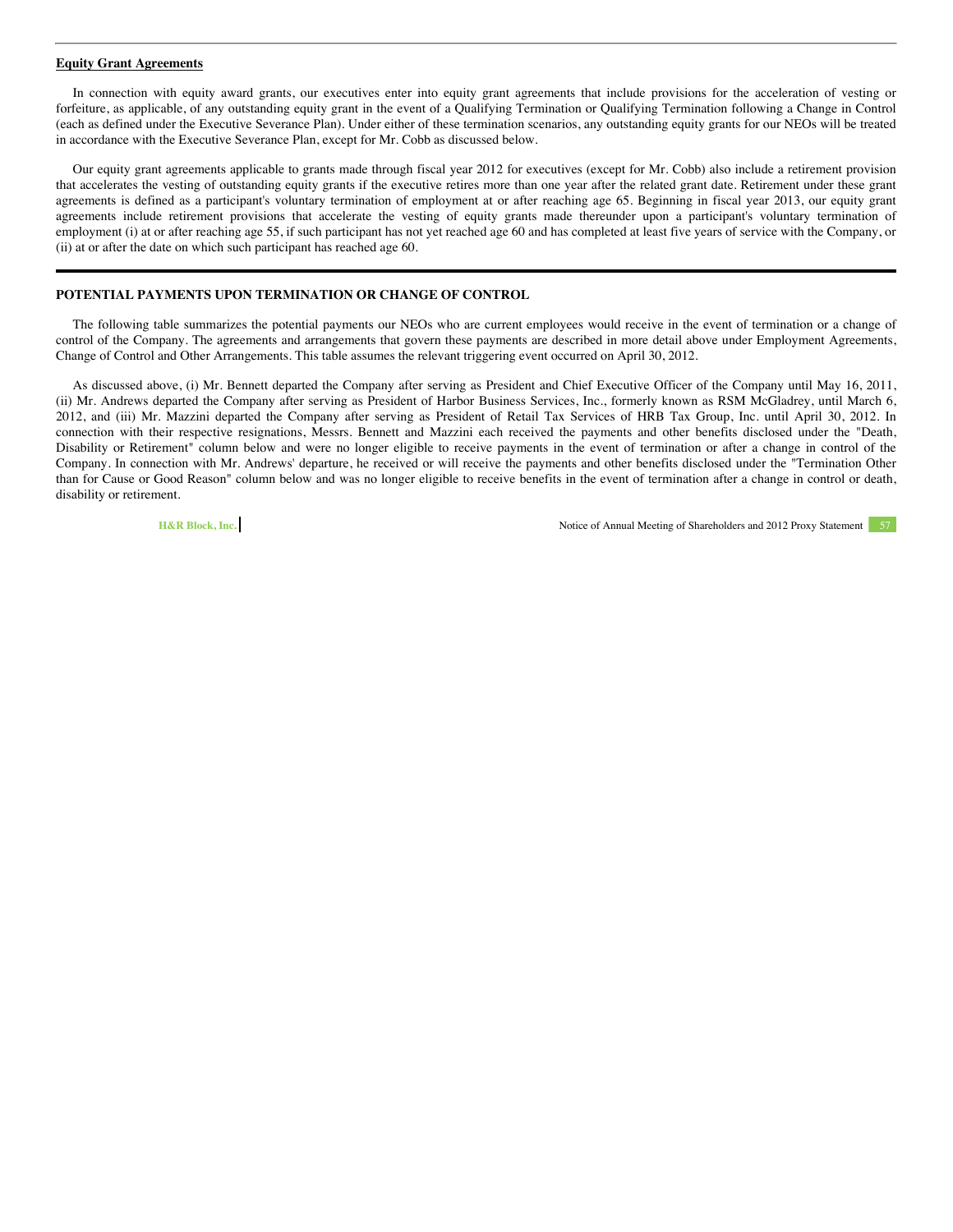# **POTENTIAL PAYMENTS UPON TERMINATION OR CHANGE OF CONTROL TABLE**

|                                                                                                          | <b>Termination Other than</b>       | <b>Termination After</b>                     |                          |
|----------------------------------------------------------------------------------------------------------|-------------------------------------|----------------------------------------------|--------------------------|
|                                                                                                          | for Cause <sup>(1)(2)</sup> or Good | Change of Control<br>(\$) <sup>(2)</sup> (4) | Death, Disability or     |
| <b>Name of Executive</b>                                                                                 | $Reason^{(3)}(\mathcal{S})$         |                                              | Retirement $(S)^{(3)}$   |
| Cobb                                                                                                     |                                     |                                              |                          |
| Cash (salary plus short-term incentive) <sup>(6)</sup><br>Restricted Share Units (lapse of restrictions) | \$2,137,500                         | \$3,087,500                                  | \$2,137,500              |
| Stock Options (vesting accelerated) <sup>(7)</sup>                                                       | \$1,261,466                         | \$1,261,466                                  | \$1,261,466              |
| Performance Share Units                                                                                  | \$378,863                           | ÷,<br>\$378,863                              | ÷.<br>\$378,863          |
| Health and Welfare Plan Benefits                                                                         | \$17,885                            | \$5,962                                      |                          |
| <b>Outplacement Services</b>                                                                             |                                     |                                              |                          |
| $Brown^{(2)}$                                                                                            |                                     |                                              |                          |
| Cash (salary plus short-term incentive)                                                                  | \$619,200                           | \$619,200                                    |                          |
| Restricted Share Units (lapse of restrictions) <sup>(8)</sup>                                            | \$21,874                            | \$183,603                                    | \$91,949                 |
| Stock Options (vesting accelerated) <sup>(8)</sup>                                                       | ÷,                                  | \$139,507                                    | \$139,507                |
| Performance Share Units                                                                                  | \$42,086                            | \$42,086                                     | \$42,086                 |
| Health and Welfare Plan Benefits                                                                         | \$11,923                            | \$11,923                                     |                          |
| <b>Outplacement Services</b>                                                                             | \$15,000                            | \$15,000                                     | L.                       |
| Mazzini                                                                                                  |                                     |                                              |                          |
| Cash (salary plus short term-incentive)                                                                  |                                     |                                              | \$875,000                |
| Restricted Share Units (lapse of restrictions)                                                           |                                     |                                              | \$32,796                 |
| Stock Options (vesting accelerated)                                                                      |                                     |                                              | $\overline{\phantom{a}}$ |
| Performance Share Units                                                                                  |                                     |                                              | \$58,874                 |
| Health and Welfare Plan Benefits                                                                         |                                     |                                              | \$11,923                 |
| <b>Outplacement Services</b>                                                                             |                                     |                                              | \$15,000                 |
| Ehrlich <sup>(2)</sup>                                                                                   |                                     |                                              |                          |
| Cash (salary plus short-term incentive)                                                                  | \$616,000                           | \$616,000                                    |                          |
| Restricted Share Units (lapse of restrictions)                                                           |                                     | \$82,394                                     |                          |
| Stock Options (vesting accelerated)                                                                      |                                     | $\sim$                                       |                          |
| Performance Share Units                                                                                  | \$41,189                            | \$41,189                                     | \$41,189                 |
| Health and Welfare Plan Benefits                                                                         | \$4,492                             | \$4,492                                      |                          |
| <b>Outplacement Services</b>                                                                             | \$15,000                            | \$15,000                                     |                          |
| Gerke $^{(2)}$                                                                                           |                                     |                                              |                          |
| Cash (salary plus short-term incentive)                                                                  | \$744,000                           | \$744,000                                    |                          |
| Restricted Share Units (lapse of restrictions)                                                           |                                     | \$121,055                                    |                          |
| Stock Options (vesting accelerated)                                                                      | ÷                                   | ÷,                                           |                          |
| Performance Share Units                                                                                  | \$60,535                            | \$60,535                                     | \$60,535                 |
| Health and Welfare Plan Benefits                                                                         | \$13,295                            | \$13,295                                     |                          |
| <b>Outplacement Services</b>                                                                             | \$15,000                            | \$15,000                                     |                          |
| <b>Bennett</b>                                                                                           |                                     |                                              |                          |
| Cash (salary plus short-term incentive)                                                                  |                                     |                                              |                          |
| Restricted Share Units (lapse of restrictions)                                                           |                                     |                                              |                          |
| Stock Options (vesting accelerated)                                                                      |                                     |                                              | \$2,920,000              |
| Performance Share Units                                                                                  |                                     |                                              |                          |
| Health and Welfare Plan Benefits                                                                         |                                     |                                              |                          |
| <b>Outplacement Services</b>                                                                             |                                     |                                              |                          |
| Andrews <sup>(2)</sup>                                                                                   |                                     |                                              |                          |
| Cash (salary plus short-term incentive) $^{(9)}$                                                         | \$3,945,000                         |                                              |                          |
| Restricted Share Units (lapse of restrictions)                                                           |                                     |                                              |                          |
| Stock Options (vesting accelerated)                                                                      | \$23,250                            |                                              |                          |
| Performance Cash                                                                                         |                                     |                                              |                          |
| Health and Welfare Plan Benefits                                                                         | \$12,226                            |                                              |                          |
| <b>Outplacement Services</b>                                                                             | \$15,000                            |                                              |                          |
|                                                                                                          |                                     |                                              |                          |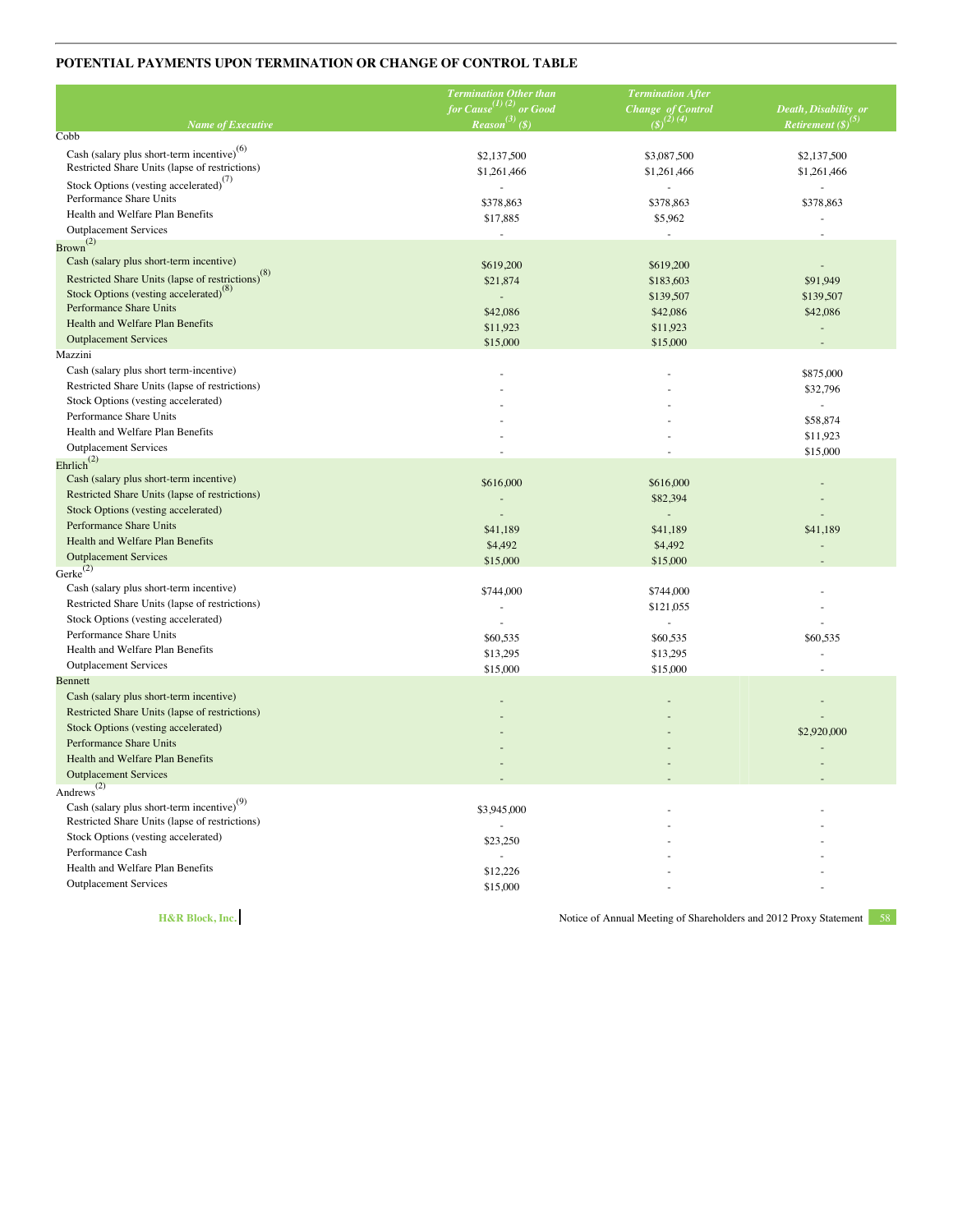- (1) Applies to Mr. Cobb under the Cobb Agreement. Applies to Mr. Brown, Mr. Gerke, and Ms. Ehrlich under the Executive Severance Plan. "Cause" under the Cobb Agreement<br>refers to any one or more of the following grounds: (i constitutes gross negligence or willful misconduct by Mr. Cobb in the performance of his material duties to the Company or any affiliate; (ii) Mr. Cobb's commission of any material act of dishonesty or breach of trust resulting or intending to result in material personal gain or material enrichment of Mr. Cobb at the expense of the Company or any affiliate; (iii) Mr. Cobb's violation of certain covenants related to confidentiality, non-hiring of employees, and non-solicitation of customers; or (iv) the inability of the Company<br>or any affiliate to participate in any Arrangements."
- (2) Payments to Mr. Brown, Mr. Gerke, and Ms. Ehrlich would be made pursuant to the terms of the Executive Severance Plan and various equity grant agreements described above under "Employment Agreements, Change of Control and Other Arrangements."
- (3) Applies only to Mr. Cobb under the provisions of the Cobb Agreement. Termination for "Good Reason" under the Cobb Agreement refers to any one or more of the following grounds unless cured within 30 days of receipt of notice thereof: (i) a material diminution in Mr. Cobb's base compensation; (ii) relocation of Mr. Cobb's location of employment<br>outside of the Kansas City, Missouri metropo of the Company, or a requirement to report to anyone other than the Company's Board of Directors; or (iv) any other action or inaction that constitutes a material breach by the Company of the Cobb Agreement.
- (4) (a) Under the Cobb Agreement, if Mr. Cobb terminates for Good Reason following a Change in Control (as defined below), including a 409A Change in Control (as defined below) of the Company, Mr. Cobb would be entitled to those payments set forth in the table.

Under the Cobb Agreement, a "Change in Control" has the same definition as under the Executive Severance Plan, as set forth in Note 4(b) below.

Under the Cobb Agreement, a "409A Change in Control" means a Change in Control that constitutes a "change in control" under IRC Section 409A (regarding change in the ownership or effective control of a corporation or a change in the ownership of a substantial portion of the assets of a corporation.

(b) Under the Executive Severance Plan, a "Change in Control" means:

 (i) Any one person, or more than one person acting as a group, acquires ownership of stock of the Company that, together with stock held by such person or group, constitutes more than 50% of the total fair market value or total voting power of the stock of the Company. If any one person, or more than one person acting as a group, is considered to own more than 50% of the total fair market value or total voting power of the stock of the Company, the acquisition of additional stock by the same person or persons shall not be considered to cause a change in the ownership of the corporation. An increase in the percentage of stock owned by any one person, or persons acting as a group, as a result of a transaction in which the Company acquires its stock in exchange for property will be treated as an acquisition of stock;

 (ii) Any one person, or more than one person acting as a group, acquires (or has acquired during the 12-month period ending on the date of the most recent acquisition by such person or persons) ownership of stock of the Company possessing 35% or more of the total voting power of the stock of the Company. If any one person, or more than one person acting as a group, is considered to effectively control a corporation within the meaning of Treasury Regulation Section 1.409A-3(i)(5)(vi), the acquisition of additional control of the corporation by the same person or persons is not considered to cause a change in the effective control of the corporation;

 (iii) A majority of members of the Board is replaced during any 12-month period by directors whose appointment or election is not endorsed by two-thirds (2/3) of the members of the Board before the date of such appointment or election; or

 (iv) Any one person, or more than one person acting as a group, acquires (or has acquired during the 12-month period ending on the date of the most recent acquisition by such person or persons) assets from the Company that have a total gross fair market value equal to or more than 50% of the total gross fair market value of all of the assets of the Company immediately before such acquisition or acquisitions. For this purpose, gross fair market value means the value of the assets of the Company, or the value of the assets being disposed of, determined without regard to any liabilities associated with such assets. Notwithstanding the foregoing, there is no Change in Control event under the Executive Severance Plan when there is a transfer to an entity that is controlled by the shareholders of the Company immediately after the transfer. A transfer of assets by the Company is not treated as a change in the ownership of such assets if the assets are transferred to: (a) a shareholder of the Company (immediately before the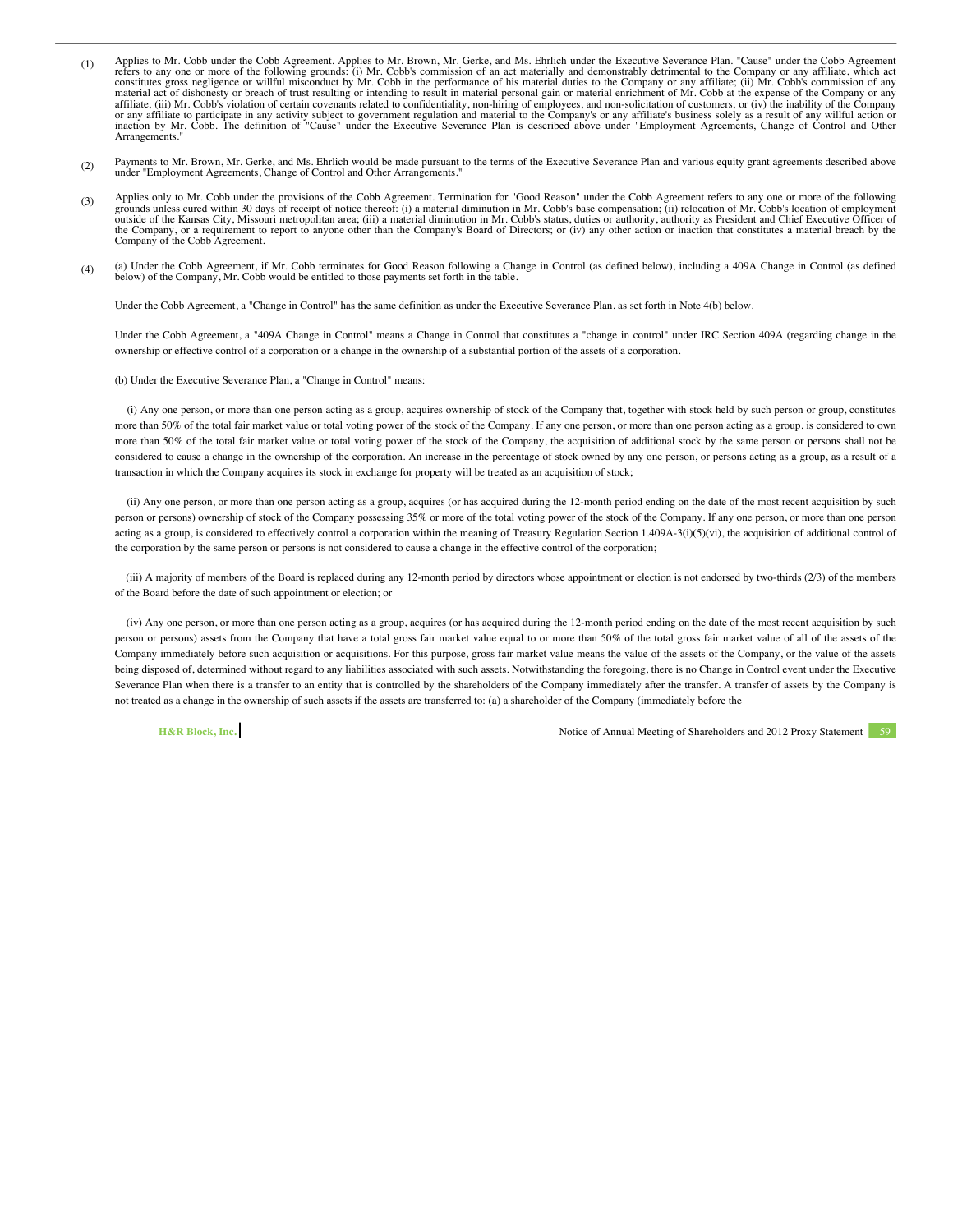asset transfer) in exchange for or with respect to its stock; (b) an entity, 50% or more of the total value or voting power of which is owned, directly or indirectly, by the Company; (c) a person, or more than one person acting as a group, that owns, directly or indirectly, 50% or more of the total value or voting power of all the outstanding stock of the Company; or (d) an entity, at least 50% of the total value or voting power of which is owned, directly or indirectly, by a person described in (c) above.

The benefits which may be paid under the Executive Severance Plan in connection with a Change in Control are described above under "Employment Agreements, Change of Control and Other Arrangements."

(c) Equity acceleration under our equity grant agreements is described above under "Employment Agreements, Change of Control and Other Arrangements."

(5) (a) Under the Cobb Agreement, in the event of Mr. Cobb's death or Disability, Mr. Cobb is entitled to full vesting of his outstanding stock options and restricted share units granted May 2, 2011. "Disability" under the any consecutive 12 months as a result of incapacity due to mental or physical illness or injury.

(b) Equity acceleration for restricted share units and stock options under the terms of our Executive Severance Plan and equity grant agreements upon the Retirement of Mr. Brown, Mr. Gerke, and Ms. Ehrlich is described above under "Employment Agreements, Change of Control and Other Arrangements." Under the Executive Severance Plan and the award agreements for awards prior to fiscal year 2013, "Retirement" means voluntary termination at or after reaching age 65. In June 2012, the Board approved new grant agreements for awards granted after fiscal year 2012 under which "Retirement" means voluntary termination (i) at or after reaching age 55, if such participant has not yet reached age 60 and has completed at least five years of service with the Company, or (ii) at or after reaching age 60.

- (6) Under the Cobb Agreement, in the event of a termination by the Company other than for Cause, Mr. Cobb is entitled to a lump-sum payment equal to his base salary and his target<br>bonus. In the event of a termination by Mr and (ii) full vesting of his outstanding stock options and restricted share units granted May 2, 2011.
- (7) Under the Cobb Agreement, in the event of Mr. Cobb's death or Disability, Mr. Cobb is entitled to full vesting of his outstanding stock options and restricted share units granted May 2, 2011.
- (8) In the event of Mr. Brown's death or disability, Mr. Brown would not receive the amounts related to restricted share units (\$91,949) or the amounts related to stock options (\$139,507) that are currently reflected in the table.
- (9) The amounts reflect Mr. Andrews' receipt of a \$3,000,000 cash payment in recognition of his successful management of the sale of RSM McGladrey, Inc., which was paid at the same time as the other payments he received under the Executive Severance Plan.

# **EQUITY COMPENSATION PLANS**

The following table provides information about the Company's common stock that may be issued upon the exercise of options, warrants, and rights under all of the Company's existing equity compensation plans as of April 30, 2012. As of April 30, 2012, the Company had three stock-based compensation plans: the 2003 Plan, the 2008 Deferred Stock Unit Plan for Outside Directors (the "2008 DSU Plan"), and the 2000 Employee Stock Purchase Plan. In addition, the 1999 Stock Option Plan for Seasonal Employees, which provided for awards of nonqualified options to certain employees, was terminated effective December 31, 2009, except with respect to outstanding awards thereunder. Our shareholders have approved all of the Company's current stock-based compensation plans. Our shareholders approved the 2003 Plan in September 2002 to replace the 1993 Long-Term Executive Compensation Plan (the "1993 Plan"), effective July 1, 2003. The 1993 Plan terminated at that time, except with respect to outstanding awards thereunder. Our shareholders approved the 1993 Plan in September 1993 to replace the 1984 Long-Term Executive Compensation Plan, which terminated at that time except with respect to outstanding options thereunder. Our shareholders approved the 2008 Deferred Stock Unit Plan in September 2008 to replace the 1989 Stock Option Plan for Outside Directors, except with respect to outstanding awards thereunder.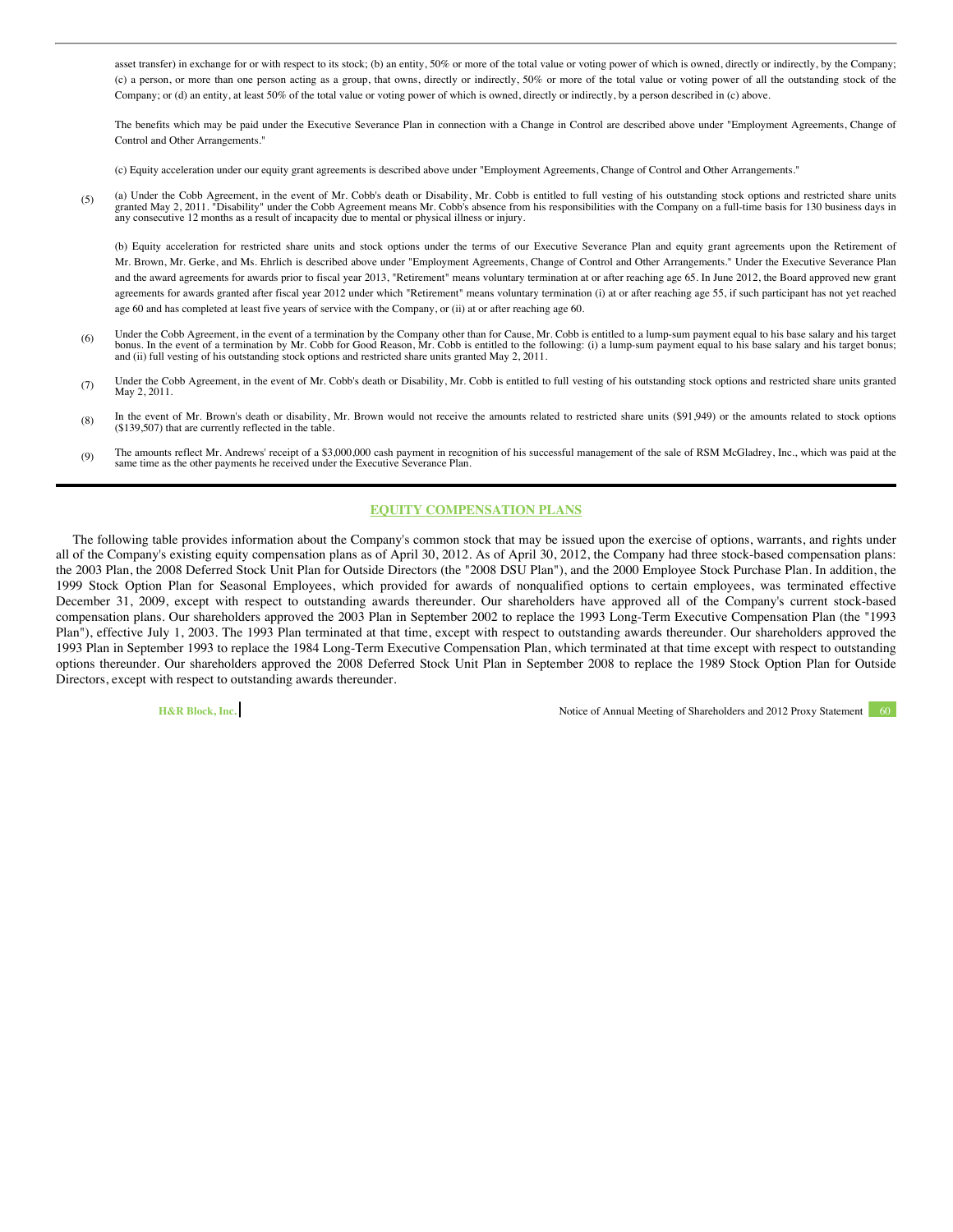As discussed beginning on page 64, we are asking our shareholders to approve the adoption of the 2013 Long-Term Incentive Plan (the "2013 Plan") at this year's annual meeting. If the 2013 Plan is approved by shareholders, we will make future grants of equity-based compensation to employees, non-employee directors, and consultants under the 2013 Plan beginning January 1, 2013, and each of the 2003 Plan and the 2008 DSU Plan will terminate at that time except with respect to outstanding awards thereunder.

| <b>Plan Category</b>                                                                                                    | Number of securities to be<br><i>issued upon exercise of</i><br><i>outstanding options,</i> | Weighted-average<br>exercise price of<br>outstanding options, | Number of securities remaining<br>available for future issuance under<br>equity compensation plans excluding |
|-------------------------------------------------------------------------------------------------------------------------|---------------------------------------------------------------------------------------------|---------------------------------------------------------------|--------------------------------------------------------------------------------------------------------------|
|                                                                                                                         | warrants, and rights<br>$(A)$ (# 000)                                                       | warrants, and rights<br>$(B)$ $(S)$                           | securities reflected in column $(A)$<br>$(C)$ (# 000)                                                        |
| Equity compensation plans<br>approved by security holders<br>Equity compensation plans not approved by security holders | 6,950 \$                                                                                    | 18.15                                                         | 10,169                                                                                                       |
| Total                                                                                                                   | $6,950$ \$                                                                                  | 18.15                                                         | 10,619                                                                                                       |

# **AUDIT COMMITTEE REPORT**

The Company's management is responsible for preparing financial statements in accordance with generally accepted accounting principles and the financial reporting process, including the Company's disclosure controls and procedures and internal control over financial reporting. The Company's independent registered public accounting firm is responsible for (i) auditing the Company's financial statements and expressing an opinion as to their conformity to accounting principles generally accepted in the United States (GAAP) and (ii) auditing management's assessment of the Company's internal control over financial reporting and expressing an opinion on such assessment. The Audit Committee of the Board of Directors, composed solely of independent directors, meets periodically with management, including the Assistant Vice President, Audit Services (the Company's internal auditor) and others in the Company, and the Company's independent registered public accounting firm to review and oversee matters relating to the Company's financial statements, audit services (internal audit) activities, disclosure controls and procedures, and internal control over financial reporting and non-audit services provided by the independent accountants. In addition, the Audit Committee oversaw effective compliance with the five-year mandatory rotation of the lead audit partner for the Company's independent public accounting firm during the fiscal year ended April 30, 2012, and, as discussed further below, pre-approved all audit and non-audit fees paid to such firm.

The Audit Committee has reviewed and discussed with management and Deloitte & Touche LLP ("Deloitte"), the Company's independent registered public accounting firm, the Company's audited financial statements for the fiscal year ended April 30, 2012. The Audit Committee has also discussed with Deloitte the matters required to be discussed by the Statement on Auditing Standards No. 61, as amended (AICPA, Professional Standards, Vol. 1, AU section 380), as adopted by the Public Company Accounting Oversight Board in Rule 3200T, relating to communication with audit committees. In addition, the Audit Committee has received from Deloitte the written disclosures and the letter required by applicable requirements of the Public Company Accounting Oversight Board regarding Deloitte's communications with the Audit Committee concerning independence, has discussed with Deloitte its independence from the Company and the Company's management, oversaw effective compliance with the five-year mandatory rotation of the lead audit partner for Deloitte beginning with the next fiscal year, and has considered whether Deloitte's provision of non-audit services to the Company is compatible with maintaining the auditor's independence.

The Audit Committee conducted its own self-evaluation and evaluation of the services provided by Deloitte during the fiscal year ended April 30, 2012. Based on its evaluation of Deloitte, the Audit Committee reappointed Deloitte as the Company's independent registered public accounting firm for the fiscal year ended April 30, 2013.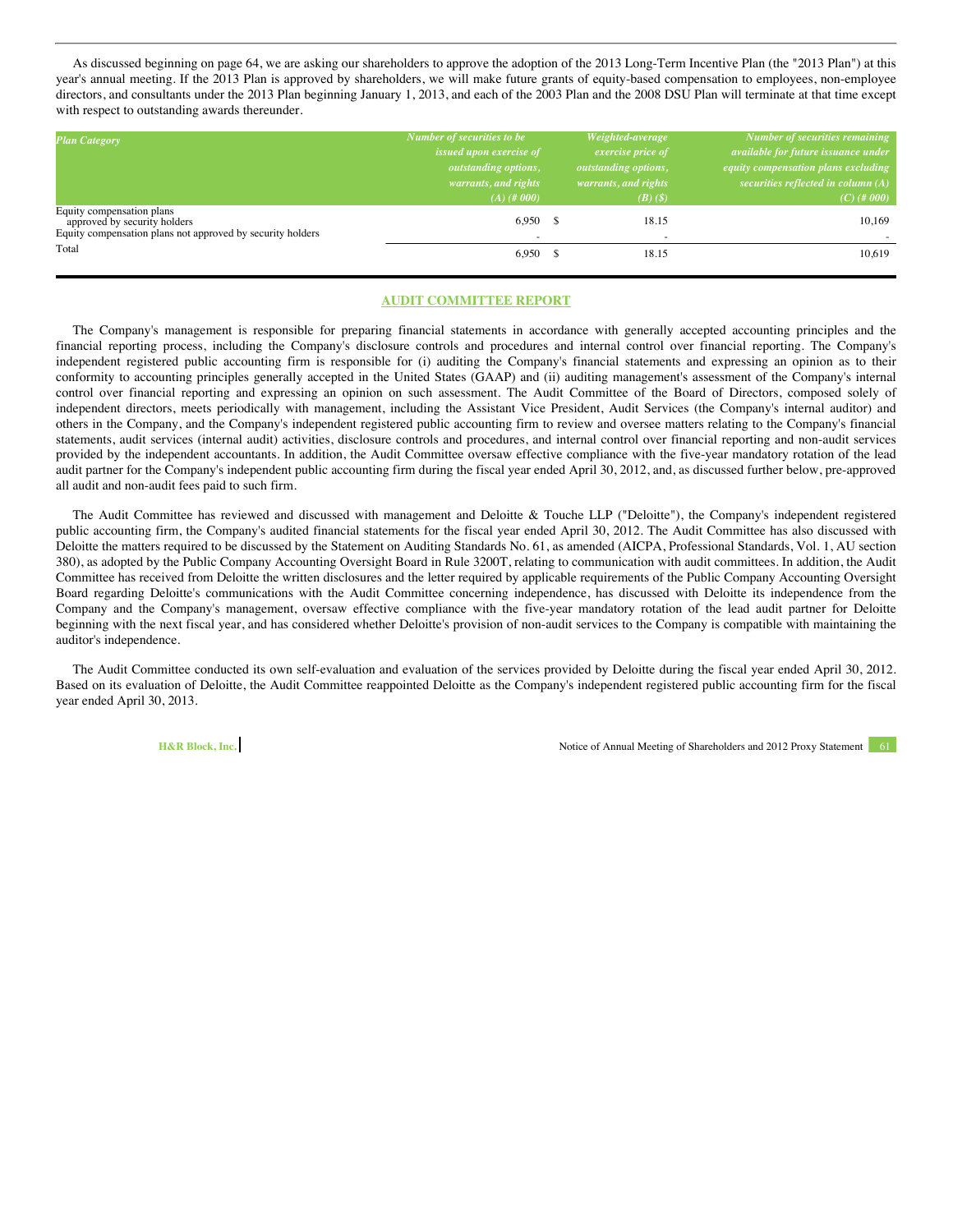Based on the reviews and discussions referred to above, the Audit Committee recommended to the Board of Directors of the Company that the Company's audited financial statements be included in the Annual Report on Form 10-K for the fiscal year ended April 30, 2012, for filing with the SEC.

**AUDIT COMMITTEE** David Baker Lewis, Chair Victoria J. Reich Bruce C. Rohde Christianna Wood

# **AUDIT FEES**

The following table presents fees for professional services rendered by Deloitte for the audit of the Company's annual financial statements for the years ended April 30, 2012 and 2011, and fees billed for other services rendered by Deloitte for such years. Fees disclosed below include fees actually billed and expected to be billed for services relating to the applicable fiscal year.

| <b>Fiscal Year</b>        | 2012                     | 2011        |
|---------------------------|--------------------------|-------------|
| Audit Fees                | \$2,914,426              | \$3,374,230 |
| <b>Audit-Related Fees</b> | \$108,625                | \$133,440   |
| Tax Fees                  | \$369,061                | \$177.458   |
| <b>All Other Fees</b>     | $\overline{\phantom{a}}$ | $-$         |
| <b>Total Fees</b>         | \$3,392,112              | \$3,685,128 |

Audit Fees consist of fees for professional services rendered for the audit of the Company's financial statements and review of financial statements included in the Company's quarterly reports and services normally provided by the independent auditor in connection with statutory and regulatory filings or engagements.

Audit-Related Fees are fees for assurance and related services that are reasonably related to the performance of the audit or review of the Company's financial statements or that are traditionally performed by the independent auditor. Amounts included consist of fees incurred relating to comfort letter procedures for registration statement filings and other audit-related services.

Tax Fees consist of fees for the preparation or review of original and amended tax returns, claims for refunds and tax payment-planning services for tax compliance, tax planning, tax consultation, and tax advice. Amounts included above consist of fees incurred relating to transfer pricing studies and other tax advisory services.

All Other Fees are fees billed for professional services that were not the result of an audit or review.

The Audit Committee has adopted policies and procedures for pre-approving audit and non-audit services performed by the independent auditor so that the provision of such services does not impair the auditor's independence. Under the Audit Committee's pre-approval policy, the terms and fees of the annual audit engagement require specific Audit Committee approval. Other types of services are eligible for general pre-approval. Unless a type of service to be provided by the independent auditor has received general pre-approval, it will require specific Audit Committee pre-approval. In addition, any proposed services exceeding pre-approved cost levels will require specific pre-approval by the Audit Committee.

General pre-approval granted under the Audit Committee's pre-approval policy extends to the next fiscal year following the date of pre-approval. The Audit Committee reviews and pre-approves services that the independent auditor may provide without obtaining specific Audit Committee pre-approval on an annual basis and revises the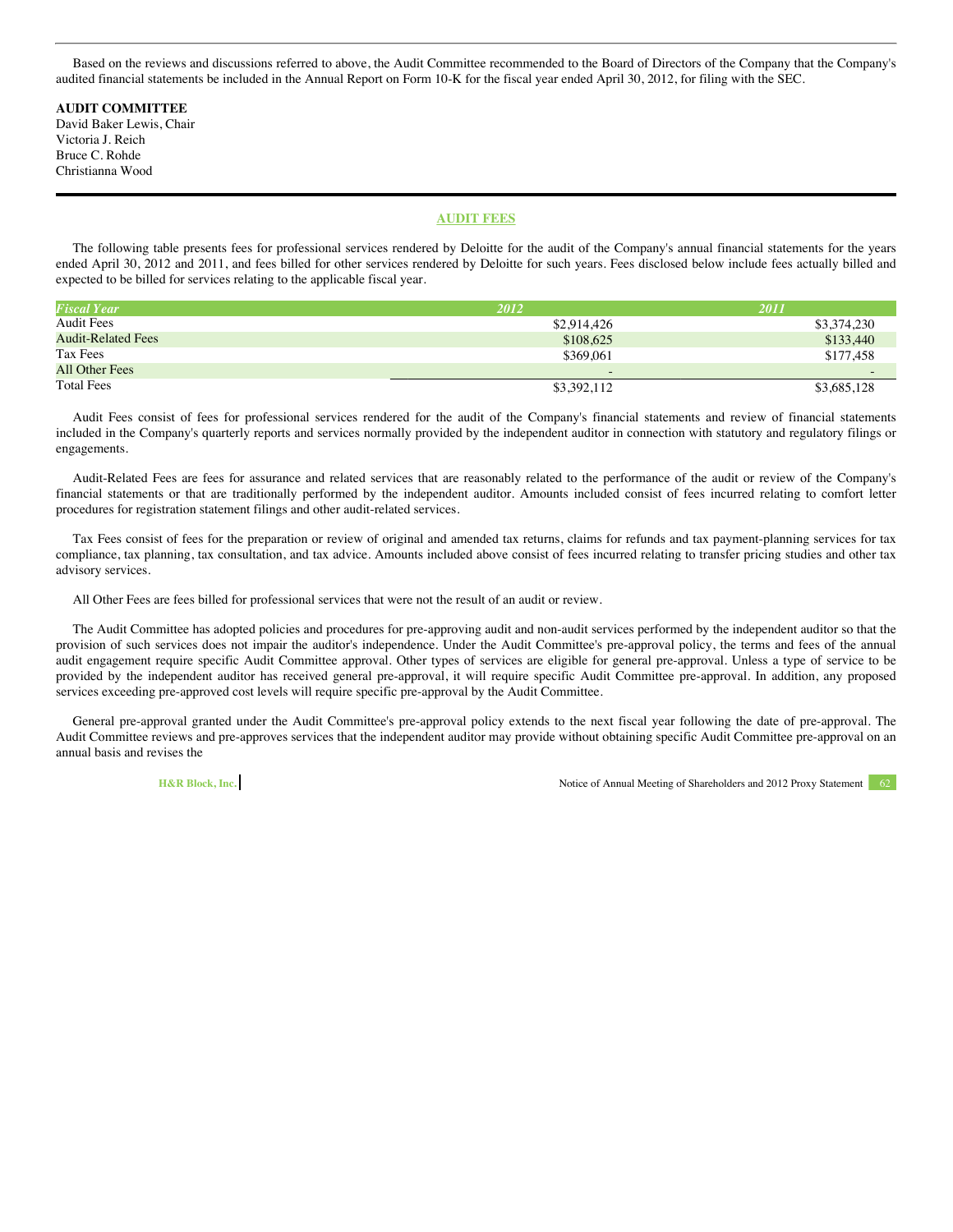list of general pre-approved services from time to time. In determining whether to pre-approve audit or non-audit services (regardless of whether such approval is general or specific pre-approval), the Audit Committee will consider whether such services are consistent with the SEC's rules on auditor independence. The Audit Committee will also consider whether the independent auditor is best positioned to provide the most effective and efficient service and whether the service might enhance the Company's ability to manage or control risk or improve audit quality. All such factors will be considered as a whole and no one factor is necessarily determinative. The Audit Committee will also consider the relationship between fees for audit and non-audit services in deciding whether to pre-approve any such services. The Audit Committee may determine for each fiscal year the appropriate ratio between fees for Audit Services and fees for Audit-Related Services, Tax Services, and All Other Services.

The Audit Committee may delegate pre-approval authority to one or more of its members. The member or members to whom such authority is delegated shall report any pre-approval decisions to the Audit Committee at its next scheduled meeting.

The Audit Committee has concluded that the provision of non-audit services provided to the Company by its independent accountant during the 2012 fiscal year was compatible with maintaining the independent accountant's independence.

# **PROPOSAL 2 – RATIFICATION OF APPOINTMENT OF THE INDEPENDENT REGISTERED PUBLIC ACCOUNTING FIRM**

The Board's Audit Committee has appointed Deloitte & Touche LLP ("Deloitte") as the Company's independent registered public accounting firm to audit the Company's financial statements for the fiscal year ending April 30, 2013. As a matter of good corporate governance, the Audit Committee submits its selection of Deloitte to our shareholders for ratification, and will consider the vote of our shareholders when appointing our independent registered accounting firm in the future. A representative of Deloitte is expected to attend the annual meeting to respond to appropriate questions. For additional information regarding the Company's relationship with Deloitte, please refer to the "Audit Committee Report" and "Audit Fees" sections above.

# **THE BOARD OF DIRECTORS UNANIMOUSLY RECOMMENDS A VOTE "FOR" PROPOSAL 2.**

# **PROPOSAL 3 – ADVISORY APPROVAL OF THE COMPANY'S NAMED EXECUTIVE OFFICER COMPENSATION**

The Dodd-Frank Wall Street Reform and Consumer Protection Act (the "Dodd-Frank Act") and Section 14A of the Securities Exchange Act of 1934 (the "Exchange Act") require that we permit our shareholders to vote to approve, on an advisory (non-binding) basis, the compensation of our named executive officers as disclosed in the "Compensation Discussion and Analysis" section, the Summary Compensation Table and accompanying executive compensation tables, and the related narrative disclosure beginning on page 48. At our 2011 annual meeting, our shareholders approved, on an advisory basis, that an advisory vote on executive compensation should be held annually. Based on such result, our Board determined that the advisory vote on executive compensation will be held every year until the next advisory vote on the frequency of future advisory votes on executive compensation, which will be no later than the Company's 2017 annual meeting of shareholders.

We believe that our compensation programs and policies reflect an overall pay-for-performance culture that is strongly aligned with the interests of our shareholders. We are committed to developing a mix of incentive compensation programs that will reward success in achieving the Company's financial objectives and growing value for shareholders, and continuing to refine these incentives to maximize Company performance. The Compensation Committee of the Board has overseen the development of a compensation program designed to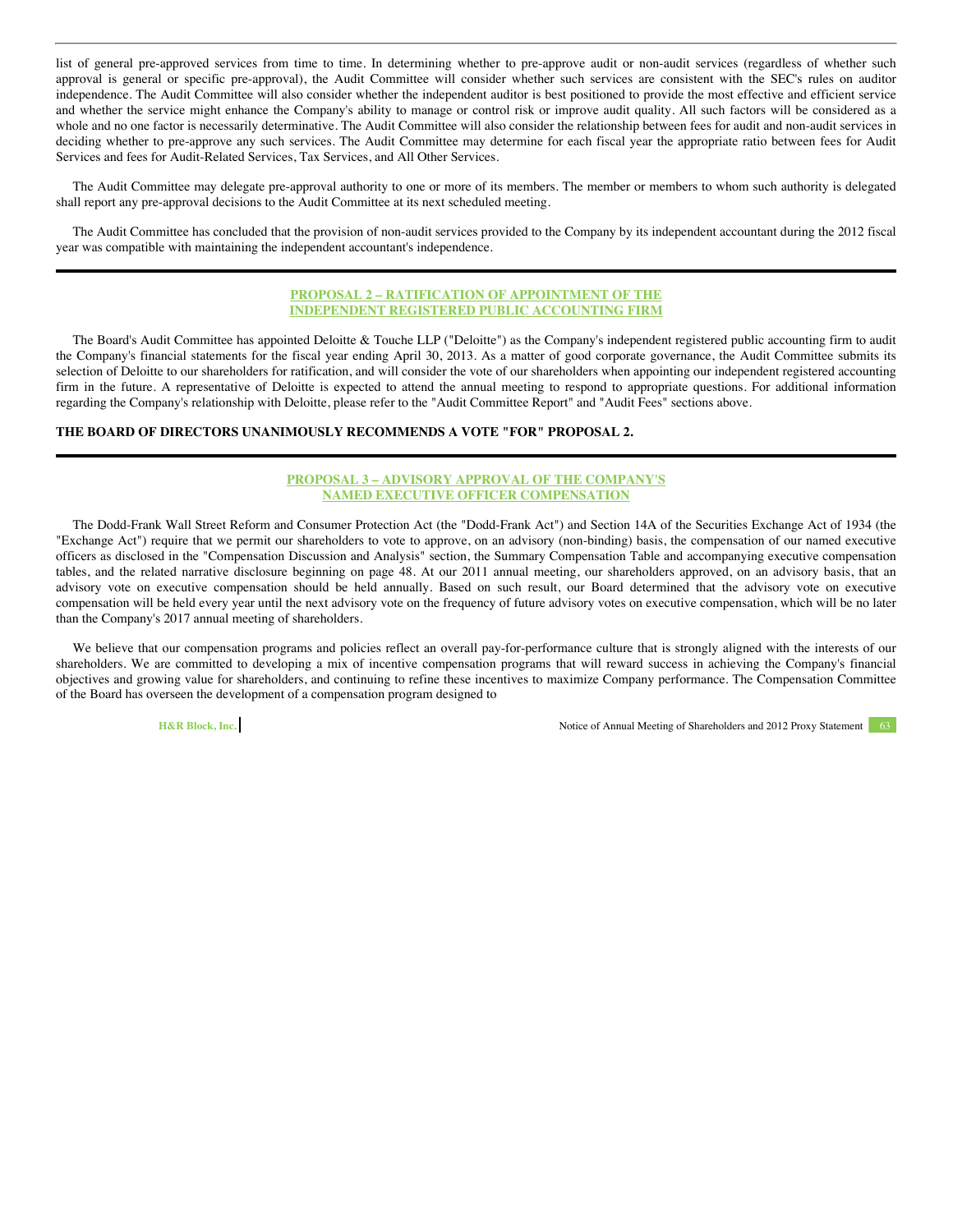achieve pay-for-performance and alignment with shareholder interests, as described more fully in the "Compensation Discussion and Analysis" section beginning on page 21. The compensation program was designed in a manner that we believe delivers appropriate recognition in compensation for contributing to current business results, while at the same time motivating and retaining executives to enhance future business results.

Notwithstanding our shareholders' strong support of our compensation approach in 2011, the Company's management and Board reviewed and updated our executive compensation practices to create an even stronger link between our executives' compensation and changes in shareholder value and the attainment of financial, operational, and strategic goals that we believe are critical drivers of sustained value creation over the long term. As further discussed in the "Compensation Discussion and Analysis" section, the Compensation Committee and Board approved the use of market stock units as a new form of performance-based equity and increased the focus on longer-term, multi-year measurements by approving the use of a three-year measurement period for performance under our performance-based equity compensation program. Since these actions increase the percentage of our executives' compensation that is performance-based and subject to multi-year measurements of performance, we believe these actions further align our practices with market competitiveness and long-term Company performance, and enhance the link between executive compensation and shareholders' interests.

For the reasons discussed in the "Compensation Discussion and Analysis" section beginning on page 21, the Board recommends that shareholders vote in favor of the following "say-on-pay" resolution:

**"Resolved, that the compensation paid to the Company's named executive officers, as disclosed pursuant to the compensation disclosure rules of the Securities and Exchange Commission, including the Compensation Discussion and Analysis, compensation tables, narrative discussion and any related material disclosed in this proxy statement, is hereby approved."**

Because your vote is advisory, it will not be binding upon the Company, the Board, or the Compensation Committee. However, we value the views of our shareholders and the Compensation Committee will continue to take into account the outcome of the vote when considering future executive compensation arrangements.

# **THE BOARD OF DIRECTORS UNANIMOUSLY RECOMMENDS A VOTE "FOR" PROPOSAL 3.**

# **PROPOSAL 4 – APPROVAL OF THE 2013 LONG-TERM INCENTIVE PLAN**

# **Overview**

Shareholders will be asked to approve the adoption of the 2013 Long-Term Incentive Plan (the "2013 Plan") at this year's annual meeting. The 2013 Plan was previously approved by the Board, based on the recommendation of the Compensation Committee, on July 23, 2012, and will become effective as of January 1, 2013, subject to approval by the shareholders at the annual meeting.

#### **Why You Should Vote for the Adoption of the 2013 Plan**

The Compensation Committee of the Board has established long-term, equity-based compensation as a significant component of overall compensation. The Compensation Committee emphasizes long-term compensation to support multiple objectives, including: (i) aligning management's interests with those of shareholders, (ii) tying compensation to the attainment of long-term goals and strategic objectives, thereby mitigating incentive for management to pursue short-term objectives at the expense of long-term priorities, (iii) ensuring that realized compensation reflects changes in shareholder value over the long-term, and (iv) attracting and retaining highly skilled executives. Consistent with our compensation philosophy, we believe that equity-based compensation fosters and strengthens a sense of proprietorship and personal involvement in the Company's success and contributes to continuity and stability within the Company's executive leadership.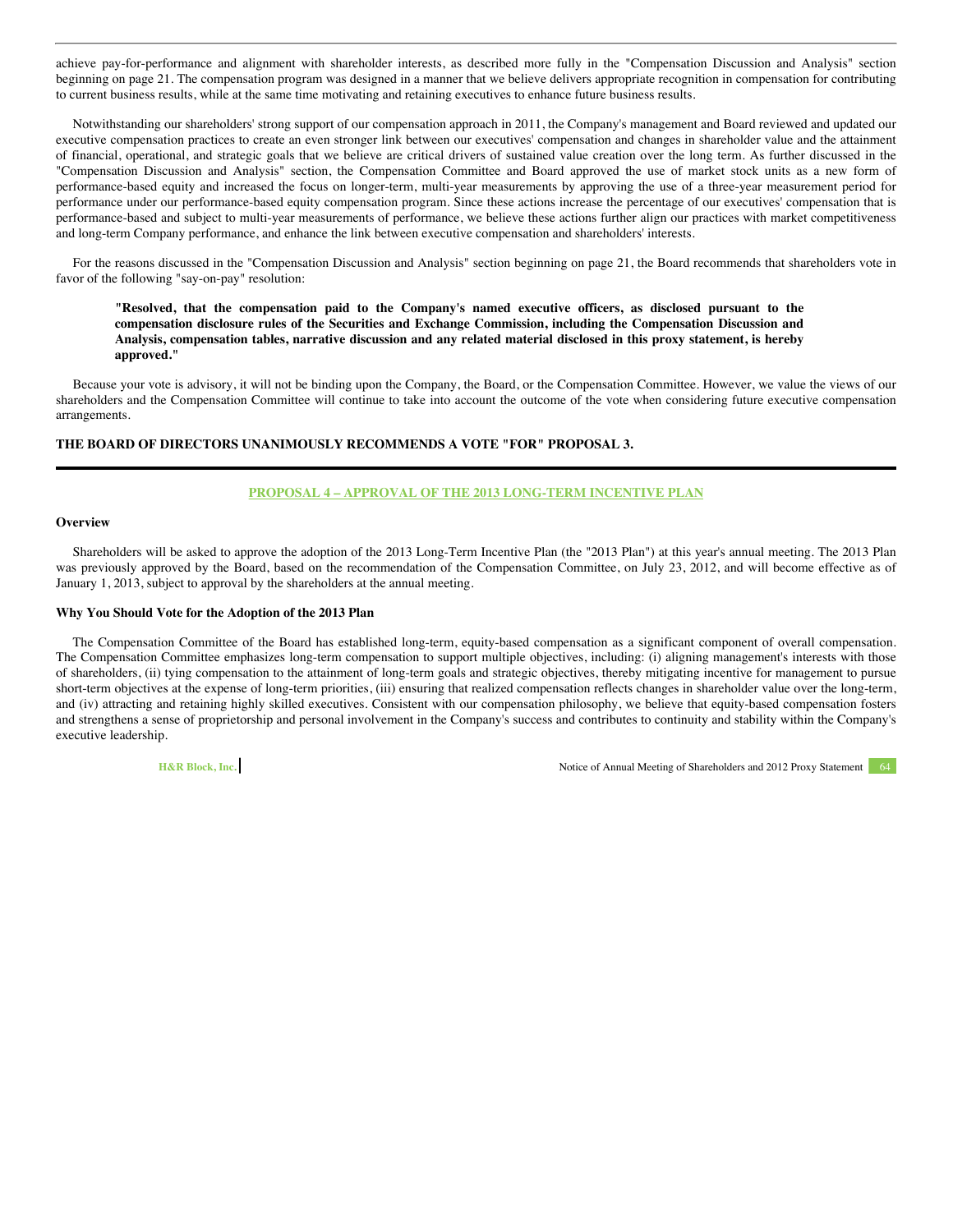The Company currently maintains the 2003 Plan. The term of the 2003 Plan will expire on July 1, 2013. As of July 12, 2012, there were 8,498,947 shares of common stock available for issuance under the 2003 Plan. With the approval of the 2013 Plan, we will be able to continue to use an array of equity compensation alternatives in structuring compensation arrangements. The use of equity as part of our overall compensation program fosters a pay-forperformance culture which is a key element of our overall compensation philosophy.

In order to replace the 2003 Plan, the Board has approved, subject to shareholder approval, the 2013 Plan in the form attached to this proxy statement as Appendix A. The 2013 Plan is intended to replace the 2003 Plan, as well as the 2008 DSU Plan, as the plan under which the Company will grant equity awards to attract, motivate, and retain highly qualified executives, consultants, and non-employee directors of the Company.

The Company generally seeks to preserve its ability to claim tax deductions for compensation paid to executives to the greatest extent practicable. IRC Section 162(m) limits the Company's federal income tax deduction for compensation paid in a taxable year to an individual who, on the last day of the taxable year, was (i) the chief executive officer or (ii) among the three other highest-compensated executive officers whose compensation is reported in the Summary Compensation Table. "Qualified performance-based compensation," which can include compensation under the 2013 Plan, is not subject to this deduction limit and is thus fully deductible if certain conditions are met. One of these conditions is shareholder approval of the material terms pursuant to which the performance-based compensation is to be paid. Accordingly, if the 2013 Plan is approved by shareholders and the other conditions of IRC Section 162(m) relating to performance-based compensation are satisfied, qualified performance-based compensation paid to covered officers pursuant to the 2013 Plan will not fail to be deductible due to the operation of IRC Section 162(m).

If the 2013 Plan is approved by shareholders, it will replace the expiring 2003 Plan and the 2008 DSU Plan and no new awards will be made under the 2003 Plan or the 2008 DSU Plan after December 31, 2012. Any awards previously granted under the 2003 Plan and the 2008 DSU Plan will remain outstanding thereunder and will, among other things, continue to vest and/or become exercisable in accordance with their original terms and conditions. As of July 12, 2012, there were 6,602,923 options outstanding with a weighted average exercise price of \$17.65 and a weighted average remaining term of 6.27 years. Additionally, as of July 12, 2012, the Company had 1,642,400 shares of unvested restricted shares and restricted share units outstanding. The Company also had performance share unit awards outstanding covering a maximum of 878,398 shares. The closing price of a share of the Company's common stock as reported by the NYSE on July 12, 2012 was \$16.29. We also maintain the 2008 DSU Plan from which we make equity-based awards to our non-employee directors and will continue to make awards under this plan. As of July 12, 2012, there were approximately 533,463 shares of the Company's common stock available for issuance under the 2008 DSU Plan. In the event the 2013 Plan is not approved by shareholders, the 2003 Plan and the 2008 DSU Plan will continue in full force and effect until their respective expiration.

## **Description of the 2013 Plan**

The following is a summary of the principal features of the 2013 Plan. This summary is qualified in its entirety by reference to the full text of the 2013 Plan, a copy of which is attached as Appendix A to this proxy statement.

Administration. Subject to the terms of the 2013 Plan, the Compensation Committee has the authority to interpret and administer the 2013 Plan. The Committee has authority to determine, within the limits of the express provisions of the Plan, the individuals to whom awards will be granted, the nature, amount and terms of such awards, and the objectives and conditions for earning such awards. Additionally, the Committee has the ability to delegate this authority subject to certain restrictions set forth in the 2013 Plan.

Eligibility. Employees and consultants of the Company, its direct and indirect subsidiary corporations and their respective divisions, departments, and subsidiary corporations, and the non-employee directors of the Board are eligible to receive awards under the 2013 Plan. An eligible individual who is selected to receive an award under the 2013 Plan is referred to herein as a participant.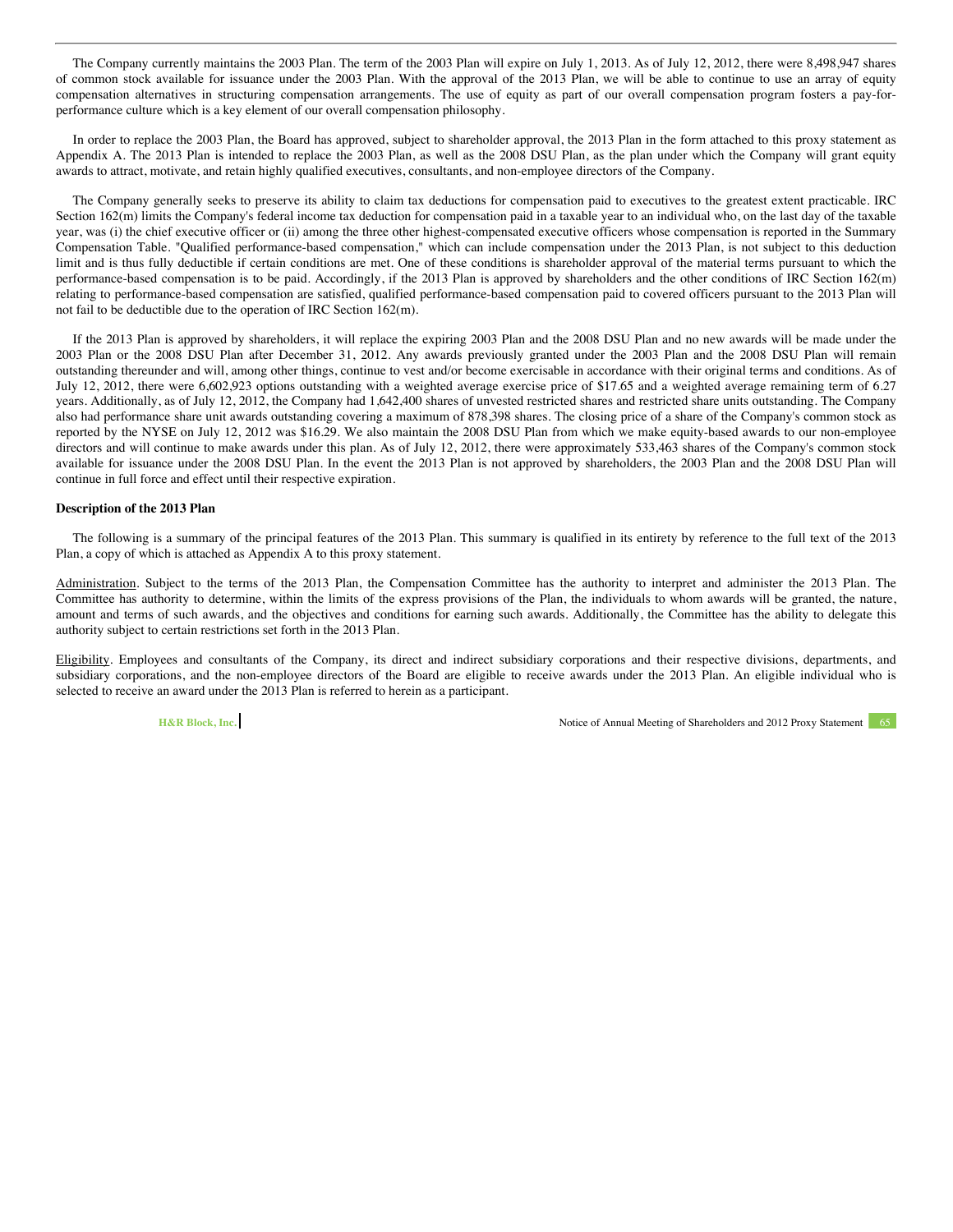Shares Subject to the Plan. The maximum number of shares of common stock, without par value, as to which awards may be granted under the Plan is 12,000,000 shares, which number of shares is also subject to adjustment in the event of a change in the capital structure of the Company.

Award Types. The Plan permits grants of options, incentive stock options, stock appreciation rights, restricted stock awards, restricted share unit awards, other share-based awards, and performance awards.

 *Options, Incentive Stock Options and Stock Appreciation Rights.* The 2013 Plan provides for the grant of (1) options, which include any right granted to a participant allowing such participant to purchase shares of common stock at such price or prices as the Compensation Committee shall determine, (2) incentive stock options, which are stock options that are designated by the Compensation Committee as incentive stock options and which meet the applicable requirements for incentive stock options pursuant to IRC Section 422, and (3) stock appreciation rights ("SARs"), which are rights to receive an amount of cash, shares, or other property with a fair market value equal to the increase in the fair market value of a specified number of shares between the date on which the SAR is granted and the date on which it is exercised. References in this summary to "stock options" shall mean both incentive stock options and options, unless otherwise specified.

Pursuant to the terms of the 2013 Plan, the Compensation Committee determines the terms and conditions, not inconsistent with the Plan, of any award of stock options or SARs. The 2013 Plan provides that awards of stock options and SARs are subject to the following restrictions: (i) the exercise price per share for stock options may not be less than 100% of the fair market value of one share of common stock on the grant date and the exercise price for certain incentive stock options may not be less than 110% of the fair market value of one share of common stock on the grant date; (ii) stock options and SARs may not have a term of more than 10 years, except in the event of death or disability and the term of certain incentive stock options may not be more than 5 years; (iii) except in connection with certain corporate transactions affecting the shares of common stock, shareholder approval is required to reprice any stock options or SARs after their grant date; and (iv) stock options and SARs shall have a vesting period of not less than twenty-four months if subject only to continued service with the Company or a subsidiary or one year if subject to the achievement of performance objectives, except with respect to grants to directors or consultants and in certain circumstances following a change in control or other special circumstances. In addition, the exercise price of shares purchased upon the exercise of any stock option may be paid in cash, common stock, by cashless exercise, by delivery of other consideration having a fair market value on the exercise date equal to the total purchase price, or in any other manner as may be permitted by the applicable award agreement.

 *Restricted Share Awards and Restricted Share Units Awards.* The 2013 Plan provides for the grant of (1) restricted shares, which is common stock that may not be sold, transferred, pledged or assigned until the satisfaction of vesting restrictions and (2) restricted share units, which are an award valued by reference to a share and such value may be paid to the participant in shares or cash as determined by the Compensation Committee upon the satisfaction of vesting restrictions. Pursuant to the terms of the 2013 Plan, the Compensation Committee determines the terms and conditions, not inconsistent with the 2013 Plan, of any award of restricted shares or restricted share units. The 2013 Plan provides that awards of restricted shares and restricted share units are subject to the following restrictions: (i) a participant holding restricted shares may vote the shares awarded and will be entitled to the payment of dividends and other distributions on the shares from the date the award is made, subject to such restrictions or conditions as the Compensation Committee may determine, except that no dividend shall be paid in respect of performance-based awards prior to the vesting of such awards; (ii) a participant holding restricted share units shall in no event have voting rights with respect to such award; and (iii) restricted shares and restricted share units shall have a vesting period of not less than twenty-four months if subject only to continued service with the Company or a subsidiary or one year if subject to the achievement of performance objectives, except with respect to grants to directors or consultants and in certain circumstances following a change in control or other special circumstances.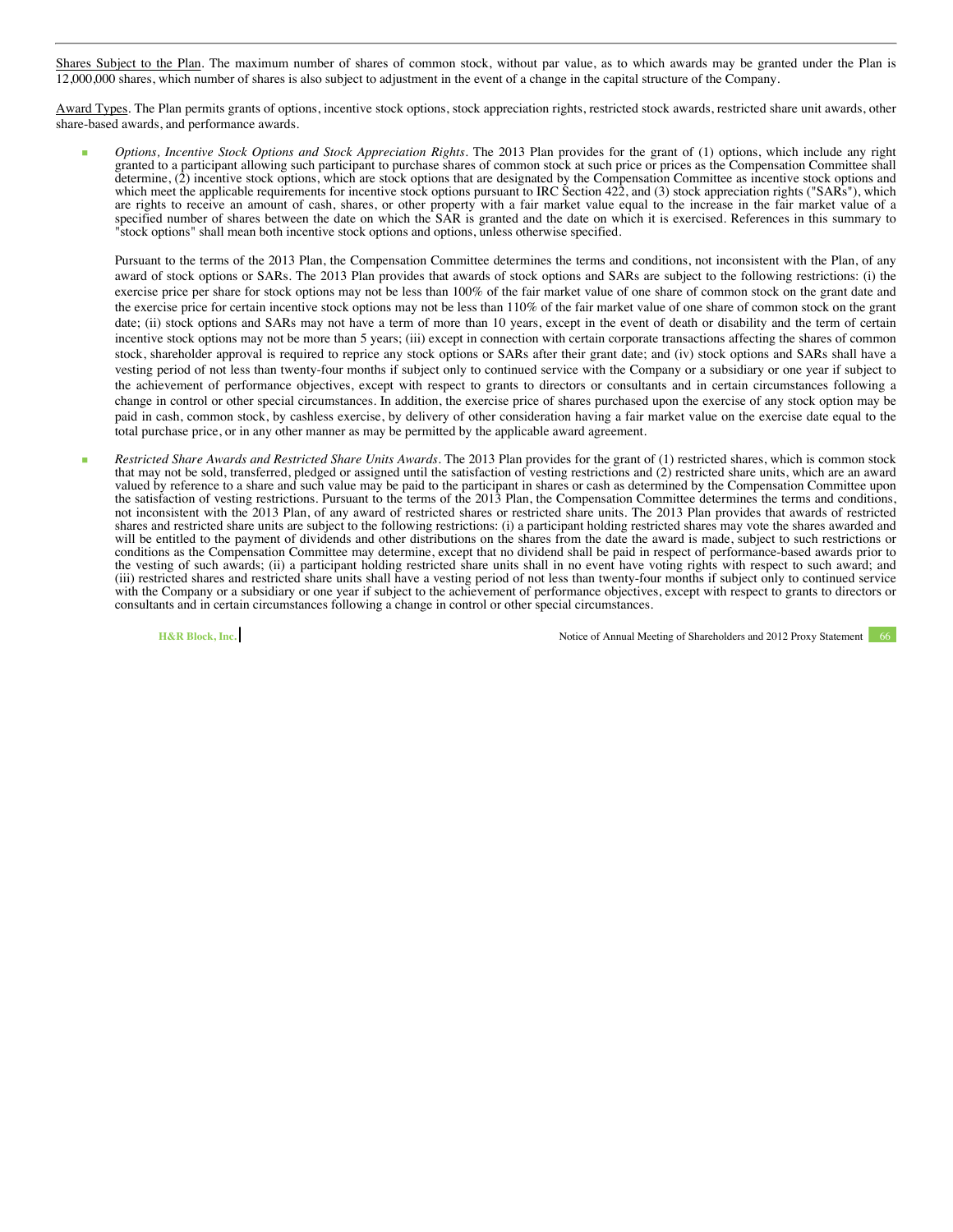- *Other Share-Based Awards.* The 2013 Plan provides for other awards of shares or non-share compensation which are valued in whole or in part by reference to, or are otherwise based on, shares or other property, including deferred stock units. Pursuant to the terms of the 2013 Plan, the Compensation Committee determines the terms and conditions, not inconsistent with the 2013 Plan, of any award of other share-based awards. The 2013 Plan provides that grants of other share-based awards shall have a vesting period of not less than twenty-four months if subject only to continued service with the Company or a subsidiary or one year if subject to the achievement of performance objectives, except with respect to grants to directors or consultants and in certain circumstances following a change in control or other special circumstances. Additionally, other share-based awards may be paid in a lump sum or in installments or, in accordance with procedures established by the Compensation Committee, on a deferred basis subject to the requirements of IRC Section 409A.
- *Performance Awards.* Performance awards in the form of performance cash, performance share units, and performance units may be granted under the 2013 Plan. Pursuant to the terms of the 2013 Plan, the Compensation Committee determines the terms and conditions, not inconsistent with the 2013 Plan, of any performance award. The 2013 Plan provides that performance awards shall not have a performance period of less than one year unless the performance award is not payable in shares. Additionally, performance awards may be paid in cash, shares, other property, or any combination thereof and may be paid in a lump sum or in installments or, in accordance with procedures established by the Compensation Committee, on a deferred basis subject to the requirements of IRC Section 409A.

Performance Criteria. If the Compensation Committee determines that a restricted share award, a restricted share unit, an other share-based award, a performance award or any other award is intended to be a performance-based award, the lapsing of restrictions thereon and the distribution of property pursuant thereto, as applicable, shall be subject to the achievement of one or more objective performance goals established by the Compensation Committee. Such performance goals shall be based on the attainment of specified levels of one or more of the various criteria set forth in the 2013 Plan. The performance goals shall be set by the Compensation Committee within the time period prescribed by, and shall otherwise comply with the requirements of, IRC Section  $162(m)$ , and the regulations thereunder.

Under the 2013 Plan, no participant may be granted (i) options or stock appreciation rights during any 36-month period with respect to more than 5,000,000 shares and (ii) restricted share awards, restricted share unit awards, performance awards and/or other share-based awards during any calendar year that are intended to comply with the performance-based exception under IRC Section 162(m) and are denominated in shares under which more than 1,000,000 shares may be earned for each twelve months in the vesting period or relevant performance period. During any calendar year, no participant may be granted performance awards that are intended to comply with the performance-based exception under IRC Section 162(m) and are denominated in cash under which more than \$3,000,000 may be earned for each twelve months in the Performance Period. These limitations may be multiplied by two with respect to awards to a participant during the first calendar year in which the participant commences employment with the Company or its subsidiaries. If an award is cancelled, the cancelled award shall continue to be counted toward the applicable limitation in this section.

Amendment, Adjustments, and Termination. The Board may, from time to time, alter, amend, suspend, or terminate the 2013 Plan as it shall deem advisable, subject to any requirement for shareholder approval imposed by applicable law. In addition, the Board may not, without shareholder approval, amend the 2013 Plan to: (a) increase the number of shares that may be awarded under the 2013 Plan; (b) expand the types of awards available under the 2013 Plan; (c) materially expand the class of persons eligible to participate in the 2013 Plan; (d) eliminate the requirements relating to minimum exercise price, minimum grant price and stockholder approval related to options and stock appreciation rights; (e) increase the maximum permissible term of any option or stock appreciation right; or (f) increase any of the limitations on grants to individual participants. No amendment or termination of the 2013 Plan may impair the rights of a participant in any material respect under any award previously granted without such participant's consent. However, the maximum number of shares of common stock available for issuance under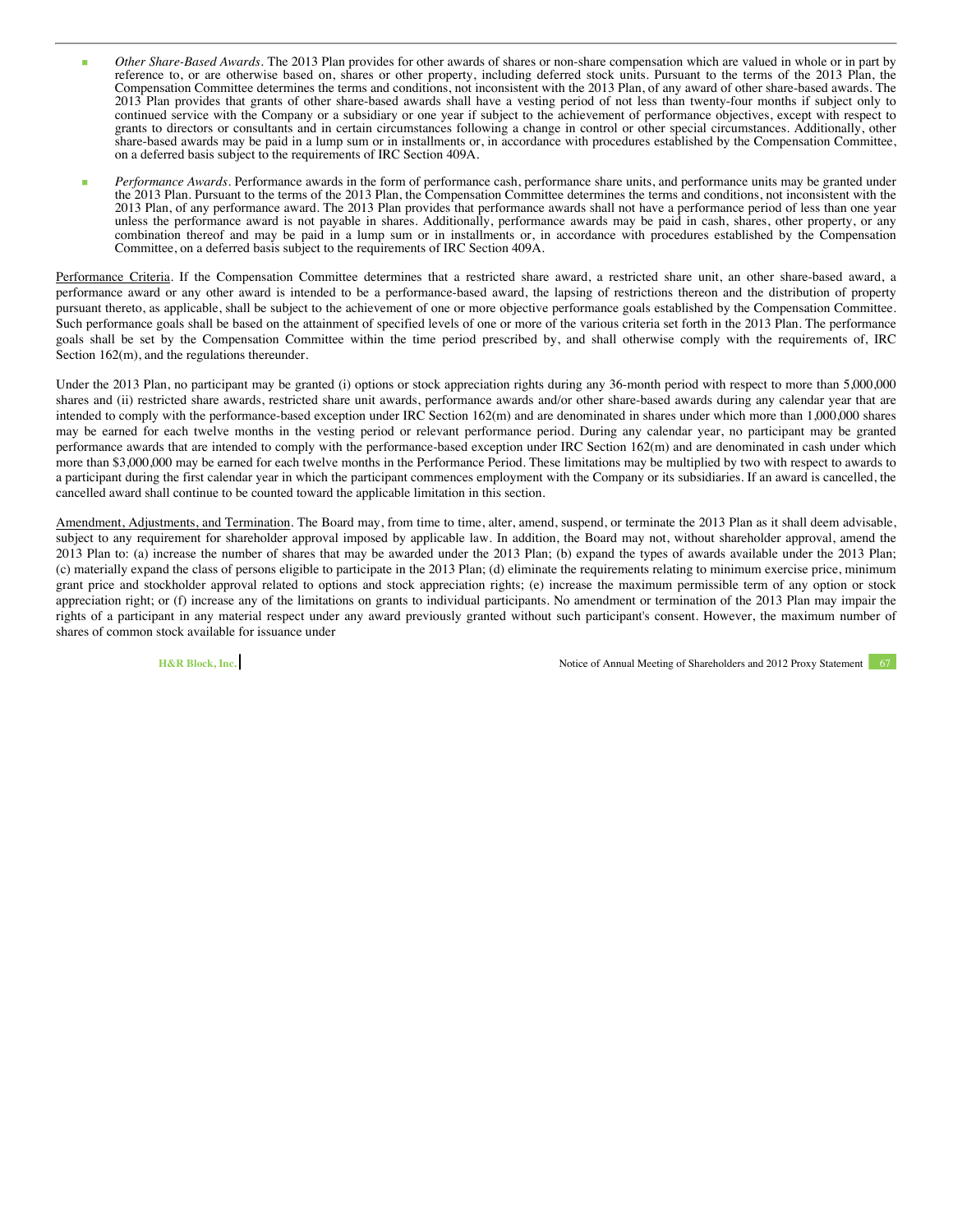the 2013 Plan and the individual limits described above shall be equitably adjusted upon certain events affecting the capitalization of the Company such as a recapitalization, stock split, merger, reorganization, or consolidation.

Transferability. Except as provided by the Compensation Committee, an award under the 2013 Plan is not transferable other than by a participant's will or the laws of descent and distribution.

Change in Control. In the event of a "change of control," as defined in the 2013 plan, outstanding awards may become fully vested and exercisable, restrictions applicable to awards may terminate or lapse, and performance goals applicable to any award may be deemed fully achieved, in each case as set forth in the applicable award agreement or as determined by the Compensation Committee.

# **New Plan Benefits**

If approved by the shareholders, participants in the 2013 Plan will be eligible for awards of shares as determined by the Board or the Compensation Committee. All employees and consultants of the Company and its subsidiaries and non-employee directors of the Company are eligible to receive awards under the Plan. As of April 30, 2012, there were approximately 2,500 employees of the Company and its subsidiaries and 9 non-employee directors of the Company.

Awards under the 2013 Plan following its adoption will generally be made in the discretion of the Board or the Compensation Committee and are therefore not determinable at this time. Please refer to the "Grants of Plan-Based Awards Table" in this proxy statement to review equity awards made to our named executive officers for fiscal year 2012. The closing price of a share of the Company's common stock as reported by the NYSE on July 12, 2012 was \$16.29.

#### **Federal Income Tax Consequences**

The following is a brief summary of the federal income tax consequences of awards made under the 2013 Plan. It is based on the federal tax laws and regulations currently in effect and existing administrative rules of the Internal Revenue Service. Participants may also be subject to state and local taxes in connection with the grant of awards under the 2013 Plan. Participants should consult with their individual tax advisers to determine the tax consequences associated with awards granted to them under the 2013 Plan.

Incentive Stock Options. A recipient who is granted an incentive stock option will not have any taxable income either on the grant or exercise of the incentive stock option. If the recipient disposes of the shares purchased pursuant to the incentive stock option more than two years after the date of grant and more than one year after the transfer of the shares (the required statutory "holding period"), and if the recipient has been an employee of the Company or an affiliate throughout the period beginning with the date of grant and ending three months prior to the date of exercise, (i) the recipient will recognize long-term capital gain or loss, as the case may be, in an amount equal to the difference between the selling price and the exercise price; and (ii) the Company will not be entitled to a deduction with respect to the shares of stock so issued.

If the holding period requirements are not met, a "disqualifying disposition" is deemed to have taken place and any gain realized upon disposition will be taxed as ordinary income equal to the lesser of (i) the excess of the fair market value of the shares at the time of exercise over the exercise price, or (ii) the gain on the sale. Subject to IRC Section 162(m), the Company will be entitled to a deduction in the year of disposition in an amount equal to the ordinary income recognized by the recipient. Any additional gain will be taxed as short-term or long-term capital gain, depending upon the length of the period the recipient has held the shares.

Except as described in the next paragraph below, a recipient has no income, gain or loss on the exercise of an incentive stock option through the exchange of previously acquired shares of the Company. The recipient's basis in the number of newly acquired shares that equals the number of shares exchanged will be equal to such recipient's basis in the shares exchanged, and the recipient's holding period with respect to that number of newly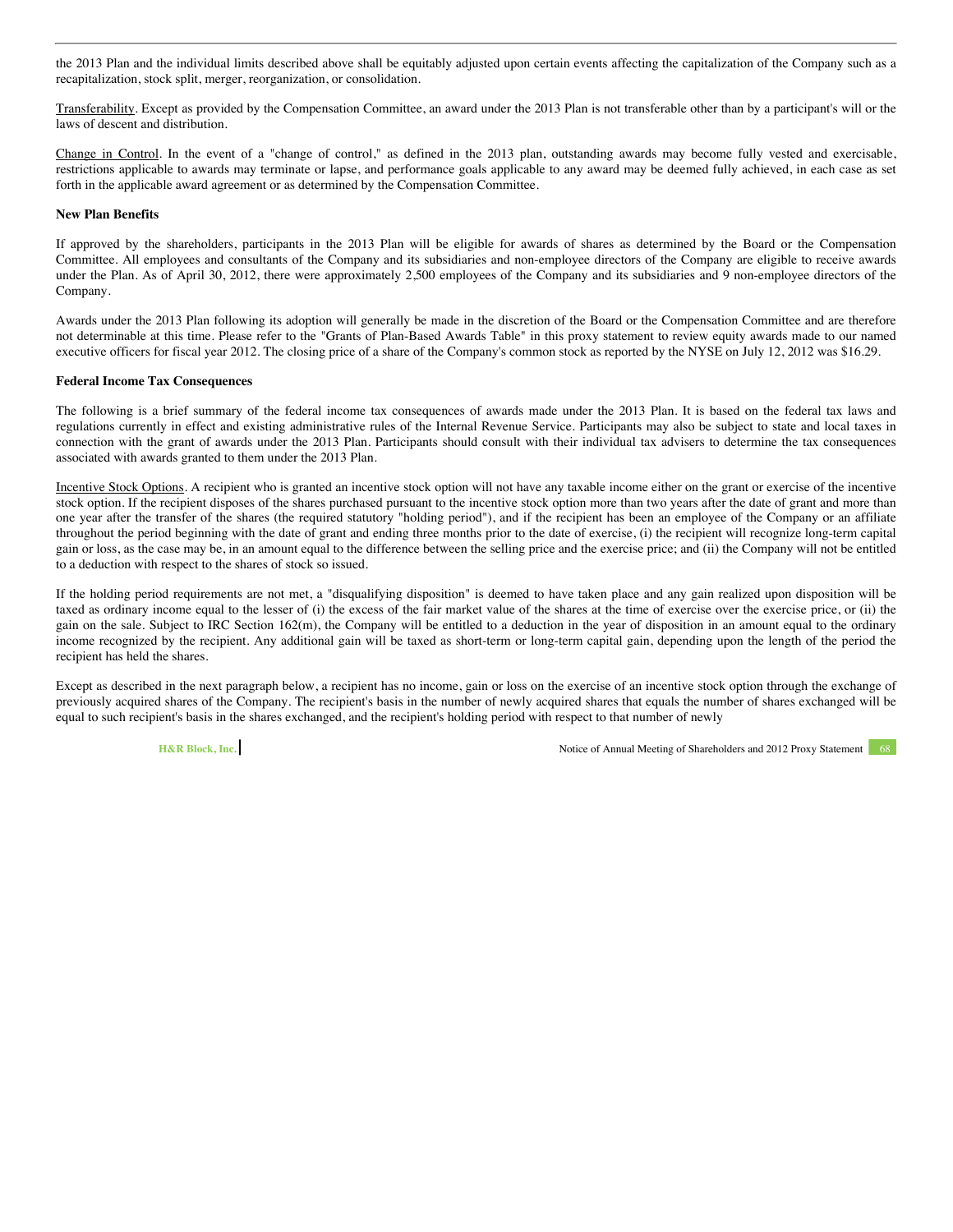acquired shares will include the holding period for the shares exchanged. The number of newly acquired shares in excess of the number of old shares exchanged will have zero basis and their holding period will begin on the date of exercise.

If the previously acquired shares are incentive stock option shares that were not held for the required statutory holding period, the exchange constitutes a disqualifying disposition of such previously acquired shares. In such case, the recipient's basis in the number of newly acquired shares that equals the number of shares exchanged will be equal to such recipient's basis in the shares exchanged, increased by the amount included as ordinary income as a result of the disqualifying disposition. The disqualifying disposition is treated as a sale of the shares with the lowest basis first.

Nonqualified Stock Options. Stock options granted under the 2013 Plan that are not incentive stock options are treated as nonqualified stock options and the recipient of a nonqualified stock option under the 2013 Plan will not have any income on the grant of the option. Generally, on the exercise of a nonqualified stock option, the recipient will have ordinary income equal to the difference between the fair market value of the shares on the exercise date and the exercise price for the shares. Subject to IRC Section 162(m), the Company generally will be entitled to a deduction on the date of exercise in an amount equal to the recipient's ordinary income. Upon disposition of the shares purchased pursuant to a nonqualified stock option, the recipient will recognize long-term or shortterm capital gain or loss, depending upon the length of the period such recipient has held the shares, in an amount equal to the difference between the amount realized on such disposition and the basis for such shares, which basis will include the amount previously recognized by the recipient as ordinary income.

Where a nonqualified stock option is exercised with previously acquired shares of the Company, the recipient's basis in the number of newly acquired shares that equals the number of shares exchanged will be equal to such recipient's basis in the shares exchanged, and the recipient's holding period with respect to that number of newly acquired shares will include the holding period for the shares exchanged. The number of newly acquired shares in excess of the number of old shares exchanged will have zero basis and their holding period will begin on the date of exercise.

Stock Appreciation Rights. A recipient who is granted stock appreciation rights will not have any taxable income on the receipt of the stock appreciation rights. Upon the exercise of a stock appreciation right, (i) the recipient will have ordinary income equal to the amount received (the increase in the fair market value of one share of the Company's common stock from the date of grant of the stock appreciation right to the date of exercise); and (ii) subject to IRC Section 162(m), the Company will be entitled to a deduction on the date of exercise in an amount equal to the recipient's ordinary income.

Restricted Shares. A recipient will not be taxed at the date of an award of restricted shares, but will have ordinary income in an amount equal to the fair market value of any restricted shares as of the date that the restrictions lapse, unless the recipient, within 30 days after transfer of such restricted shares to the recipient, elects under IRC Section 83(b) to include in ordinary income the fair market value of the restricted shares as of the date of such transfer ("83(b) Election"). Subject to IRC Section 162(m), the Company will be entitled to a corresponding deduction. Any disposition of shares after restrictions lapse will be subject to the regular rules governing long-term and short-term capital gains and losses, with the basis for this purpose equal to the fair market value of the shares at the end of the restricted period (or the date of the award of the restricted shares, if the employee elects to be taxed on the fair market value upon the date of such award). However, if the restricted shares were forfeited under the terms of the Plan, no loss would be allowed. Further, the employee would not be entitled to any refund of tax previously paid as a result of the Section 83(b) Election. Dividends received by a recipient during the restricted period will be taxable as compensation to the recipient and, subject to IRC Section 162(m), will be deductible by the Company unless the recipient has elected to be taxed on the fair market value of the restricted shares upon the date of the award, in which case they will thereafter be taxable to the employee as dividends and will not be deductible by the Company.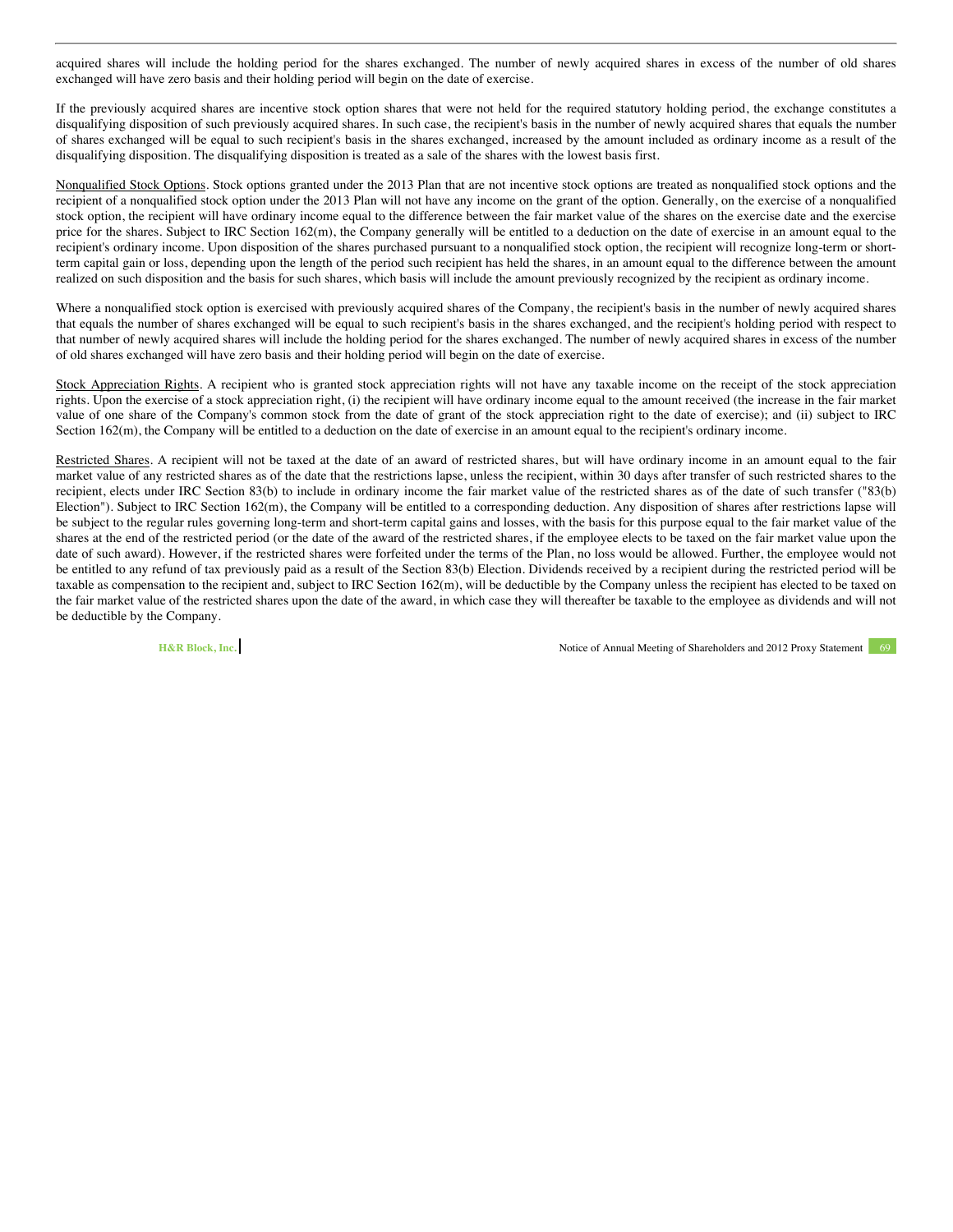Restricted Share Units. A recipient will not have taxable income under the IRC at the time a restricted share unit award is granted. When the restricted share unit award vests and the recipient is paid the stock (plus any cash dividends or dividend equivalents), the recipient will recognize ordinary compensation income in an amount equal to the cash received plus the fair market value of any shares received.

Slightly different rules may apply if the recipient is subject to Section 16 of the Exchange Act. A recipient's compensation income will be subject to normal income and employment tax withholdings.

When a recipient sells shares acquired as part of a restricted share unit award, the difference between the price of the shares on the date of the award and the fair market value of those shares at the date the recipient recognizes ordinary income will be treated as long-term or short-term capital gain or loss, depending on whether the stock was held for more than one year. The holding period for the shares will begin on the day the recipient recognizes ordinary income.

The Company is not entitled to a deduction upon granting a recipient a restricted share unit award. To the extent that the recipient recognizes ordinary income at the time of delivery of shares or cash upon vesting of the award, the Company will generally be allowed (subject to the requirement of reasonableness, the provisions of IRC Section 162(m) and the satisfaction of tax reporting obligations) to a corresponding business expense deduction.

Performance Awards. A recipient of performance awards will not have any income resulting from the grant of the right to receive such an award. The recipient will have ordinary income at the time of receipt of cash and/or common stock with respect to the award in an amount equal to the excess, if any, of the fair market value of the award on the date received over any amount paid by the recipient for the award. Subject to IRC Section 162(m), the Company will be entitled to a deduction on the date of receipt of the performance share units by the recipient in an amount equal to the recipient's ordinary income. Upon disposition of any stock received, the recipient will recognize long-term or short-term gain or loss, depending upon the length of the period such recipient has held the shares, in an amount equal to the difference between the amount realized and the fair market value of the stock on the date of receipt.

### **Information About Other Equity Compensation Plans**

A summary of our securities authorized for issuance under equity compensation plans as of April 30, 2012 is set forth on page 61 of this proxy statement and additional information is included in the Company's Annual Report on Form 10-K filed with the SEC on June 26, 2012.

#### **Vote Required**

The affirmative vote of the holders of a majority of the shares of common stock represented and entitled to vote on this proposal at the annual meeting of shareholders will constitute approval of the 2013 Plan.

# **THE BOARD OF DIRECTORS UNANIMOUSLY RECOMMENDS A VOTE "FOR" PROPOSAL 4.**

# **PROPOSAL 5 – APPROVAL OF THE AMENDED AND RESTATED 2000 EMPLOYEE STOCK PURCHASE PLAN**

On July 23, 2012, upon the recommendation of the Compensation Committee and subject to shareholder approval, the Board approved the Amended and Restated 2000 Employee Stock Purchase Plan (the "ESPP") to implement the following two changes: (i) increase the discount at which eligible employees of subsidiaries of the Company that are designated by the Company to participate in the ESPP ("Participating Subsidiaries") are able to purchase shares of the Company's common stock from 10% to 15% and (ii) amend the measurement date for the Company's common stock's fair market value to the last day of the Option Period (as defined in the ESPP).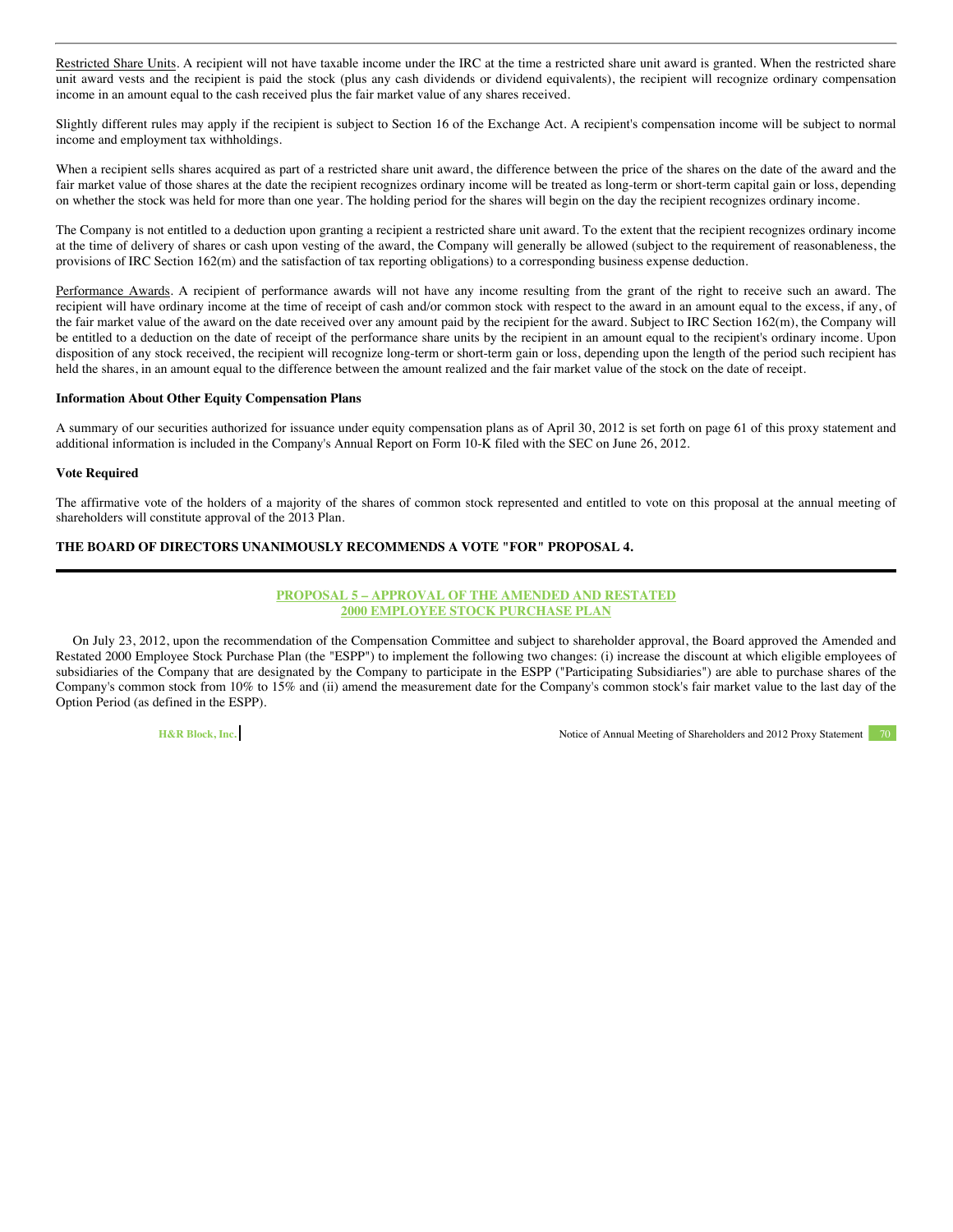Currently, the ESPP provides a means for employees of the Participating Subsidiaries to authorize payroll deductions on a voluntary basis to be used for the periodic purchase of the Company's common stock at a 10% discount to its fair market value. The ESPP, as it presently reads, uses the lower of the fair market value of the Company's common stock on (i) the Grant Date for the Option Period or (ii) the last trading day of the Option Period. The ESPP is intended to qualify as an "employee stock purchase plan" under IRC Section 423.

The Board believes that it is in the best interests of the Company and our shareholders to encourage stock ownership by employees and that the ESPP encourages broader stock ownership and thereby provides an incentive for employees to contribute to the continued profitability and success of the Company. The Board believes that employees' continuing economic interest, as shareholders, in the performance and success of the Company enhances the entrepreneurial spirit of the Company, which will greatly contribute to the long-term growth and profitability of the Company. Additionally, the ESPP is intended to benefit the Company as a tool for recruiting and retaining high quality employees.

The Board believes that the ESPP is an important but underutilized part of the Company's compensation mix. The Board further believes that the amendments reflected in the Amended and Restated 2000 Employee Stock Purchase Plan will encourage greater participation amongst the Company's employees. If the shareholders approve the Amended and Restated 2000 Employee Stock Purchase Plan it will take effect on January 1, 2013.

### **Description of the ESPP**

The following is a summary of the principal features of the ESPP as amended and restated. This summary is qualified in its entirety by reference to the full text of the ESPP, as amended and restated, a copy of which is attached as Appendix B to this proxy statement.

Administration. The ESPP is administered by a committee appointed by the Board, except to the extent the Board elects to administer the ESPP. The Board or such committee has full power, authority, and discretion to interpret the ESPP, adopt rules, regulations and guidelines for administration of the ESPP, and make all determinations under the ESPP. Presently, the Compensation Committee of the Board (the "Committee") serves as the administrator of the ESPP.

Eligibility. An employee of a Participating Subsidiary is eligible to participate in the ESPP if the employee has been continuously employed by the Participating Subsidiary for at least 12 months, is customarily employed more than 20 hours per week, and is customarily employed more than five months per year ("Eligible Employee"), unless such employee owns 5% or more of the total combined voting power or value of all outstanding shares of all classes of securities of the Company or any of its subsidiaries. As of July 12, 2012, approximately 1,892 employees were eligible to participate in the ESPP.

Shares Subject to the ESPP. The aggregate number of shares of common stock that may be issued and purchased under the ESPP may not exceed 6,000,000 shares, subject to adjustment in the event of certain changes in the capital structure of the Company. Shares needed to satisfy purchases under the ESPP may be authorized but unissued shares or previously issued shares reacquired and held by the Company.

Operation of the ESPP. An Eligible Employee who elects to participate in the ESPP must enroll at least 15 calendar days prior to the commencement of an "Option Period" or by such other date as the administrator may prescribe. Generally, an "Option Period" is a six-month period beginning January 1 and July 1, respectively, and ending June 30 and December 31, respectively. After initial enrollment in the ESPP, a participant will automatically be enrolled for subsequent Option Periods, unless the participant withdraws from the ESPP.

Upon enrollment in the ESPP, a participant must elect a rate at which he or she will make payroll contributions for the purchase of common stock. A participant may elect to make contributions in an amount not less than 1% and not more than 10% of such participant's "Compensation." "Compensation" is all compensation paid to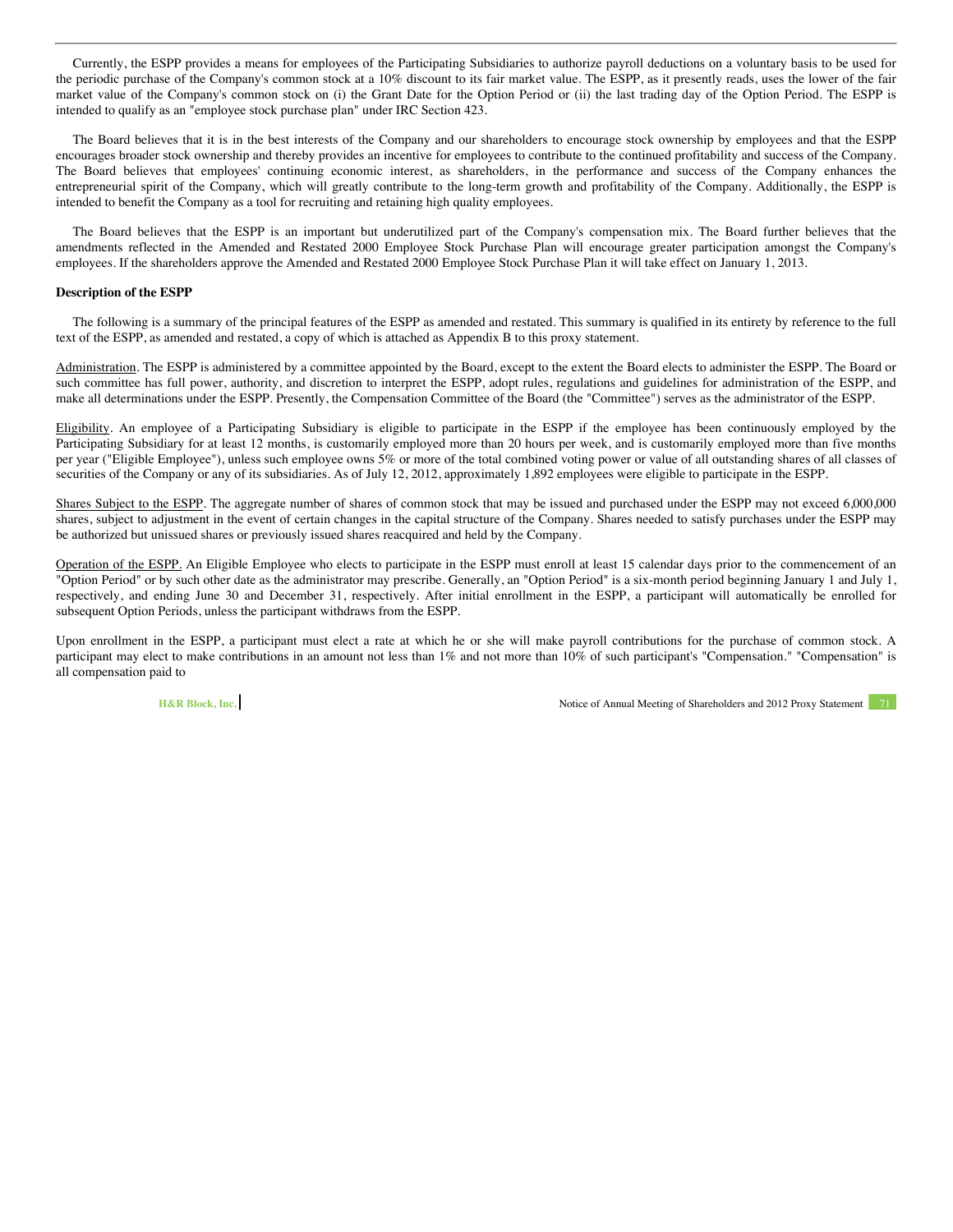such participant plus amounts contributed by such participant to the Participating Subsidiary's 401(k) plan, nonqualified deferred compensation plan and cafeteria plan, and excludes payments under stock option plans and other employee benefit plans, bonuses, reimbursements and other expense allowances, fringe benefits (cash and noncash) and moving expenses.

At the end of each Option Period, all funds accumulated in a participant's account during the Option Period will be used to purchase shares of common stock at a purchase price equal to 85% of the fair market value of the common stock on the last trading day within such Option Period. No participant may purchase under the ESPP, together with any other employee stock purchase plans of the Company, shares of common stock having an aggregate fair market value in excess of \$25,000 in any calendar year.

Shares purchased by a participant under the ESPP will be credited to an account maintained by a custodian for such participant. Initially, the custodian is FMR LLC. Dividends paid on common stock credited to participants' accounts automatically will be reinvested in additional shares by the custodian (no discount will apply to such dividend reinvestment purchases).

Participants have the exclusive right to vote or direct the shares credited to their accounts, and are permitted to withdraw or sell such shares without restriction six months after the end of the Option Period in which the shares were purchased. Participants' rights under the ESPP are nontransferable except pursuant to the laws of descent and distribution.

A participant may voluntarily withdraw from the Plan by notifying the Company during an enrollment period. Upon withdrawal from the Plan, the participant's option to purchase common stock will terminate, and the entire amount contributed to the Plan by such participant during the Option Period will be refunded to him or her without interest. If a participant terminates employment with the Company for any reason, the participant will be deemed to have withdrawn from the ESPP as of the date of such termination of employment.

Amendment and Termination of the ESPP. The Board or the Committee may amend the ESPP, but must obtain the approval of a majority of the votes cast at a duly held meeting of the Company's shareholders for any amendment that (i) increases the number of shares reserved for purchase under the ESPP, unless such increase is by reason of a change in the capital structure of the Company, (ii) changes the designation of corporations whose employees may participate in the ESPP, (iii) materially modifies the eligibility requirements for participation in the ESPP, or (iv) materially increases the benefits accruing to participants under the ESPP. The Board or the Committee may terminate the ESPP at any time.

# **New ESPP Benefits.**

Participation in the ESPP is entirely within the discretion of the eligible employees. As a result, the Company cannot forecast the extent of future participation. Therefore, the Company has omitted tabular disclosure of the benefits or amounts allocated under the ESPP.

### **Federal Income Tax Consequences.**

A participant will not incur federal income tax as a result of participating in the ESPP or as a result of the purchase of common stock at the purchase price. A participant who, either through sale, gift or transfer (other than because of a corporate reorganization), disposes of common stock during his or her lifetime at least two years after the first day of the Option Period in which the shares were acquired under the ESPP at a gain, or dies before disposition of the shares, will recognize (i) ordinary income in an amount equal to the excess of the fair market value of the common stock on the first day of the Option Period over the price paid for the common stock, and (ii) long-term capital gain equal to the amount by which the sales price exceeds the fair market value of the common stock on the first day of the Option Period. A participant who disposes of common stock during his or her lifetime less than two years after the first day of the Option Period in which the shares were acquired under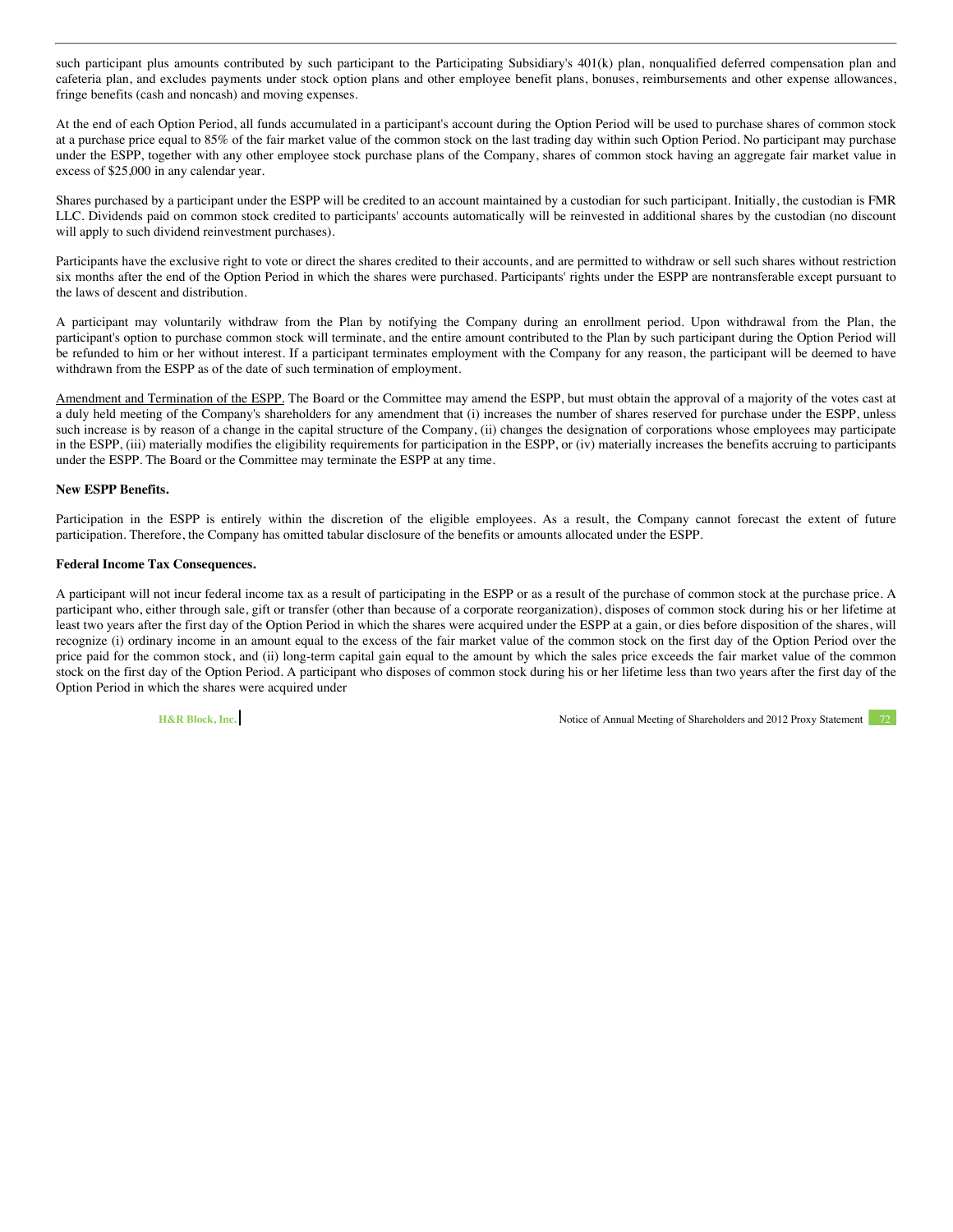the ESPP at a price that is less than the purchase price will not recognize any ordinary income due to the sale, but will have a capital loss equal to the excess of the price paid for the common stock over the sales price. A participant who disposes of such shares before two years have expired will have (i) ordinary income generally equal to the difference between the purchase price and the fair market value of the common stock on the date of purchase and (ii) long-term or short-term capital gain (depending on how long the participant held the shares) on the excess, if any, of the fair market value of the common stock on the date of sale over the purchase price on the date of purchase.

The Company generally will not be entitled to a business expense deduction in connection with the sale of shares of common stock under the ESPP, unless a participant disposes of common stock received under the ESPP before expiration of the two-year holding period described above. In that case, the Company will be entitled to a compensation expense deduction to the extent ordinary income is recognized by the participant.

### **Vote Required.**

The affirmative vote of the holders of a majority of the shares of common stock represented and entitled to vote on this proposal at the annual meeting of shareholders will constitute approval of the ESPP.

## **THE BOARD OF DIRECTORS UNANIMOUSLY RECOMMENDS A VOTE "FOR" PROPOSAL 5.**

### **PROPOSAL 6 – SHAREHOLDER PROPOSAL CONCERNING PROXY ACCESS**

Kenneth Steiner, 14 Stoner Avenue, Apt. 2M, Great Neck, NY 11021-2100, the beneficial owner of no less than 500 shares of the Company's common stock, has notified the Company that he intends to have a representative present the following proposal at the annual meeting. The proposal, as submitted, reads as follows:

WHEREAS, The Corporate Library, an independent investment research firm, rated our company "High Concern" in executive pay. Our new CEO William Cobb's 2012 long-term incentive pay of \$4.5 million consisted of 690,000 market-priced stock options, 56,000 time-based restricted stock awards, and 77,000 performance shares. In fact, performance shares were based on performance measured over three separate annual performance periods. One-year performance periods are the antithesis of long-term incentive pay. Combined with the tax gross-ups for numerous perquisites, these facts suggested that executive pay practices were not aligned with shareholder interest.

RESOLVED, Shareowners ask our board, to the fullest extent permitted by law, to amend our governing documents to allow shareowners to make board nominations as follows:

1. The Company proxy statement, form of proxy, and voting instruction forms shall include, listed with the board's nominees, alphabetically by last name, nominees of:

a. Any party of one or more shareowners that has collectively held, continuously for two years, one percent of the Company's securities eligible to vote for the election of directors, and/or

b. Any party of shareowners of whom 50 or more have each held continuously for one year a number of shares of the Company's stock that, at some point within the preceding 60 days, was worth at least \$2,000.

2. Any such party may make one nomination or, if greater, a number of nominations equal to 12% of the current number of board members, rounding down.

3. For any board election, no shareowner may be a member of more than one such nominating party. Board members and officers of the Company may not be members of any such party.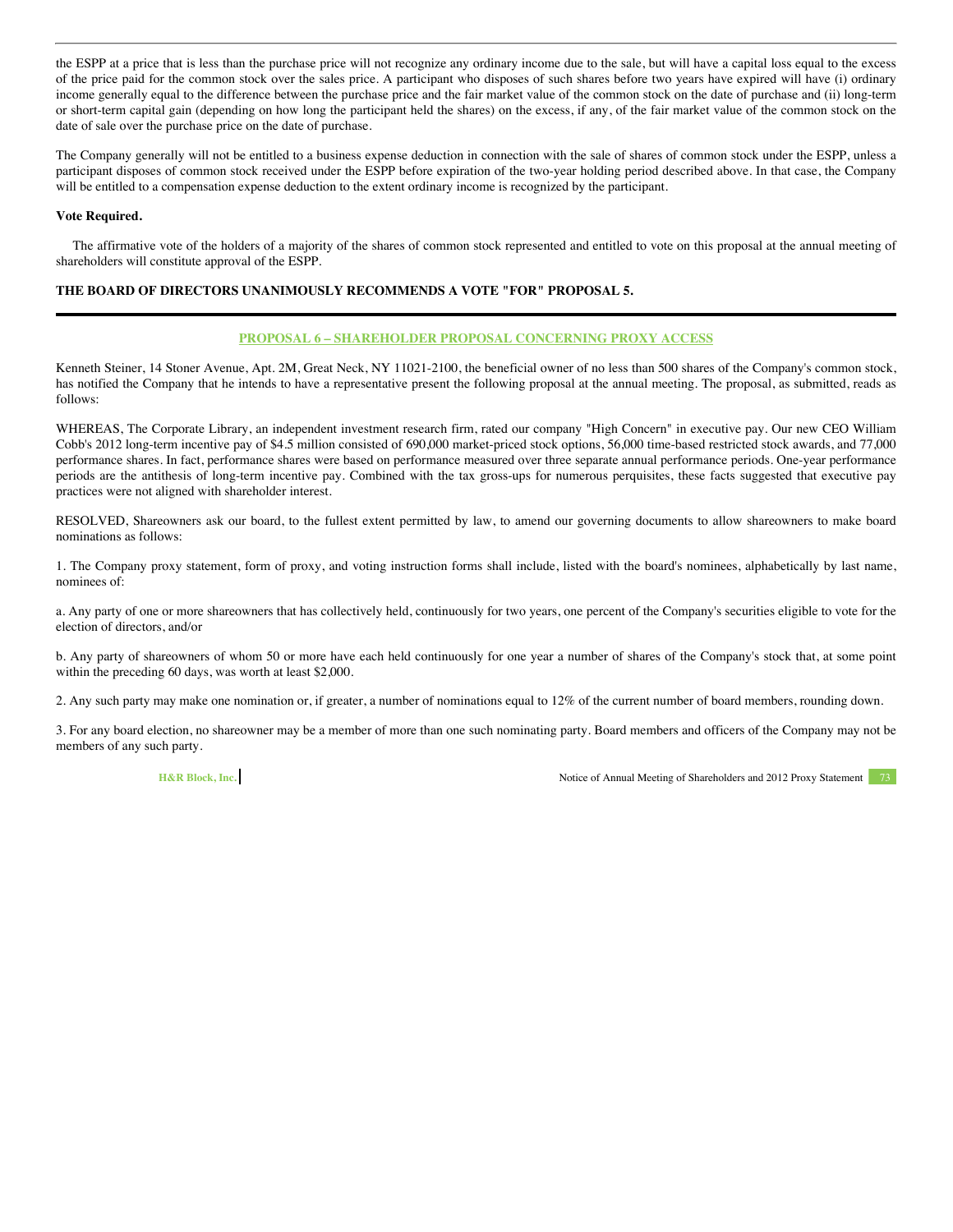4. Parties nominating under 1(a) may collectively, and parties nominating under 1(b) may collectively, make nominations numbering up to 24% of the company's board of directors. If either group should exceed its 24% limit, opportunities to nominate shall be distributed among parties in that group as evenly as possible. If necessary, preference among 1(a) nominators will be shown to those holding the greatest number of the Company's shares for at least two years, and preference among 1(b) nominators will be shown to those with the greatest number who have each held continuously for one year a number of shares of the Company's stock that, at some point within the preceding 60 days, was worth at least \$2,000.

5. Nominees may include in the proxy statement a 500 word supporting statement.

6. Each proxy statement or special meeting notice to elect board members shall include instructions for nominating under these provisions, fully explaining all legal requirements for nominators and nominees under federal law, state law and the company's governing documents.

Please encourage our board to adopt this proposal 6.

# **OUR RESPONSE TO THE SHAREHOLDER PROPOSAL**

Our Board of Directors has carefully considered the shareholder proposal and recommends that shareholders vote "AGAINST" the proposal for the following reasons:

**The proposal has eligibility standards that are inappropriately low and would be impractical and expensive for the Company to implement.** The ownership thresholds in the proposal would require a shareholder to own only 1% of the Company's outstanding common stock for two years, or a group of 50 or more shareholders to own as little as \$2,000 each of our common stock for one year. These thresholds are substantially lower than those proposed by the SEC in the proxy access rules it adopted in 2010 and subsequently withdrew (which we refer to as the "SEC Proxy Access Rules"), which required a minimum ownership of 3% of outstanding shares held for at least three years. The low thresholds contained in the proponent's proposal do not demonstrate sufficient sustained long-term commitment to the Company to warrant providing a shareholder with access to the Company's proxy statement to solicit proxies on behalf of the shareholder's director nominees. The low thresholds would also subject the Company to significant additional expense and diversion of management resources. For example, just one nomination by a group of 50 shareholders would require the Company to verify the amount and duration of share ownership of at least 50 shareholders, and each additional nomination by a shareholder group would require at least 50 additional verifications. The Company could potentially be required to investigate the ownership of hundreds or even thousands of individuals each year. We believe this activity would constitute an unwarranted use of the Company's resources, which would be better used for business-related purposes more closely tied to the interests of the vast majority of our other shareholders.

**The proposal conflicts with the Company's Bylaws.** The proponent maintains that the proposal would authorize only beneficial owners of shares to make nominations of directors, which directly conflicts with our Bylaws. Section 20 of our Bylaws provides that nominations of directors may be made only by shareholders who are shareholders of record, which is consistent with Missouri law concerning the types of shareholders who have the right to vote on the election of directors.

**The proposal creates uncertainty concerning the actions the Company would be expected to take if the proposal is approved and a person submits a nomination under the Company's governing documents.** The proposal is subject to differing interpretations in many instances, including whether:

- A person who possesses only voting power or dispositive power over our shares is eligible to make a nomination;
- A person who possesses voting power or investment power on a shared basis, as opposed to a sole basis, is eligible to make a nomination;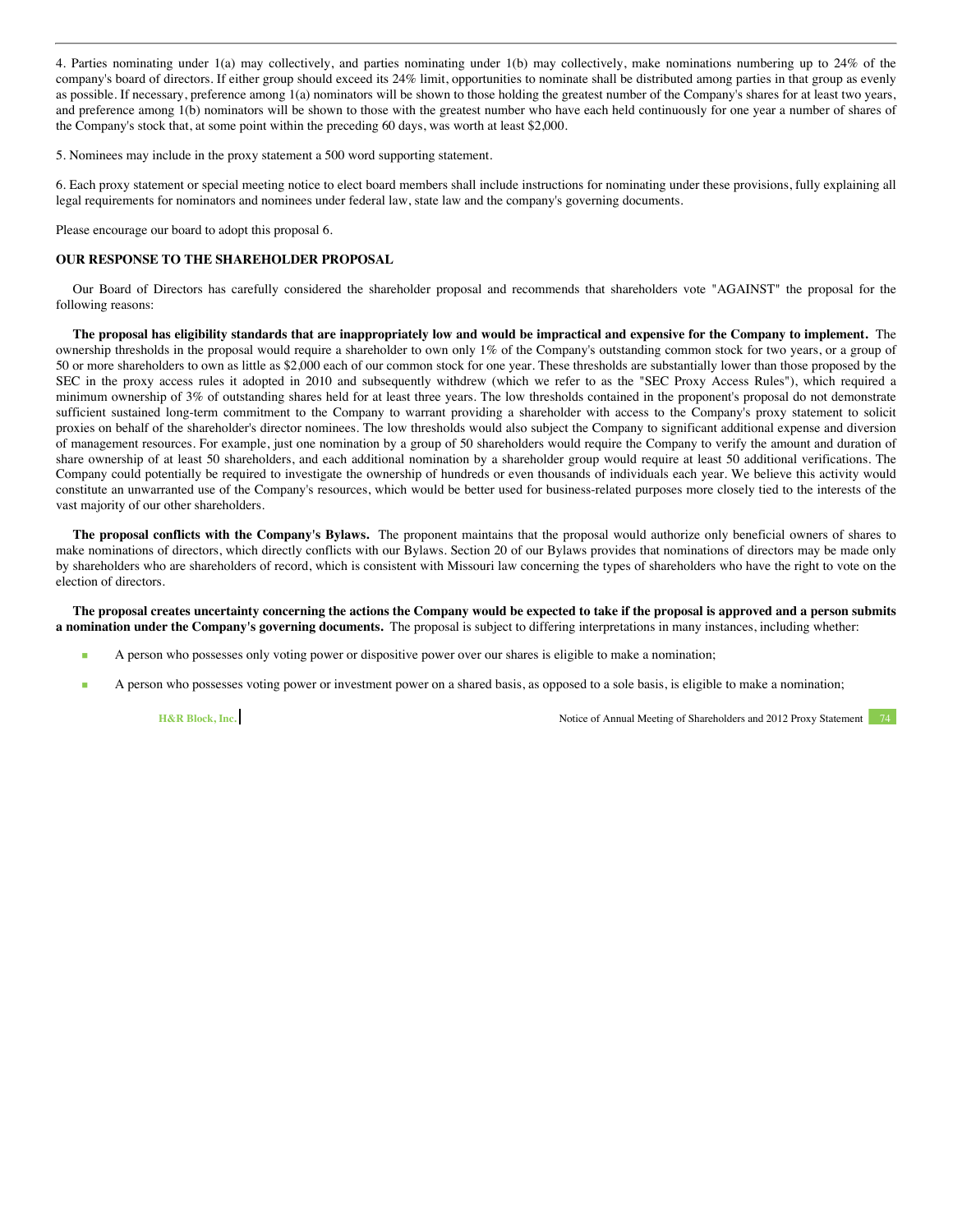- A person who possesses voting power or dispositive power on an indirect basis, as opposed to a direct basis, is eligible to make a nomination; and
- A "party of shareowners" that is eligible to make a nomination means a group of shareholders that has agreed to act together for this purpose or contemplates some other type of association or concerted action.

Because of this uncertainty, the Company would be unable to effectively administer the proposal if it was implemented as proposed.

**The proposal is unworkable because it would impose an obligation on the Company to provide a full explanation of all requirements under federal law, state law, and the Company's governing documents with which persons making nominations or serving as nominees must comply.** The Company is not, and should not be expected to be, in a position to provide an explanation of all applicable requirements under federal law, state law, or the Company's governing documents because it would have to determine which laws are applicable to third parties without knowing the necessary facts to make such a determination. We believe that nominating shareholders and their nominees should engage their own legal counsel to gather the relevant facts and provide advice on the requirements applicable to those facts. Forcing the Company to incur this burden and expense would not be an appropriate use of the Company's assets.

**The Governance and Nominating Committee is best positioned to review and recommend director nominees who will represent the interests of all shareholders and not just those with a narrow agenda.** The Governance and Nominating Committee reviews and evaluates the qualifications of each director nominee, including those submitted by shareholders, with the objective of retaining a group of directors with diverse and relevant experience that can best perpetuate the Company's success and represent the interests of all of our shareholders through sound judgment. The Governance and Nominating Committee seeks to identify highly qualified individuals with skills and backgrounds that will complement those of current members of the Board, and who will represent the interests of all shareholders. By contrast, there is no such obligation on shareholder groups, who may have particular agendas or narrow interests that diverge from the interests of the Company's shareholders as a whole. The Governance and Nominating Committee is much better positioned than any single shareholder or group of shareholders to determine whether a potential nominee's talents, experience, and character would complement those of current Board members and serve the interests of all our shareholders.

**The current process for nominating and electing directors has produced a high-quality Board that does not have an entrenched membership.** Our Board currently has ten members, nine of whom are independent. We typically engage an independent search firm to identify qualified candidates to serve on our Board and, within the past two years, we have added five new independent directors (constituting half of our entire Board) as previous directors retired or resigned. All five of these new independent directors are distinguished business leaders who have added significant expertise and experience to the Board.

**The proposal is not necessary because our shareholders already have the opportunity to have meaningful input in the nomination and election process.** As discussed on pages 6 and 78 of this proxy statement, shareholders already have the opportunity to recommend director candidates for consideration by the Governance and Nominating Committee. Our Bylaws also provide the opportunity for shareholders to nominate directors for consideration at annual meetings of shareholders, and to solicit proxies in favor of such nominees. In addition, all members of the Board are elected annually under a majority voting standard, which we believe gives our shareholders a meaningful opportunity to influence the membership of the Board.

**The proposal does not require nominating shareholders to disclaim any intent to effect a change in control of the Company and does not prohibit them from conducting a parallel solicitation seeking to elect additional directors.** Unlike the SEC Proxy Access Rules, the proponent's proposal would not require that nominating shareholders disclaim any intent to effect a change in control of the Company, which could prevent such shareholders' intentions from being fully transparent to all shareholders. In addition, shareholders should not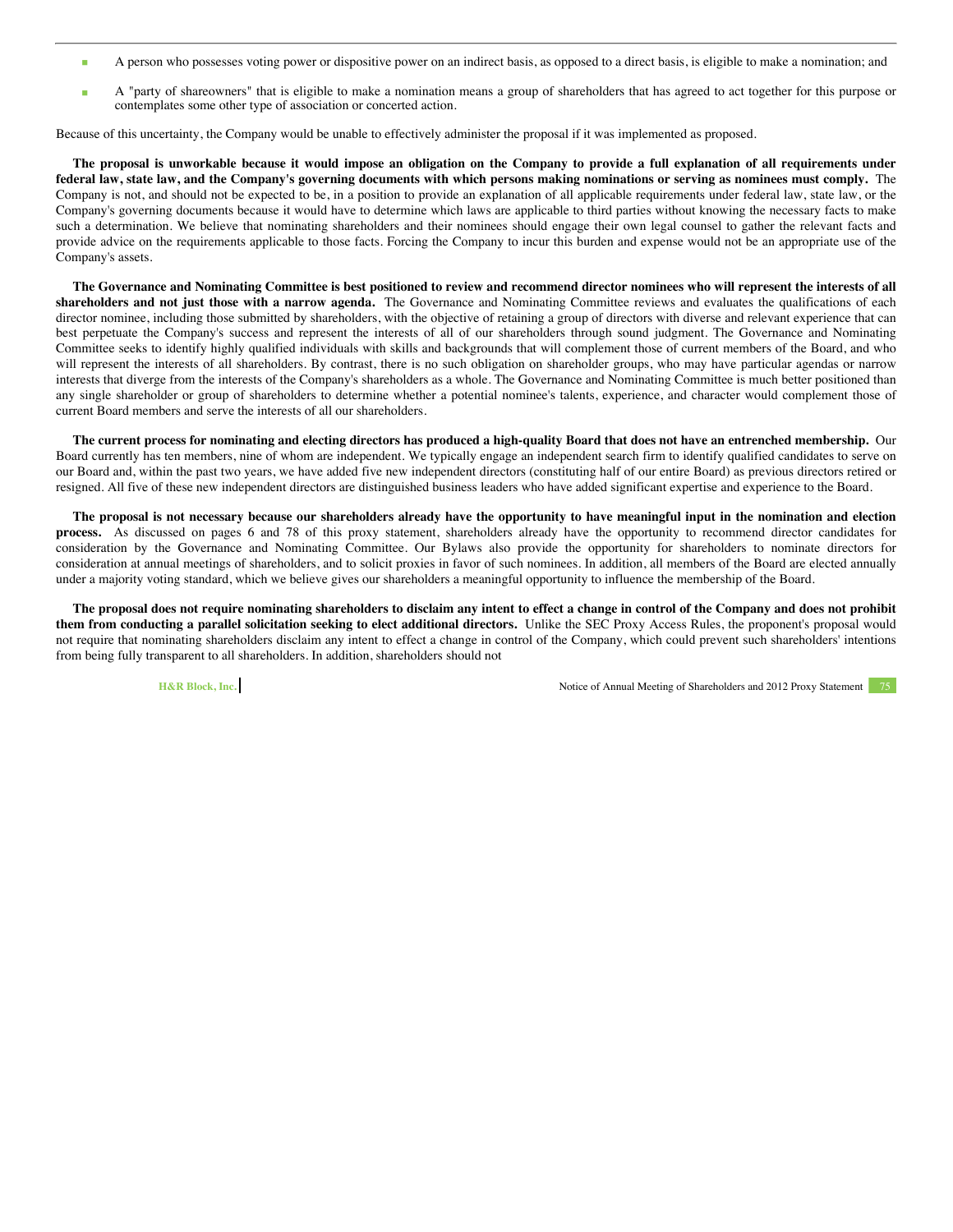be permitted to include their nominees in the Company's proxy statement while they are concurrently participating in the election of additional directors through a parallel solicitation that could result in a change of, or greater influence on, control of the Company.

**Our shareholders are provided an annual say-on-pay vote that allows them to provide their views on executive compensation matters.** The proponent's supporting statement suggests that the Company's compensation practices are "not aligned with shareholder interests," which, he claims, supports the need for implementation of the proposal. As discussed in the "Compensation Discussion and Analysis" section of this proxy statement beginning on page 21, we believe that our compensation programs and policies reflect an overall pay for performance culture that is strongly aligned with the interests of our shareholders. Furthermore, as recommended by both the Board and a majority of our shareholders, we provide our shareholders with an annual say-on-pay vote so they can promptly provide their views on executive compensation matters. At our 2011 annual meeting of shareholders, approximately 87% of the votes cast on the say-on-pay resolution were voted in favor of the resolution, which we believe signals our shareholders' strong support of our compensation approach.

## **THE BOARD OF DIRECTORS UNANIMOUSLY RECOMMENDS A VOTE "AGAINST" PROPOSAL 6.**

#### **INFORMATION REGARDING SECURITY HOLDERS**

### **SECURITY OWNERSHIP OF DIRECTORS AND MANAGEMENT**

The following table shows the number of shares of common stock beneficially owned by each director and nominee for election as director, by each of the Named Executive Officers, and by all directors and executive officers as a group as of June 1, 2012. The number of shares beneficially owned is determined under rules of the SEC. The information is not necessarily indicative of beneficial ownership for any other purpose. Under these rules, beneficial ownership includes any shares as to which the individual has either sole or shared voting power or investment power and also any shares that the individual has the right to acquire within 60 days through the exercise of any stock option or other right. Unless otherwise indicated in the footnotes, each person has sole voting and investment power with respect to shares set forth in the following table.

|                                                              | <b>Number of Shares</b><br><b>Share Units</b> |                                         |              |                     |
|--------------------------------------------------------------|-----------------------------------------------|-----------------------------------------|--------------|---------------------|
| <b>Name</b>                                                  | <b>Beneficially</b><br>$a^{(1)}$              | and Share<br>Equivalents <sup>(2)</sup> | <b>Total</b> | Percent<br>of Class |
| C.E. Andrews                                                 | 113,343                                       | $\mathbf{0}$                            | 113,343      | *                   |
| Alan M. Bennett                                              | 900,000                                       | $\mathbf{0}$                            | 900,000      | $\ast$              |
| Jeffrey T. Brown                                             | $117,539^{(3)}$                               | $\Omega$                                | 117,539      | $\gg$               |
| Paul J. Brown                                                | 2,000                                         | 9,493                                   | 11,493       | $\ast$              |
| William C. Cobb                                              | 492,042                                       | 10,988                                  | 503,030      | $\ast$              |
| Susan P. Ehrlich                                             | 500                                           | $\mathbf{0}$                            | 500          | $\ast$              |
| Marvin R. Ellison                                            | $\mathbf{0}$                                  | 9,493                                   | 9,493        | $\ast$              |
| Robert A. Gerard                                             | 11,000                                        | 49,435                                  | 60,435       | $\ast$              |
| Thomas A. Gerke                                              | $\mathbf{0}$                                  | $\Omega$                                | $\mathbf{0}$ | $\frac{1}{2}$       |
| David B. Lewis                                               | 28,000                                        | 34,626                                  | 62,626       | $\ast$              |
| Philip L. Mazzini                                            | $152,301^{(4)}$                               | 2,429                                   | 154,730      | $\frac{1}{2}$       |
| Victoria J. Reich                                            | $3,500^{(5)}$                                 | 9,493                                   | 12,993       | $\ast$              |
| Bruce C. Rohde                                               | 10,000                                        | 20,795                                  | 30,795       | $\gg$               |
| Tom D. Seip                                                  | 56,437                                        | 34,626                                  | 91,063       | $\ast$              |
| Christianna Wood                                             | 12,580                                        | 30,557                                  | 43,137       | $\ast$              |
| James F. Wright                                              | 10,000                                        | 9,493                                   | 19,493       | $\ast$              |
| All directors and executive officers as a group (19 persons) | $2,255,040^{(6)(7)}$                          | 223,302                                 | 2,478,342    | $\frac{1}{2}$       |

\* Does not exceed 1%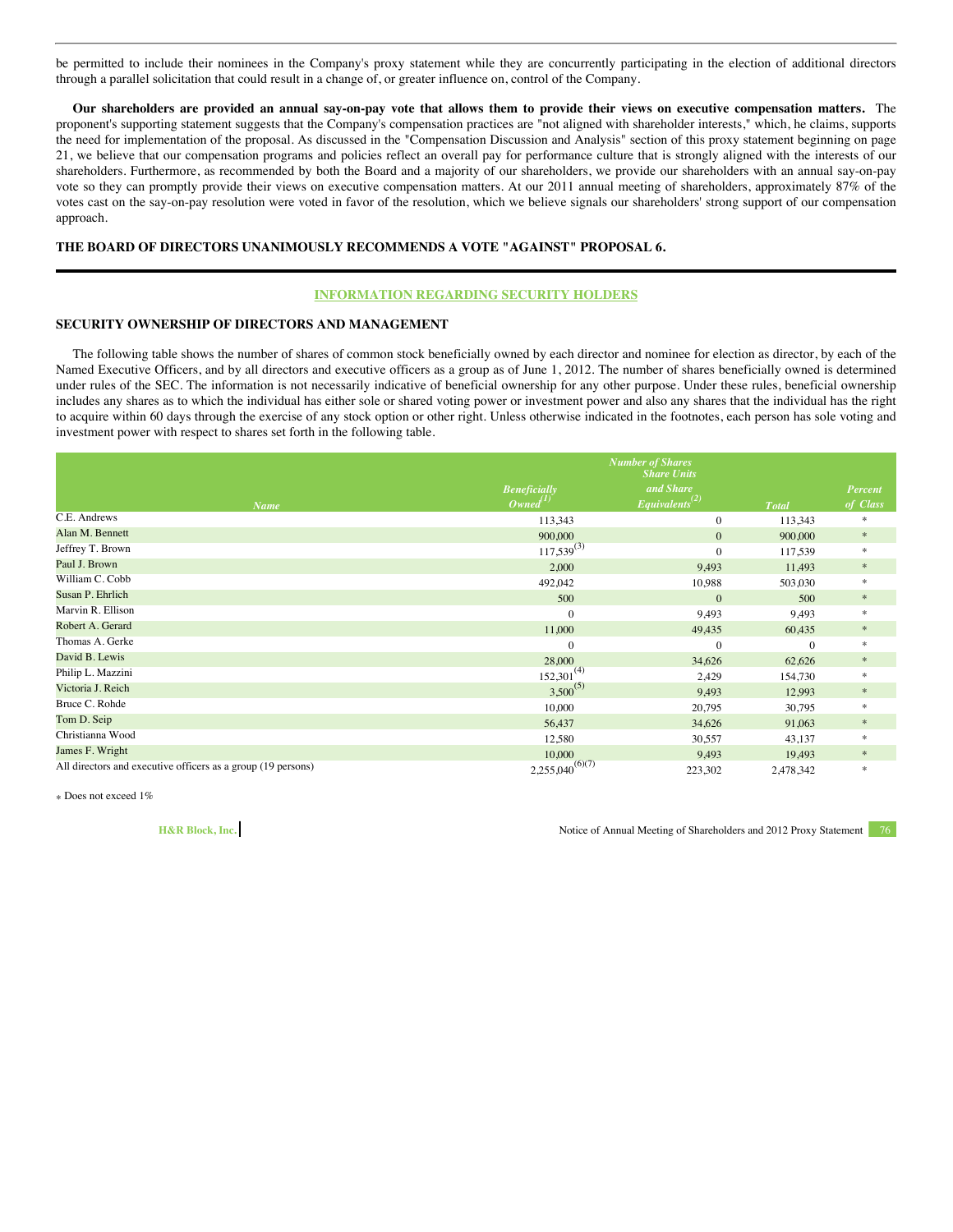(1 I Includes shares that on June 1, 2012 the specified person had the right to purchase as of July 31, 2012 pursuant to options granted in connection with the Company's 1989 Stock Option Plan (16) for Outside Directors or th

restricted share units; Mr. Cobb, 18,703 restricted share units; and Mr. Mazzini, 5,141 restricted share units.<br><sup>(2</sup>These amounts reflect share unit balances in the Company's Deferred Compensation Plan for Directors, the C ) Stock Unit Plan for Outside Directors. The value of the share units mirrors the value of the Company's common stock. The share units do not have voting rights.

(3 <sup>(5</sup>Includes 5,431 shares held in the 2000 Employee Stock Purchase Plan, and 3,460 shares held in the Company's Retirement Savings Plan.<br>)

(4 Includes 3,074 shares held in the 2000 Employee Stock Purchase Plan.

(5 Ms. Reich shares voting and investment powers as to these shares.

)

)

)

(6 <sup>(6</sup>Includes shares held by certain family members of such directors and officers or in trusts or custodianships for such members (directly or through nominees) in addition to 2,024,886 shares<br>) which such directors and of

(7 All shares are held with sole voting and investment powers unless otherwise noted.

# **PRINCIPAL SECURITY HOLDERS**

The following table sets forth the name, address and share ownership of each person or organization known to the Company to be the beneficial owner of more than 5% of the outstanding common stock of the Company.

| <b>Shares</b>               |                     |                          |  |  |
|-----------------------------|---------------------|--------------------------|--|--|
| <b>Name and Address</b>     | <b>Beneficially</b> | <b>Percent of Common</b> |  |  |
| of Beneficial Owner         | Owned               | <b>Stock Outstanding</b> |  |  |
| Viking Global Investors LP  |                     |                          |  |  |
| 55 Railroad Avenue          | 23,656,111          | $8.1\%$ <sup>(1)</sup>   |  |  |
| Greenwich, CT 06830         |                     |                          |  |  |
| The Vanguard Group, Inc.    |                     |                          |  |  |
| 100 Vanguard Blvd.          | 15,614,198          | $5.33\%^{(2)}$           |  |  |
| Malvern, Pennsylvania 19355 |                     |                          |  |  |

<sup>(1</sup>Information as to the number of shares and the percent of common stock outstanding is as of December 31, 2011 and is furnished in reliance on the Schedule 13G/A of Viking Global ) Investors LP and related entities filed on February 14, 2012. The Schedule 13G/A indicates that Viking Global Investors LP and related entities share voting and dispositive power as to all

shares reported.<br><sup>(2</sup>Information as to the number of shares and the percent of common stock outstanding is as of December 31, 2011 and is furnished in reliance on the Schedule 13G/A of The Vanguard Group, ) Inc. filed on February 8, 2012. The Schedule 13G/A indicates that the number of shares beneficially owned includes 425,745 shares with sole voting power, 15,188,453 shares with sole dispositive power, and 425,745 shares with shared dispositive power.

# **SECTION 16(A) BENEFICIAL OWNERSHIP REPORTING COMPLIANCE**

Section 16(a) of the Exchange Act requires the Company's directors, executive officers, and beneficial owners of more than 10% of any class of the Company's equity securities to file reports of ownership and changes in ownership of the Company's common stock. To the best of the Company's knowledge, all required reports were filed on time and all transactions by the Company's directors and executive officers were reported on time, except that, due to an administrative error, Philip L. Mazzini filed two late reports for 11 separate transactions, representing automatic payroll period deferrals into the Company's Deferred Compensation Plan.

# **REVIEW OF RELATED PERSON TRANSACTIONS**

The Board has adopted a Related Party Transaction Approval Policy (the "Policy"), which is administered by the Company's management and the Governance and Nominating Committee. Under the Policy, the Company's management will determine whether a transaction meets the requirements of a Related Party Transaction as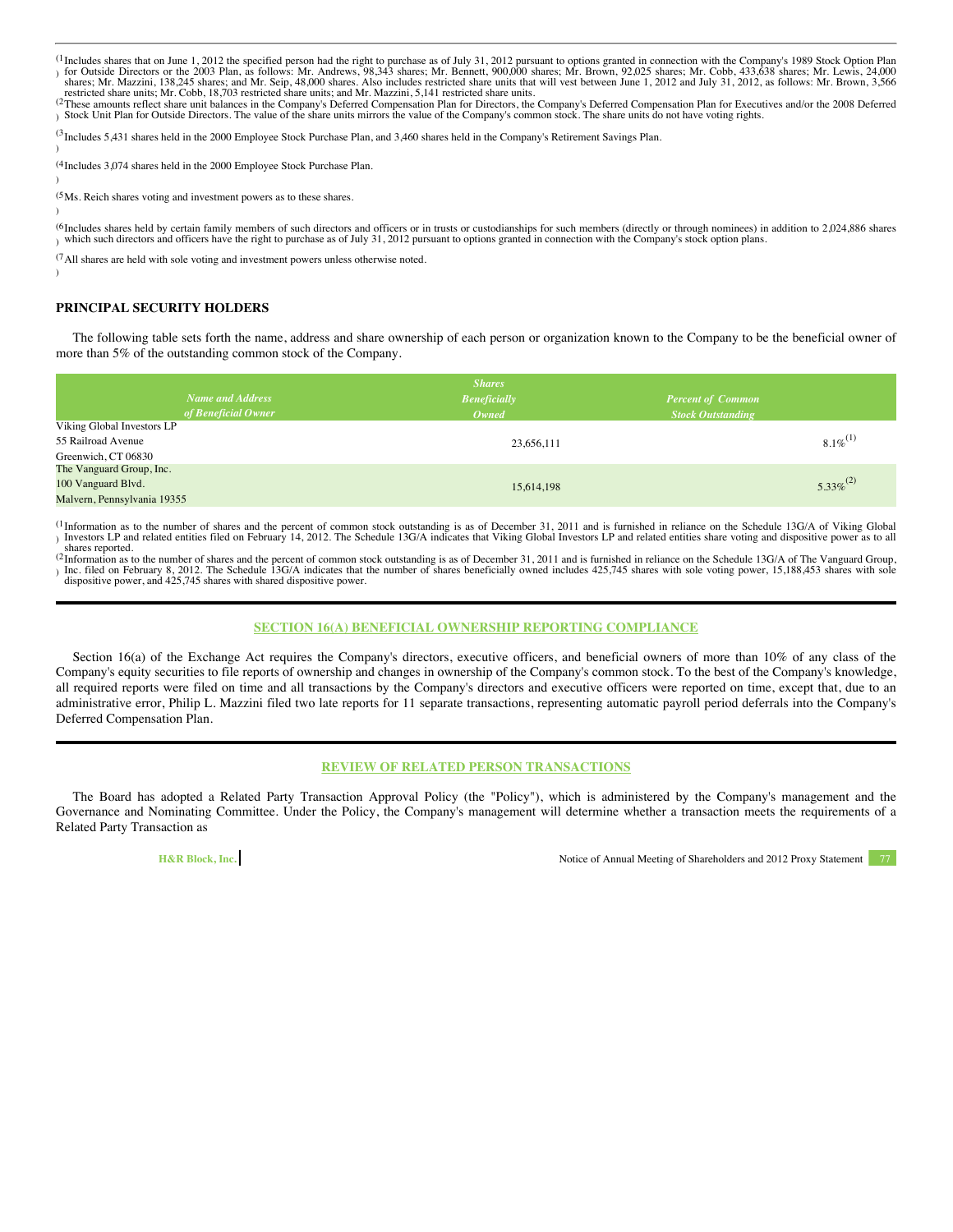defined in the Policy. Upon such a determination, the Governance and Nominating Committee will review the material facts of the Related Party Transaction and either approve or ratify the transaction (subject to certain exceptions which are deemed pre-approved) taking into account, among other factors it deems appropriate, whether the transaction is on terms no less favorable than those generally available to an unaffiliated third party under the same or similar circumstances and the extent of the Related Party's interest in the transaction. If advance approval of a Related Party Transaction is not feasible, the Governance and Nominating Committee must ratify the transaction at its next regularly scheduled meeting or the transaction must be rescinded. No director who is a Related Party with respect to a Related Party Transaction may participate in any discussion or approval of such transaction, except that the director must provide all material information concerning the transaction to the Governance and Nominating Committee.

A "Related Party Transaction" is any transaction, arrangement or relationship, or any series of transactions, arrangements or relationships in which the Company or any of its subsidiaries is a participant, the amount involved will or may be expected to exceed \$120,000 in any fiscal year, and a Related Party has or will have a direct or indirect interest.

A "Related Party" under the Policy is any (i) executive officer as designated under Section 16 of the Exchange Act, director, or nominee for election as a director, (ii) greater than 5% beneficial owner of the Company's common stock, or (iii) immediate family member of any of the foregoing.

The Company did not participate in any Related Party Transactions during fiscal year 2012, other than those transactions described in the "Compensation Disclosure and Analysis" section of this proxy statement.

#### **SHAREHOLDER PROPOSALS AND NOMINATIONS**

For a shareholder proposal to be considered for inclusion in the Company's proxy statement for the 2013 annual meeting pursuant to Rule 14a-8 of the SEC, the Company must receive notice at our offices at One H&R Block Way, Kansas City, Missouri 64105, Attention: Corporate Secretary, on or before April 2, 2013. Applicable SEC rules and regulations govern the submission of shareholder proposals and our consideration of them for inclusion in next year's proxy statement and form of proxy.

Pursuant to the Company's Bylaws, for any business not included in the proxy statement for the 2013 annual meeting to be brought before the meeting by a shareholder, the shareholder must give timely written notice of that business to the Corporate Secretary. To be timely, the notice must be received between May 16, 2013 and June 15, 2013 (between 90 and 120 days before the one-year anniversary of the date on which the corporation held its annual meeting of shareholders the previous year). The notice must contain the information required by the Company's Bylaws. Similarly, a shareholder wishing to submit a director nomination directly at an annual meeting of shareholders must deliver written notice of the nomination within the time period described in this paragraph and comply with the information requirements in our Bylaws relating to shareholder nominations.

A proxy may confer discretionary authority to vote on any matter at a meeting if we do not receive notice of the matter within the time frames described above. A copy of the Company's Bylaws is available on our website at www.hrblock.com under the "Investor Relations" link, by clicking on the "Company" tab, and then "Corporate Governance," or upon request to: H&R Block, Inc., One H&R Block Way, Kansas City, Missouri 64105, Attention: Corporate Secretary. The Chair of the meeting may exclude matters that are not properly presented in accordance with the foregoing requirements.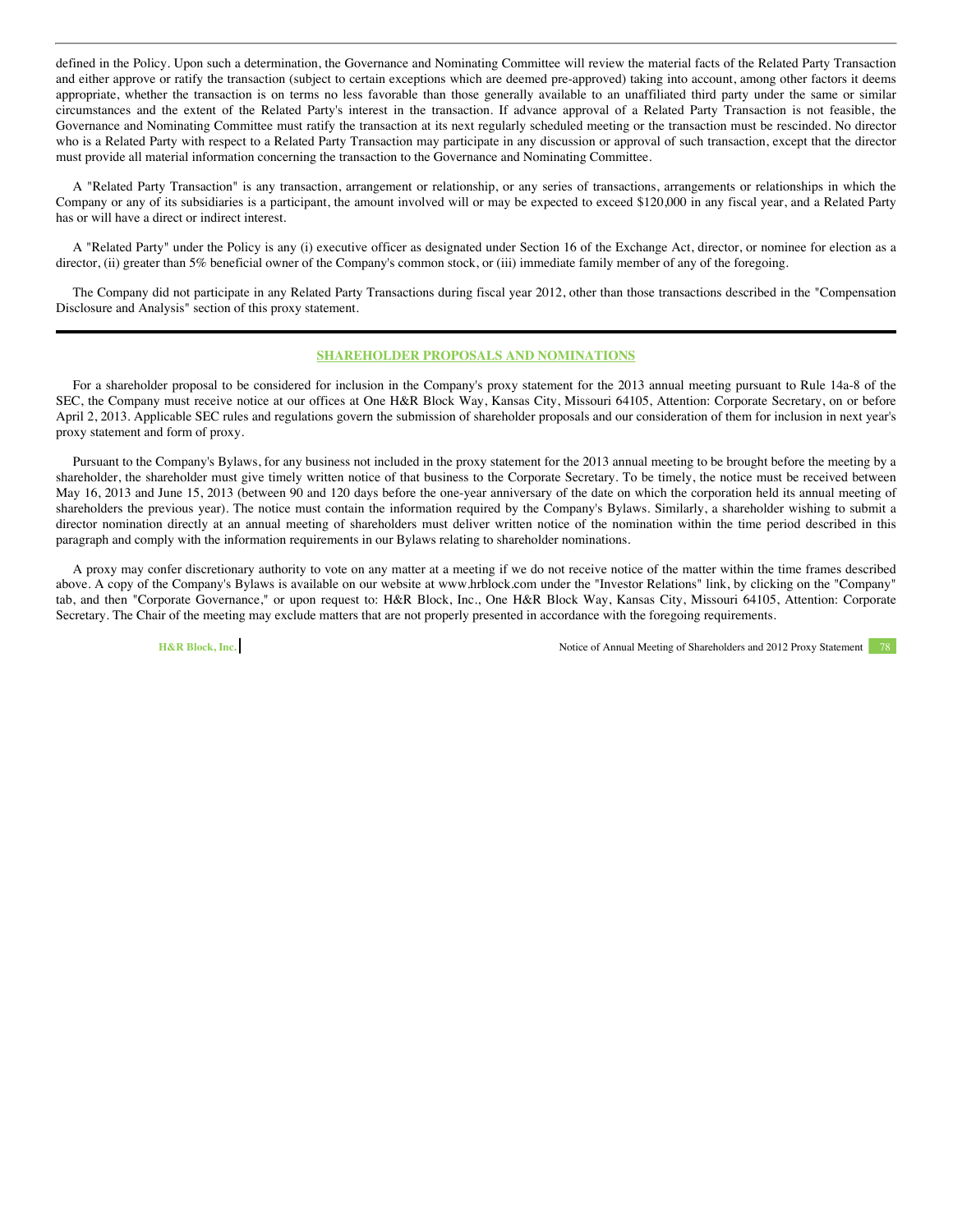The Board of Directors knows of no other matters which will be presented at the meeting, but if other matters do properly come before the meeting, it is intended that the persons named in the proxy will vote according to their best judgment.

By Order of the Board of Directors,

SCOTT W. ANDREASEN Vice President and Secretary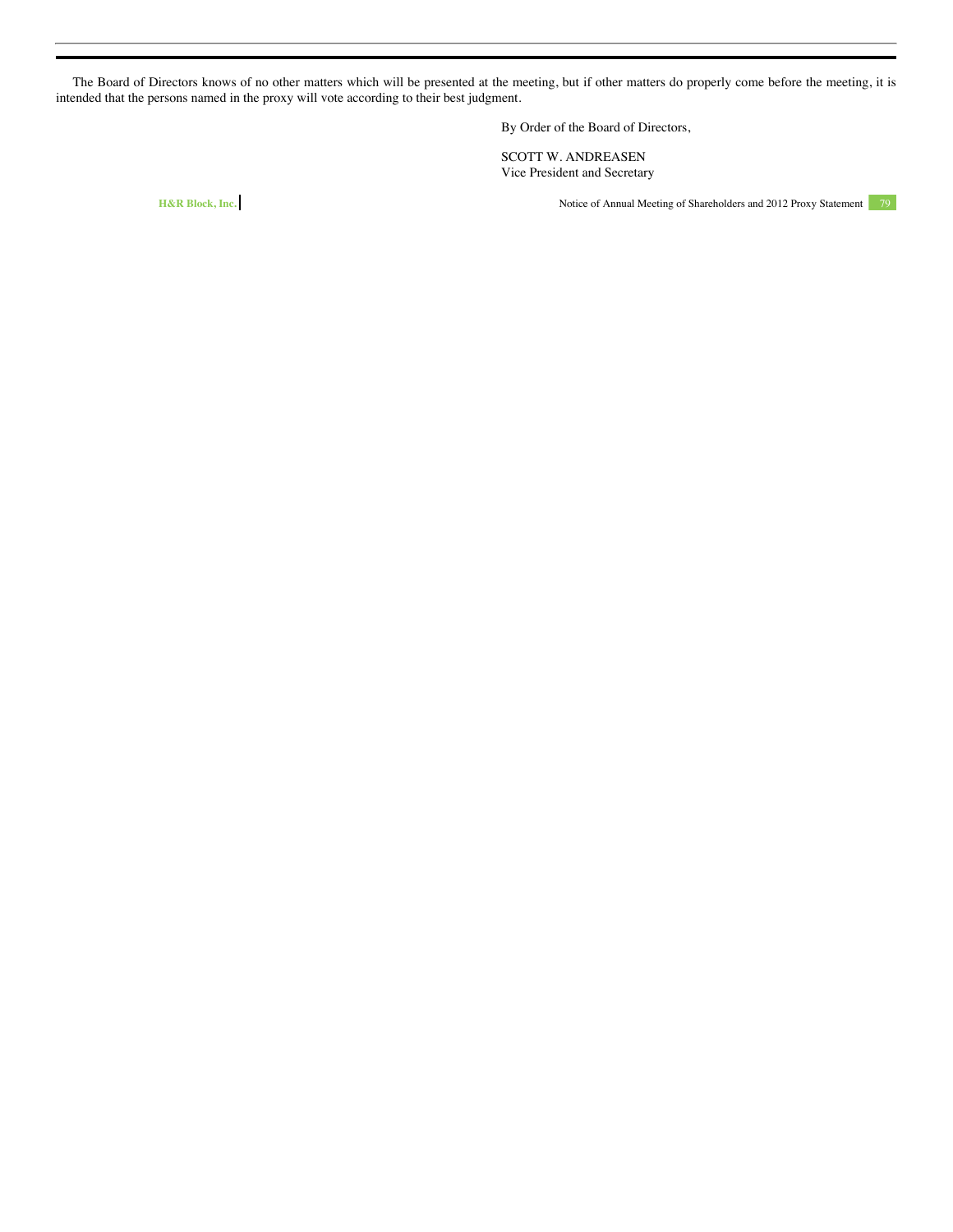### **APPENDIX A – 2013 LONG-TERM INCENTIVE PLAN**

## H&R BLOCK, INC. 2013 LONG TERM INCENTIVE PLAN

H&R Block, Inc. (the "Company"), a Missouri corporation, hereby establishes and adopts the following 2013 Long Term Incentive Plan (the "Plan").

### 1. PURPOSE OF THE PLAN

The purpose of the Plan is to assist the Company and its Subsidiaries in attracting and retaining selected individuals to serve as employees, directors, consultants and/or advisors who are expected to contribute to the Company's success and to achieve long-term objectives that will benefit shareholders of the Company through the additional incentives inherent in the Awards hereunder.

# 2. DEFINITIONS

2.1. "Award" shall mean any Option, Stock Appreciation Right, Restricted Share Award, Restricted Share Unit Award, Other Share-Based Award, Performance Award or any other right, interest or option relating to Shares or other property (including cash) granted pursuant to the provisions of the Plan.

2.2. "Award Agreement" shall mean any agreement, contract or other instrument or document evidencing any Award hereunder, whether in writing or through an electronic medium.

2.3. "Board" shall mean the board of directors of the Company.

2.4. "Code" shall mean the Internal Revenue Code of 1986, as amended from time to time.

2.5. "Committee" shall mean the Compensation Committee of the Board or a subcommittee thereof formed by the Compensation Committee to act as the Committee hereunder. The Committee shall consist of no fewer than two Directors, each of whom is (a) a "non-employee director" within the meaning of Rule 16b-3 under the Exchange Act, (b) an "outside director" within the meaning of Section 162(m) of the Code, and (c) an "independent director" for purpose of the rules of the principal U.S. national securities exchange on which the Shares are traded, to the extent required by such rules.

2.6. "Consultant" shall mean any consultant or advisor who is a natural person and who provides services to the Company or any Subsidiary, so long as such person (a) renders bona fide services that are not in connection with the offer and sale of the Company's securities in a capital-raising transaction, (b) does not directly or indirectly promote or maintain a market for the Company's securities, and (c) otherwise qualifies as a consultant under the applicable rules of the SEC for registration of shares of stock on a Form S-8 registration statement.

2.7. "Covered Employee" shall mean an employee of the Company or its Subsidiaries who is a "covered employee" within the meaning of Section 162(m) of the Code.

2.8. "Director" shall mean a member of the Board who is not an employee.

2.9. "Dividend Equivalents" shall have the meaning set forth in Section 12.5.

2.10. "Employee" shall mean any employee of the Company or any Subsidiary and any prospective employee conditioned upon, and effective not earlier than, such person becoming an employee of the Company or any Subsidiary.

2.11. "Exchange Act" shall mean the Securities Exchange Act of 1934, as amended.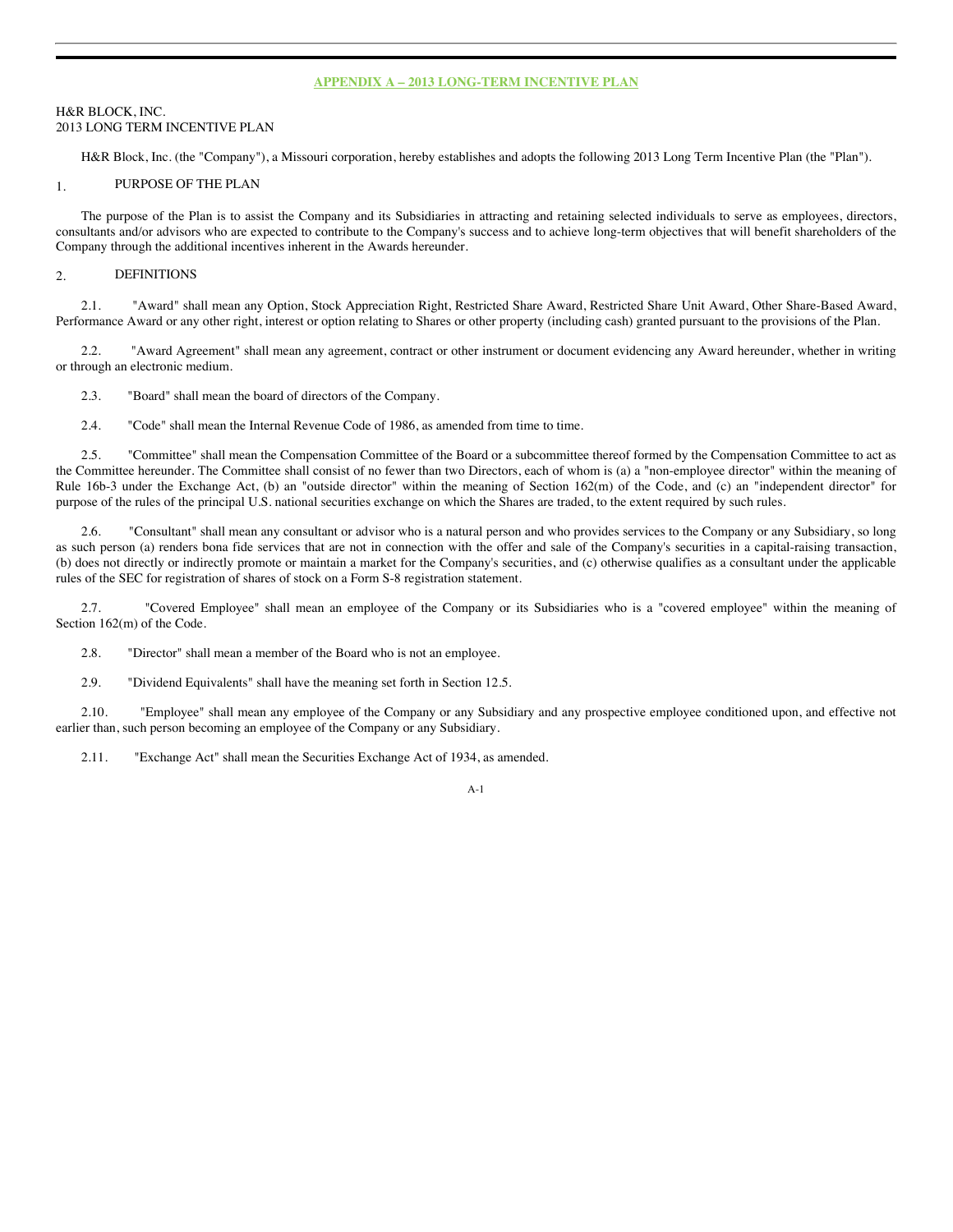2.12. "Fair Market Value" shall mean, with respect to Shares as of any date, (a) the closing price of the Shares as reported on the principal U.S. national securities exchange on which the Shares are listed and traded on such date, or, if there is no closing price on that date, then on the last preceding date on which such a closing price was reported, (b) if the Shares are not listed on any U.S. national securities exchange but are quoted in an inter-dealer quotation system on a last sale basis, the final ask price of the Shares reported on the inter-dealer quotation system for such date, or, if there is no such sale on such date, then on the last preceding date on which a sale was reported, or (c) if the Shares are neither listed on a U.S. national securities exchange nor quoted on an inter-dealer quotation system on a last sale basis, the amount determined by the Committee to be the fair market value of the Shares as determined by the Committee in its sole discretion. The Fair Market Value of any property other than Shares shall mean the market value of such property determined by such methods or procedures as shall be established from time to time by the Committee.

2.13. "Incentive Stock Option" shall mean an Option which when granted is intended to qualify as an incentive stock option for purposes of Section 422 of the Code.

2.14. "Option" shall mean any right granted to a Participant under the Plan allowing such Participant to purchase Shares at such price or prices and during such period or periods as the Committee shall determine.

2.15. "Other Share-Based Award" shall have the meaning set forth in Section 8.1.

2.16. "Participant" shall mean an Employee, Director or Consultant who is selected by the Committee to receive an Award under the Plan.

2.17. "Performance Award" shall mean any Award of Performance Cash, Performance Share Units or Performance Units granted pursuant to Section 9.

2.18. "Performance Cash" shall mean any cash incentives granted pursuant to Section 9 payable to the Participant upon the achievement of such performance goals as the Committee shall establish.

2.19. "Performance Period" shall mean the period established by the Committee during which any performance goals specified by the Committee with respect to a Performance Award are to be measured.

2.20. "Performance Share Unit" shall mean any grant pursuant to Section 9 of a unit valued by reference to a designated number of Shares, which value may be paid to the Participant upon achievement of such performance goals as the Committee shall establish.

2.21. "Performance Unit" shall mean any grant pursuant to Section 9 of a unit valued by reference to a designated amount of cash or property other than Shares, which value may be paid to the Participant upon achievement of such performance goals during the Performance Period as the Committee shall establish.

2.22. "Permitted Assignee" shall have the meaning set forth in Section 12.3.

2.23. "Prior Plans" shall mean, collectively, the Company's 2003 Long-Term Executive Compensation Plan and 2008 Deferred Stock Unit Plan for Outside Directors.

2.24. "Restricted Share" shall mean any Share issued with the restriction that the holder may not sell, transfer, pledge or assign such Share and with such other restrictions as the Committee, in its sole discretion, may impose, which restrictions may lapse separately or in combination at such time or times, in installments or otherwise, as the Committee may deem appropriate.

2.25. "Restricted Share Award" shall have the meaning set forth in Section 7.1.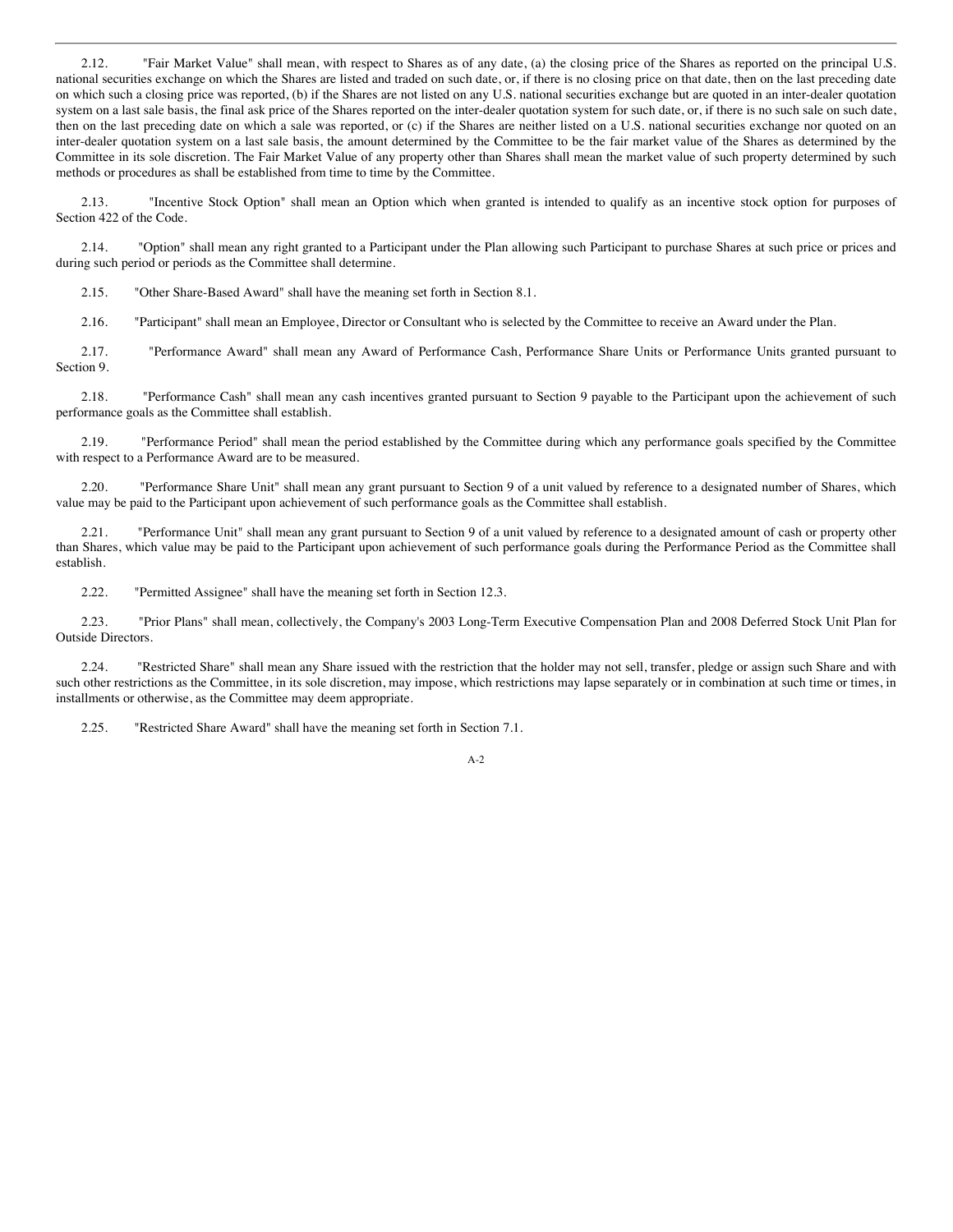2.26. "Restricted Share Unit" means an Award that is valued by reference to a Share, which value may be paid to the Participant in Shares or cash as determined by the Committee in its sole discretion upon the satisfaction of vesting restrictions as the Committee may establish, which restrictions may lapse separately or in combination at such time or times, in installments or otherwise, as the Committee may deem appropriate.

2.27. "Restricted Share Unit Award" shall have the meaning set forth in Section 7.1.

2.28. "SEC" means the Securities and Exchange Commission.

2.29. "Shares" shall mean the shares of common stock of the Company, without par value.

2.30. "Stock Appreciation Right" shall mean the right granted to a Participant pursuant to Section 6.

2.31. "Subsidiary" shall mean any corporation (other than the Company), limited liability company, partnership, or other form of business entity in an unbroken chain of such entities beginning with the Company if, at the relevant time each of the entities other than the last entity in the unbroken chain owns stock or other similar ownership interests possessing 50% or more of the total combined voting power of all classes of stock or other similar ownership interests in one of the other entities in the chain.

2.32. "Substitute Awards" shall mean Awards granted or Shares issued by the Company in assumption of, or in substitution or exchange for, awards previously granted, or the right or obligation to make future awards, in each case by a company acquired by the Company or any Subsidiary or with which the Company or any Subsidiary combines.

2.33. "Vesting Period" shall mean the period of time specified by the Committee or Board during which vesting restrictions for an Award are applicable.

# 3. SHARES SUBJECT TO THE PLAN

3.1. Number of Shares. (a) Subject to adjustment as provided in Section 12.2, a total of 12,000,000 Shares shall be authorized for Awards granted under the Plan. After the effective date of the Plan (as provided in Section 13.13), no awards may be granted under any Prior Plan.

(b) If (i) any Shares subject to an Award are forfeited, an Award expires or otherwise terminates without issuance of Shares, or an Award is settled for cash (in whole or in part) or otherwise does not result in the issuance of all or a portion of the Shares subject to such Award (including on payment in Shares on exercise of a Stock Appreciation Right), such Shares shall, to the extent of such forfeiture, expiration, termination, cash settlement or non-issuance, again be available for grant under the Plan, or (ii) any Shares subject to an award under the Prior Plans are forfeited, an award under the Prior Plans expires or otherwise terminates without issuance of such Shares, or an award under the Prior Plans is settled for cash (in whole or in part), or otherwise does not result in the issuance of all or a portion of the Shares subject to such award (including on payment in Shares on exercise of a stock appreciation right), then in each such case the Shares subject to the Award or award under the Prior Plans shall, to the extent of such forfeiture, expiration, termination, cash settlement or non-issuance, again be available for grant under the Plan on a one-for-one basis.

(c) In the event that (i) any Option or other Award granted hereunder is exercised through the tendering of Shares (either actually or by attestation) or by the withholding of Shares by the Company, or (ii) withholding tax liabilities arising from such Option or other Award are satisfied by the tendering of Shares (either actually or by attestation) or by the withholding of Shares by the Company, then in each such case the Shares so tendered or withheld shall be available for grant under the Plan on a one-for-one basis. In the event that (i) any option or award granted under the Prior Plans is exercised through the tendering of Shares (either actually or by attestation) or by the withholding of Shares by the Company, or (ii) withholding tax liabilities arising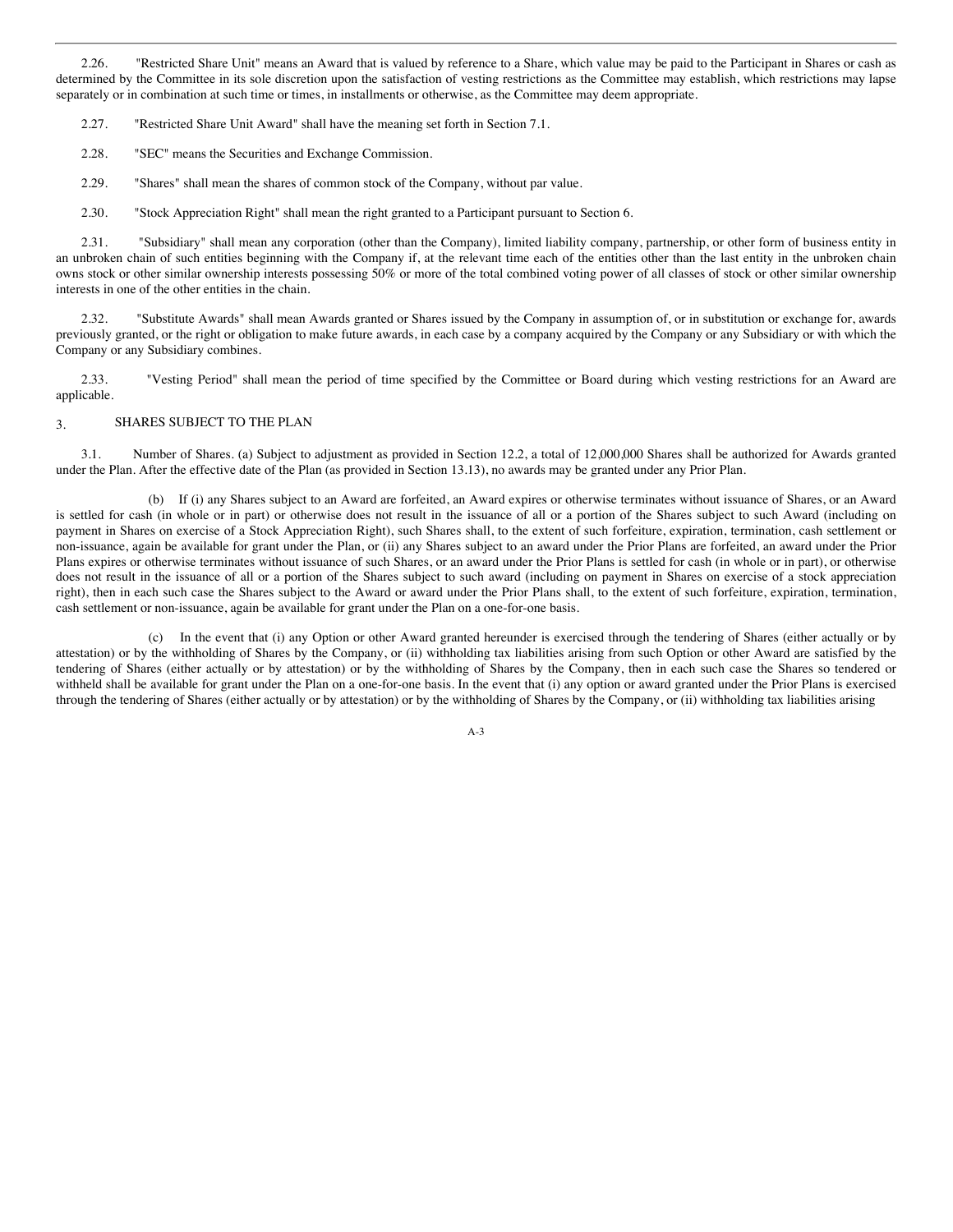from such options or awards are satisfied by the tendering of Shares (either actually or by attestation) or by the withholding of Shares by the Company, then in each such case the Shares so tendered or withheld shall be available for grant under the Plan on a one-for-one basis.

(d) Substitute Awards shall not reduce the Shares authorized for grant under the Plan or the applicable limitations for grant to a Participant under Section 10.5, nor shall Shares subject to a Substitute Award again be available for Awards under the Plan as provided in Sections 3.1(b) and (c) above. Additionally, in the event that a company acquired by the Company or any Subsidiary or with which the Company or any Subsidiary combines has shares available under a pre-existing plan approved by shareholders and not adopted in contemplation of such acquisition or combination, the shares available for grant pursuant to the terms of such pre-existing plan (as adjusted, to the extent appropriate, using the exchange ratio or other adjustment or valuation ratio or formula used in such acquisition or combination to determine the consideration payable to the holders of common stock of the entities that are parties to such acquisition or combination) may be used for Awards under the Plan and shall not reduce the Shares authorized for grant under the Plan; provided that Awards using such available shares shall not be made after the date awards or grants could have been made under the terms of the pre-existing plan, absent the acquisition or combination, and shall only be made to individuals who were not Employees or Directors prior to such acquisition or combination.

3.2. Character of Shares. Any Shares issued hereunder may consist, in whole or in part, of authorized and unissued shares, treasury shares or shares purchased in the open market or otherwise.

### 4. ELIGIBILITY AND ADMINISTRATION

4.1. Eligibility. Any Employee, Director or Consultant shall be eligible to be selected as a Participant.

4.2. Administration. (a) The Plan shall be administered by the Committee. The Committee shall have full power and authority, subject to the provisions of the Plan and subject to such orders or resolutions not inconsistent with the provisions of the Plan as may from time to time be adopted by the Board, to: (i) select the Employees, Directors and Consultants to whom Awards may from time to time be granted hereunder; (ii) determine the type or types of Awards to be granted to each Participant hereunder; (iii) determine the number of Shares (or dollar value) to be covered by each Award granted hereunder; (iv) determine the terms and conditions, not inconsistent with the provisions of the Plan, of any Award granted hereunder; (v) determine whether, to what extent and under what circumstances Awards may be settled in cash, Shares or other property; (vi) determine whether, to what extent, and under what circumstances cash, Shares, other property and other amounts payable with respect to an Award made under the Plan shall be deferred either automatically or at the election of the Participant; (vii) determine whether, to what extent and under what circumstances any Award shall be canceled or suspended; (viii) interpret and administer the Plan and any instrument or agreement entered into under or in connection with the Plan, including any Award Agreement; (ix) correct any defect, supply any omission or reconcile any inconsistency in the Plan or any Award in the manner and to the extent that the Committee shall deem desirable to carry it into effect; (x) establish such rules and regulations and appoint such agents as it shall deem appropriate for the proper administration of the Plan; (xi) determine whether any Award, other than an Option or Stock Appreciation Right, will include Dividend Equivalents; and (xii) make any other determination and take any other action that the Committee deems necessary or desirable for the administration of the Plan.

(b) Decisions of the Committee shall be final, conclusive and binding on all persons or entities, including the Company, any Participant, and any Subsidiary. A majority of the members of the Committee may determine its actions, including fixing the time and place of its meetings.

(c) To the extent not inconsistent with applicable law, including without limitation applicable state laws, Section 162(m) of the Code with respect to Awards intended to comply with the performance-based compensation exception under Section 162(m), and the rules and regulations of the principal U.S. national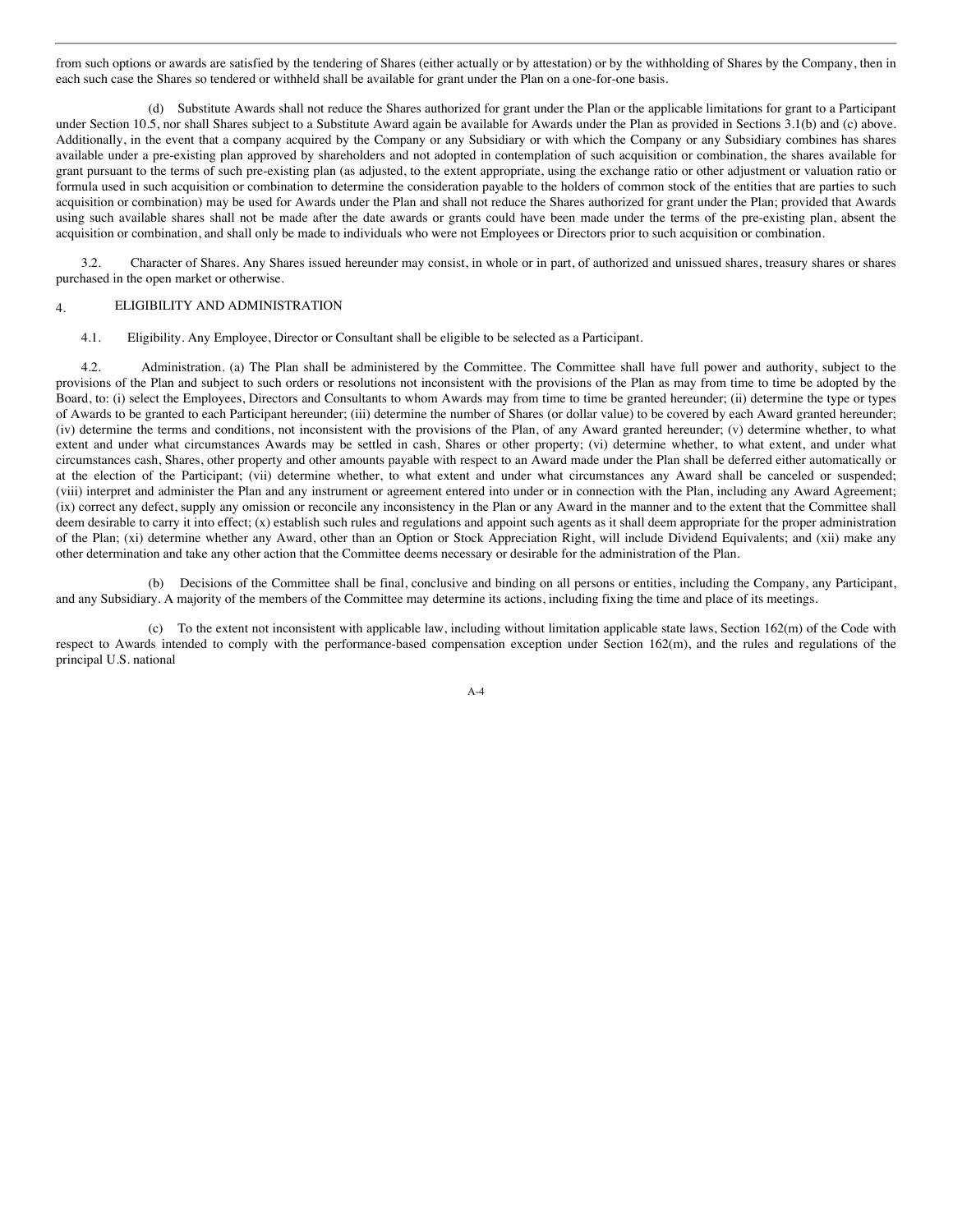securities exchange on which the Shares are traded, the Committee may (i) delegate to a committee of one or more directors of the Company, or such higher number as may be required under applicable law, any of the authority of the Committee under the Plan, including the right to grant, cancel or suspend Awards and (ii) authorize one or more executive officers to do one or more of the following with respect to Employees who are not directors or executive officers of the Company to the extent permissible under applicable law (A) designate Employees to be recipients of Awards, (B) determine the number of Shares subject to such Awards to be received by such Employees and (C) cancel or suspend Awards to such Employees; provided that (x) any resolution of the Committee authorizing such officer(s) must specify the total number of Shares subject to Awards that such officer(s) may so award and (y) the Committee may not authorize any officer to designate himself or herself as the recipient of an Award.

### 5. OPTIONS

5.1. Grant. Options may be granted hereunder to Participants either alone or in addition to other Awards granted under the Plan. Any Option shall be subject to the terms and conditions of this Section 5 and to such additional terms and conditions, not inconsistent with the provisions of the Plan, as the Committee shall deem desirable.

5.2. Award Agreements. All Options shall be evidenced by an Award Agreement in such form and containing such terms and conditions as the Committee or Board shall determine which are not inconsistent with the provisions of the Plan. The terms and conditions of Options need not be the same with respect to each Participant. Granting an Option pursuant to the Plan shall impose no obligation on the recipient to exercise such Option. Any individual who is granted an Option pursuant to this Section 5 may hold more than one Option granted pursuant to the Plan at the same time.

5.3. Option Price. Other than in connection with Substitute Awards, the option price per each Share purchasable under any Option granted pursuant to this Section 5 shall not be less than 100% of the Fair Market Value of one Share on the date of grant of such Option; provided, however, that in the case of an Incentive Stock Option granted to a Participant who, at the time of the grant, owns stock representing more than 10% of the voting power of all classes of stock of the Company or any Subsidiary, the option price per share shall be no less than 110% of the Fair Market Value of one Share on the date of grant. Other than pursuant to Section 12.2, the Committee shall not without the approval of the Company's shareholders (a) lower the option price per Share of an Option after it is granted, (b) cancel an Option when the option price per Share exceeds the Fair Market Value of one Share in exchange for cash, another Award or other consideration (other than in connection with a Change in Control as defined in Section 11.3), or (c) take any other action with respect to an Option that would be treated as a repricing under the rules and regulations of the principal U.S. national securities exchange on which the Shares are listed.

5.4. Option Term. The term of each Option shall be fixed by the Committee in its sole discretion; provided that no Option shall be exercisable after the expiration of ten (10) years from the date the Option is granted, except in the event of death or disability; provided, however, that the term of the Option shall not exceed five (5) years from the date the Option is granted in the case of an Incentive Stock Option granted to a Participant who, at the time of the grant, owns stock representing more than 10% of the voting power of all classes of stock of the Company or any Subsidiary. Notwithstanding the foregoing, in the event that on the last business day of the term of an Option (a) the exercise of the Option, other than an Incentive Stock Option, is prohibited by applicable law or (b) Shares may not be purchased or sold by certain Employees or Directors due to the "black-out period" of a Company policy or a "lockup" agreement undertaken in connection with an issuance of securities by the Company, the term shall be extended for a period of thirty (30) days following the end of the legal prohibition, black-out period or lock-up agreement.

5.5. Vesting of Options. The Award Agreement shall specify when Options vest and become exercisable. Except for Substitute Awards, the death, disability or retirement of the Participant, or special circumstances determined by the Committee, Options shall have a Vesting Period of not less than (a) twenty-four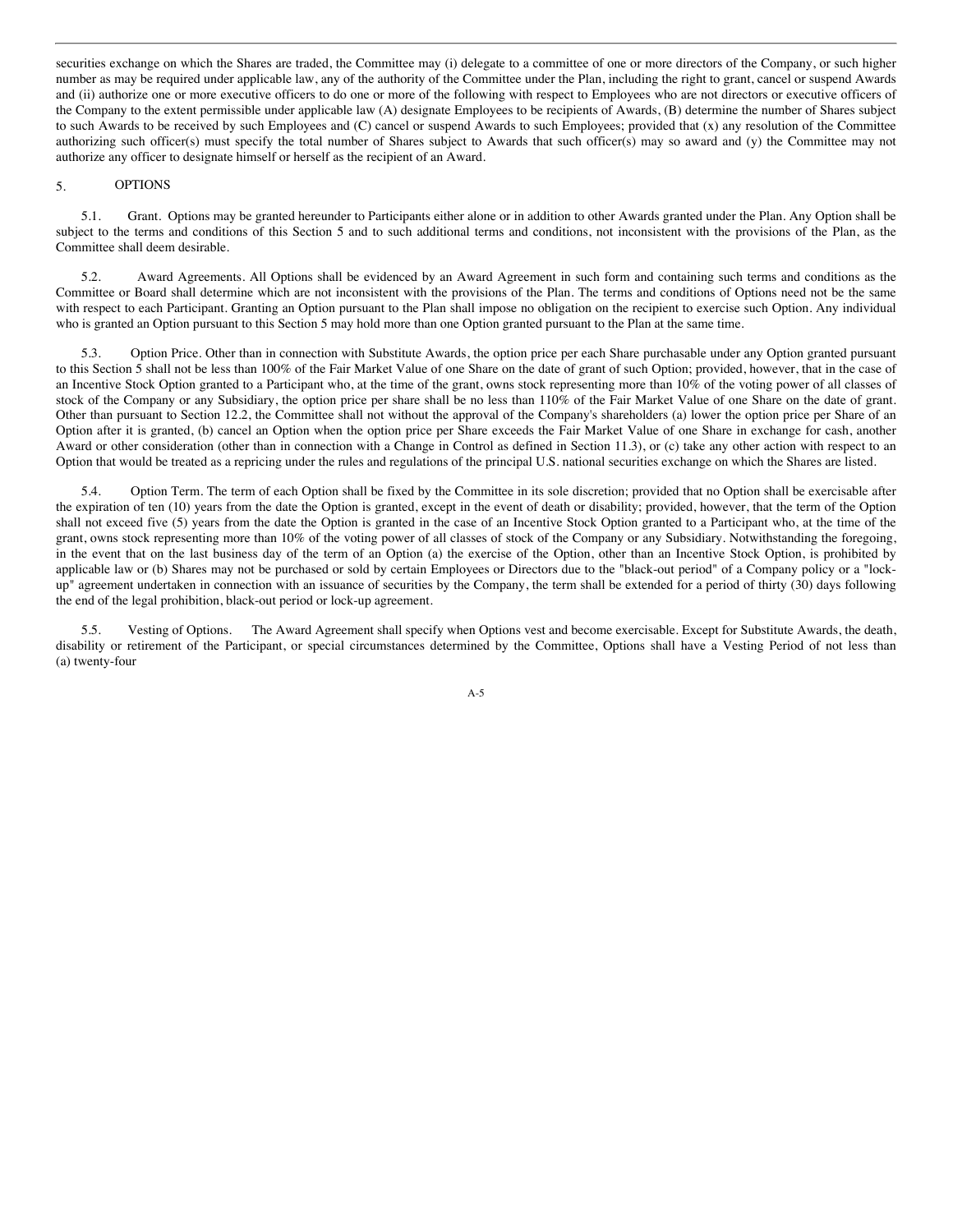(24) months from date of grant (but permitting pro rata vesting over such time) if subject only to continued service with the Company or a Subsidiary and (b) one year from the date of grant if subject to the achievement of performance objectives, subject in either case to accelerated vesting in the Committee's discretion in the event of a Change in Control (as defined in Section 11.3) if the Options are not assumed, substituted for or continued as provided in Section 11.2. Notwithstanding the foregoing, the restrictions in the preceding sentence shall not be applicable to (x) grants to new hires to replace forfeited awards from a prior employer or (y) grants in payment of Performance Awards and other earned cash-based incentive compensation. The minimum Vesting Period requirements of this Section shall not apply to Options granted to Directors or Consultants.

5.6. Exercise of Options. (a) Vested Options granted under the Plan shall be exercised by the Participant or by a Permitted Assignee thereof (or the Participant's executors, administrators, guardian or legal representative, to the extent provided in an Award Agreement) as to all or part of the Shares covered thereby, by giving notice of exercise to the Company or its designated agent, specifying the number of Shares to be purchased. The notice of exercise shall be in such form, made in such manner, and shall comply with such other requirements consistent with the provisions of the Plan as the Committee, or any representative authorized by the Committee may prescribe from time to time.

(b) Unless otherwise provided in an Award Agreement, full payment of such purchase price shall be made at the time of exercise and shall be made (i) in cash or cash equivalents (including certified check or bank check or wire transfer of immediately available funds), (ii) by tendering previously acquired Shares (either actually or by attestation) valued at their then Fair Market Value, (iii) with the consent of the Committee, by delivery of other consideration having a Fair Market Value on the exercise date equal to the total purchase price, (iv) with the consent of the Committee, by withholding Shares otherwise issuable in connection with the exercise of the Option, (v) through any other method specified in an Award Agreement (including same-day sales through a broker), or (vi) any combination of any of the foregoing. The notice of exercise, accompanied by such payment, shall be delivered to the Company or its designated agent at its principal business office or such other office as the Committee may from time to time direct, and shall be in such form, containing such further provisions consistent with the provisions of the Plan, as the Committee may from time to time prescribe. In no event may any Option granted hereunder be exercised for a fraction of a Share.

(c) Notwithstanding the foregoing, an Award Agreement may provide that if, on the last day of the term of an Option the Fair Market Value of one Share exceeds the option price per Share, the Participant has not exercised the Option (or a tandem Stock Appreciation Right, if applicable) and the Option has not expired, the Option shall be deemed to have been exercised by the Participant on such day with payment made by withholding Shares otherwise issuable in connection with the exercise of the Option. In such event, the Company shall deliver to the Participant the number of Shares for which the Option was deemed exercised, less the number of Shares required to be withheld for the payment of the total purchase price and required withholding taxes; provided, however, any fractional Share shall be settled in cash.

5.7. Form of Settlement. In its sole discretion, the Committee may provide that the Shares to be issued upon an Option's exercise shall be in the form of Restricted Share or other similar securities.

5.8. Incentive Stock Options. The Committee may grant Incentive Stock Options to any Employee, subject to the requirements of Section 422 of the Code. Solely for purposes of determining whether Shares are available for the grant of Incentive Stock Options under the Plan, the maximum aggregate number of Shares that may be issued pursuant to Incentive Stock Options granted under the Plan shall be 12,000,000 Shares, subject to adjustment as provided in Section 12.2.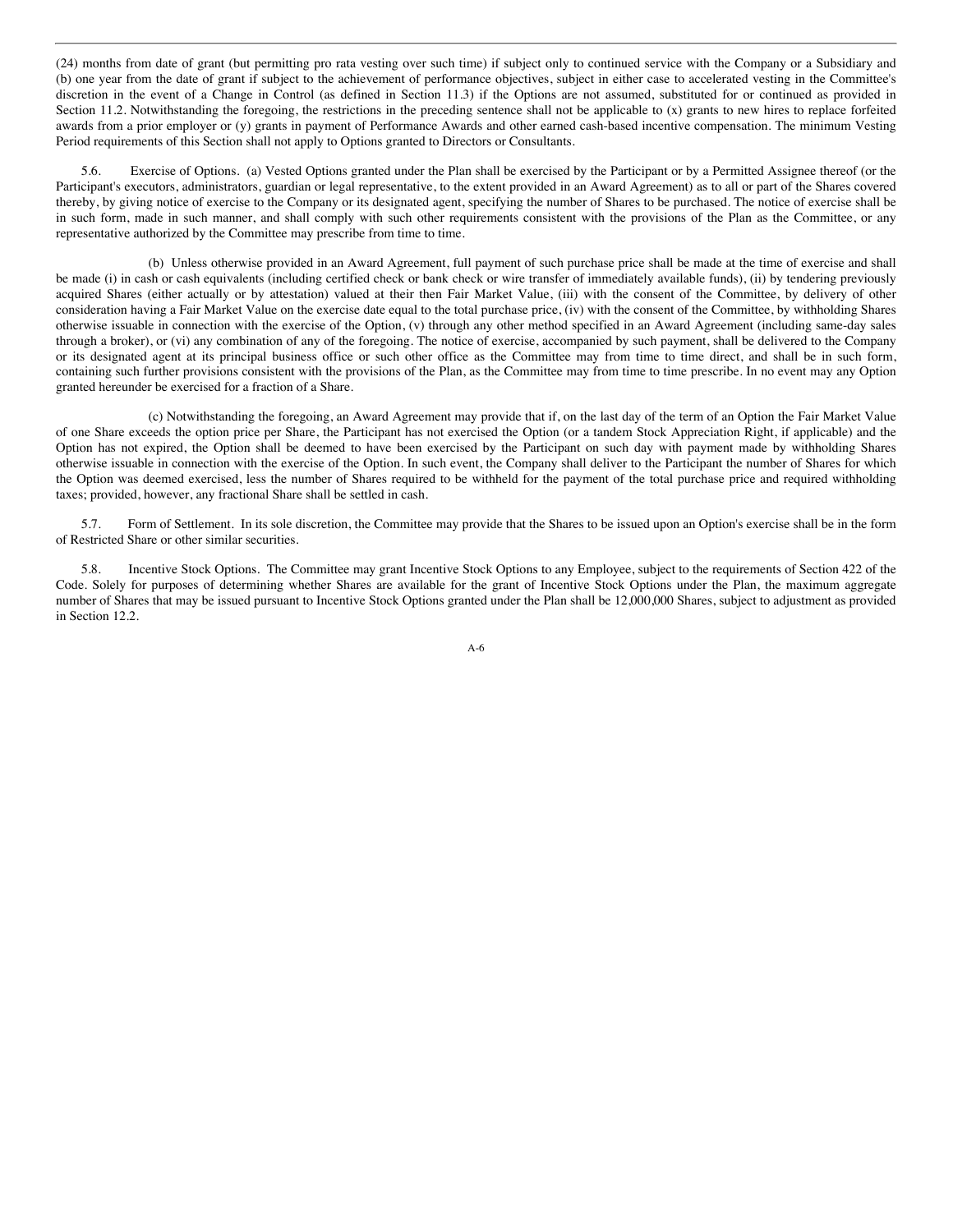## 6. STOCK APPRECIATION RIGHTS

#### 6.1. Grant and Vesting.

(a) The Committee may grant Stock Appreciation Rights (i) in tandem with all or part of any Option granted under the Plan or at any subsequent time during the term of such Option, (ii) in tandem with all or part of any Award (other than an Option) granted under the Plan or at any subsequent time during the term of such Award, or (iii) without regard to any Option or other Award in each case upon such terms and conditions as the Committee may establish in its sole discretion.

(b) The Award Agreement shall specify when Stock Appreciation Rights vest and become exercisable. Except for Substitute Awards, the death, disability or retirement of the Participant, or special circumstances determined by the Committee, Stock Appreciation Rights shall have a Vesting Period of not less than (i) twenty-four (24) months from date of grant (but permitting pro rata vesting over such time) if subject only to continued service with the Company or a Subsidiary and (ii) one year from the date of grant if subject to the achievement of performance objectives, subject in either case to accelerated vesting in the Committee's discretion in the event of a Change in Control (as defined in Section 11.3) if the Stock Appreciation Rights are not assumed, substituted for or continued as provided in Section 11.2. Notwithstanding the foregoing, the restrictions in the preceding sentence shall not be applicable to (x) grants to new hires to replace forfeited awards from a prior employer or (y) grants in payment of Performance Awards and other earned cashbased incentive compensation. The minimum Vesting Period requirements of this Section shall not apply to Stock Appreciation Rights granted to Directors or Consultants.

6.2. Terms and Conditions. Stock Appreciation Rights shall be subject to such terms and conditions, not inconsistent with the provisions of the Plan, as shall be determined from time to time by the Committee, including the following:

(a) Upon the exercise of a Stock Appreciation Right, the holder shall have the right to receive the excess of (i) the Fair Market Value of one Share on the date of exercise (or such amount less than such Fair Market Value as the Committee shall so determine at any time during a specified period before the date of exercise) over (ii) the grant price of the Stock Appreciation Right.

(b) The Committee shall determine in its sole discretion whether payment on exercise of a Stock Appreciation Right shall be made in cash, in whole Shares or other property, or any combination thereof.

(c) The terms and conditions of Stock Appreciation Rights need not be the same with respect to each recipient.

(d) The Committee may impose such other terms and conditions on the exercise of any Stock Appreciation Right, as it shall deem appropriate. A Stock Appreciation Right shall (i) have a grant price per Share of not less than the Fair Market Value of one Share on the date of grant or, if applicable, on the date of grant of an Option with respect to a Stock Appreciation Right granted in exchange for or in tandem with, but subsequent to, the Option (subject to the requirements of Section 409A of the Code) except in the case of Substitute Awards or in connection with an adjustment provided in Section 12.2, and (ii) have a term not greater than ten (10) years, except in the event of death or disability. Notwithstanding clause (ii) of the preceding sentence, in the event that on the last business day of the term of a Stock Appreciation Right (x) the exercise of the Stock Appreciation Right is prohibited by applicable law or (y) Shares may not be purchased or sold by certain Employees or Directors due to the "black-out period" of a Company policy or a "lockup" agreement undertaken in connection with an issuance of securities by the Company, the term shall be extended for a period of thirty (30) days following the end of the legal prohibition, black-out period or lock-up agreement.

(e) An Award Agreement may provide that if on the last day of the term of a Stock Appreciation Right the Fair Market Value of one Share exceeds the grant price per Share of the Stock Appreciation Right, the Participant has not exercised the Stock Appreciation Right or the tandem Option (if applicable), and the Stock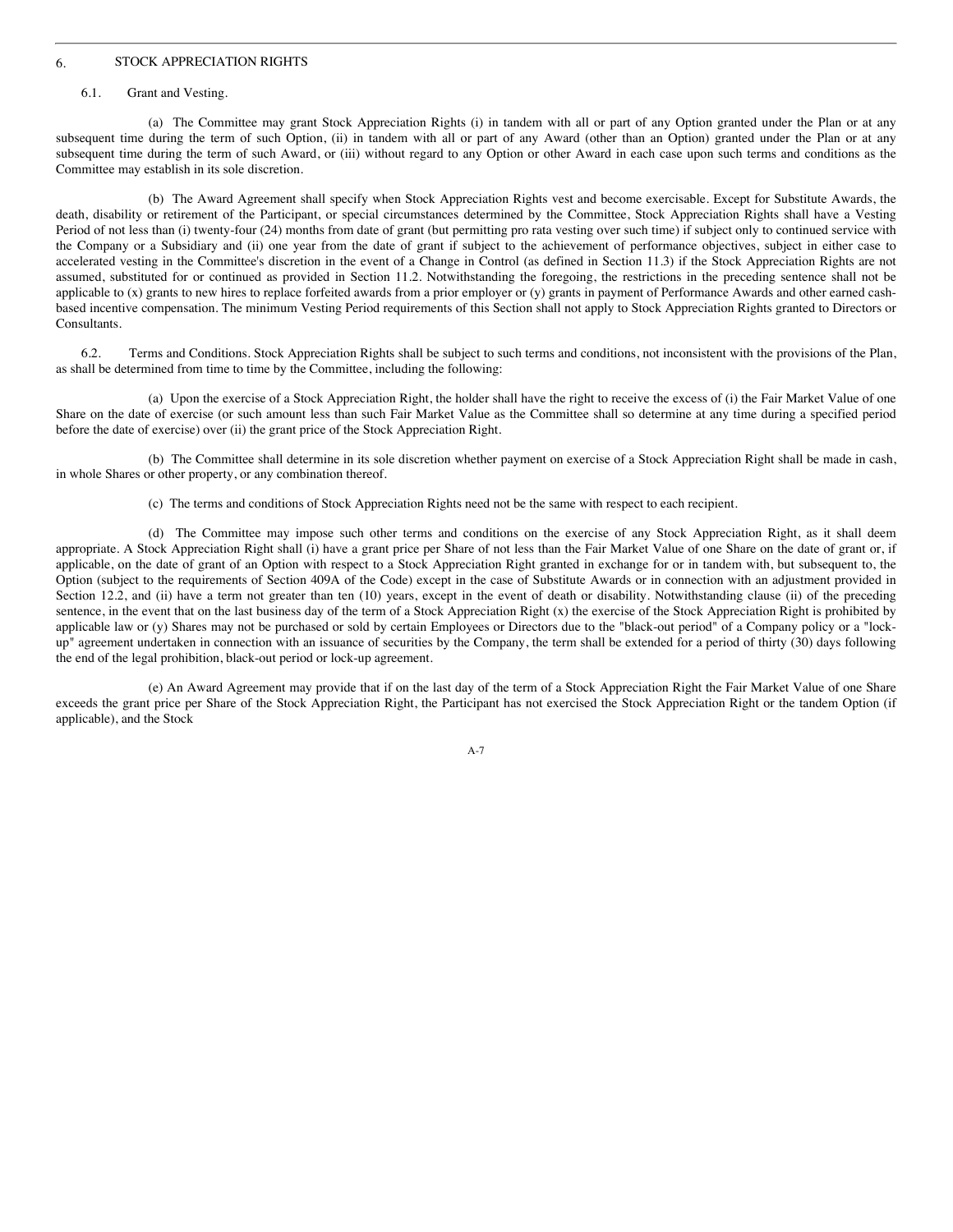Appreciation Right has not otherwise expired, the Stock Appreciation Right shall be deemed to have been exercised by the Participant on such day. In such event, the Company shall make payment to the Participant in accordance with this Section, reduced by the number of Shares (or cash) required for withholding taxes; any fractional Share shall be settled in cash.

(f) Without the approval of the Company's shareholders, other than pursuant to Section 12.2, the Committee shall not (i) reduce the grant price of any Stock Appreciation Right after the date of grant, (ii) cancel any Stock Appreciation Right when the grant price per Share exceeds the Fair Market Value of one Share in exchange for cash, another Award or other consideration (other than in connection with a Change in Control as defined in Section 11.3), or (iii) take any other action with respect to a Stock Appreciation Right that would be treated as a repricing under the rules and regulations of the principal U.S. national securities exchange on which the Shares are listed.

# 7. RESTRICTED SHARE AND RESTRICTED SHARE UNITS

7.1. Grants. Awards of Restricted Share and of Restricted Share Units may be granted hereunder to Participants either alone or in addition to other Awards granted under the Plan (a "Restricted Share Award" or "Restricted Share Unit Award" respectively), and such Restricted Share Awards and Restricted Share Unit Awards shall also be available as a form of payment of Performance Awards and other earned cash-based incentive compensation. The Committee has absolute discretion to determine whether any consideration (other than services) is to be received by the Company or any Subsidiary as a condition precedent to the grant of Restricted Share or Restricted Share Units, subject to such minimum consideration as may be required by applicable law.

7.2. Award Agreements. The terms of any Restricted Share Award or Restricted Share Unit Award granted under the Plan shall be set forth in an Award Agreement which shall contain provisions determined by the Committee or Board and not inconsistent with the Plan. The terms of Restricted Share Awards and Restricted Share Unit Awards need not be the same with respect to each Participant.

7.3. Rights of Holders of Restricted Share and Restricted Share Units.

(a) Unless otherwise provided in the Award Agreement, beginning on the date of grant of the Restricted Share Award and subject to execution of the Award Agreement, the Participant shall become a shareholder of the Company with respect to all Shares subject to the Award Agreement and shall have all of the rights of a shareholder, including the right to vote such Shares and the right to receive distributions made with respect to such Shares, except as otherwise provided in this Section.

(b) A Participant who holds a Restricted Share Unit Award shall only have those rights specifically provided for in the Award Agreement; provided, however, in no event shall the Participant have voting rights with respect to such Award.

(c) Except as otherwise provided in an Award Agreement, any Shares or any other property distributed as a dividend or otherwise with respect to any Restricted Share Award or Restricted Share Unit Award as to which the restrictions have not yet lapsed shall be subject to the same restrictions as such Restricted Share Award or Restricted Share Unit Award, and the Committee shall have the sole discretion to determine whether, if at all, any cashdenominated amount that is subject to such restrictions shall earn interest and at what rate. Notwithstanding the provisions of this Section, cash dividends, stock and any other property (other than cash) distributed as a dividend or otherwise with respect to any Restricted Share Award or Restricted Share Unit Award that vests based on achievement of performance goals shall either (i) not be paid or credited or (ii) be accumulated, shall be subject to restrictions and risk of forfeiture to the same extent as the Restricted Share or Restricted Share Units with respect to which such cash, stock or other property has been distributed and shall be paid at the time such restrictions and risk of forfeiture lapse.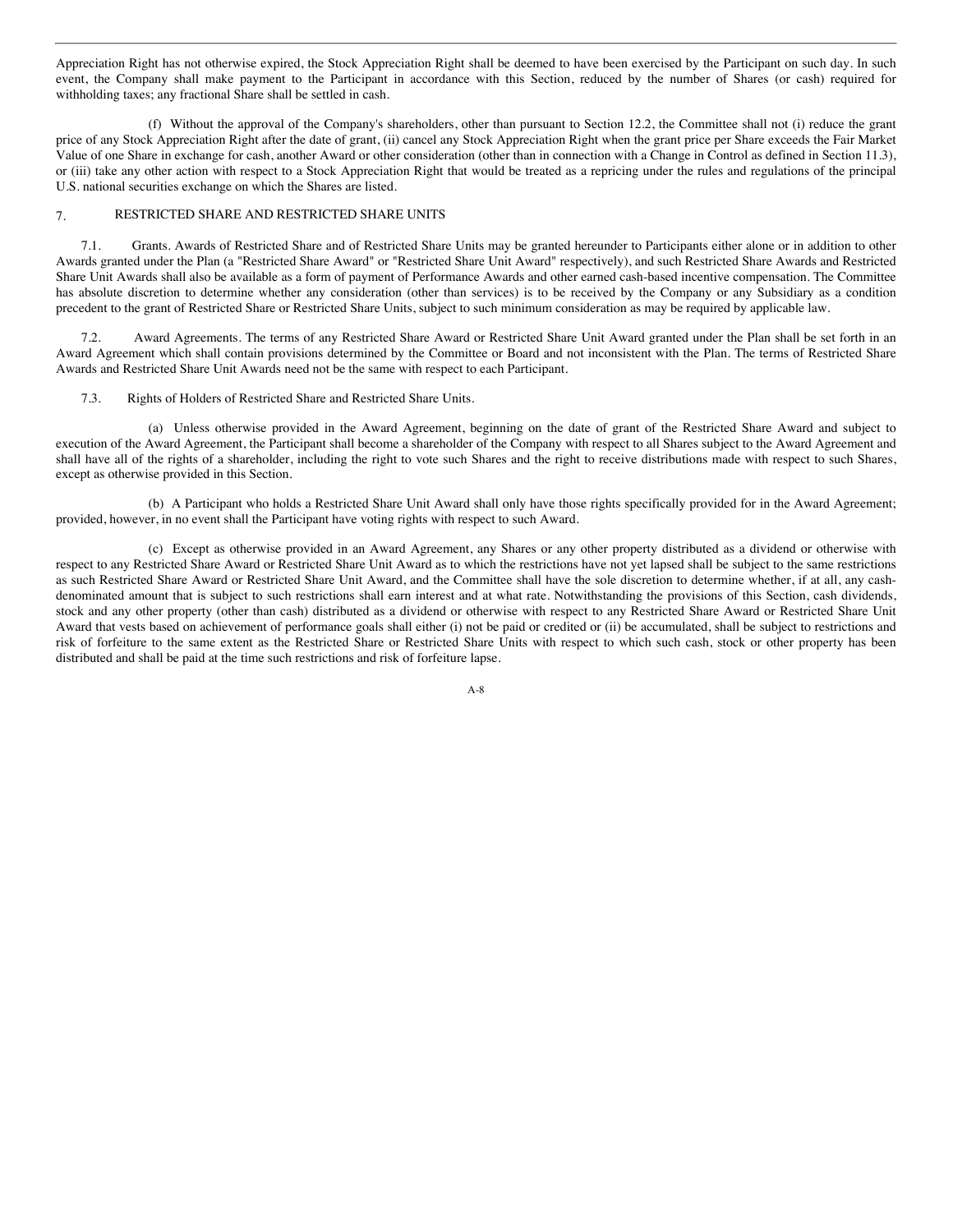7.4. Vesting Period. The Award Agreement shall specify the Vesting Period for Restricted Share Awards or Restricted Share Unit Awards. Except for Substitute Awards, the death, disability or retirement of the Participant, or special circumstances determined by the Committee, Restricted Share Awards and Restricted Share Unit Awards shall have a Vesting Period of not less than (a) twenty-four (24) months from date of grant (but permitting pro rata vesting over such time) if subject only to continued service with the Company or a Subsidiary and (b) one year from the date of grant if subject to the achievement of performance objectives, subject in either case to accelerated vesting in the Committee's discretion in the event of a Change in Control (as defined in Section 11.3) if the Restricted Share Awards or Restricted Share Unit Awards are not assumed, substituted for or continued as provided in Section 11.2. Notwithstanding the foregoing, the restrictions in the preceding sentence shall not be applicable to (x) grants to new hires to replace forfeited awards from a prior employer or (y) grants in payment of Performance Awards and other earned cash-based incentive compensation. The minimum Vesting Period requirements of this Section shall not apply to Restricted Share Awards or Restricted Share Unit Awards granted to Directors or Consultants.

7.5 Issuance of Shares. Any Restricted Share granted under the Plan may be evidenced in such manner as the Board may deem appropriate, including book-entry registration or issuance of a stock certificate or certificates, which certificate or certificates shall be held by the Company. Such book entry registration, certificate or certificates shall be registered in the name of the Participant and shall bear an appropriate legend referring to the restrictions applicable to such Restricted Share.

# 8. OTHER SHARE-BASED AWARDS

8.1. Grants. Other Awards of Shares and other Awards that are valued in whole or in part by reference to, or are otherwise based on, Shares or other property ("Other Share-Based Awards"), including deferred stock units, may be granted hereunder to Participants either alone or in addition to other Awards granted under the Plan. Other Share-Based Awards shall also be available as a form of payment of other Awards granted under the Plan and other earned cash-based compensation.

8.2. Award Agreements. The terms of Other Share-Based Awards granted under the Plan shall be set forth in an Award Agreement which shall contain provisions determined by the Committee and that are not inconsistent with the Plan. The terms of such Awards need not be the same with respect to each Participant. Notwithstanding the provisions of this Section 8, Dividend Equivalents with respect to the Shares covered by an Other Share-Based Award that vests based on achievement of performance goals shall be subject to restrictions and risk of forfeiture to the same extent as the Shares covered by an Other Share-Based Award with respect to which such cash, stock or other property has been distributed.

8.3. Vesting Period. The Award Agreement shall specify the Vesting Period for Other Share-Based Awards. Except for Substitute Awards, the death, disability or retirement of the Participant, or special circumstances determined by the Committee, Other Share-Based Awards shall have a Vesting Period of not less than (a) twenty-four (24) months from date of grant (but permitting pro rata vesting over such time) if subject only to continued service with the Company or a Subsidiary and (b) one year from the date of grant if subject to the achievement of performance objectives, subject in either case to accelerated vesting in the Committee's discretion in the event of a Change in Control (as defined in Section 11.3) if the Other Share-Based Awards are not assumed, substituted for or continued as provided in Section 11.2. Notwithstanding the foregoing, the restrictions in the preceding sentence shall not be applicable to (x) grants to new hires to replace forfeited awards from a prior employer or (y) grants of Other Share-Based Awards in payment of Performance Awards and other earned cash-based incentive compensation. The minimum Vesting Period requirements of this Section shall not apply to Other Share-Based Awards granted to Directors or Consultants.

8.4. Payment. Except as may be provided in an Award Agreement, Other Share-Based Awards may be paid in cash, Shares, other property, or any combination thereof, in the sole discretion of the Committee. Other Share-Based Awards may be paid in a lump sum or in installments or, in accordance with procedures established by the Committee, on a deferred basis subject to the requirements of Section 409A of the Code.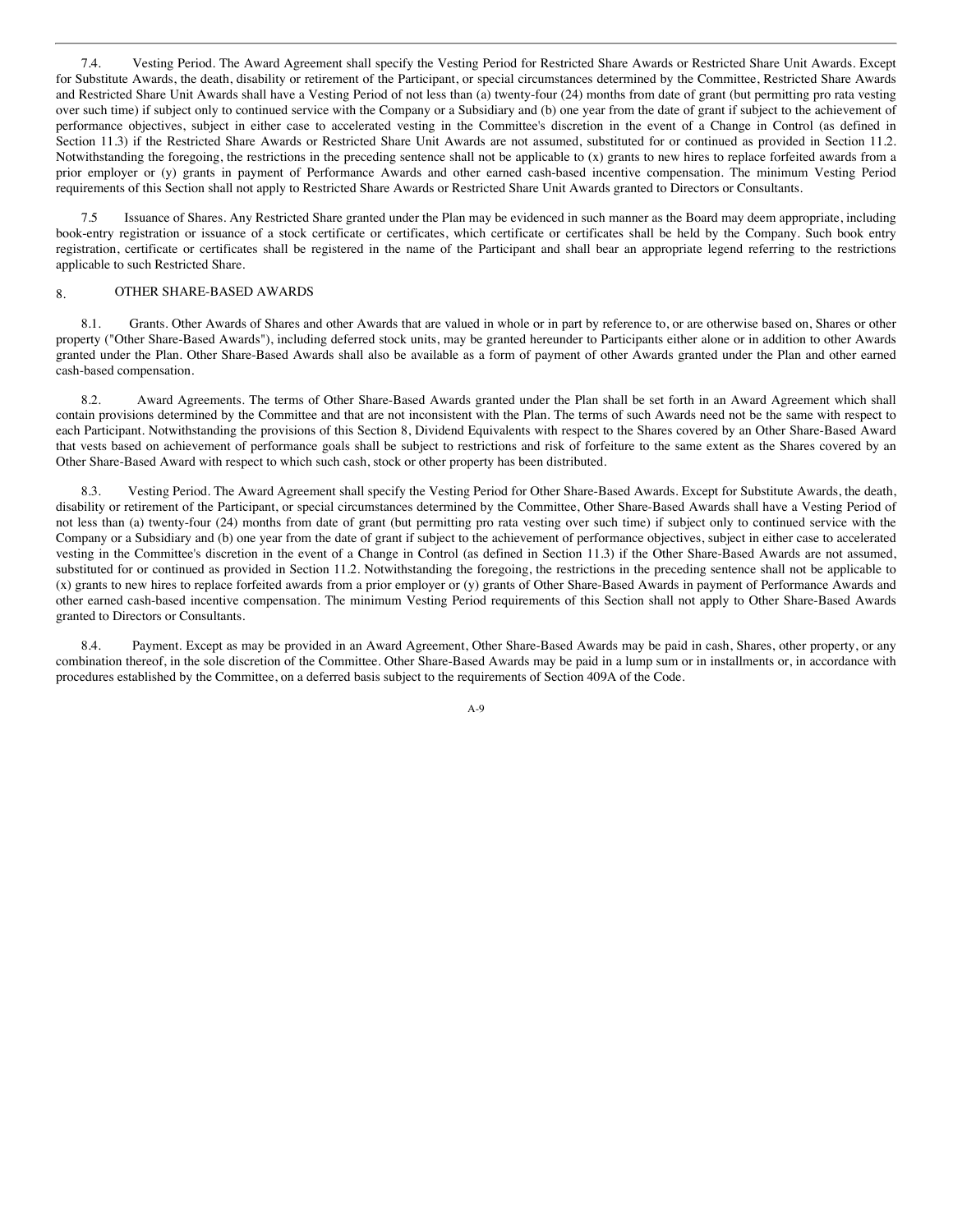#### 9. PERFORMANCE AWARDS

9.1. Grants. Performance Awards in the form of Performance Cash, Performance Share Units or Performance Units, as determined by the Committee in its sole discretion, may be granted hereunder to Participants, for no consideration or for such minimum consideration as may be required by applicable law, either alone or in addition to other Awards granted under the Plan. The performance goals to be achieved for each Performance Period shall be conclusively determined by the Committee or Board and may be based upon the criteria set forth in Section 10.2 or such other criteria as determined by the Committee in its discretion.

9.2. Award Agreements. The terms of any Performance Award granted under the Plan shall be set forth in an Award Agreement (or, if applicable, in a resolution duly adopted by the Committee) which shall contain provisions determined by the Committee or Board and that are not inconsistent with the Plan, including whether such Awards shall have Dividend Equivalents. The terms of Performance Awards need not be the same with respect to each Participant.

9.3. Terms and Conditions. The performance criteria to be achieved during any Performance Period and the length of the Performance Period shall be determined by the Committee or Board upon the grant of each Performance Award; provided, however, that a Performance Period shall not be shorter than one year unless the Award is not payable in Shares. The amount of the Award to be distributed shall be conclusively determined by the Committee or Board.

9.4. Payment. Except as provided in Section 11, as provided by the Committee or Board or as may be provided in an Award Agreement, Performance Awards will be distributed only after the end of the relevant Performance Period. Performance Awards may be paid in cash, Shares, other property, or any combination thereof, in the sole discretion of the Committee or Board. Performance Awards may be paid in a lump sum or in installments following the close of the Performance Period or, in accordance with procedures established by the Committee or Board, on a deferred basis subject to the requirements of Section 409A of the Code.

# 10. CODE SECTION 162(m) PROVISIONS

10.1. Covered Employees. Notwithstanding any other provision of the Plan, if the Committee determines at the time a Restricted Share Award, a Restricted Share Unit Award, a Performance Award or an Other Share-Based Award is granted to a Participant who is, or may be, as of the end of the tax year in which the Company would claim a tax deduction in connection with such Award, a Covered Employee, then the Committee may provide that this Section 10 is applicable to such Award.

#### 10.2. Performance Criteria.

(a) If the Committee determines that a Restricted Share Award, a Restricted Share Unit, a Performance Award, an Other Share-Based Award or any other Award is intended to be subject to this Section 10, the lapsing of restrictions thereon and the distribution of cash, Shares or other property pursuant thereto, as applicable, shall be subject to the achievement of one or more objective performance goals established by the Committee, which shall be based on the attainment of specified levels of one or any combination of the following: sales (including comparable sales); net sales; return on sales; revenue, net revenue, product revenue or system-wide revenue (including growth of such revenue measures); operating income (before or after taxes); pre- or after-tax income or loss (before or after allocation of corporate overhead and bonus); earnings or loss per share; net income or loss (before or after taxes); return on equity (including average return on equity); total shareholder return (or any element of shareholder return); return on assets or net assets; the price of the Shares or any other publicly-traded securities of the Company; total number of clients; number of new clients; client retention; total tax returns prepared; market share; gross profits; gross or net profit margin; gross profit growth; net operating profit (before or after taxes); operating earnings; earnings or losses or net earnings or losses (including earnings or losses before taxes, before interest and taxes, or before interest, taxes, depreciation and amortization); earnings or losses margin percentage or net earnings or losses margin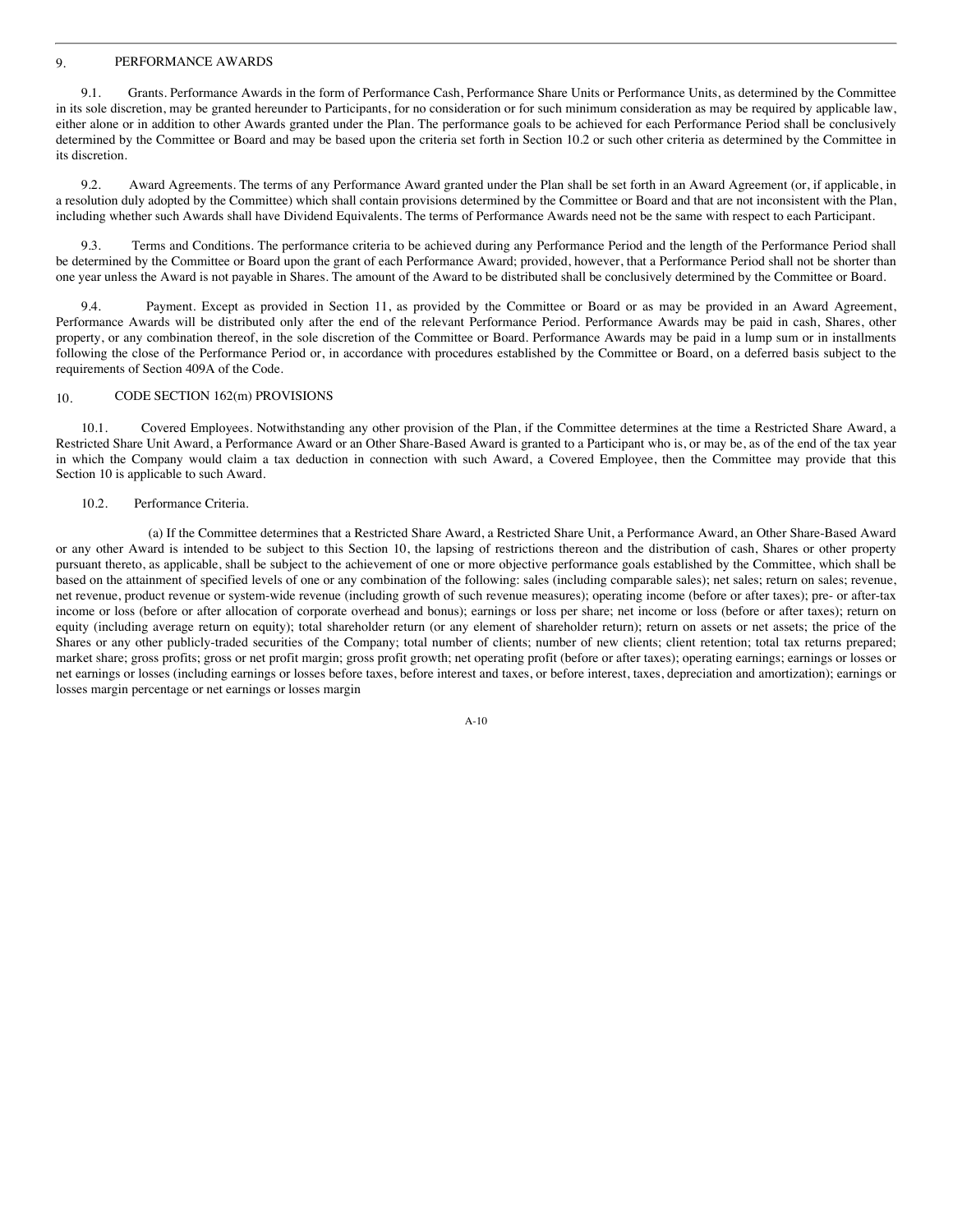percentage; economic value-added models or equivalent metrics; comparisons with various stock market indices; reductions in costs; cash flow (including operating cash flow and free cash flow) or cash flow per share (before or after dividends); return on capital (including return on total capital or return on invested capital); cash flow return on investment; cash flow return on capital; improvement in or attainment of expense levels or working capital levels, including cash, inventory and accounts receivable; general and administrative expense savings; inventory control; operating margin; gross margin; year-end cash; cash margin; debt reduction; shareholders equity; operating efficiencies; cost reductions or savings; market share; customer satisfaction; customer growth; customer retention; employee satisfaction; productivity or productivity ratios; regulatory achievements (including submitting or filing applications or other documents with regulatory authorities or receiving approval of any such applications or other documents); strategic partnerships or transactions (including in-licensing and out-licensing of intellectual property; establishing relationships with commercial entities with respect to the marketing, distribution and sale of the Company's products (including with group purchasing organizations, distributors and other vendors); co-development, co-marketing, profit sharing, joint venture or other similar arrangements); financial ratios, including those measuring liquidity, activity, profitability or leverage; cost of capital or assets under management; financing and other capital raising transactions (including sales of the Company's equity or debt securities; debt level; year-end cash position; book value; factoring transactions; competitive market metrics; timely completion of new product roll-outs; timely launch of new facilities (such as new store openings, gross or net); sales or licenses of the Company's assets, including its intellectual property, whether in a particular jurisdiction or territory or globally; or through partnering transactions); royalty income; implementation, completion or attainment of measurable objectives with respect to research, development, manufacturing, commercialization, products or projects, production volume levels, acquisitions and divestitures, succession and hiring projects, reorganization and other corporate transactions, expansions of specific business operations and meeting divisional or project budgets; factoring transactions; and recruiting and maintaining personnel.

(b) The performance goals specified in Section 10.2(a) also may be based solely by reference to the Company's consolidated performance, performance of the Company's continuing operations, or the performance of a Subsidiary, division, business segment or business unit of the Company, or based upon the performance of the Company relative to performance of other companies or upon comparisons of any of the indicators of Company performance relative to performance of other companies.

(c) When determining the specific metrics applicable to the performance goals specified in Section 10.2(a), and calculating the actual results related thereto, the Committee may exclude the impact of an event or occurrence which the Committee determines should appropriately be excluded, including without limitation (i) restructurings, performance attributable to discontinued operations, extraordinary items, and other unusual or non-recurring charges, (ii) any event either not directly related to the operations of the Company, Subsidiary, division, business segment or business unit or not within the reasonable control of management, or (iii) the cumulative effects of tax or accounting changes in accordance with U.S. generally accepted accounting principles.

(d) Such performance goals shall be set by the Committee within the time period prescribed by, and shall otherwise comply with the requirements of, Section 162(m) of the Code, and the regulations thereunder.

10.3. Adjustments. Notwithstanding any provision of the Plan (other than Section 11), with respect to any Restricted Share Award, Restricted Share Unit Award, Performance Award or Other Share-Based Award that is subject to this Section 10, the Committee may adjust downwards, but not upwards, the amount payable pursuant to such Award, and the Committee may not waive the achievement of the applicable performance goals except to the extent permitted by Section 162(m) of the Code and the regulations thereunder without causing the Award to cease to be performance-based.

10.4. Restrictions. The Committee shall have the power to impose such other restrictions on Awards subject to this Section 10 as it may deem necessary or appropriate to ensure that such Awards satisfy all requirements for "performance-based compensation" within the meaning of Section 162(m) of the Code.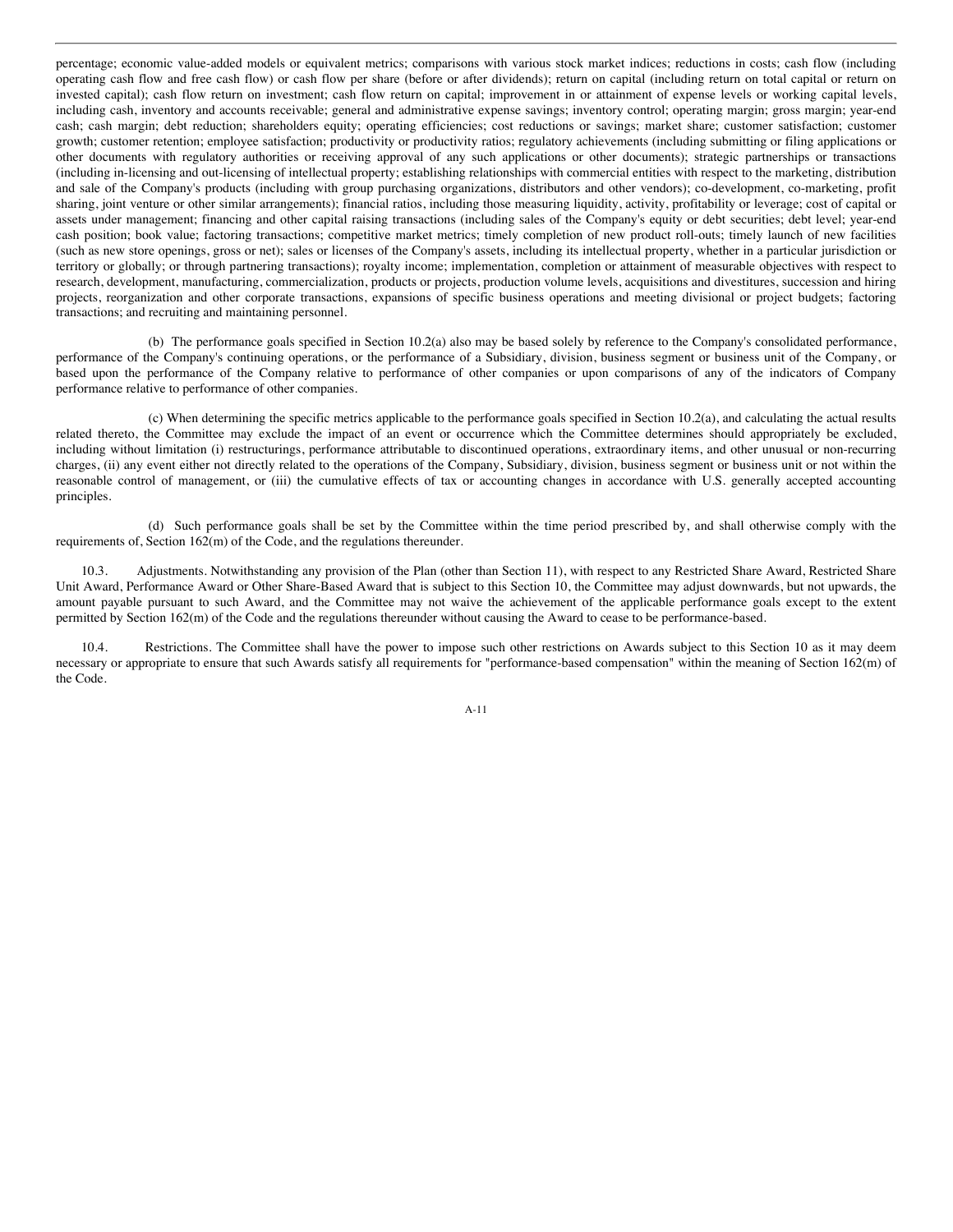10.5. Limitations on Grants to Individual Participants. Subject to adjustment as provided in Section 12.2, no Participant may be granted (a) Options or Stock Appreciation Rights during any 36-month period with respect to more than 5,000,000 Shares or (b) Restricted Share Awards, Restricted Share Unit Awards, Performance Awards and/or Other Share-Based Awards during any calendar year that are intended to comply with the performance-based exception under Code Section 162(m) and are denominated in Shares under which more than 1,000,000 Shares may be earned for each twelve (12) months in the vesting period or Performance Period. During any calendar year, no Participant may be granted Performance Awards that are intended to comply with the performance-based exception under Code Section 162(m) and are denominated in cash under which more than \$3,000,000 may be earned for each twelve (12) months in the Performance Period. Each of the limitations in this section shall be multiplied by two (2) with respect to Awards granted to a Participant during the first calendar year in which the Participant commences employment with the Company and its Subsidiaries. If an Award is cancelled, the cancelled Award shall continue to be counted toward the applicable limitation in this section.

#### 11. CHANGE IN CONTROL PROVISIONS

11.1. Impact on Certain Awards. The Committee may, in Award Agreements or otherwise, provide that in the event of a Change in Control of the Company (as defined in Section 11.3) (a) Options and Stock Appreciation Rights outstanding as of the date of the Change in Control shall be cancelled and terminated without payment if the Fair Market Value of one Share as of the date of the Change in Control is less than the per Share Option exercise price or Stock Appreciation Right grant price, and (b) all Performance Awards shall be (i) considered to be earned and payable based on achievement of performance goals or based on target performance (either in full or pro rata based on the portion of Performance Period completed as of the date of the Change in Control), and any limitations or other restrictions shall lapse and such Performance Awards shall be immediately settled or distributed or (ii) converted into Restricted Share or Restricted Share Unit Awards based on achievement of performance goals or based on target performance (either in full or pro rata based on the portion of Performance Period completed as of the date of the Change in Control) that are subject to Section 11.2.

11.2. Assumption or Substitution of Certain Awards. (a) Unless otherwise provided in an Award Agreement, in the event of a Change in Control of the Company in which the successor company assumes or substitutes for an Option, Stock Appreciation Right, Restricted Share Award, Restricted Share Unit Award or Other Share-Based Award (or in which the Company is the ultimate parent corporation and continues the Award), if a Participant's employment with such successor company (or the Company) or a subsidiary thereof terminates within 24 months following such Change in Control (or such other period set forth in the Award Agreement, including prior to the Change in Control if applicable) and under the circumstances specified in the Award Agreement (i) Options and Stock Appreciation Rights outstanding as of the date of such termination of employment will immediately vest, become fully exercisable, and may thereafter be exercised for 24 months (or the period of time set forth in the Award Agreement), (ii) the restrictions, limitations and other conditions applicable to Restricted Share and Restricted Share Units outstanding as of the date of such termination of employment shall lapse and the Restricted Share and Restricted Share Units shall become free of all restrictions, limitations and conditions and become fully vested, and (iii) the restrictions, limitations and other conditions applicable to any Other Share-Based Awards or any other Awards shall lapse, and such Other Share-Based Awards or such other Awards shall become free of all restrictions, limitations and conditions and become fully vested and transferable to the full extent of the original grant. For the purposes of this Section 11.2, an Option, Stock Appreciation Right, Restricted Share Award, Restricted Share Unit Award or Other Share-Based Award shall be considered assumed or substituted for if following the Change in Control the Award confers the right to purchase or receive, for each Share subject to the Option, Stock Appreciation Right, Restricted Share Award, Restricted Share Unit Award or Other Share-Based Award immediately prior to the Change in Control, the consideration (whether stock, cash or other securities or property) received in the transaction constituting a Change in Control by holders of Shares for each Share held on the effective date of such transaction (and if holders were offered a choice of consideration, the type of consideration chosen by the holders of a majority of the outstanding Shares); provided, however, that if such consideration received in the transaction constituting a Change in Control is not solely common stock of the successor company, the Committee may, with the consent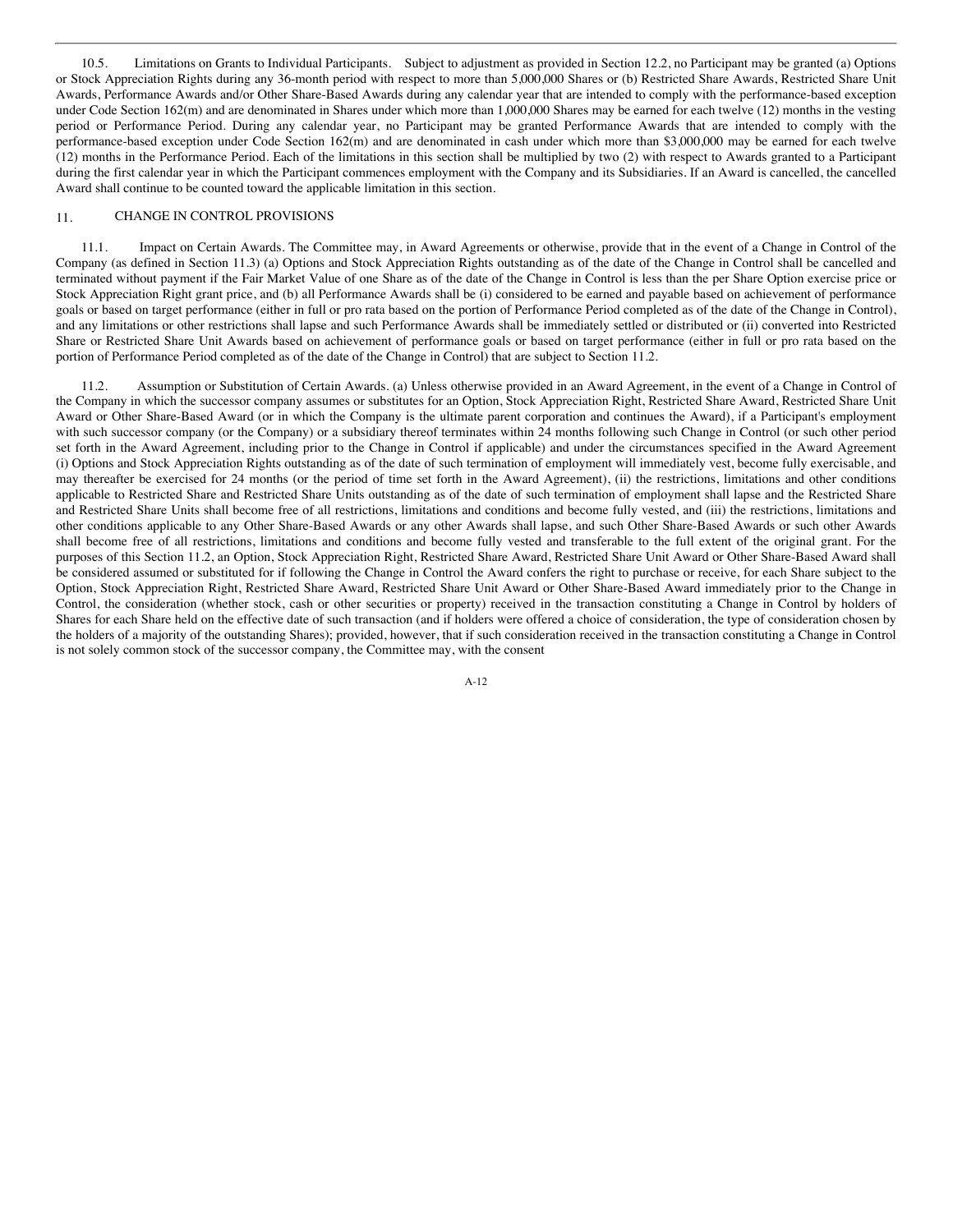of the successor company, provide that the consideration to be received upon the exercise or vesting of an Option, Stock Appreciation Right, Restricted Share Award, Restricted Share Unit Award or Other Share-Based Award, for each Share subject thereto, will be solely common stock of the successor company with a fair market value substantially equal to the per Share consideration received by holders of Shares in the transaction constituting a Change in Control. The determination of whether fair market value is substantially equal shall be made by the Committee in its sole discretion and its determination shall be conclusive and binding.

(b) Unless otherwise provided in an Award Agreement, in the event of a Change in Control of the Company to the extent the successor company does not assume or substitute for an Option, Stock Appreciation Right, Restricted Share Award, Restricted Share Unit Award or Other Share-Based Award (or in which the Company is the ultimate parent corporation and does not continue the Award), then immediately prior to the Change in Control: (i) those Options and Stock Appreciation Rights outstanding as of the date of the Change in Control that are not assumed or substituted for (or continued) shall immediately vest and become fully exercisable, (ii) restrictions, limitations and other conditions applicable to Restricted Share and Restricted Share Units that are not assumed or substituted for (or continued) shall lapse and the Restricted Share and Restricted Share Units shall become free of all restrictions, limitations and conditions and become fully vested, and (iii) the restrictions, other limitations and other conditions applicable to any Other Share-Based Awards or any other Awards that are not assumed or substituted for (or continued) shall lapse, and such Other Share-Based Awards or such other Awards shall become free of all restrictions, limitations and conditions and become fully vested and transferable to the full extent of the original grant.

(c) The Committee, in its discretion, may determine that, upon the occurrence of a Change in Control of the Company, each Option and Stock Appreciation Right outstanding shall terminate within a specified number of days after notice to the Participant, and/or that each Participant shall receive, with respect to each Share subject to such Option or Stock Appreciation Right, an amount equal to the excess of the Fair Market Value of such Share immediately prior to the occurrence of such Change in Control over the exercise price per Share of such Option and/or Stock Appreciation Right; such amount to be payable in cash, in one or more kinds of stock or property (including the stock or property, if any, payable in the transaction) or in a combination thereof, as the Committee, in its discretion, shall determine.

11.3. Change in Control. For purposes of the Plan, unless otherwise provided in an Award Agreement, Change in Control means the occurrence of any one of the following events:

(a) During any twenty-four (24) month period, individuals who, as of the beginning of such period, constitute the Board (the "Incumbent Directors") cease for any reason to constitute at least a majority of the Board, provided that any person becoming a director subsequent to the beginning of such period whose election or nomination for election was approved by a vote of at least a majority of the Incumbent Directors then on the Board (either by a specific vote or by approval of the proxy statement of the Company in which such person is named as a nominee for director, without written objection to such nomination) shall be an Incumbent Director; provided, however, that no individual initially elected or nominated as a director of the Company as a result of an actual or threatened election contest with respect to directors or as a result of any other actual or threatened solicitation of proxies by or on behalf of any person other than the Board shall be deemed to be an Incumbent Director;

(b) Any "person" (as such term is defined in the Exchange Act and as used in Sections 13(d)(3) and 14(d)(2) of the Exchange Act) is or becomes a "beneficial owner" (as defined in Rule 13d-3 under the Exchange Act), directly or indirectly, of securities of the Company representing 35% or more of the combined voting power of the Company's then outstanding securities eligible to vote for the election of the Board (the "Company Voting Securities"); provided, however, that the event described in this Section 11.3(b) shall not be deemed to be a Change in Control by virtue of any of the following acquisitions: (i) by the Company or any Subsidiary; (ii) by any employee benefit plan (or related trust) sponsored or maintained by the Company or any Subsidiary; (iii) by any underwriter temporarily holding securities pursuant to an offering of such securities; or (iv) pursuant to a Non-Qualifying Transaction, as defined in Section 11.3(c);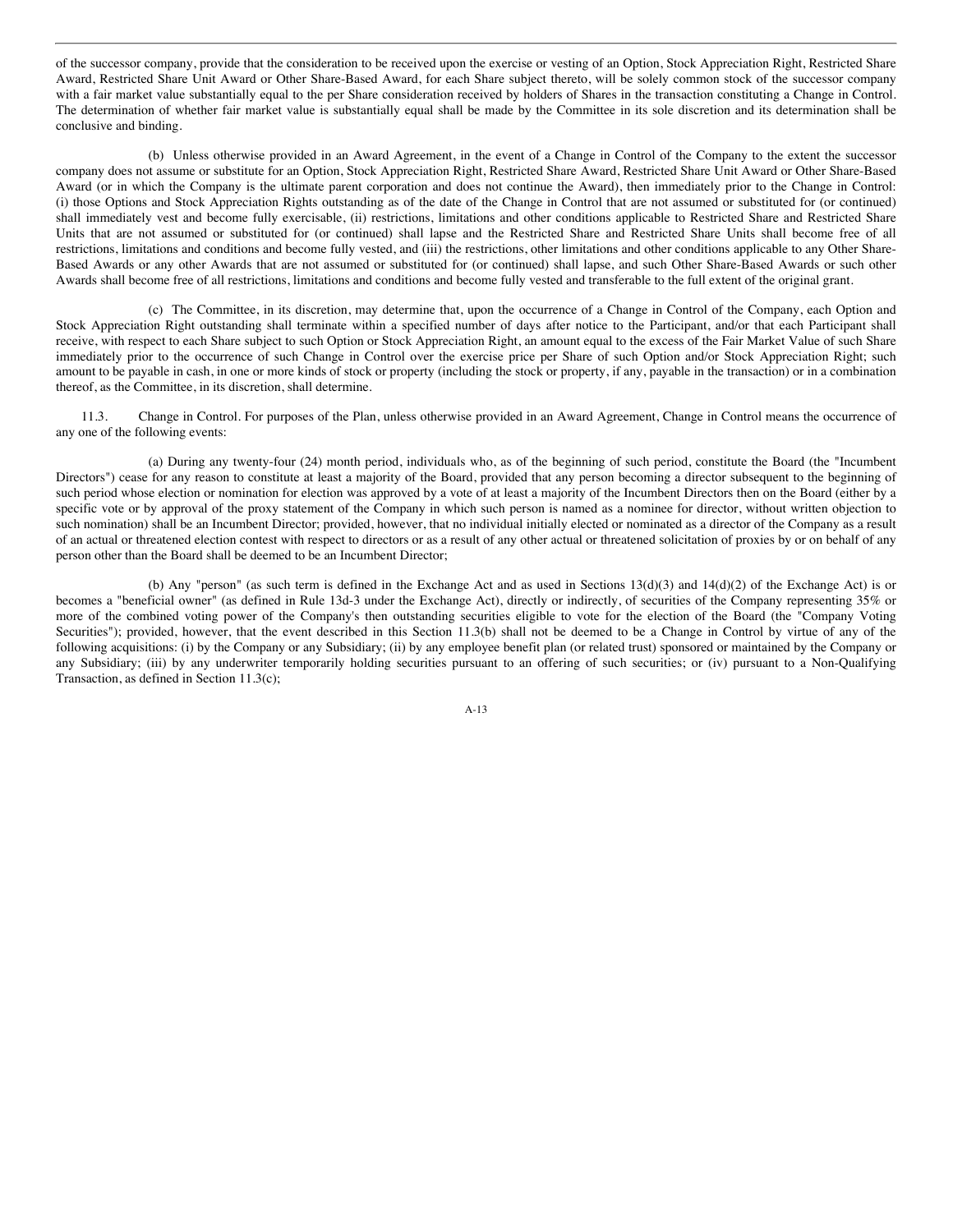(c) The consummation of a merger, consolidation, statutory share exchange or similar form of corporate transaction involving the Company or any of its Subsidiaries that requires the approval of the Company's shareholders, whether for such transaction or the issuance of securities in the transaction (a "Business Combination"), unless immediately following such Business Combination: (i) more than 50% of the total voting power of (A) the corporation resulting from such Business Combination (the "Surviving Corporation"), or (B) if applicable, the ultimate parent corporation that directly or indirectly has beneficial ownership of 100% of the voting securities eligible to elect directors of the Surviving Corporation (the "Parent Corporation"), is represented by Company Voting Securities that were outstanding immediately prior to such Business Combination (or, if applicable, is represented by shares into which such Company Voting Securities were converted pursuant to such Business Combination), and such voting power among the holders thereof is in substantially the same proportion as the voting power of such Company Voting Securities among the holders thereof immediately prior to the Business Combination; (ii) no person (other than any employee benefit plan (or related trust) sponsored or maintained by the Surviving Corporation or the Parent Corporation), is or becomes the beneficial owner, directly or indirectly, of 35% or more of the total voting power of the outstanding voting securities eligible to elect directors of the Parent Corporation (or, if there is no Parent Corporation, the Surviving Corporation); and (iii) at least a majority of the members of the board of directors of the Parent Corporation (or, if there is no Parent Corporation, the Surviving Corporation) following the consummation of the Business Combination were Incumbent Directors at the time of the Board's approval of the execution of the initial agreement providing for such Business Combination (any Business Combination which satisfies all of the criteria specified in (i), (ii) and (iii) above shall be deemed to be a "Non-Qualifying Transaction"); or

(d) The consummation of a sale of 50% or more of the total gross fair market value of the Company's assets, other than to an entity (or, if applicable, the ultimate parent corporation that directly or indirectly has beneficial ownership of 100% of the voting securities eligible to elect directors of such entity) (i) in which 50% or more of the Voting Securities is represented by Company Voting Securities that were outstanding immediately prior to such sale or (ii) of which the Company directly or indirectly owns 50% or more of the Voting Securities.

Notwithstanding anything contained in this Section 11.3, a Change in Control shall not be deemed to occur solely because any person acquires beneficial ownership of more than 35% of the Company Voting Securities as a result of the acquisition of Company Voting Securities by the Company which reduces the number of Company Voting Securities outstanding; provided, that if after such acquisition by the Company such person becomes the beneficial owner of additional Company Voting Securities that increases the percentage of outstanding Company Voting Securities beneficially owned by such person, a Change in Control of the Company shall be deemed to have occurred.

# 12. GENERALLY APPLICABLE PROVISIONS

12.1. Amendment and Termination of the Plan. The Board may, from time to time, alter, amend, suspend or terminate the Plan as it shall deem advisable, subject to any requirement for shareholder approval imposed by applicable law, including the rules and regulations of the principal U.S. national securities exchange on which the Shares are traded; provided that the Board may not amend the Plan in any manner that would result in noncompliance with Rule 16b-3 under the Exchange Act; and further provided that the Board may not, without the approval of the Company's shareholders, amend the Plan to (a) increase the number of Shares that may be the subject of Awards under the Plan (except for adjustments pursuant to Section 12.2), (b) expand the types of awards available under the Plan, (c) materially expand the class of persons eligible to participate in the Plan, (d) amend Section 5.3 or Section 6.2(f) to eliminate the requirements relating to minimum exercise price, minimum grant price and shareholder approval, (e) increase the maximum permissible term of any Option specified by Section 5.4 or the maximum permissible term of a Stock Appreciation Right specified by Section 6.2(d), or (f) increase any of the limitations in Section 10.5. The Board may not (except pursuant to Section 12.2 or in connection with a Change in Control), without the approval of the Company's shareholders, take any action with respect to an Option or Stock Appreciation Right that would, if such action were taken by the Committee, violate section 5.3 or 6.2(f). In addition, no amendments to, or termination of, the Plan shall impair the rights of a Participant in any material respect under any Award previously granted without such Participant's consent.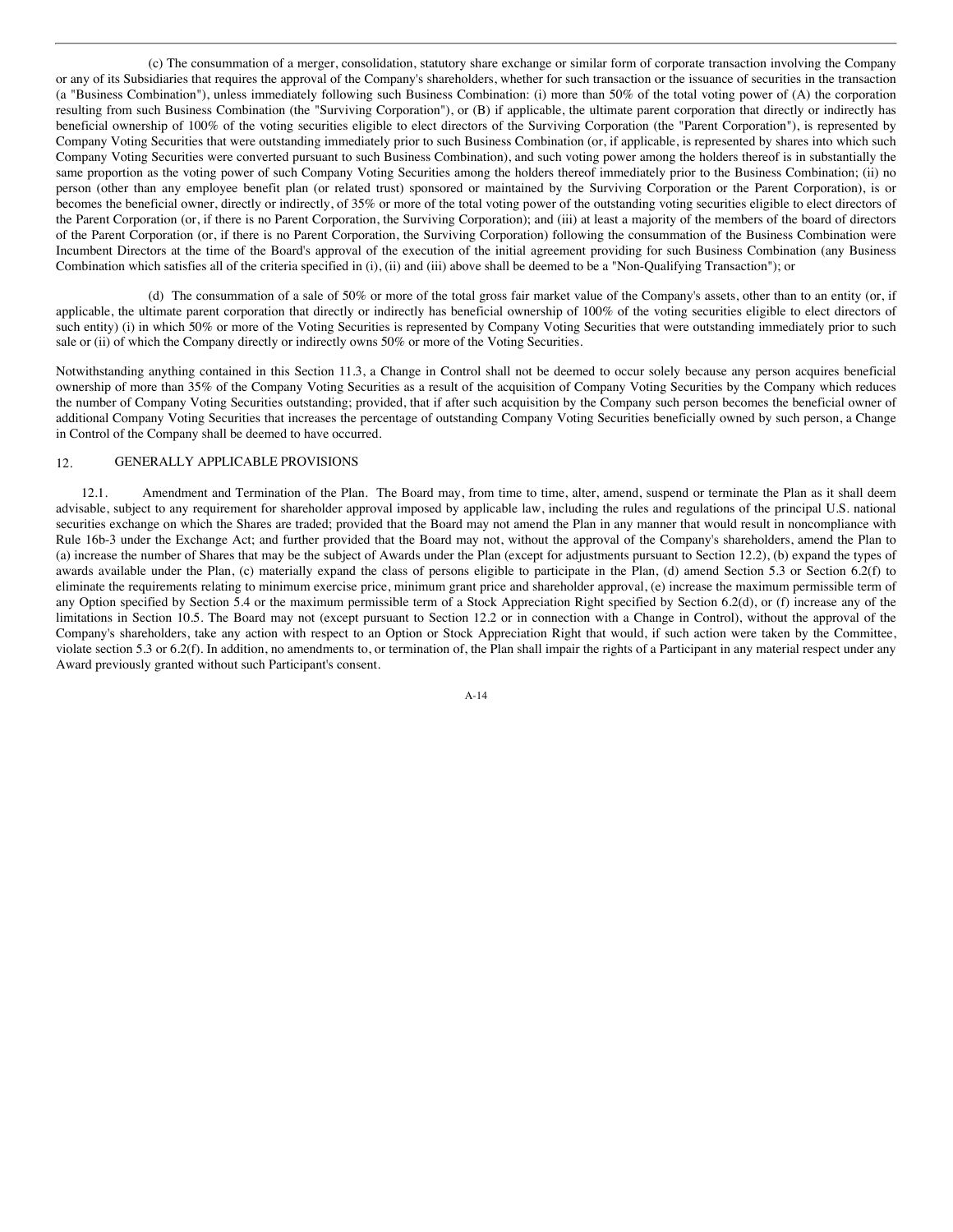12.2. Adjustments. In the event of any merger, reorganization, consolidation, recapitalization, dividend or distribution (whether in cash, shares or other property, other than a regular cash dividend), stock split, reverse stock split, spin-off or similar transaction or other change in corporate structure affecting the Shares or the value thereof, such adjustments and other substitutions shall be made to the Plan and to Awards in a manner the Committee deems equitable or appropriate taking into consideration the accounting and tax consequences, including such adjustments in the aggregate number, class and kind of securities that may be delivered under the Plan, the limitations in Section 10.5 (other than to Awards denominated in cash), the maximum number of Shares that may be issued pursuant to Incentive Stock Options and, in the aggregate or to any Participant, in the number, class, kind and option or exercise price of securities subject to outstanding Awards granted under the Plan (including, if the Committee deems appropriate, the substitution of similar options to purchase the shares of, or other awards denominated in the shares of, another company) as the Committee may determine to be appropriate; provided, however, that the number of Shares subject to any Award shall always be a whole number, unless the Committee determines otherwise.

12.3. Transferability of Awards. Except as provided below, no Award and no Shares that have not been issued or as to which any applicable restriction, performance or deferral period has not lapsed, may be sold, assigned, transferred, pledged or otherwise encumbered, other than by will or the laws of descent and distribution, and such Award may be exercised during the life of the Participant only by the Participant or the Participant's guardian or legal representative. To the extent and under such terms and conditions as determined by the Committee, a Participant may assign or transfer an Award without consideration (each transferee thereof, a "Permitted Assignee") (a) to the Participant's spouse, children or grandchildren (including any adopted and step children or grandchildren), parents, grandparents or siblings, (b) to a trust for the benefit of one or more of the Participant or the persons referred to in clause (a), (c) to a partnership, limited liability company or corporation in which the Participant or the persons referred to in clause (a) are the only partners, members or shareholders, or (d) for charitable donations; provided however, that such Permitted Assignee shall be bound by and subject to all of the terms and conditions of the Plan and the Award Agreement relating to the transferred Award and shall execute an agreement satisfactory to the Company evidencing such obligations; and provided further that such Participant shall remain bound by the terms and conditions of the Plan. The Company shall cooperate with any Permitted Assignee and the Company's transfer agent in effectuating any transfer permitted under this Section.

12.4. Termination of Employment or Services. The Committee shall determine and set forth in each Award Agreement whether any Awards granted in such Award Agreement will continue to be exercisable, continue to vest or be earned and the terms of such exercise, vesting or earning, on and after the date that a Participant ceases to be employed by or to provide services to the Company or any Subsidiary (including as a Director), whether by reason of death, disability, voluntary or involuntary termination of employment or services, or otherwise. The date of termination of a Participant's employment or services will be determined by the Committee, which determination will be final.

12.5. Deferral; Dividend Equivalents. The Committee shall be authorized to establish procedures pursuant to which the payment of any Award may be deferred. Subject to the provisions of the Plan and to the extent expressly provided in the applicable Award Agreement, the recipient of an Award other than an Option or Stock Appreciation Right may, if so determined by the Committee, be entitled to receive, currently or on a deferred basis, amounts equivalent to cash, stock or other property dividends on Shares ("Dividend Equivalents") with respect to the number of Shares covered by the Award, as determined by the Committee in its sole discretion. The Committee may provide that the Dividend Equivalents (if any) shall be deemed to have been reinvested in additional Shares or otherwise reinvested and may provide that the Dividend Equivalents are subject to the same vesting or performance conditions as the underlying Award. Notwithstanding the foregoing, Dividend Equivalents credited in connection with an Award that vests based on the achievement of performance goals shall be subject to restrictions and risk of forfeiture to the same extent as the Award with respect to which such Dividend Equivalents have been credited.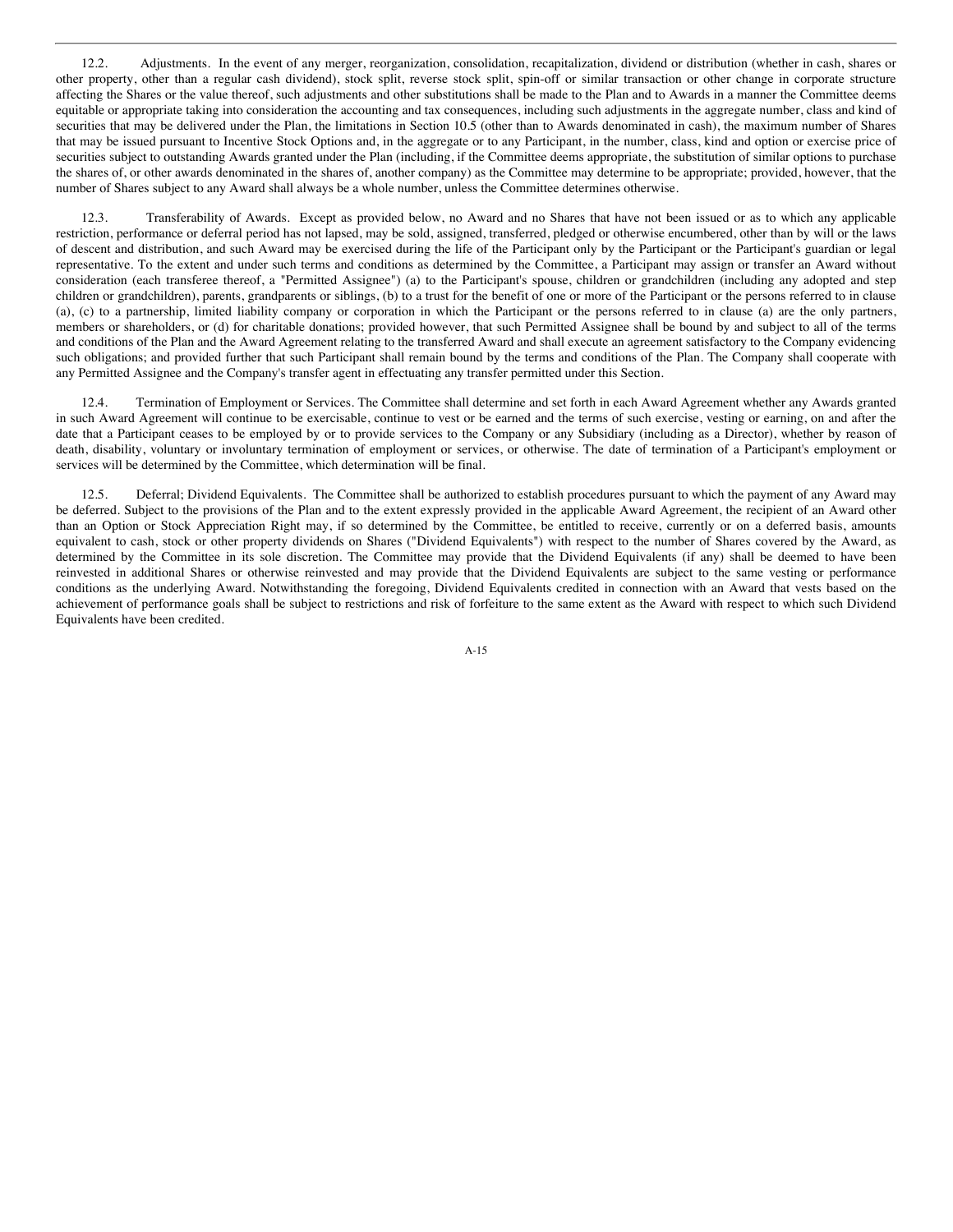# 13. MISCELLANEOUS

13.1. Award Agreements. Each Award Agreement shall either be (a) in writing in a form approved by the Committee or Board and executed by the Company by an officer duly authorized to act on its behalf, or (b) an electronic notice in a form approved by the Committee or Board and recorded by the Company (or its designee) in an electronic recordkeeping system used for the purpose of tracking one or more types of Awards as the Committee may provide; in each case and if required by the Committee, the Award Agreement shall be executed or otherwise electronically accepted by the recipient of the Award in such form and manner as the Committee may require. The Committee may authorize any officer of the Company to execute any or all Award Agreements on behalf of the Company. The Award Agreement shall set forth the material terms and conditions of the Award as established by the Committee or Board consistent with the provisions of the Plan. The Award Agreement may be amended by agreement of the Company and the recipient, to the extent approved by the Committee or Board.

13.2. Tax Withholding. The Company shall have the right to make all payments or distributions pursuant to the Plan to a Participant (or a Permitted Assignee thereof) net of any applicable federal, state and local taxes required to be paid or withheld as a result of (a) the grant of any Award, (b) the exercise of an Option or Stock Appreciation Right, (c) the delivery of Shares or cash, (d) the lapse of any restrictions in connection with any Award or (e) any other event occurring pursuant to the Plan. The Company or any Subsidiary shall have the right to withhold from wages or other amounts otherwise payable to a Participant (or Permitted Assignee) such withholding taxes as may be required by law, or to otherwise require the Participant (or Permitted Assignee) to pay such withholding taxes. If the Participant (or Permitted Assignee) shall fail to make such tax payments as are required, the Company or its Subsidiaries shall, to the extent permitted by law, have the right to deduct any such taxes from any payment of any kind otherwise due to such Participant (or Permitted Assignee) or to take such other action as may be necessary to satisfy such withholding obligations. The Committee shall be authorized to establish procedures for election by Participants (or Permitted Assignee) to satisfy such obligation for the payment of such taxes by tendering previously acquired Shares (either actually or by attestation, valued at their then Fair Market Value), or by directing the Company to retain Shares (up to the minimum required tax withholding rate for the Participant (or Permitted Assignee) or such other rate that will not cause an adverse accounting consequence or cost) otherwise deliverable in connection with the Award.

13.3. Right of Discharge Reserved; Claims to Awards. Nothing in the Plan nor the grant of an Award hereunder shall confer upon any Employee, Director or Consultant the right to continue in the employment or service of the Company or any Subsidiary or affect any right that the Company or any Subsidiary may have to terminate the employment or service of (or to demote or to exclude from future Awards under the Plan) any such Employee, Director or Consultant at any time for any reason. The Company shall not be liable for the loss of existing or potential profit from an Award granted in the event of termination of an employment or other relationship. No Employee, Director or Consultant shall have any claim to be granted any Award under the Plan, and there is no obligation for uniformity of treatment of Employees, Directors or Consultants under the Plan.

13.4. Substitute Awards. Notwithstanding any other provision of the Plan, the terms of Substitute Awards may vary from the terms set forth in the Plan to the extent the Committee deems appropriate to conform, in whole or in part, to the provisions of the awards in substitution for which they are granted.

13.5. Cancellation of Award; Forfeiture of Gain. Notwithstanding anything to the contrary contained herein, an Award Agreement may provide that

(a) In the event of an accounting restatement due to material noncompliance by the Company with any financial reporting requirement under the securities laws, the Committee shall have the right to review any Award, the amount, payment or vesting of which was directly or indirectly based on an entry in the financial statements that are the subject of the restatement. If the Committee determines that (i) based on the results of the restatement or (ii) due to inaccurate financial data used to determine the payment or vesting of an Award,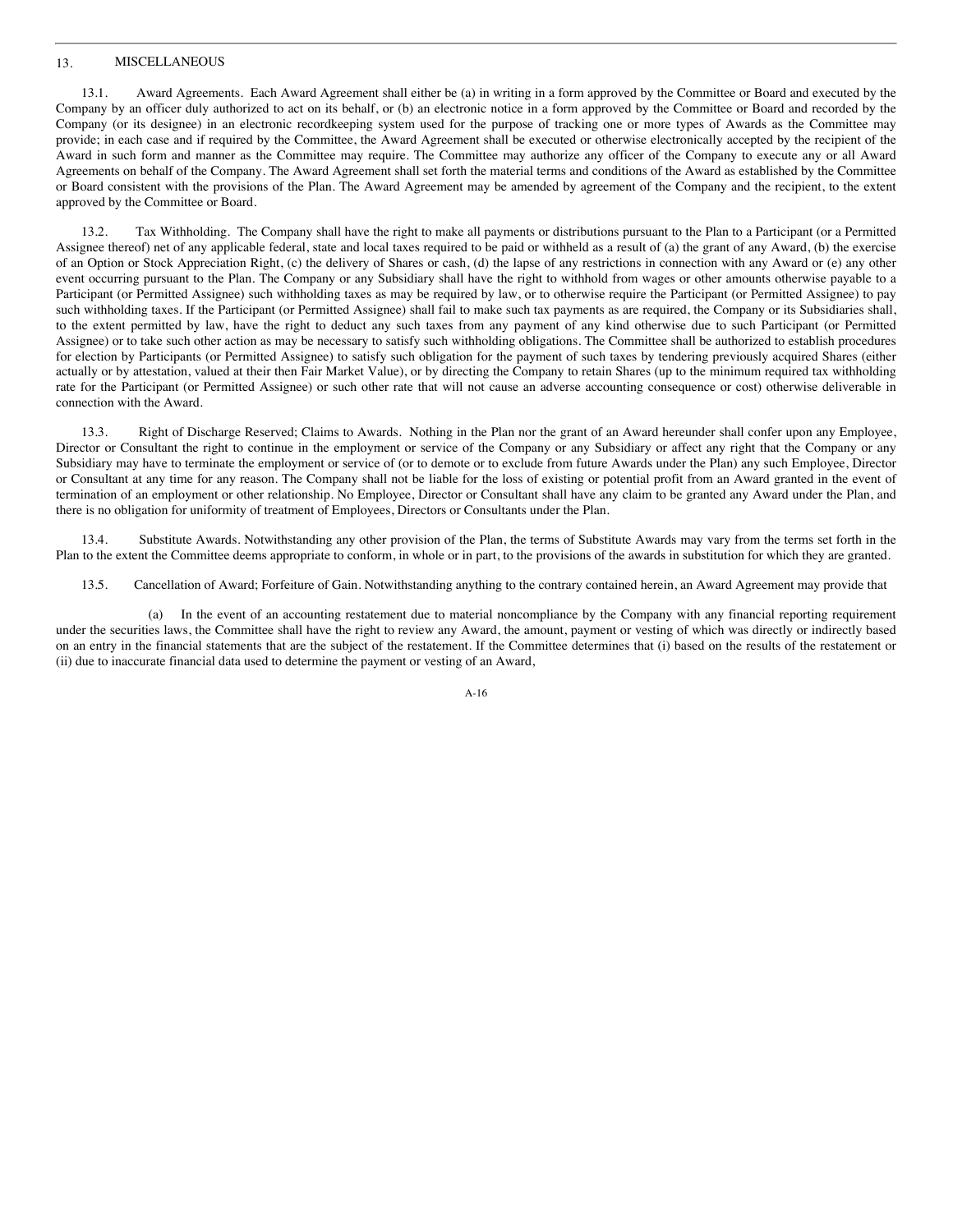that a lesser amount or portion of an Award should have been paid, vested or realized (including as a result of the impact of the restatement or inaccurate data on the Fair Market Value of Shares as determined by the Committee in its discretion), it may (x) cancel all or any portion of any outstanding Awards and (y) require the Participant or other person to whom any payment has been made or shares or other property have been transferred in connection with the Award to forfeit and pay over to the Company, on demand, all or any portion of the gain (whether or not taxable) realized upon the exercise of any Option or Stock Appreciation Right and the value realized (whether or not taxable) on the vesting or payment of any other Award during the period beginning twelve months preceding the date of the restatement and ending with the date of Committee action pursuant to this section of the Plan. In applying this section, the Committee is not required to treat all Participants in the same manner.

(b) If the Participant, without the consent of the Company, while employed by or providing services to the Company or any Subsidiary or after termination of such employment or service, violates a non-competition, non-solicitation or non-disclosure covenant or agreement, as determined by the Committee in its sole discretion, then (i) any outstanding, vested or unvested, earned or unearned portion of the Award may, at the Committee's discretion, be canceled and (ii) the Committee, in its discretion, may require the Participant or other person to whom any payment has been made or Shares or other property have been transferred in connection with the Award to forfeit and pay over to the Company, on demand, all or any portion of the gain (whether or not taxable) realized upon the exercise of any Option or Stock Appreciation Right and the value realized (whether or not taxable) on the vesting or payment of any other Award during the time period specified in the Award Agreement.

13.6. Stop Transfer Orders. All Shares delivered under the Plan pursuant to any Award shall be subject to such stop-transfer orders and other restrictions as the Committee may deem advisable under the rules, regulations and other requirements of the SEC, any stock exchange upon which the Shares are then listed, and any applicable federal or state securities law, and the Committee may cause a legend or notation to be put on any certificates or book entries to make appropriate reference to such restrictions.

13.7. Nature of Payments. All Awards made pursuant to the Plan are in consideration of services performed or to be performed for the Company or any Subsidiary, division or business unit of the Company or a Subsidiary. Any income or gain realized pursuant to Awards under the Plan constitutes a special incentive payment to the Participant and shall not be taken into account, to the extent permissible under applicable law, as compensation for purposes of any of the employee benefit plans of the Company or any Subsidiary except as may be required by the terms of such plan or determined by the Committee or by the Board or board of directors of the applicable Subsidiary.

13.8. Other Plans. Nothing contained in the Plan shall prevent the Board from adopting other or additional compensation arrangements, subject to shareholder approval if such approval is required; and such arrangements may be either generally applicable or applicable only in specific cases.

13.9. Severability. The provisions of the Plan shall be deemed severable. If any provision of the Plan shall be held unlawful or otherwise invalid or unenforceable in whole or in part by a court of competent jurisdiction or by reason of change in a law or regulation, such provision shall (a) be deemed limited to the extent that such court of competent jurisdiction deems it lawful, valid and/or enforceable and as so limited shall remain in full force and effect, and (b) not affect any other provision of the Plan or part thereof, each of which shall remain in full force and effect. If the making of any payment or the provision of any other benefit required under the Plan shall be held unlawful or otherwise invalid or unenforceable by a court of competent jurisdiction or any governmental regulatory agency, or impermissible under the rules of any securities exchange on which the Shares are listed, such unlawfulness, invalidity, unenforceability or impermissibility shall not prevent any other payment or benefit from being made or provided under the Plan, and if the making of any payment in full or the provision of any other benefit required under the Plan in full would be unlawful or otherwise invalid or impermissible, then such unlawfulness, invalidity, unenforceability or impermissibility shall not prevent such payment or benefit from being made or provided in part, to the extent that it would not be unlawful, invalid, unenforceable or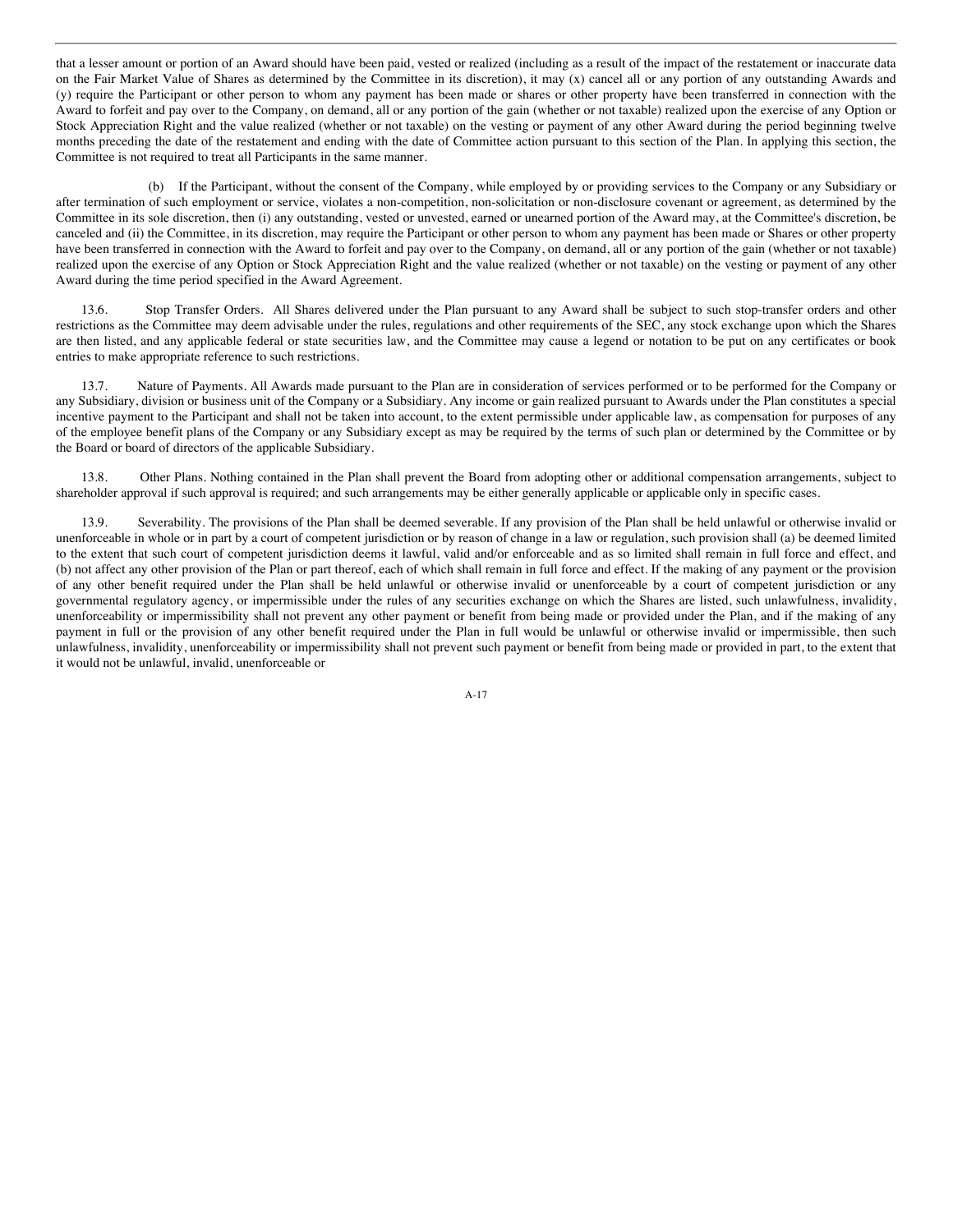impermissible, and the maximum payment or benefit that would not be unlawful, invalid, unenforceable or impermissible shall be made or provided under the Plan.

13.10. Construction. As used in the Plan, the words "include" and "including," and variations thereof, shall not be deemed to be terms of limitation, but rather shall be deemed to be followed by the words "without limitation."

13.11. Unfunded Status of the Plan. The Plan is intended to constitute an "unfunded" plan for incentive compensation. With respect to any payments not yet made to a Participant by the Company, nothing contained herein shall give any such Participant any rights that are greater than those of a general creditor of the Company. In its sole discretion, the Committee may authorize the creation of trusts or other arrangements to meet the obligations created under the Plan to deliver the Shares or payments in lieu of or with respect to Awards hereunder; provided, however, that the existence of such trusts or other arrangements is consistent with the unfunded status of the Plan.

13.12. Governing Law. The Plan and all determinations made and actions taken thereunder, to the extent not otherwise governed by the Code or the laws of the United States, shall be governed by the laws of the State of Missouri, without reference to principles of conflict of laws, and construed accordingly.

13.13. Effective Date of Plan; Termination of Plan. The Plan shall be effective on the later of January 1, 2013 or the date of the approval of the Plan by the holders of the shares entitled to vote at a duly constituted meeting of the shareholders of the Company. The Plan shall be null and void and of no effect if the foregoing condition is not fulfilled and in such event each Award shall, notwithstanding any of the preceding provisions of the Plan, be null and void and of no effect. Awards may be granted under the Plan at any time and from time to time on or prior to the tenth anniversary of the effective date of the Plan, on which date the Plan will expire except as to Awards then outstanding under the Plan; provided, however, in no event may an Incentive Stock Option be granted more than ten (10) years after the earlier of (a) the date of the adoption of the Plan by the Board or (b) the effective date of the Plan as provided in the first sentence of this Section. Such outstanding Awards shall remain in effect until they have been exercised or terminated, or have expired.

13.14. Foreign Employees and Consultants. Awards may be granted to Participants who are foreign nationals or employed or providing services outside the United States, or both, on such terms and conditions different from those applicable to Awards to Employees or Consultants providing services in the United States as may, in the judgment of the Committee, be necessary or desirable in order to recognize differences in local law or tax policy. The Committee also may impose conditions on the exercise or vesting of Awards in order to minimize the Company's obligation with respect to tax equalization for Employees or Consultants on assignments outside their home country.

13.15. Compliance with Section 409A of the Code. It is intended that Awards shall not result in, and that this Plan and Awards shall be administered in a manner that does not result in, the imposition of any taxes, interest or penalties as a result of Section 409A of the Code and regulations and other guidance issued with respect thereto (any such taxes, interest or penalties shall be a "409A Penalty") and this Plan and Awards shall be construed and interpreted in accordance with such intent. To the extent that an Award or the payment, settlement or deferral thereof is subject to Section 409A of the Code, the Award shall be granted, paid, settled or deferred in a manner that will not result in a 409A Penalty, except as otherwise determined by the Committee. Any provision of this Plan that would cause the grant of an Award or the payment, settlement or deferral thereof to result in a 409A Penalty shall be amended so as not to result in or to minimize a 409A Penalty on a timely basis, which may be made on a retroactive basis, in accordance with regulations and other guidance issued under Section 409A of the Code. Notwithstanding the requirements of this Section, in no event will the Company or any affiliate thereof (including the Committee) have any liability to any Participant with respect to any 409A Penalty even if there is a failure on the part of the Company or Committee to avoid or minimize a 409A Penalty.

13.16. No Registration Rights; No Right to Settle in Cash. The Company has no obligation to register with any governmental body or organization (including, without limitation, the SEC) any of (a) the offer or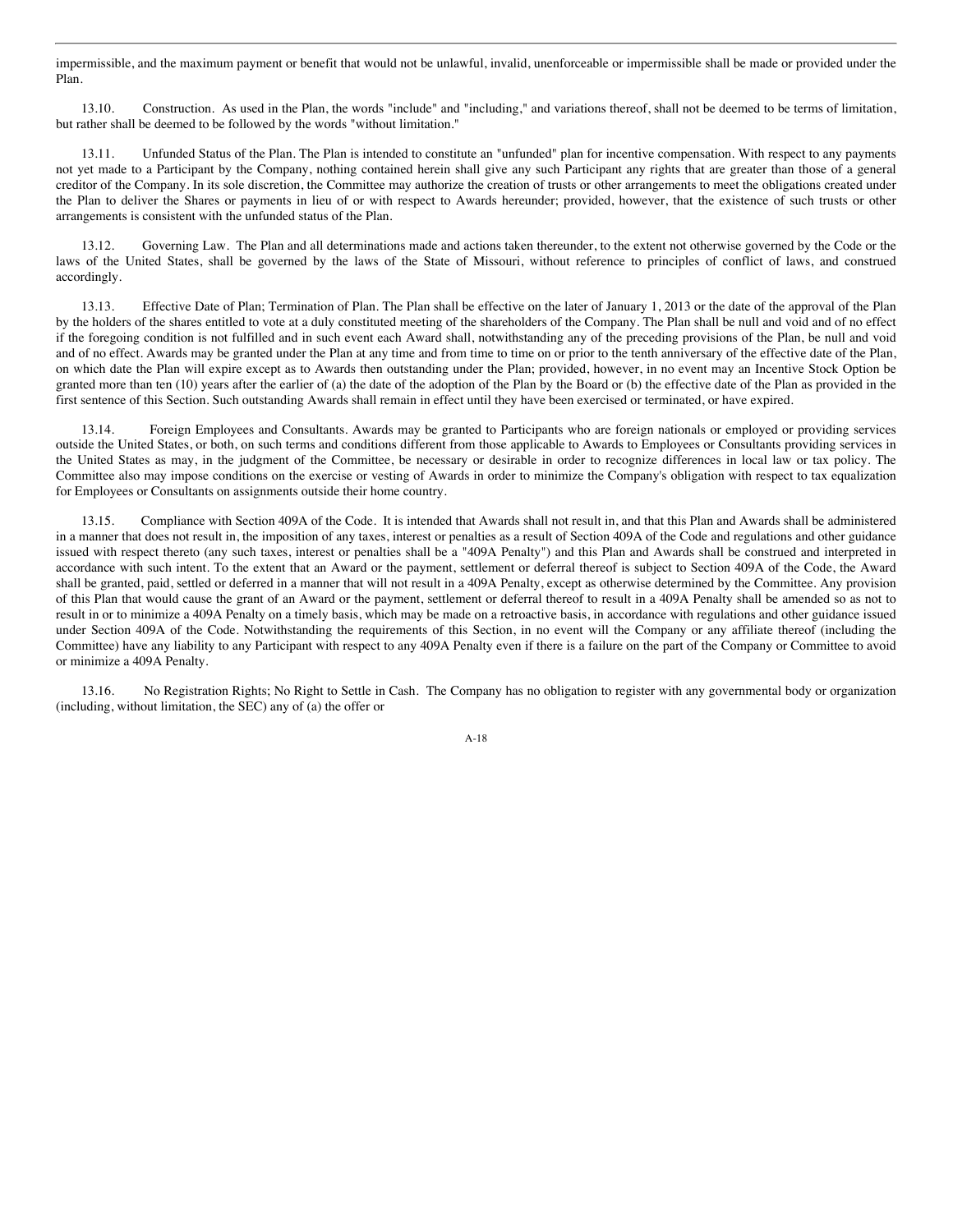issuance of any Award, (b) any Shares issuable upon the exercise of any Award, or (c) the sale of any Shares issued upon exercise of any Award, regardless of whether the Company in fact undertakes to register any of the foregoing. In particular, in the event that any of  $(x)$  any offer or issuance of any Award,  $(y)$  any Shares issuable upon exercise of any Award, or (z) the sale of any Shares issued upon exercise of any Award are not registered with any governmental body or organization (including, without limitation, the SEC), the Company will not under any circumstance be required to settle its obligations, if any, under this Plan in cash.

13.17. Data Privacy. As a condition of acceptance of an Award, the Participant explicitly and unambiguously consents to the collection, use and transfer, in electronic or other form, of personal data as described in this Section by and among, as applicable, the Company and its Subsidiaries for the exclusive purpose of implementing, administering and managing the Participant's participation in the Plan. The Participant understands that the Company and its Subsidiaries hold certain personal information about the Participant, including the Participant's name, home address and telephone number, date of birth, social insurance number or other identification number, salary, nationality, job title, any shares of stock or directorships held in the Company or any Subsidiary, details of all Awards or any other entitlement to Shares awarded, canceled, exercised, vested, unvested or outstanding in the Participant's favor, for the purpose of implementing, managing and administering the Plan (the "Data"). The Participant further understands that the Company and its Subsidiaries may transfer the Data amongst themselves as necessary for the purpose of implementation, management and administration of the Participant's participation in the Plan, and that the Company and its Subsidiaries may each further transfer the Data to any third parties assisting the Company in the implementation, management, and administration of the Plan. The Participant understands that these recipients may be located in the Participant's country, or elsewhere, and that the recipient's country may have different data privacy laws and protections than the Participant's country. The Participant understands that he or she may request a list with the names and addresses of any potential recipients of the Data by contacting his or her local human resources representative. The Participant, through participation in the Plan and acceptance of an Award under the Plan, authorizes such recipients to receive, possess, use, retain and transfer the Data, in electronic or other form, for the purposes of implementing, administering and managing the Participant's participation in the Plan, including any requisite transfer of such Data as may be required to a broker or other third party with whom the Participant may elect to deposit any Shares. The Participant understands that the Data will be held only as long as is necessary to implement, manage, and administer the Participant's participation in the Plan. The Participant understands that he or she may, at any time, view the Data, request additional information about the storage and processing of the Data, require any necessary amendments to the Data, or refuse or withdraw the consents herein in writing, in any case without cost, by contacting his or her local human resources representative. The Participant understands that refusal or withdrawal of consent may affect the Optionee's ability to participate in the Plan. For more information on the consequences of refusal to consent or withdrawal of consent, the Optionee understands that he or she may contact his or her local human resources representative.

13.18. Indemnity. To the extent allowable pursuant to applicable law, each member of the Committee or of the Board and any person to whom the Committee has delegated any of its authority under the Plan shall be indemnified and held harmless by the Company from any loss, cost, liability, or expense that may be imposed upon or reasonably incurred by such person in connection with or resulting from any claim, action, suit, or proceeding to which he or she may be a party or in which he or she may be involved by reason of any action or failure to act pursuant to the Plan and against and from any and all amounts paid by him or her in satisfaction of judgment in such action, suit, or proceeding against him or her; provided he or she gives the Company an opportunity, at its own expense, to handle and defend the same before he or she undertakes to handle and defend it on his or her own behalf. The foregoing right of indemnification shall not be exclusive of any other rights of indemnification to which such persons may be entitled pursuant to the Company's Certificate of Incorporation or By-laws, as a matter of law, or otherwise, or any power that the Company may have to indemnify them or hold them harmless.

13.19. Captions. The captions in the Plan are for convenience of reference only, and are not intended to narrow, limit or affect the substance or interpretation of the provisions contained herein.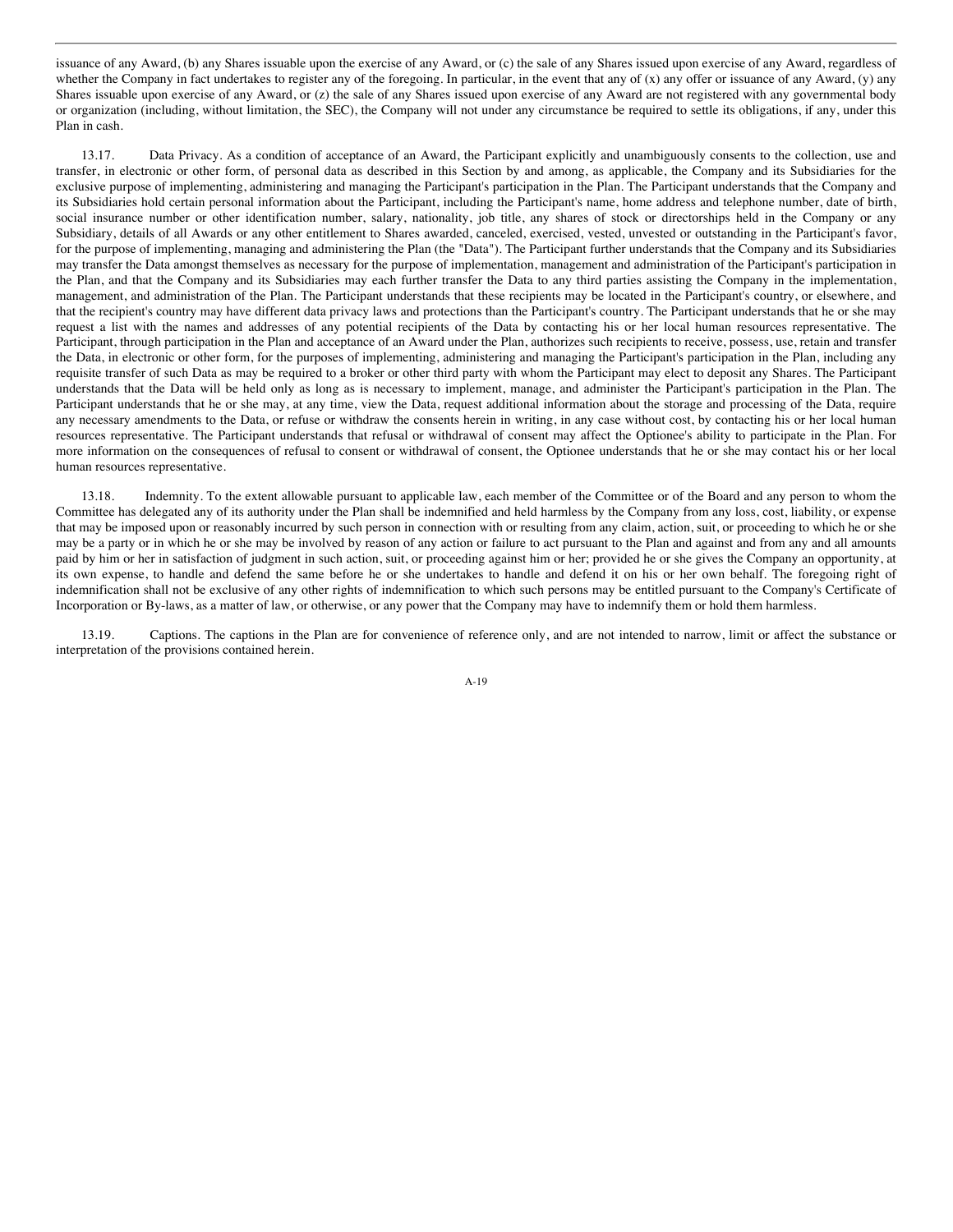### **APPENDIX B – AMENDED AND RESTATED 2000 EMPLOYEE STOCK PURCHASE PLAN**

H&R BLOCK, INC. 2000 EMPLOYEE STOCK PURCHASE PLAN (as amended and restated effective January 1, 2013)

### SECTION 1. PURPOSE OF PLAN

The H&R Block, Inc. 2000 Employee Stock Purchase Plan (the "Plan") is designed to encourage and assist employees of the subsidiaries of H&R Block, Inc. (collectively H&R Block, Inc. ("Block") and such subsidiaries shall be referred to as the "Company") to acquire an equity interest in Block through the purchase of shares of Block common stock, without par value ("Common Stock"). This Plan is intended to constitute an "employee stock purchase plan" within the meaning of Section 423 of the Internal Revenue Code (the "Code").

# SECTION 2. ADMINISTRATION OF THE PLAN

The Plan shall be administered by Block's Board of Directors (the "Board") or by a committee of the Board (the "Committee") appointed by the Board and serving at its pleasure (the Board or any such Committee being herein referred to as the "Administrator"). Until such time as the Board shall determine otherwise, the Compensation Committee of the Board shall serve as Administrator. The Administrator shall have full power and authority, not inconsistent with the express provisions of the Plan, to administer and interpret the Plan, including the authority to:

- (i) grant options and authorize the issuance of shares;
- (ii) make and amend all rules, regulations, guidelines, procedures and policies for administering the Plan;
- (iii) decide all questions and settle all disputes that may arise in connection with the Plan;
- (iv) appoint persons and entities to act as designated representatives on its behalf in administering the Plan pursuant to its provisions (in which case the term "Administrator" as used herein shall include such persons or entities to the extent of such appointment);
- (v) establish accounts with a person or entity appointed pursuant to (iv) above ("Custodian") to hold Common Stock purchased under the Plan ("Stock Account");
- (vi) cause Block to enter into a written agreement with the Custodian setting forth the terms and conditions upon which Stock Accounts shall be governed ("Custodial Agreement"); and
- (vii) require Participants to hold shares of Common Stock under the Plan in Stock Accounts (in which case each Participant's decision to participate in the Plan shall constitute the appointment of such Custodian as custodial agent for the purpose of holding such shares) until such time as shall be specified in the Custodial Agreement.

All interpretations, decisions and determinations made by the Administrator shall be binding on all persons concerned.

# SECTION 3. NATURE AND NUMBER OF SHARES

The Common Stock subject to issuance under the terms of the Plan shall be authorized but unissued shares or previously issued shares reacquired and held by the Company. The aggregate number of shares that may be issued under the Plan shall not exceed 6,000,000 shares of Common Stock.

In the event of any reorganization, recapitalization, stock split, reverse stock split, stock dividend, combination of shares, exchange of shares, merger, consolidation, offering of rights or other similar change in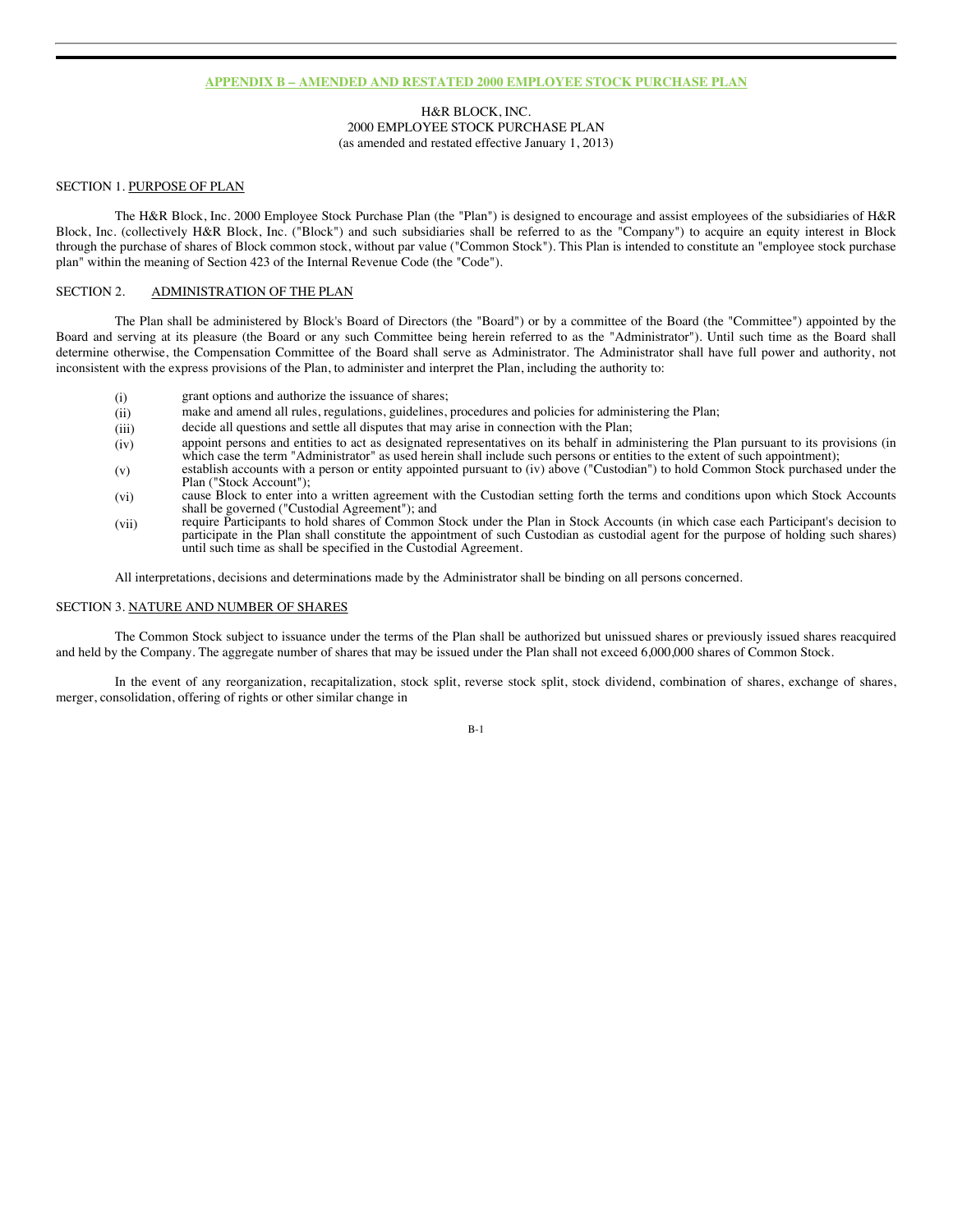the capital structure of the Company, the Board or the Committee may make such adjustment, if any, as it deems appropriate in the number, kind and purchase price of the shares available for purchase under the Plan and in the maximum number of shares which may be issued under the Plan.

#### SECTION 4. ELIGIBILITY

Each individual employed by a Participating Subsidiary (as hereinafter defined), except as provided below, shall be eligible to participate in the Plan ("Employee"). The following individuals shall be excluded from participation:

(a) Persons who, as of the date of grant of an Option, have been continuously employed by the Participating Subsidiary for less than twelve (12) consecutive months;

(b) Persons who, immediately upon the grant of an Option, own directly or indirectly, or hold options or rights to acquire, an aggregate of five percent (5%) or more of the total combined voting power or value of all outstanding shares of all classes of Block or any Subsidiary; and

(c) Persons who are customarily employed by the Company less than twenty (20) hours per week or for not more than five (5) months in any calendar year.

For purposes of the Plan, a "Subsidiary" is any corporation or other entity in which Block owns, directly or indirectly, stock (or other ownership interests) possessing fifty percent (50%) or more of the total combined voting power of all classes of stock (or other ownership interests). A "Participating Subsidiary" is any Subsidiary meeting the requirements above that is designated by the Board or the Committee as a subsidiary whose employees are eligible to participate in the Plan.

# SECTION 5. ENROLLMENT AND WITHDRAWAL

Each eligible Employee may enroll or re-enroll in the Plan as of the first day of any Option Period (as hereinafter defined) after the Employee first becomes eligible to participate. To enroll, an Employee must complete and sign an enrollment form (including a payroll deduction authorization) in a form acceptable to the Administrator and submit it to the Company, or use such other means to enroll as is authorized by the Administrator, at least 15 calendar days prior to the commencement of such Option Period or by such other date as the Administrator may prescribe. Participation in the Plan is voluntary. A "Participant" shall be an Employee enrolled in the Plan.

A Participant will automatically be enrolled in all future Option Periods unless the Participant withdraws from the Plan during an open enrollment period. If a Participant withdraws from the Plan, he or she will cease to be a Participant and may only participate in future Option Periods if he or she reenrolls in the Plan during an open enrollment period.

### SECTION 6. GRANT OF OPTIONS

Under the Plan, each "Option Period" shall be a period of approximately six (6) months beginning on January 1 and July 1, respectively, and ending on June 30 and December 31, respectively, or such other period as the Board or the Committee may designate from time to time.

Each person who is a Participant on the first day of an Option Period (the "Grant Date") will as of such day be granted an option for the Period (the "Option"). Such Option will be for the number of whole and fractional shares of Common Stock to be determined by dividing (i) the balance credited to the Participant's Payment Account (as defined in Section 7(b)) during such Option Period by means of payroll deduction (or such other means deemed acceptable by the Administrator) as of the Purchase Date (as determined under Section 8 below), by (ii) the purchase price per share of the Common Stock as determined under Section 8.

B-2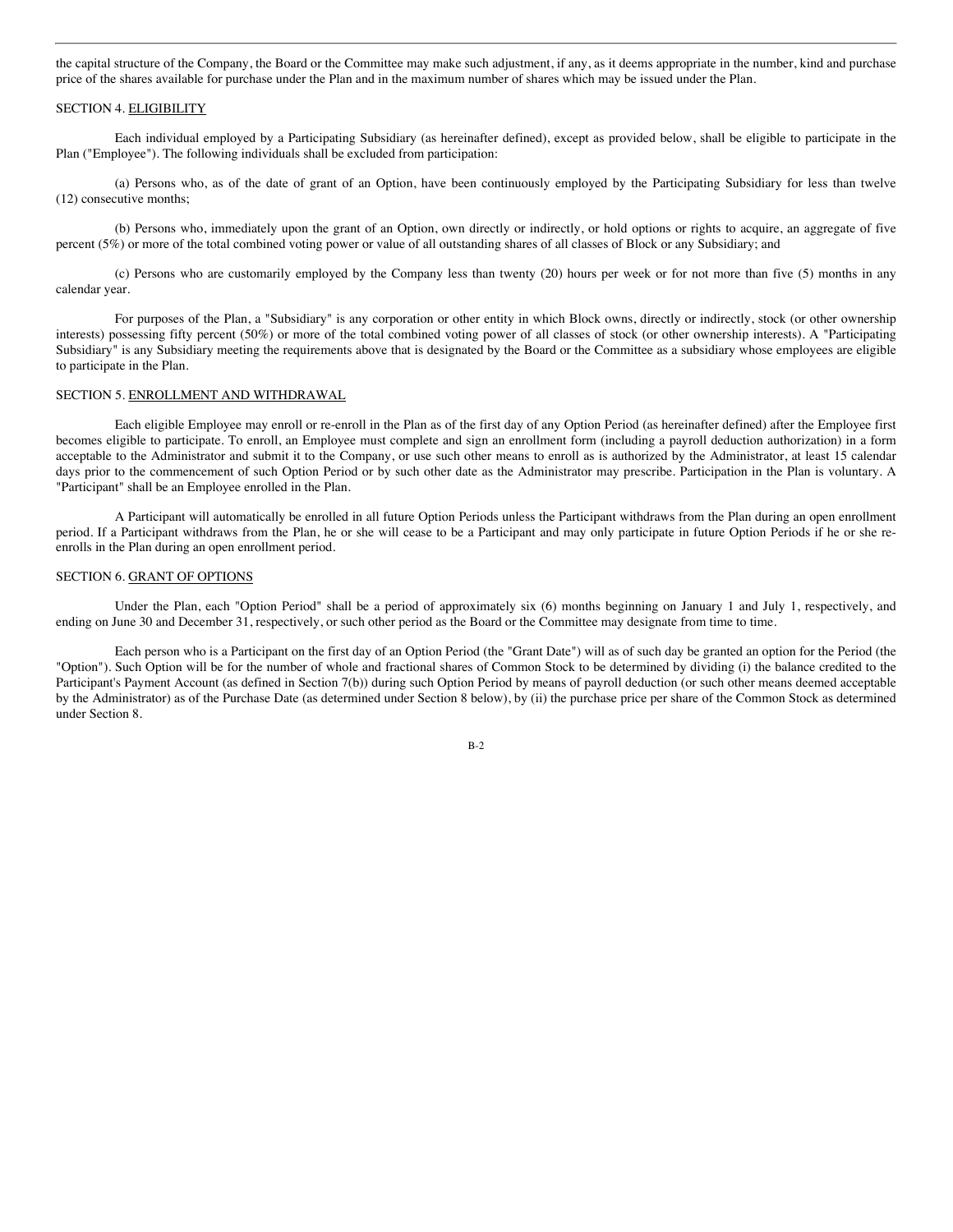The Administrator will reduce, on a substantially proportionate basis, the number of shares of Common Stock receivable by each Participant upon exercise of his or her Option for an Option Period in the event that the number of shares then available under the Plan is otherwise insufficient, and will return to Participant without interest any remaining unused balance in the Participant's Payment Account as soon as administratively practicable.

#### SECTION 7. METHOD OF PAYMENT

(a) Form of Payment. Payment for shares shall be made in installments through after-tax payroll deductions over the Option Period, with such deductions taken from paychecks dated during the Option Period, or in such other form of payment deemed acceptable by the Administrator.

Subject to the limits below and in Section 8, each Participant may elect through payroll withholding during the Option Period (or such other means deemed acceptable by the Company) to have credited to his or her Payment Account an amount not less than one percent, and not greater than ten percent (10%) of Compensation (as defined below); provided that the Administrator from time to time before an enrollment date may establish limits other than those herein described for all purchases to occur during the relevant Option Period.

For purposes of the Plan, "Compensation" shall mean all compensation paid to the Participant by the Company and currently includible in his or her income, including such amounts as commissions, overtime, and other amounts includible in the general definition of compensation provided in Treasury Regulation ss.1.415-2(d)(1), plus any amount that would be so included but for the fact that it was contributed to (a) a qualified plan pursuant to an elective deferral under Section 401(k) of the Code, (b) a nonqualified deferred compensation plan, and/or (c) a cafeteria plan on a before-tax basis pursuant to an election under Section 125 of the Code, but not including (i) payments under stock option plans and other employee benefit plans or other amounts excluded from the definition of compensation provided in the Treasury Regulations under Section 415 of the Code, (ii) bonuses or compensation paid under short-term incentive plans, and (iii) reimbursements or other expense allowances, fringe benefits (cash and noncash), moving expenses, payments of benefits under nonqualified deferred compensation plans, and welfare benefits.

A Participant shall have thirty (30) days from the date of the first written statement confirming the Participant's elected amount to be withheld to advise the Administrator in writing that the Participant's elected amount was not properly implemented. If a Participant fails to inform the Administrator within such 30-day period, such Participant shall be deemed to have selected the amount to be withheld from Compensation that was implemented until another election is received and a new Option Period begins.

(b) Accounts. A "Payment Account" means the book entry account maintained by the Company or Administrator to record the amount of Participant's payments made pursuant to Section 7(a) and any cash amount carried forward from an Option Period to the Grant Date for the next Option Period pursuant to Section 9. All payments by each Participant shall be credited to such Participant's Payment Account pending the purchase of Common Stock in accordance with the provisions of the Plan. All such amounts in the Payment Account shall be assets of the Company and may be used by the Company for any corporate purpose. No interest will be paid on amounts credited to a Participant's Payment Account.

(c) Limits on Purchase. In no event shall the rights of any Participant to purchase shares (under this Plan and under any other stock purchase plans of Block or any Subsidiary) accrue at a rate that exceeds \$25,000 as measured by the fair market value of such shares (determined in the case of each such share as of the date of grant of the related option) for the calendar year.

## SECTION 8. PURCHASE PRICE

The purchase price of Common Stock issued pursuant to the exercise of an Option shall be eighty-five percent (85%) of the fair market value of Common Stock on the last trading day of the Option Period (the "Purchase Date").

B-3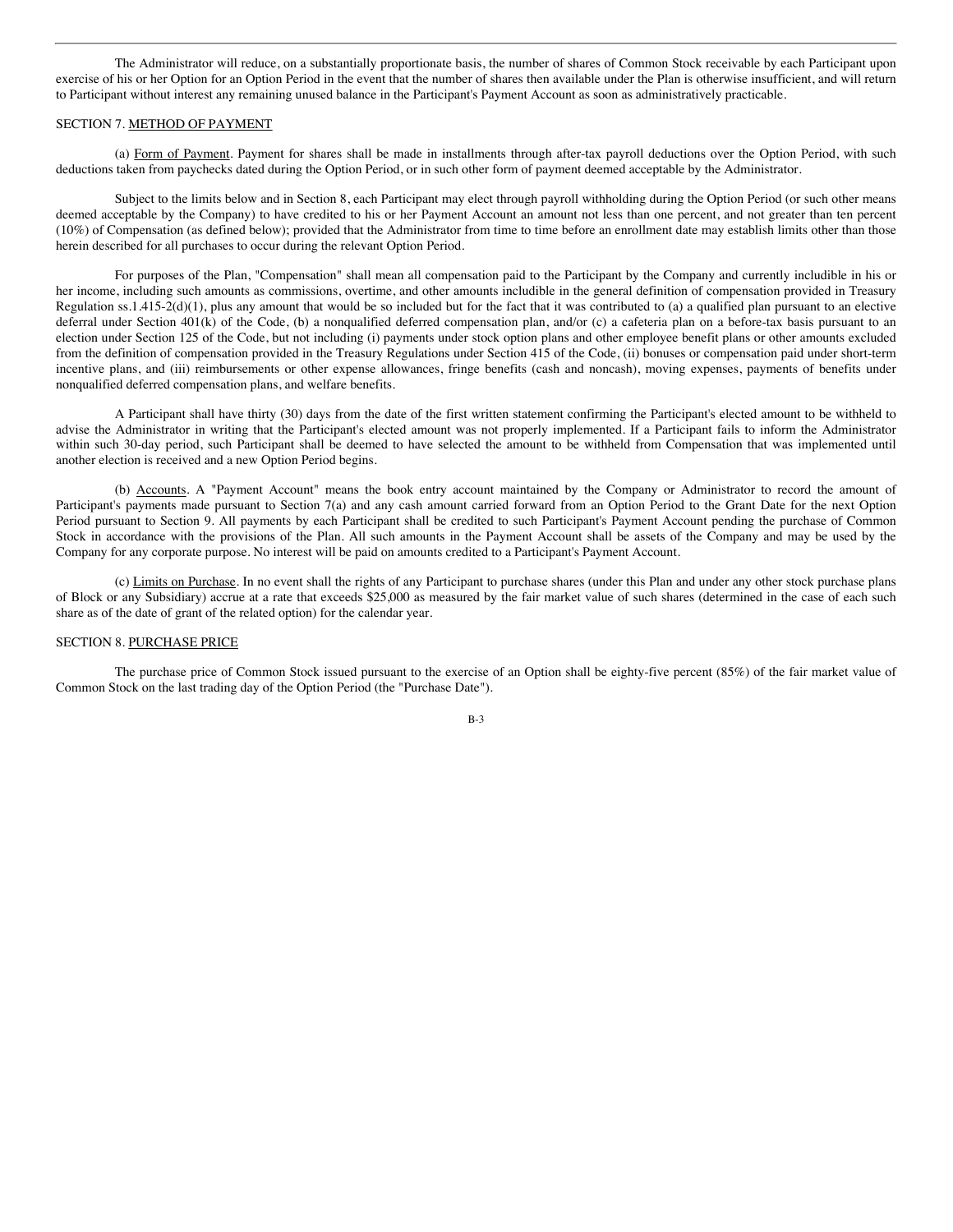Fair market value shall mean the closing price of Common Stock on the New York Stock Exchange or other national securities exchange on which the Common Stock is then principally traded or, if that measure of price is not available, on a composite index of such exchanges or, if that measure of price is not available, in a national market system for securities. In the event that there are no sales of Common Stock on any such exchange or market on the Grant Date, the fair market value of the Common Stock shall be deemed to be the closing sales price on the next following day on which Common Stock was sold on any such exchange or market. In the event that there are no sales of Common Stock on any such exchange or market on the Purchase Date, the fair market value of the Common Stock shall be deemed to be the closing sales price on the next preceding day on which Common Stock was sold on any such exchange or market. In the event that the Common Stock is not listed on any such market or exchange on the Grant or Purchase Dates, a reasonable valuation of the fair market value of the Common Stock on such dates shall be made by the Administrator.

#### SECTION 9. EXERCISE OF OPTIONS; SIX-MONTH HOLDING PERIOD

If an Employee is a Participant in the Plan on a Purchase Date, he or she will be deemed to have exercised the Option granted to him or her for the period ending on that Purchase Date. Upon such exercise, the Company will apply the balance of the Participant's Payment Account to the purchase of the number of whole or fractional shares of Common Stock determined under Section 6 and, as soon as practicable thereafter, will issue and deliver said whole shares to the Participant (unless Stock Accounts are established by the Administrator pursuant to Section 2 of the Plan). Any cash remaining in the Participant's Payment Account and the cash value of any fractional shares of Common Stock shall either be carried forward to the next Grant Date (without interest) and become a part of the Payment Account for the Option Period to which such next Grant Date applies, or, upon written request of the Participant to the Administrator, be paid to Participant without interest (unless Stock Accounts are established by the Administrator pursuant to Section 2 of the Plan).

Notwithstanding anything herein to the contrary, Block's obligation to issue and deliver whole shares of Common Stock under the Plan will be subject to the approval required by any governmental authority in connection with the authorization, issuance, sale or transfer of said shares, to any requirements of any national securities exchange applicable thereto, and to compliance by Block with other applicable legal requirements in effect from time to time.

Any shares of Common Stock issued under the Plan may not be sold, transferred or assigned for a period of six months after the date issued. Each certificate or book entry representing shares of Common Stock issued under this Plan during such six-month period shall bear the following legend or notation:

"These Shares may not be sold, transferred or assigned, and the issuer shall not be required to give effect to any attempted sale, transfer or assignment, until a date that is more than six months after the date of issuance."

or such other legend or notation as shall be approved by the Administrator.

#### SECTION 10. TERMINATION OF EMPLOYMENT

Subject to Section 11, upon the termination of a Participant's employment with the Company for any reason, the Participant's Payment Account balance shall be frozen to future accruals and the Participant shall be withdrawn from Plan participation and cease to be a Participant. Upon the cessation of participation, any Option held by the Participant under the Plan will be deemed cancelled, the balance of the Participant's Payment Account will be returned to the Participant or, in the case of death, refunded in accordance with Section 11, without interest, as soon as administratively practicable and the Participant will have no further rights under the Plan.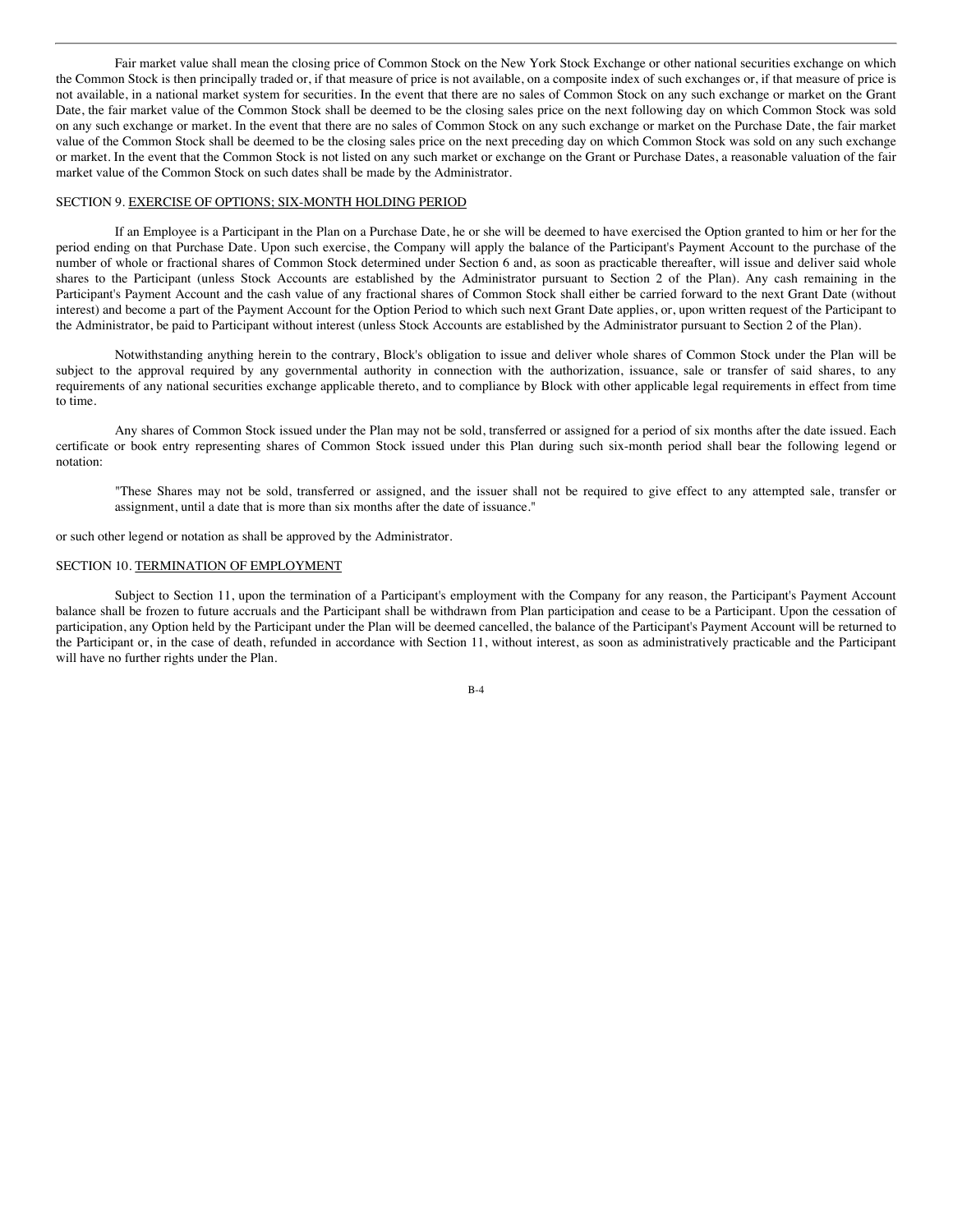## SECTION 11. DEATH OF A PARTICIPANT

Each Participant may designate one or more beneficiaries who, in the event of the Participant's death, would receive any Common Stock and/or cash credited to the Participant under the Plan. In the case of a Participant who is married at time of death, the Administrator may condition any designation of a beneficiary other than the Participant's spouse on the written consent of such spouse. A designation of beneficiary and election may be changed by the Participant at any time. Any such designation or change in designation, if made in accordance with the Plan and in a form and manner that is acceptable to the Administrator, shall be effective upon receipt by the Company or the Company's designated representative and shall be the exclusive means of designating a beneficiary under the Plan. In the absence of a proper beneficiary designation under the Plan, the balance in the deceased Participant's Payment Account under the Plan will be refunded without interest to his or her estate.

As soon as administratively feasible after the death of a Participant, any Common Stock and/or cash credited to the Participant under the Plan shall be delivered to the Participant's designated beneficiaries or, in the absence of such designation, to the executor, administrator or other legal representative of the Participant's estate. Such delivery and payment shall relieve the Company of further liability to the deceased Participant or his or her beneficiaries with respect to the Plan. If more than one beneficiary is designated, each beneficiary shall receive an equal portion of the Payment Account and, if any, the Stock Account, unless the Participant has given express contrary instructions.

## SECTION 12. ASSIGNMENT

Except as provided in Section 11 above, funds, securities, rights or other property held for the account of a Participant shall not be sold, pledged, assigned, transferred, or hypothecated in any way (whether by operation of law or otherwise) and shall not be subject to sale under execution, attachment, or similar process. A Participant's right to purchase shares under the Plan shall be exercisable during the Participant's lifetime only by the Participant. If this provision is violated, the Participant's election to purchase Common Stock shall terminate and the only obligation of the Company remaining under the Plan will be to refund to the Participant the amount then credited to his or her Payment Account and deliver to Participant any whole shares of Common Stock credited to him or her under any Stock Account.

# SECTION 13. EQUAL RIGHTS AND PRIVILEGES

All eligible Employees shall have equal rights and privileges with respect to the Plan so that the Plan qualifies as an "employee stock purchase plan" within the meaning of Section 423 or any successor provisions of the Code and related regulations. Any provision of the Plan that is inconsistent with Section 423 or any successor provision of the Code shall without further act of amendment by the Company be reformed to comply with the requirements of Section 423. This Section 13 shall take precedence over all other provisions of the Plan.

# SECTION 14. RIGHTS AS STOCKHOLDER

A Participant shall have no rights as a stockholder under an Option until he or she becomes a stockholder as herein provided. A Participant will become a stockholder with respect to shares for which payment has been completed as provided in Section 8 as of the close of business on the Purchase Date for the Option Period.

B-5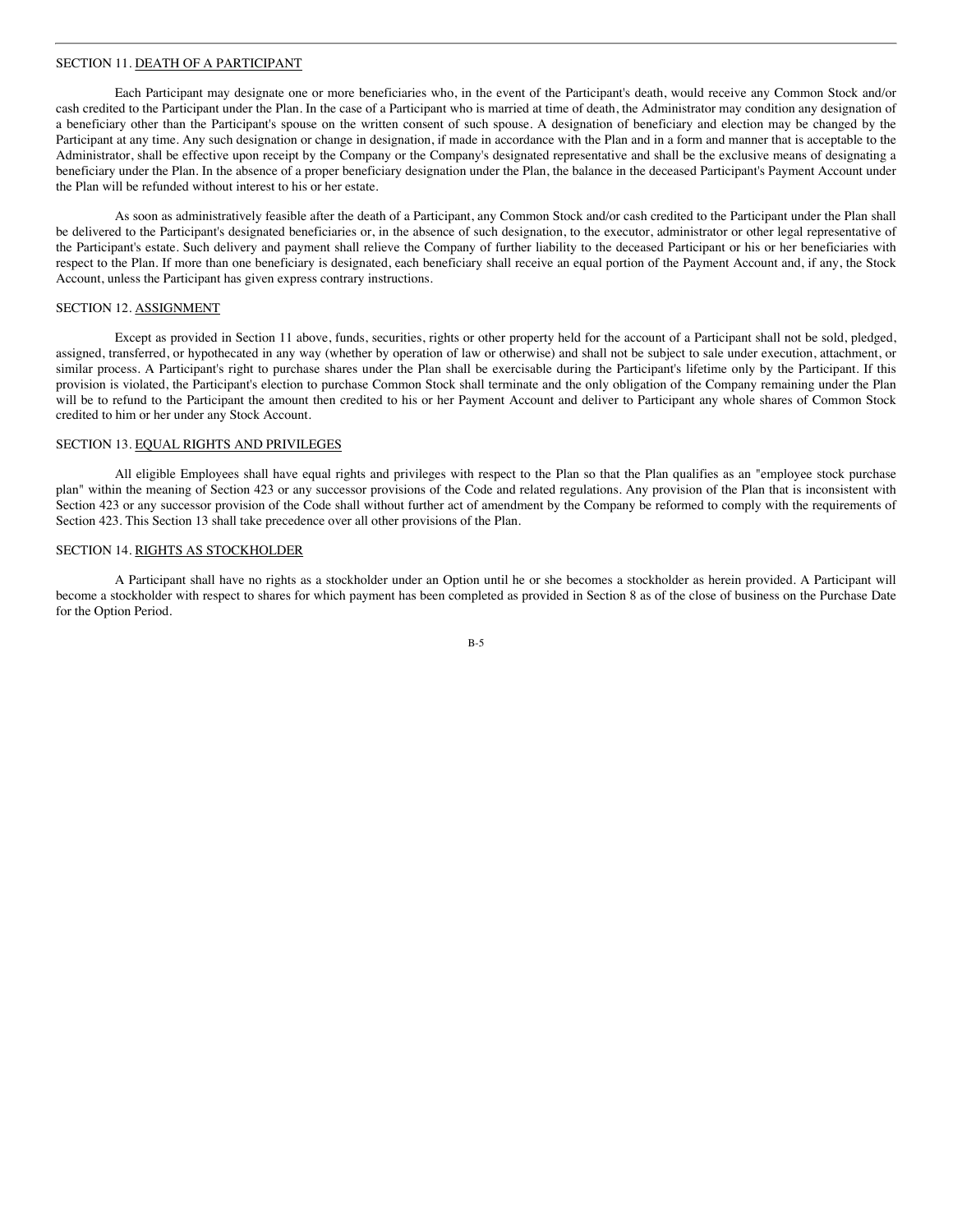# SECTION 15. MODIFICATION AND TERMINATION OF THE PLAN

The Board or the Committee may terminate the Plan at any time and may at any time and from time to time amend the Plan in any manner permitted by law. No amendment shall be effective unless within one (1) year after it is adopted by the Board it is approved by Block's shareholders in the manner prescribed under the Treasury Regulations under Section 423 of the Code, if such amendment would:

- (i) increase the number of shares reserved for purchase under the Plan, unless such increase is by reason of any change in the capital structure of the Company referred to in Section 3 hereof;
- (ii) change the designation of corporations or other entities whose employees may be offered Options under the Plan, except as permitted under Treasury Regulations ss.1.423-2(c)(4);
- (iii) materially modify the requirements as to eligibility for participation in the Plan; or
- (iv) materially increase the benefits accruing to Participants under the Plan.

In the event the Plan is terminated, the Board or Committee may elect to terminate all outstanding Options either immediately or upon completion of the purchase of shares on the next Purchase Date, unless the Board has determined that the right to make all such purchases shall expire on some other designated date occurring prior to the next Purchase Date. If Options are terminated prior to expiration, all funds contributed to the Plan that have not been used to purchase shares shall be returned without interest to the Participants.

### SECTION 16. BOARD AND SHAREHOLDER APPROVAL; EFFECTIVE DATE

This Amended and Restated Plan was adopted by the Board on July 23, 2012 and shall be effective on January 1, 2013, subject to shareholder approval at the annual meeting of shareholders of H&R Block, Inc. on September 13, 2012.

# SECTION 17. OTHER PROVISIONS

Options and other documentation under the Plan shall contain such other provisions as the Administrator shall deem advisable, provided that no such provision shall conflict with the express terms of the Plan.

# SECTION 18. EMPLOYMENT RIGHTS

Nothing contained in the provisions of the Plan shall be construed to give to any individual the right to be retained in the employ of the Company or to interfere with the right of the Company to discharge any employee at any time.

B-6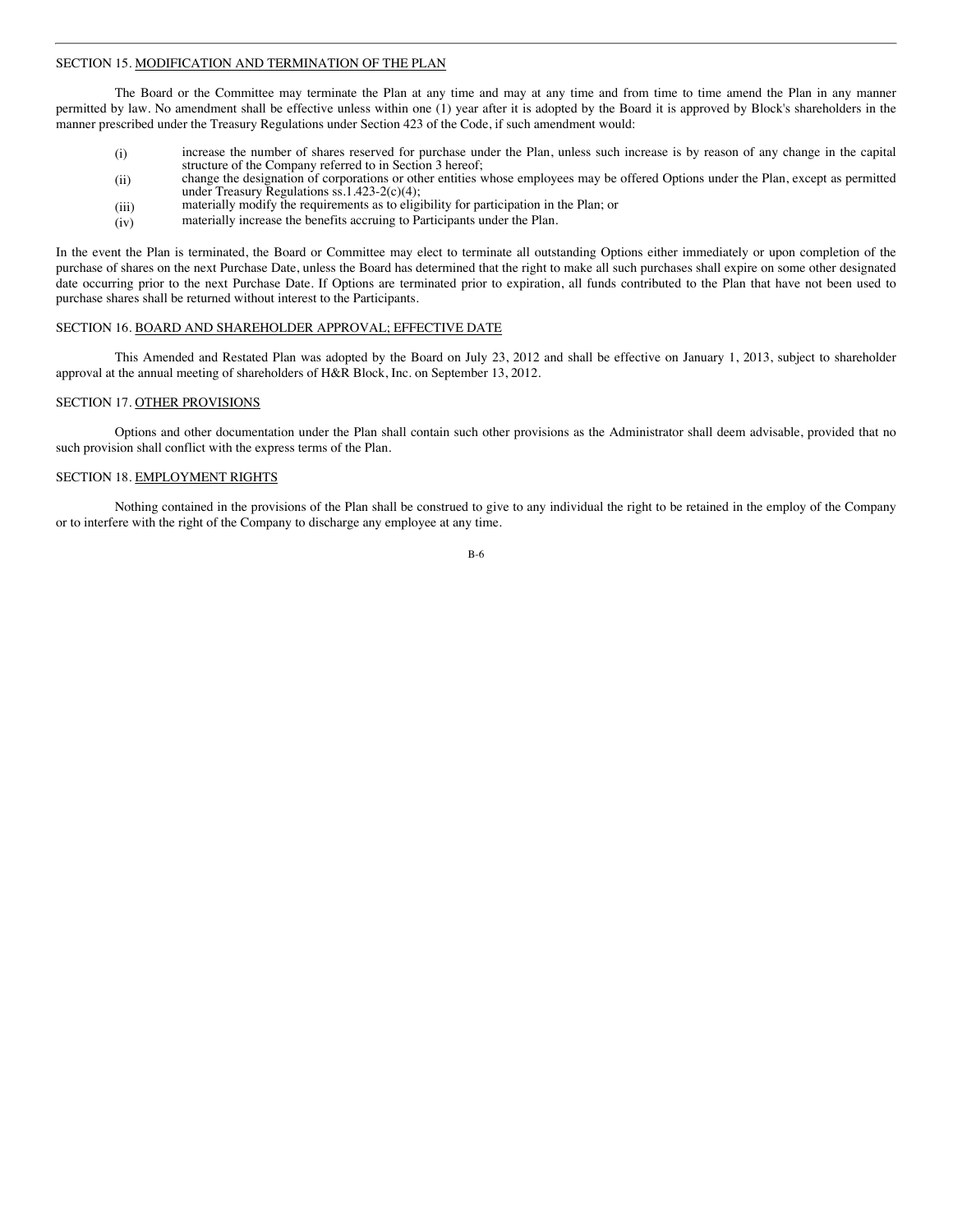

*H&R BLOCK, INC. ONE H&R BLOCK WAY KANSAS CITY, MO 64105*

### **VOTE BY INTERNET - www.proxyvote.com**

Use the Internet to transmit your voting instructions and for electronic delivery of information up until 11:59 p.m. Eastern time on September 12, 2012. Have your proxy card in hand when you access the web site and follow the instructions to obtain your records and to create an electronic voting instruction form.

## **ELECTRONIC DELIVERY OF FUTURE PROXY MATERIALS**

If you would like to reduce the costs incurred by H&R Block, Inc. in mailing proxy materials, you can consent to receiving all future proxy statements, proxy cards and annual reports electronically via e-mail or the Internet. To sign up for electronic delivery, please follow the instructions above to vote using the Internet and, when prompted, indicate that you agree to receive or access proxy materials electronically in future years.

## **VOTE BY PHONE - 1-800-690-6903**

Use any touch-tone telephone to transmit your voting instructions up until 11:59 p.m. Eastern time on September 12, 2012. Have your proxy card in hand when you call and then follow the instructions.

#### **VOTE BY MAIL**

M48500-P28754-Z58441 KEEP THIS PORTION FOR YOUR RECORDS

Mark, sign and date your proxy card and return it in the postage-paid envelope we have provided or return it to H&R Block, Inc., c/o Broadridge, 51 Mercedes Way, Edgewood, NY 11717, to arrive no later than the closing of the polls on September 13, 2012.

TO VOTE, MARK BLOCKS BELOW IN BLUE OR BLACK INK AS FOLLOWS:

| THIS PROXY CARD IS VALID ONLY WHEN SIGNED AND DATED.                                                   |                                                                                                                                                                                                                                                                                                            |        |                        | DETACH AND RETURN THIS PORTION ONLY |                                                                                                                                                                                                                                                                            |  |  |  |
|--------------------------------------------------------------------------------------------------------|------------------------------------------------------------------------------------------------------------------------------------------------------------------------------------------------------------------------------------------------------------------------------------------------------------|--------|------------------------|-------------------------------------|----------------------------------------------------------------------------------------------------------------------------------------------------------------------------------------------------------------------------------------------------------------------------|--|--|--|
| H&R BLOCK, INC.<br>below in Proposal 1:                                                                | The Board of Directors unanimously recommends you vote "FOR" all the director nominees listed                                                                                                                                                                                                              |        |                        |                                     |                                                                                                                                                                                                                                                                            |  |  |  |
| 1.                                                                                                     | Election of Directors.                                                                                                                                                                                                                                                                                     |        |                        |                                     |                                                                                                                                                                                                                                                                            |  |  |  |
|                                                                                                        | Nominees:                                                                                                                                                                                                                                                                                                  | For    | <b>Against Abstain</b> |                                     |                                                                                                                                                                                                                                                                            |  |  |  |
|                                                                                                        | 1a. Paul J. Brown                                                                                                                                                                                                                                                                                          | □      | $\Box$                 | □                                   | The Board of Directors unanimously For Against Abstain                                                                                                                                                                                                                     |  |  |  |
|                                                                                                        | 1b. William C. Cobb                                                                                                                                                                                                                                                                                        | □      | $\Box$                 | □                                   | recommends you vote "FOR" the<br>following Proposals 2-5:                                                                                                                                                                                                                  |  |  |  |
|                                                                                                        | 1c. Marvin R. Ellison                                                                                                                                                                                                                                                                                      | □      | $\Box$                 | $\Box$                              | Ratification of the appointment of $\Box$<br>$\Box$<br>$\Box$<br>Deloitte & Touche LLP as the<br>Company's independent registered<br>public accounting firm for the                                                                                                        |  |  |  |
|                                                                                                        | 1d. Robert A. Gerard                                                                                                                                                                                                                                                                                       | □      | $\Box$                 | $\Box$                              | fiscal year ending April 30, 2013.                                                                                                                                                                                                                                         |  |  |  |
|                                                                                                        | 1e. David Baker Lewis                                                                                                                                                                                                                                                                                      | □      | $\Box$                 | □                                   | □<br>□<br>3.<br>Advisory<br>approval<br>of the $\square$<br>Company's named<br>executive<br>officer compensation.                                                                                                                                                          |  |  |  |
|                                                                                                        | 1f. Victoria J. Reich                                                                                                                                                                                                                                                                                      | □      | $\Box$                 | $\Box$                              |                                                                                                                                                                                                                                                                            |  |  |  |
|                                                                                                        | 1g. Bruce C. Rohde                                                                                                                                                                                                                                                                                         | $\Box$ | $\Box$                 | $\Box$                              | Approval of the 2013 Long-Term $\Box$<br>□<br>□<br>4.<br>Incentive Plan.                                                                                                                                                                                                   |  |  |  |
|                                                                                                        | 1h. Tom D. Seip                                                                                                                                                                                                                                                                                            | □      | $\Box$                 | □                                   | 5. Approval of the Amended and $\Box$<br>□<br>□<br>Restated 2000 Employee Stock<br>Purchase Plan.                                                                                                                                                                          |  |  |  |
|                                                                                                        | 1i. Christianna Wood                                                                                                                                                                                                                                                                                       | □      | □                      | □                                   |                                                                                                                                                                                                                                                                            |  |  |  |
|                                                                                                        | 1j. James F. Wright                                                                                                                                                                                                                                                                                        | $\Box$ | $\Box$                 | □                                   | The Board of Directors unanimously<br>recommends you vote "AGAINST"<br>the following Proposal 6:                                                                                                                                                                           |  |  |  |
| For address changes and/or comments, please check this box and write them on the back where indicated. |                                                                                                                                                                                                                                                                                                            |        |                        | $\Box$                              | Shareholder proposal concerning $\Box$<br>□<br>□<br>6.<br>proxy access, if presented at the<br>meeting.<br>NOTE: The appointed proxies will<br>vote in their discretion on any other<br>business as may properly come before<br>the meeting or any adjournment<br>thereof. |  |  |  |
|                                                                                                        | The foregoing items of business are more fully described in the proxy statement accompanying this notice. The Board of Directors has fixed the close of business on<br>July 12, 2012 as the record date for determining shareholders of the Company entitled to receive notice of and vote at the meeting. |        |                        |                                     |                                                                                                                                                                                                                                                                            |  |  |  |

| <b>WITHIN BOX</b><br>Signature [PLEASE,<br>' SIGN | Date | Signature (Joint Owners) | Date |  |
|---------------------------------------------------|------|--------------------------|------|--|